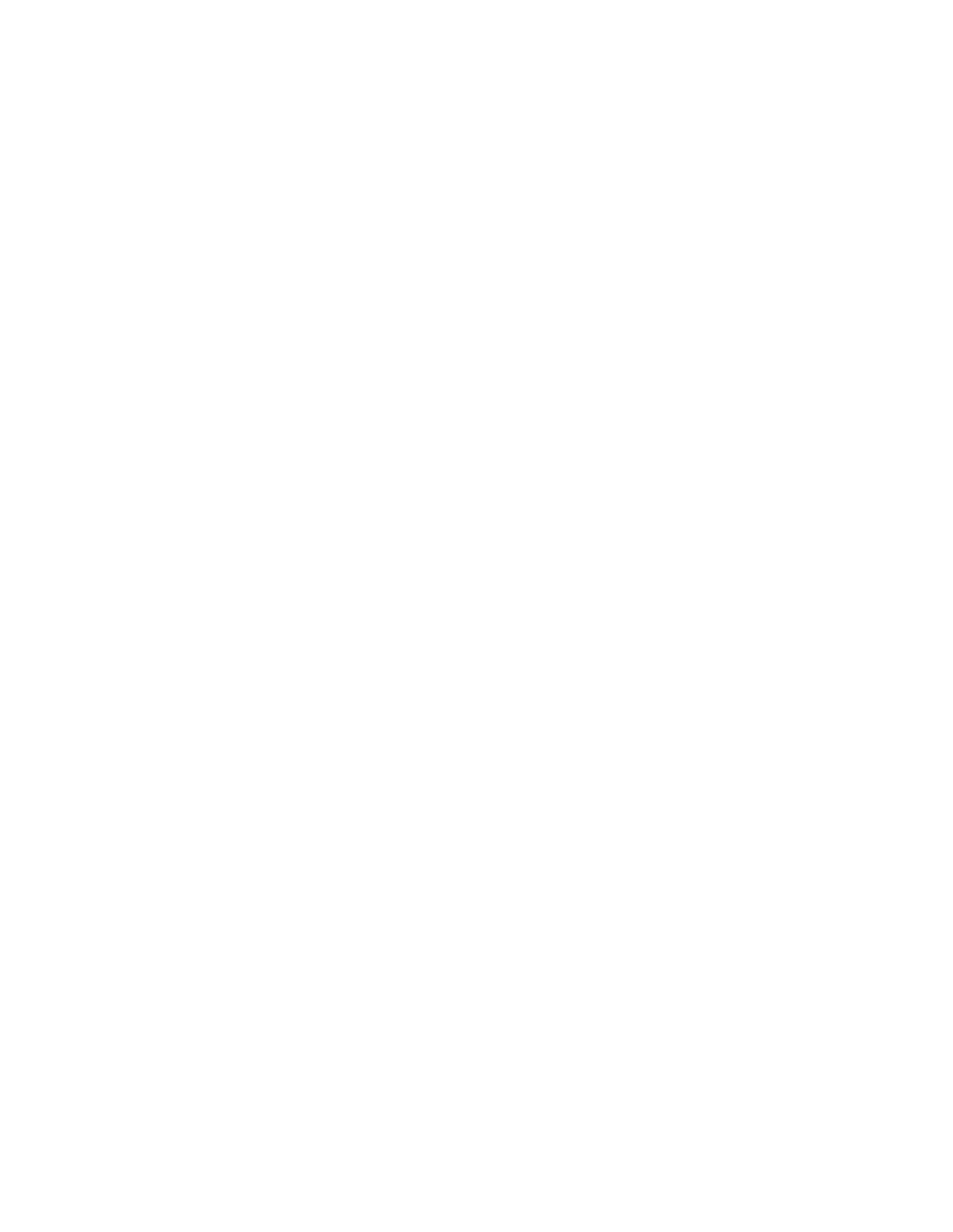### UNCLE GEORGE STORIES

#### CONTENTS:

|                  | Reference Dates                                          | $\overline{4}$ |
|------------------|----------------------------------------------------------|----------------|
| 1.               | Little Rudi 5                                            |                |
| 2.               |                                                          |                |
| 3.               | When Vernon Was Born 10                                  |                |
| $\overline{4}$ . | Uncle Moritz's Dog                                       | 12             |
| 5.               | Recollections                                            | 13             |
| 6.               | More Recollections                                       | 15             |
| 7.               | $Ewald \ldots \ldots \ldots \ldots \ldots \ldots \ldots$ | 17             |
| 8.               | On Herbert Day                                           | 19             |
| 9.               | Thoughts at Breakfast                                    | 21             |
| 10.              | Memorial Day 2007                                        | 23             |
| 11.              | A Wanted Fugitive  26                                    |                |
| 12.              | Fugitives in Tatum                                       | 27             |
| 13.              | Outlaws – the Rest of the Story 28                       |                |
| 14.              |                                                          | 29             |
| 15.              | On Smoking                                               | 30             |
| 16.              | Carlsbad Caverns                                         | 31             |
| 17.              |                                                          |                |
| 18.              | More on Carlsbad Caverns                                 | 33             |
| 19.              | On Motorcycles                                           | 34             |
| 20.              | Remembering Vernon                                       | 36             |
| 21.              | Going to School $\ldots \ldots \ldots \ldots$            | 38             |
| 22.              | On Dishonesty                                            | 40             |
| 23.              | Hugs and Vegetables                                      | 41             |
| 24.              | Chicken Thief                                            | 43             |
| 25.              | Marion and the Contest                                   | 45             |
| 26.              | My Pet Squirrel                                          | 46<br>48       |
| 27.<br>28.       | Checkered Suit<br>Horse Collars  49                      |                |
| 29.              | Motorcycle Wreck                                         | 50             |
| 30.              | Ophelia Is Born                                          | 51             |
| 30.              | The Black Iron Pot. $\ldots$                             | 53             |
| 31.              | Breakfast Thoughts                                       | 56             |
| 32.              | On Bears and Dogs                                        | 58             |
| 33.              | Papa Was a Legend                                        | 60             |
| 34.              | Animals                                                  | 62             |
| 35.              | Butcher Birds                                            | 64             |
|                  |                                                          | 64             |
|                  | 37. Replying to Steele                                   | 65             |
|                  |                                                          |                |

|     | 38. Replying to Zazil and Maya  66                           |     |
|-----|--------------------------------------------------------------|-----|
| 39. |                                                              | 67  |
|     | 40. Abernathy $\dots \dots \dots \dots \dots \dots \dots$ 69 |     |
|     | 41. German and English  71                                   |     |
| 42. |                                                              |     |
|     | 43. Marble Falls                                             | 73  |
|     | 44. More Vernon 75                                           |     |
|     |                                                              |     |
|     |                                                              | 82  |
| 47. | College                                                      | 85  |
|     | 48. George Met and Married                                   |     |
|     | Mildred                                                      | 86  |
|     | 49. Ranching with Mildred                                    | 89  |
|     | 50. More on Bounty Hunting.                                  | 91  |
|     | 51. Move to the Mountains -                                  |     |
|     |                                                              |     |
|     | 52. Fox Mercantile                                           | 94  |
|     |                                                              | 95  |
|     | 54. Frances and Fox Cave                                     | 97  |
|     | 55. Forest Service                                           | 98  |
|     |                                                              | 100 |
|     |                                                              | 101 |
| 58. | Palisades                                                    | 103 |
|     |                                                              | 104 |
|     |                                                              | 107 |
|     |                                                              |     |

#### ADDENDA

| and When? $\ldots \ldots \ldots \ldots 113$ |
|---------------------------------------------|
|                                             |
| Taylor Fuchs 116                            |
|                                             |
|                                             |
| 64. Ken's Memories of Mildred  121          |
|                                             |
| Taste for Bread (Terry Fox). . 123          |
| 66. Aunt Mildred's Bread 124                |
|                                             |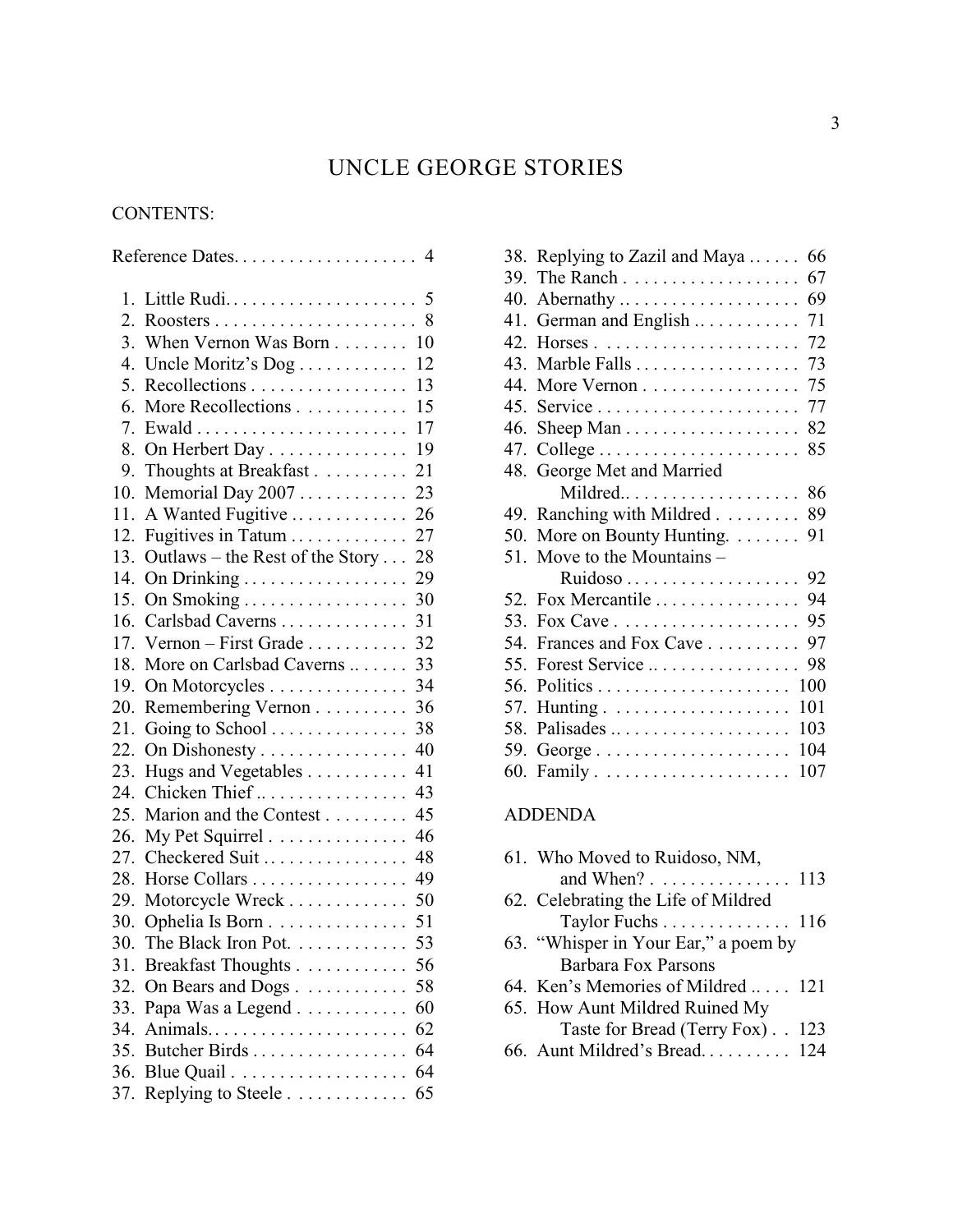#### ALBANO GEORGE FUCHS

#### REFERENCE DATES:

Born Marble Falls, Texas – 15 July 1912 Move from Marble Falls to Abernathy, Texas – early Spring 1918 Move from Abernathy to the ranch, Tatum/Lovington, New Mexico – 1926 Move to Hondo Valley, New Mexico – June 1945 Purchase Hollywood Inn Autumn 1945 (one winter only) Purchase Fox Mercantile, Green Tree/Palo Verde – Spring 1946 Move to home in Ruidoso – 1950 Sell Fox Mercantile / Lease Fox Cave – December1952 Open Fox Cave – February 1953 Total Fox Cave 4 ½ years, sell lease/merchandise – May 1957 Move to Durango, Colorado – Spring 1961 Move to Pagosa Springs, Colorado – 1977 Move to Gila, New Mexico – 1995 Move to Silver City, New Mexico – September 2006 Next move, Fort Bayard, New Mexico [Died at Millie's Assisted Living, Silver City, New Mexico – 16 February 2008]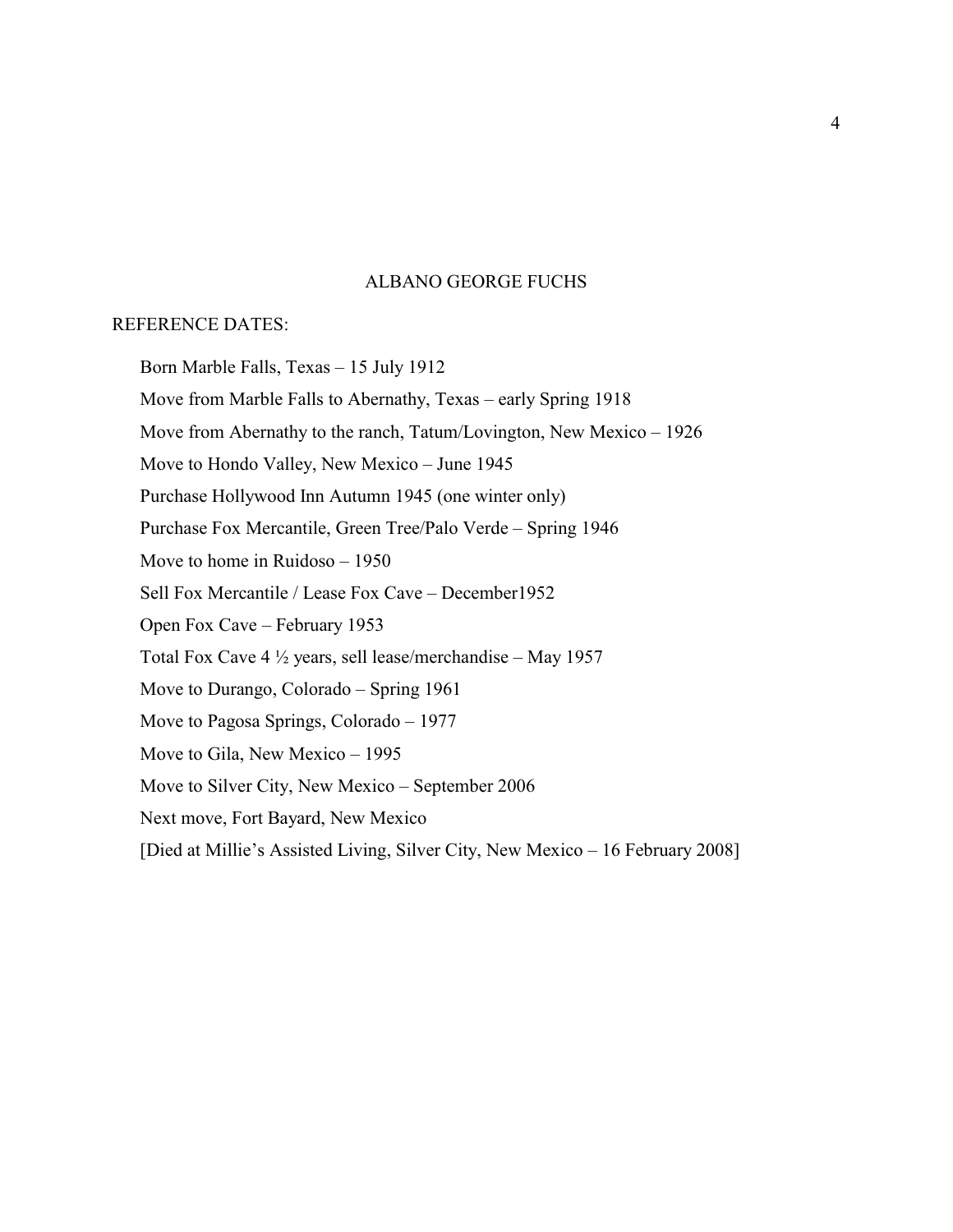#### LITTLE RUDI

Having learned on previous visits something of the routine of the household and Uncle George's needs, AND having figured out something of how A.J.'s computer works and being blessed with some eighty pages of hastily scribbled notes from Uncle George's conversations over the last couple of visits, I vowed that this trip will be devoted to writing in the spare minutes. These recollections are a treasure of our heritage and they will be captured now or never.

Last night Uncle George, whose mind is wonderfully sharp, remembered, "You get up early." [4:30 AM normally, 5:00 AM on a lazy sleep-in day] "I'm used to getting up at 6:00 o'clock. (This was prior to living with A.J. and Betty, who get up a little later.) I have a woman coming in the morning to give me a shower. She said she will be here at 8:00 sharp. I want to be finished breakfast by then. So I'd appreciate you getting me up early if I don't wake up."

"Okay, Uncle George. How about 6:30?" He came walking into the kitchen, with the help of his walker at precisely 6:30 AM.

Every morning he has the same breakfast. Into a bowl he places a spoonful of each of

- · oat bran
- wheat bran
- · raisin bran
- · chopped pecans
- · 1/3 cup boiling water poured over

This morning he told me that he'd been eating this bran every morning for the past 40 years, "and I will eat it for the next 40 years." (In case you might be wondering what his plans are.)

Then he has

- · a bowl of fruit (peaches in season, nectarines, strawberries, cherries)
- a slice of bread
- ham or two slices of bacon

See, Uncle George eats (some kinds of) fruit even though, as he says, "The amount of vegetables I eat would fit on the head of a pin."

This morning as breakfast was concluding, Uncle George looked around like, "Well, what should we do today?" there being some minutes before Judy (the hospice nursing assistant) would arrive. So I picked up my notebook, the one of many scribbles, and my pencil and said, "Uncle George, I brought my notebook to record some more stories."

Despite his every effort to maintain a poker face, it was clear he was pleased, although he said, "I've probably told you all my stories."

"Uncle George, you haven't begun to tell me 94-and-a-half years worth of stories. We've barely got started. He grinned, a really big grin, and immediately responded with, "Did I ever tell you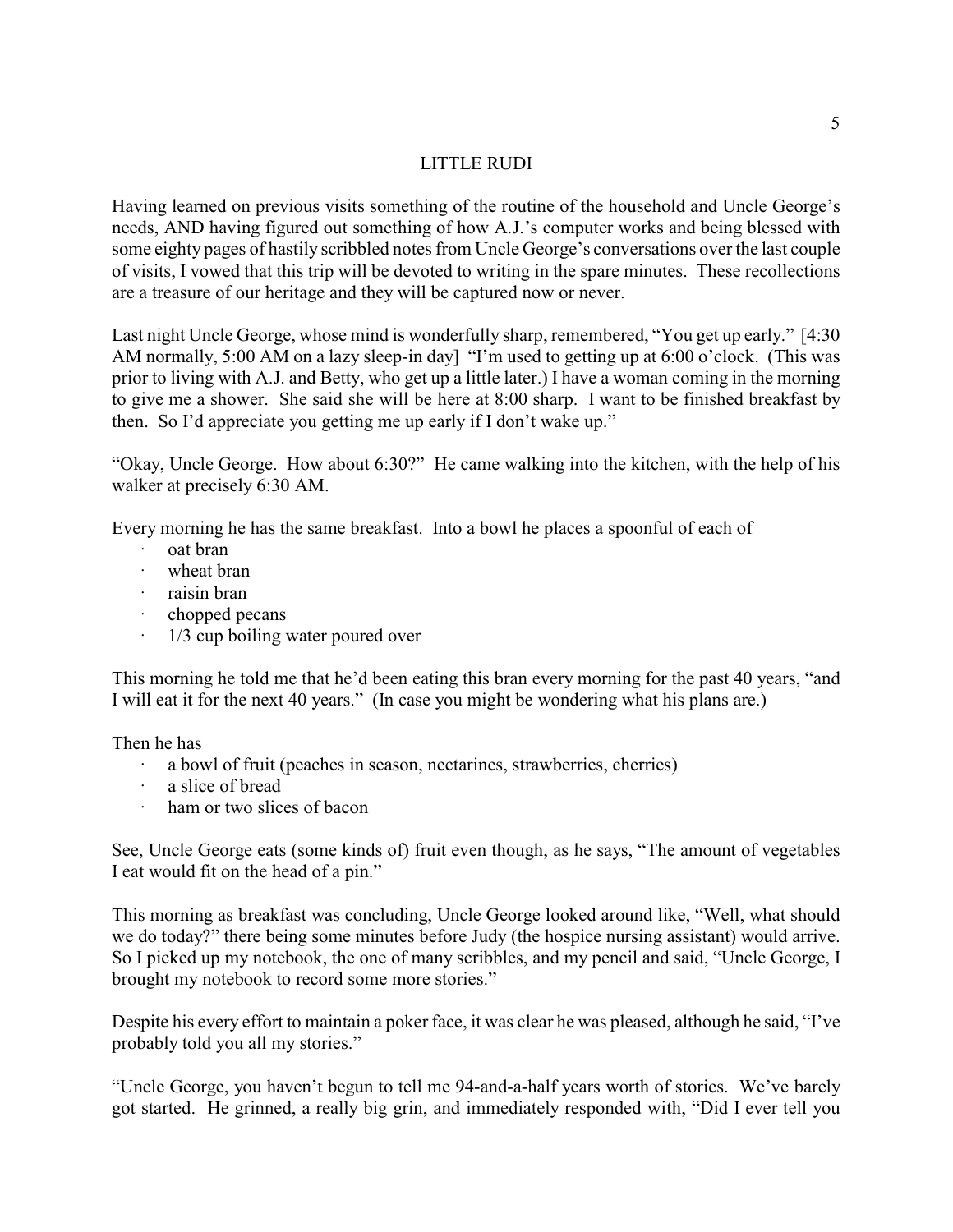about Little Rudi?"

"Marion had two boys, David and Little Rudi. Little Rudi was the smallest boy I ever saw, but he started growing when he was about 15 and grew up to be normal size.

"One day when Little Rudi was about this size (not very big!), I went in the bathroom and Little Rudi was standing on his tiptoes to be tall enough to use the commode.

"I said, you want to be careful not to fill that thing up.

"He said, 'Years and years ago when I was little, I use to fill these things plumb full!' Chuckling, "There he was about this high (3 feet at the outside)."

"One day we were going out to get a load of wood. Little Rudi had a toy hatchet. He walked up to this great big log, must have been 4 feet in diameter and 15 foot long. Years ago, when they were logging and any logs were too big for their equipment, they just left them lay there.

"Little Rudi said, 'Uncle George, you go find something else, I'll chop this one up.'

"He was always full of fun. I didn't ever plan to try that log myself, it was too big for my chain saw."

 "We had something kind of bad happen. Little Rudi was in some kind of band concert. They came to Durango when we were living there. He sent us a card to tell us when it would be. We received the card the day after he'd been there. We wouldn't have missed it for anything. Then we didn't have an address or anything to get hold of him.

"I haven't seen Rudi in years, but I understand he went to his daddy's funeral. I'm glad he did that.

Marion really mistreated them. Mildred and I, we took them to New York. Shipped them all over there. Shipped his car. They just got there and he sent them home.

I know Ewald was really upset about it."

?How did you feel about it?

"One thing I could never understand: Marion told Kate, when you get home, don't go see George. She'd go see Mama and Papa, but she wouldn't see us. I didn't do anything. I think Ewald caused him to lose his commission or something.

"I really felt sorry for Kate."

?It sounds like it really hurt you that Kate wouldn't see you?

"It did. Why would she obey Marion after what he did to her?"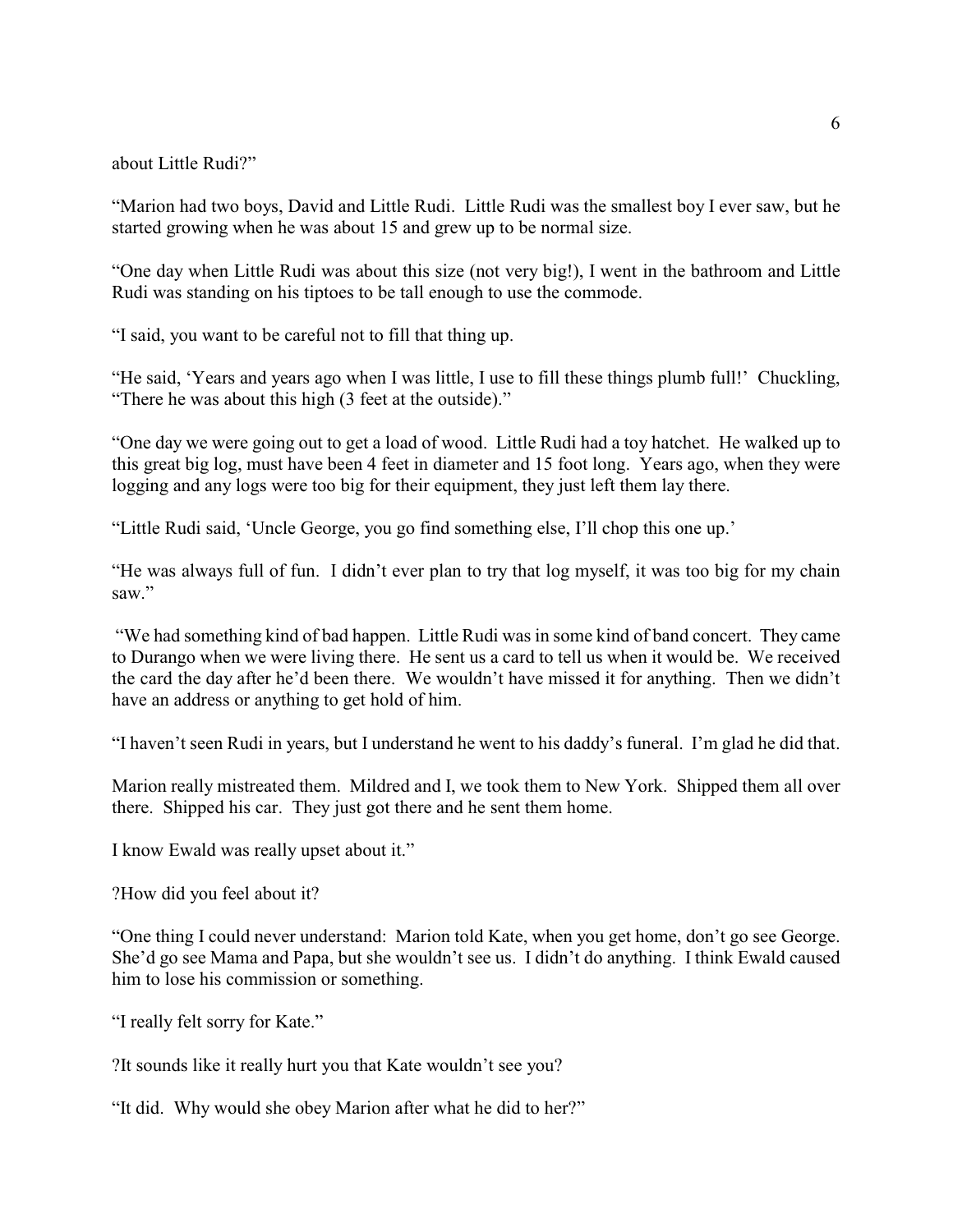?Little Rudi sounds like he was quite a special kid.?

"Oh yeah! He always had something comical!!!

"I know it hurt him that we didn't go see the concert. We didn't know about it 'til the next day."

My words are insufficient to describe the tenderness in his face as this man talked about this child whom it is clear that he absolutely adored and the love he has for the adult he has become.

Note later: Just as I typed the last period in the paragraph above this, Jose came in and said she couldn't wake George for lunch. There followed a shower of stroke episodes and for more than 24 hours afterward, it seemed virtually certain this could be the last of Uncle George's stories.

Recorded by Sophora Fuchs Davis Silver City, New Mexico Thursday, 25 January 2007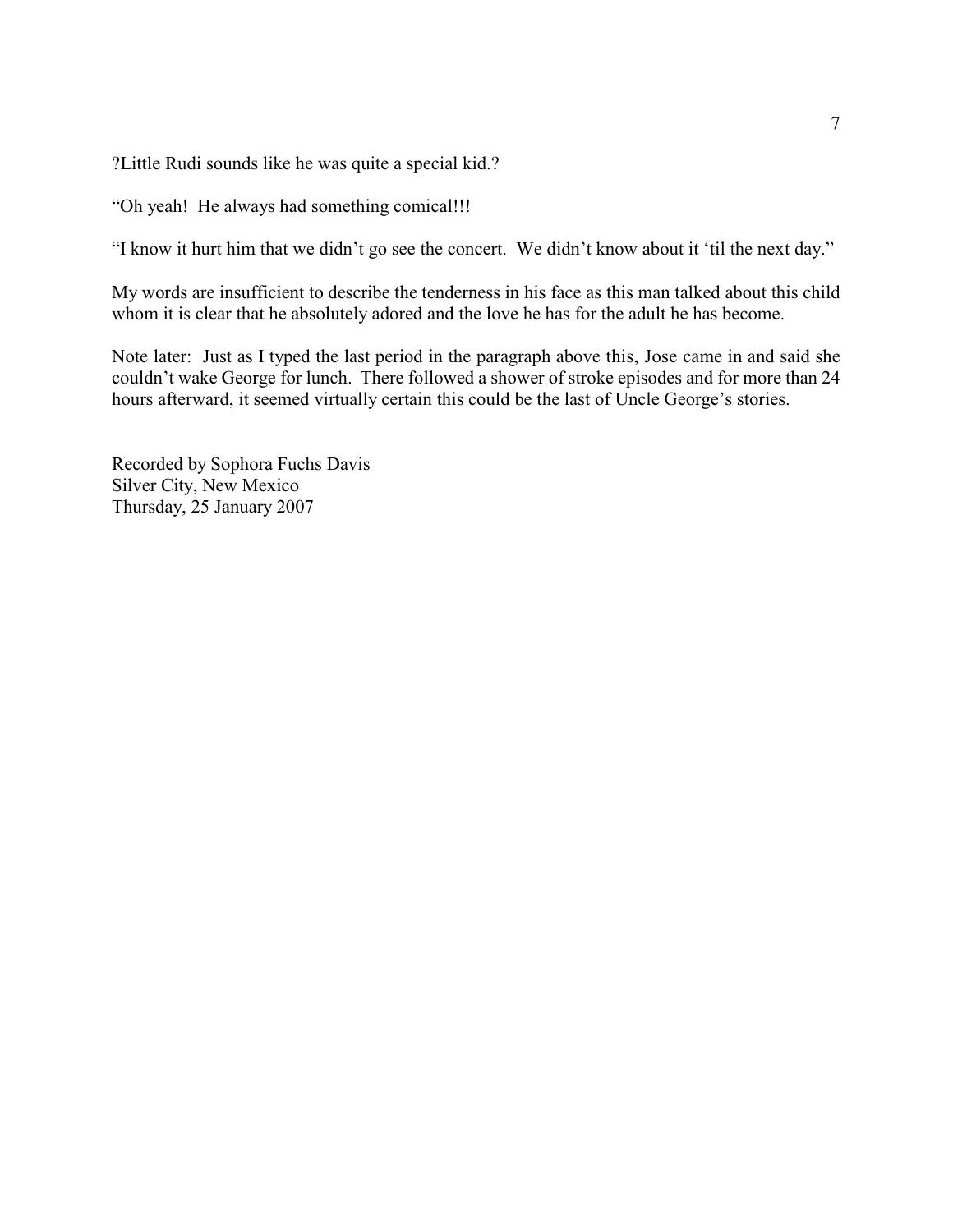#### ROOSTERS

Today I am with Uncle George again for a few days while A.J. and Betty take a break that will include a visit with their family in Las Vegas.

Uncle George is just amazing! He looks ever so much better than before he had the stroke(s). Everything about him seems sharper, more alert, and he seems to have better coordination, fine motor skills. Nevertheless, he is, in some measure, distinctly more feeble; he has less strength. Since he has the lift chair (which looks very much like his old recliner), he gets up and down to go to and fro without the scary effort that was so incredibly painful to watch.

On arriving last night, before unpacking anything else, I got out my pencil and the notebook he recognizes to let him know I was ready for more "stories."

*A note about Uncle George's "stories": The first time I asked if it would be okay for me to write down his stories, he was clearly affronted; he took serious exception to this terminology. With a very stern face and an equally stern voice, he said, "I don't story. Everything I tell you is the truth, as best I can remember it." We agreed that when I say "story", we are talking about his memories and recollections, nothing that he just made up. Although I had not thought about the term in a very long time, I remembered that when we were children, "to story" or "to tell a story" was to out-andout lie, to tell deliberate falsehoods, pure and simple. It means exactly that to Uncle George. He has never done it and doesn't do it now. Following one account of his boyhood, he said, "I believe that's the only lie I ever told Papa in all my life."*

*There are, however, levels of rascality to which he readily admits — matched only by his beloved brother Vernon—that is another arena, a different ballgame. "He figured out I was just kidding, that's why we could be such good friends." And, "He didn't need to know the truth." When it was necessary to replace mine, he made sure it was clearly understood why a person should buy a new, and not a used, vehicle. Uncle George was, and still is, as master of mischief.* 

Uncle George said, "My old mind is about half blank."

I allowed as how I didn't see that as much of a problem.

He grinned and said, "We can just leave some blank spots on the paper." I agreed that ought to work just fine.

"Did I ever tell you about the roosters?

"Vernon was about six and I was about eight. We were living on that place east of Abernathy (Texas). We had some neighbors lived across the road, across the lane and all. They had a quite bunch of chickens. For some reason him and his wife were going on vacation somewhere and they were going to be gone quite a long time. They asked us to feed and water their chickens and gather the eggs. They said we could sell the eggs.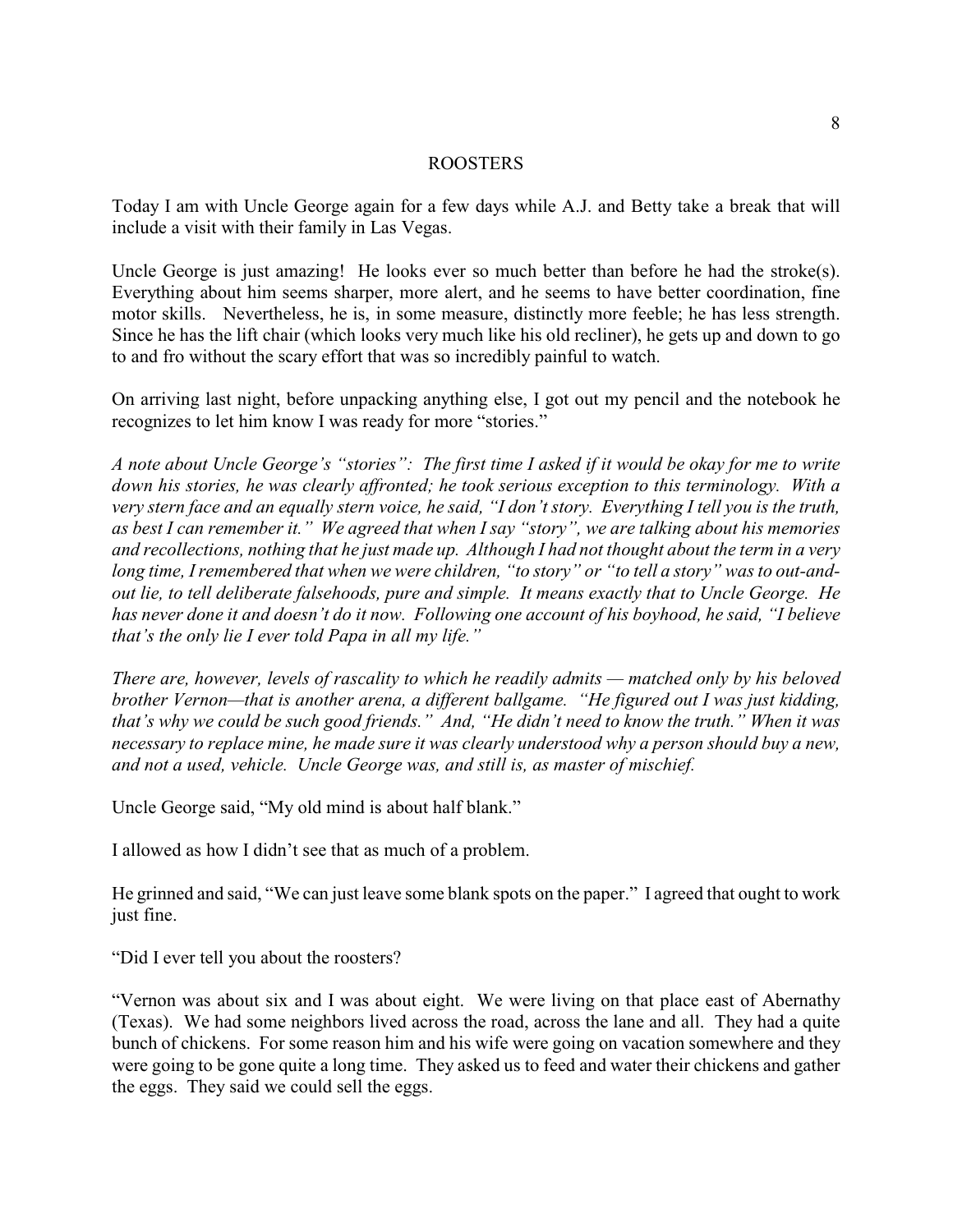"They didn't have any roosters.

"Vernon noticed the chickens would just squat down in front of us [in the mating mode]. He said, 'These chickens need a rooster. Let's get them a rooster.'

"Mama and Papa had gone to town for something. Anyway, they weren't home. Mama kept her roosters penned up separate from the chickens except when she wanted to raise some baby chicks. She could get a penny more [per dozen] for infertile eggs.

"So we went over there, to Mama's pen, and got one of her roosters and put it in the neighbor's pen with all those chickens. That rooster went from hen to hen to hen to hen. I don't know how many hens he went to, a LOT of them. All of a sudden he stood up straight, stretched out his neck, crowed real loud, and fell over flat on his back. Dead.

"We didn't know what to do. So we put that dead rooster back in the pen with the others. Mama never knew what killed it.

"We were rascals. Vernon was always full of devilment." [When Uncle George says this word, it sounds like 'devil mint.'] With a big chuckle, Uncle George continued, "He was worse than I was — if that's possible."

Recorded by Sophora Fuchs Davis Silver City, New Mexico Saturday, 24 February 2007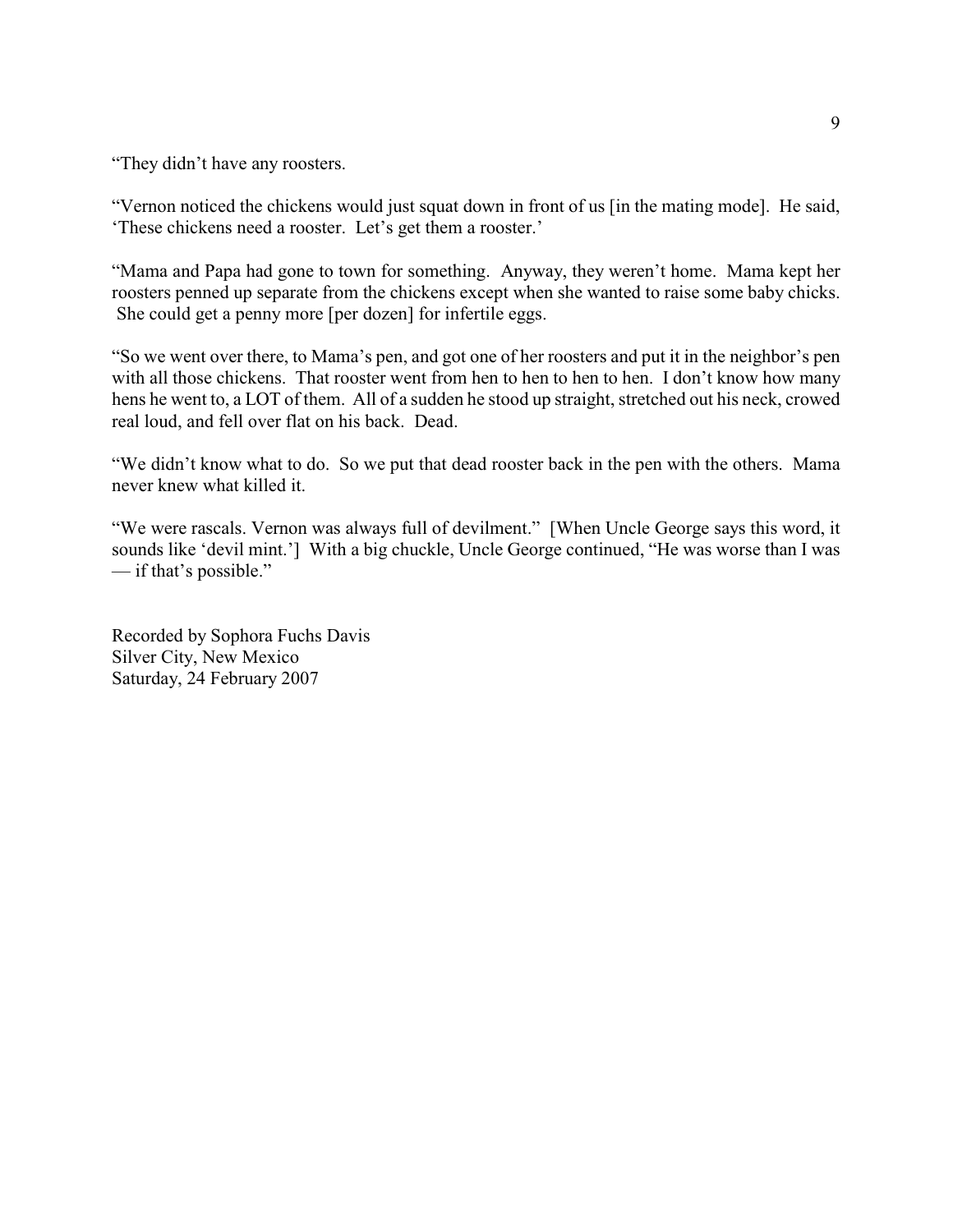#### WHEN VERNON WAS BORN

Today when Uncle George arrived in the kitchen with his walker at 6:30 AM, ready for breakfast, he mentioned that he wasn't remembering much this morning. But he visited awhile anyway.

According to Uncle George, today is A.J.'s birthday. He is 67, born in 1940.

Uncle George mentioned that his own birthday is the  $15<sup>th</sup>$  of July and Vernon's, as best he can recall is July  $27<sup>th</sup>$ , just a little more than two years younger.

?Do you remember when Vernon was born?

"Yes. I think I do. One day when I was about two years old, they wanted to get me away from the house. When I came back my brother had been born, Vernon. My brothers and sisters all left together and took me. I remember they made me a sandwich to keep me occupied because we would be gone awhile. We didn't get a hundred yards from the house before I started hollering for my sandwich because I was hungry! I just had to have that sandwich because I knew they made it for me and, of course, I couldn't wait."

"One thing I remember: (Abernathy, July  $11<sup>th</sup>$ , best I remember) I know we went for a walk, I don't remember how many, Herman and I were in the group, the day Marco and Marion were born. We were coming back and Herman said, 'Well they've been born because I see them swinging on the front gate.' I think the doctor told Mama she would have twins so we knew."

?Did you enjoy having those twins?

"I don't remember anything in favor of it or against it. I enjoyed all my brothers and sisters."

"Another thing I remember: My dad had something wrong with his teeth, his gums. He went to the dentist at Hale Center (Texas) and the dentist pulled 32 teeth, every tooth he had. Papa got in the car and drove home by his-self. Nowadays they pull one or two teeth and give you so much medication you couldn't drive."

Uncle George revealed his longevity secret: "The only reason I lived this long is that I just never died."

"I remember something: We lived there at Abernathy. I don't know how many were sick. Mama and Papa and Ewald and some of the rest. They had flu or something real bad. They called the doctor. It was raining and the doctor said he did not know if he could get there. It was real muddy, the roads were bad. Ewald told him to put mud chains on his wheels. It took him an awful long time to get there. Turned out he had put chains on his front wheels—on a rear wheel drive car! I think Ewald and Herman changed them and put them on the rear wheels for him."

?Did you have a telephone then?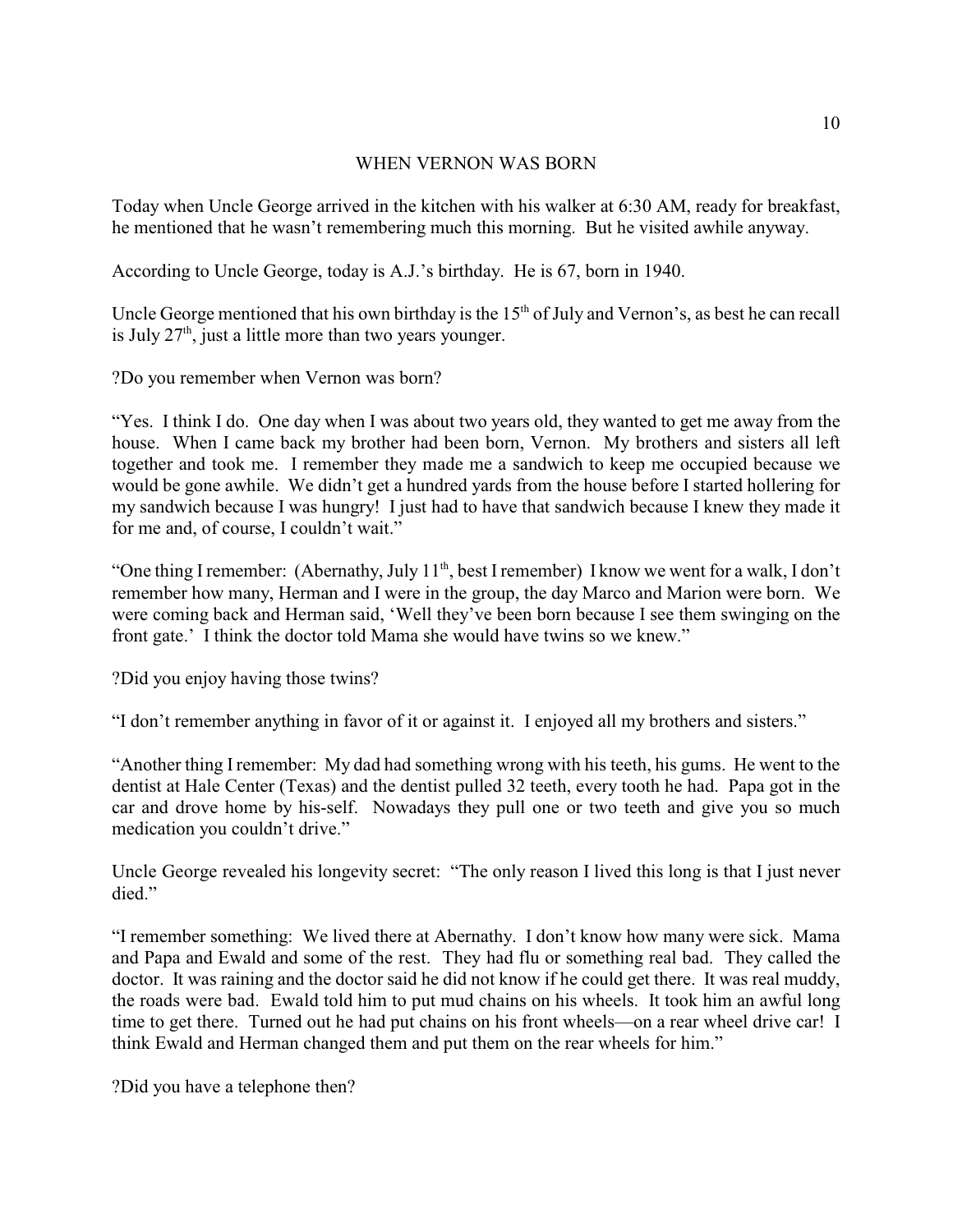"We did. The old kind where you have to turn a crank. Lines from one place to another. All your neighbors could listen in."

Recorded by Sophora Fuchs Davis Silver City, New Mexico Sunday, 25 February 2007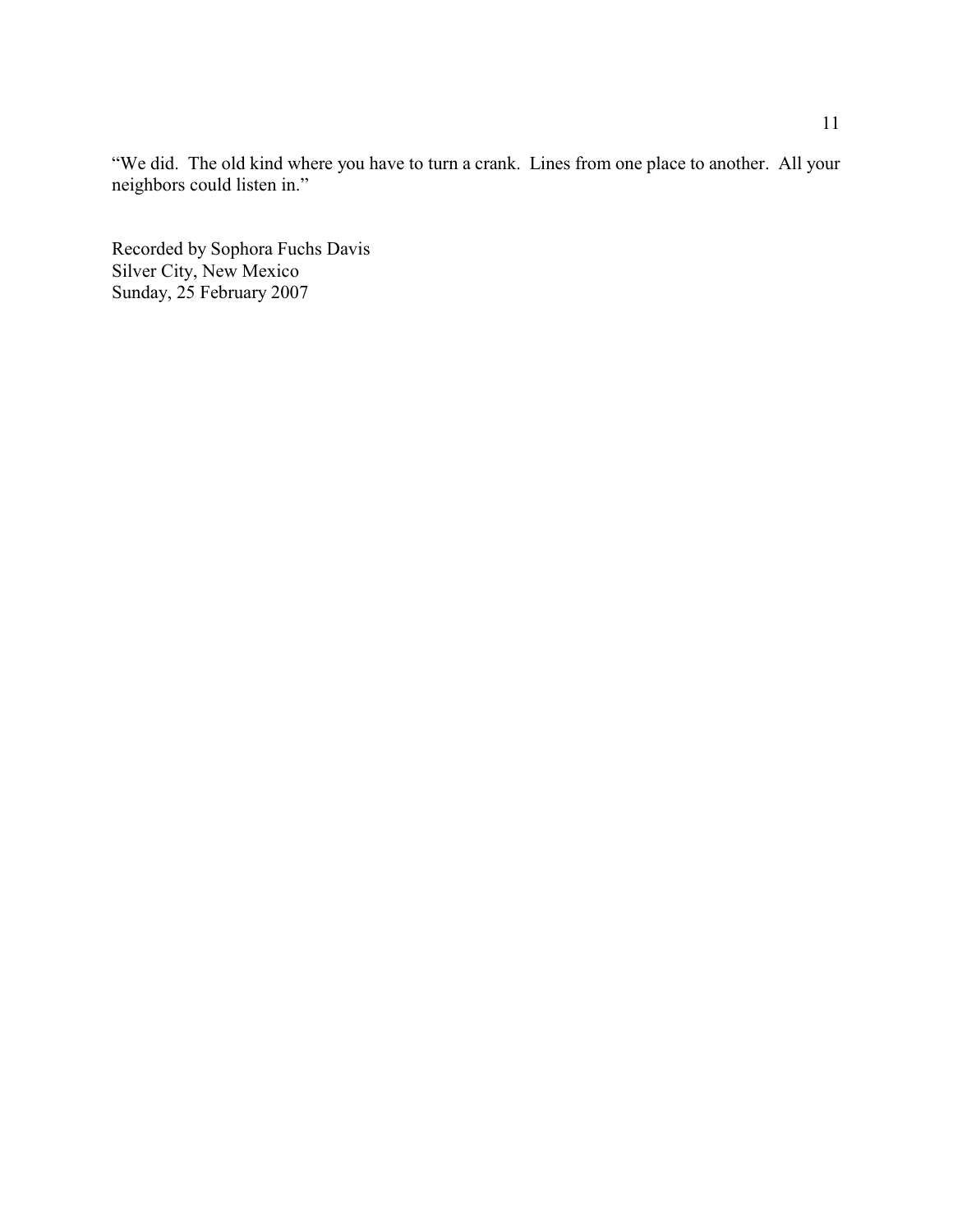#### UNCLE MORITZ'S DOG

*Uncle George's mother's name was Georginia. She was called "Gini," something like Gee-Nee only the initial G is hard like the g in 'guinea'. She was "Mama" to him and "Grossmama" to the rest of us.*

*The sisters in her family were Minna, Anna, Olga, Betty, and Gini, not in this order.* 

Mama's sister, Minna, married a man named Goebel. Moritz Goebel told me himself when I was just a kid about this high (pre-school height), he had two dogs. I guess the dogs were brothers. Somebody backed up and ran over one of them. Killed it. Moritz took a shovel out to the orchard there on his place, dug a hole and buried it. The other dog just watched. When he was done, the little dog laid down on the grave and never moved. He wouldn't eat or drink or anything. Just lay there and died. I never knew animals had that much love.

Recorded by Sophora Fuchs Davis Silver City, New Mexico Friday, 25 May 2007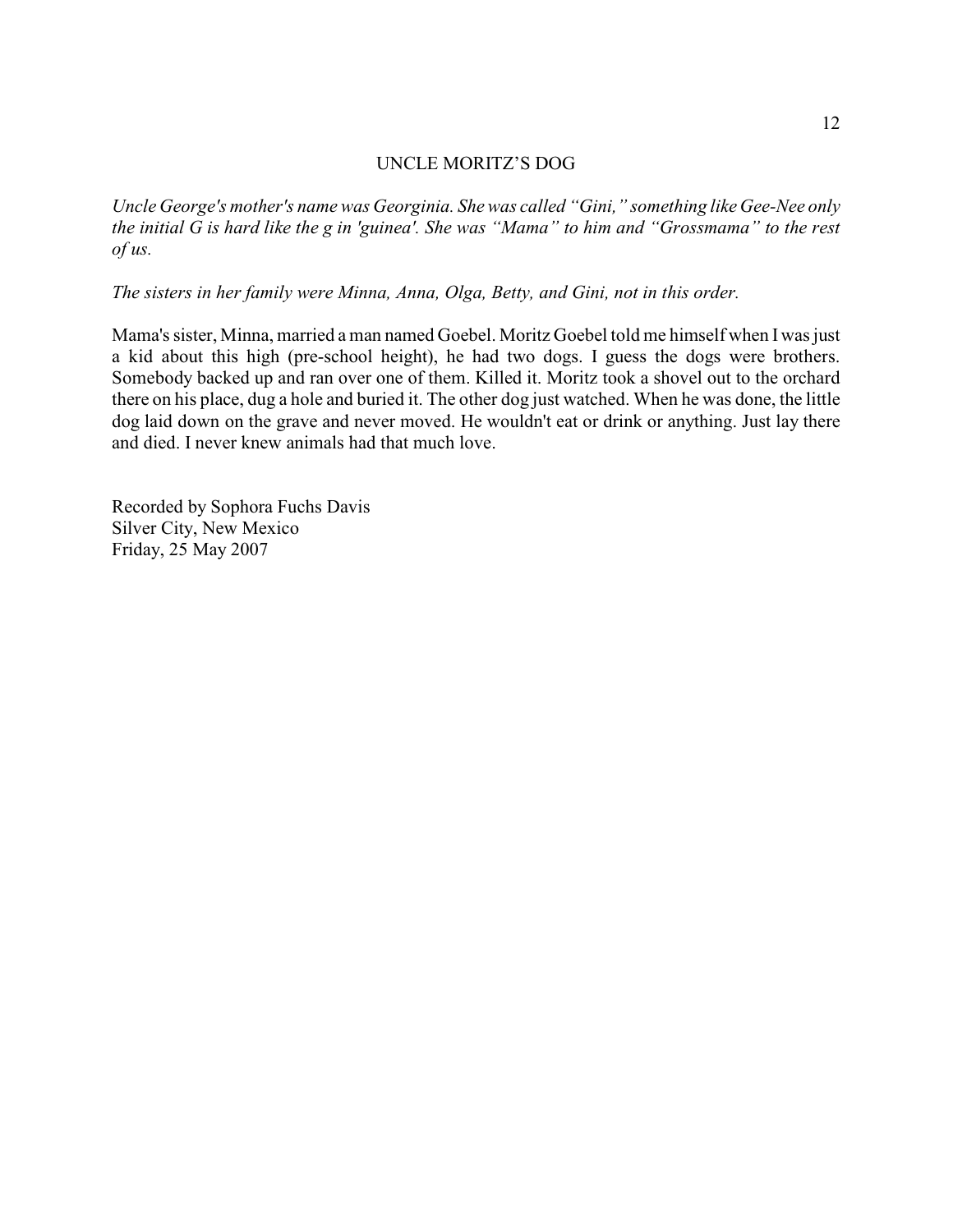#### RECOLLECTIONS

You know, Marco\* or I will be the survivor. It could be either one.

?That's true. Isn't it interesting that you are both boys. In the next generation, Ewalee and Ophelia are the oldest, both girls.

Which is the oldest? Ewalee? Or Ophelia? (We didn't come up with an answer.)

I remember one thing: Carolina and Ewald were married the same day, but Carolina got married first. Called home to tell us she was married and Ewald said, "She's not going to beat me much." I was home when she called. It was Christmas Eve.

I don't know if Ewald had previously planned to get married that day or not, but he sure made up his mind real quick. One thing, both marriages lasted through their lifetime.

I believe Ophelia was born at our house. They came and stayed with us a few days then.

Ernest would have me hitch up the buggy and take Ophelia to get the mail, to entertain her, you know. The mailbox was down the lane about a half mile or so. She was just a baby. She loved it, riding behind that horse.

That little dog Ken was talking about: We were driving north of Ruidoso when we found him. He was there beside the road, lost his mother. Wild. You could never tame him. He was harder to tame than a coyote and you can't tame a coyote. I finally shot him because he would bite anybody who came around when we were gone. You couldn't tame that dog.

Oh yeah. And I remember Jimmy.

I think that's kind of funny that Kenny remembers I talked to those dogs. I think a lot of dogs would do more if people would just talk to them more.

So Ken thought I was good at training dogs? I wasn't near as good as Vernon. I didn't have that talent. Vernon could teach them to do anything. Vernon had a way about him; he could train a dog to do ANYthing.

We had a little dog, just a little short dog. It was the family dog, didn't any of us claim a dog as our own, but Vernon trained him.

There was a family gathering there at the ranch. I don't remember the occasion, but a whole bunch of family came to visit, 50-60 people: Struves, Goebels. I remember Uncle George Struve was there.

Vernon had that dog doing tricks. The children were all out front playing leap frog. I can't remember the dog's name, but I'm going to call him Tippy. I believe his name was Tippy. Vernon said, "Tippy, go play leap frog with the children."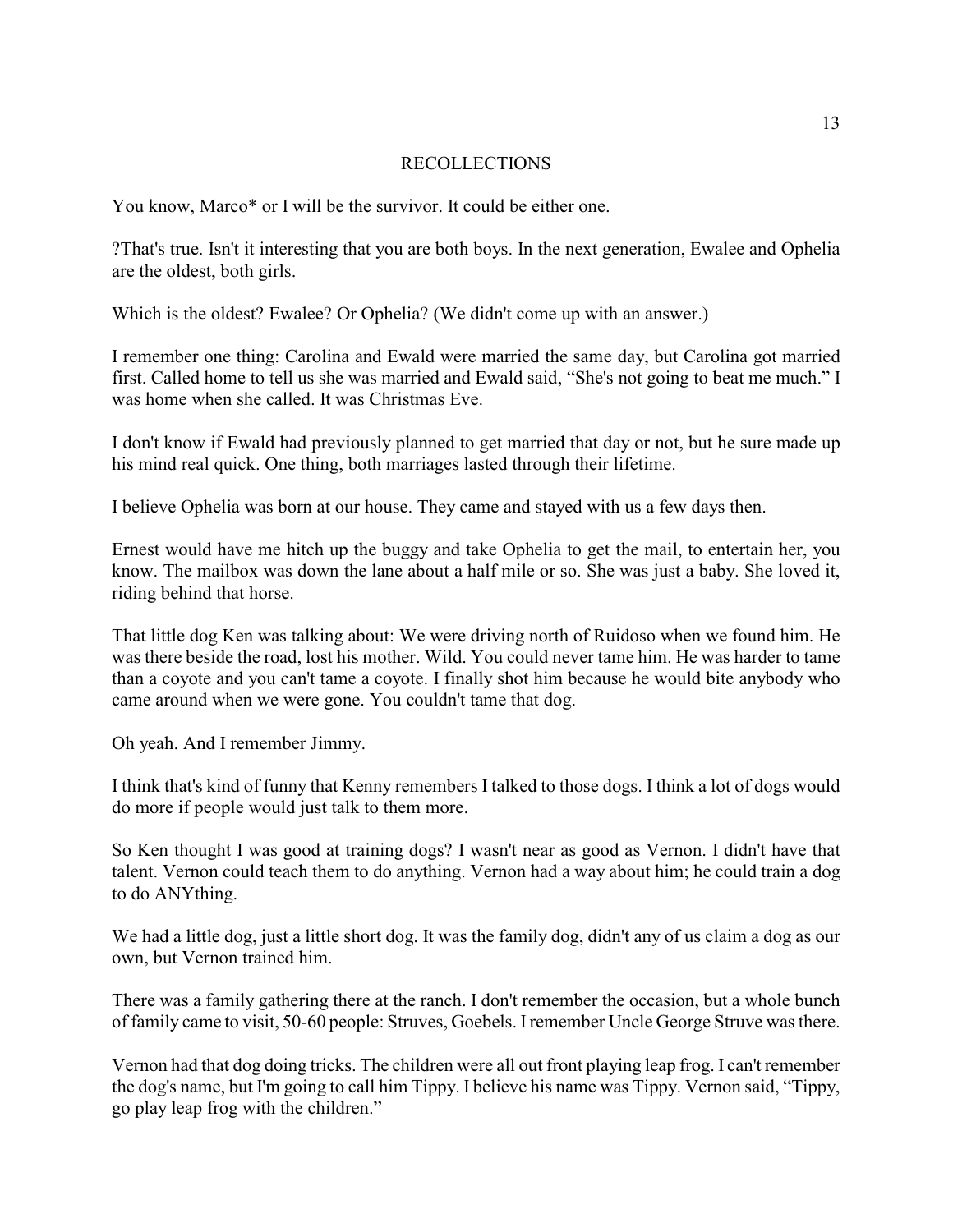That dog went over there and got at the back of the line and jumped over every one of the children, one at a time. When he got to the front of the line, he knelt down just like the children to wait his turn.

I witnessed that, but I still don't believe it. Dogs aren't that smart, but I saw it happen. I still don't believe it.

We'd be out there in the corral. We had two donkeys. Vernon would tell that dog, "Tippy, go jump up on old Jack and ride him." So that dog would jump up on the donkey's back and ride him. Then Vernon would say, "Tippy, make him buck." He would put his legs on the donkey's neck, on each side, bite him on the neck, and make him buck!"

On the north side of the corral, we had a windbreak fence about six feet high. He could jump over our windbreak fence. He'd jump up on top and then jump over to the other side. Wasn't a very big dog, just a little short dog.

I didn't know there was any dog that intelligent.

Somebody stole that dog from us; I was about 15.

I think back over my life and I think we spend a real short time on this earth. It seems such a short time since I was a little kid.

I told you about my pet squirrel. I guess it was my favorite pet. You know, I was so young and it was very special. He'd sit on my shoulder.

Recorded by Sophora Fuchs Davis Silver City, New Mexico Saturday, 26 May 2007

\*[NOTE: Uncle Marco, Marco Bettis Fox, died on Saturday, 11 August 2007, at 7:00 AM in Lovington, Lea County, New Mexico.]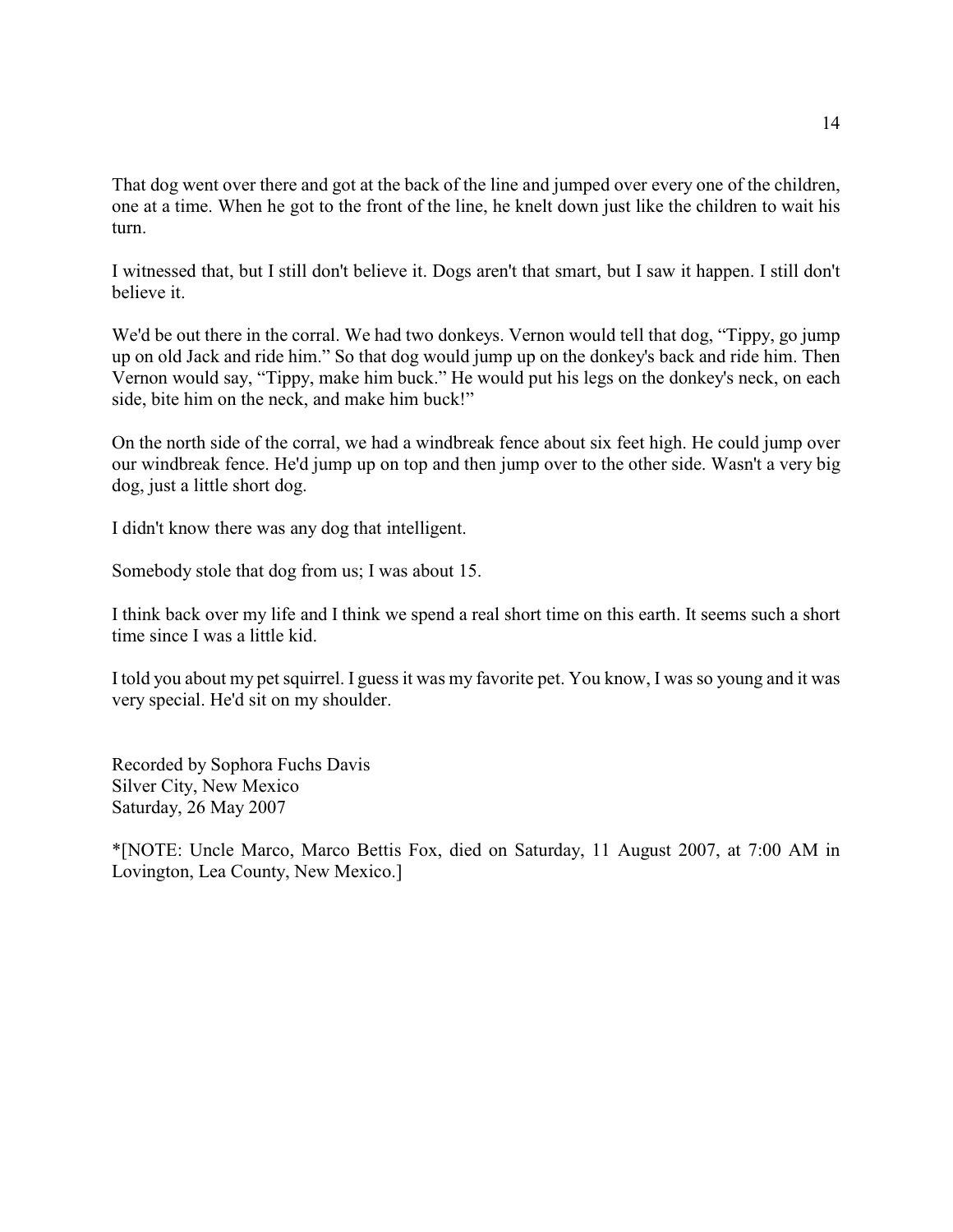#### MORE RECOLLECTIONS

Kenny and Stevie, they came to visit us when we had Fox Mercantile. Somebody came along peddling roasted peanuts. I bought some to sell in the store. That evening Stevie was filling his pockets with roasted peanuts, as much as they would hold. His mother asked him if he paid for those peanuts. "Why, no. Uncle George paid for them this morning." He thought it would be stupid to pay for something twice. Of course I didn't mind him taking all the peanuts he wanted.

I had shingles when I must have been 88. Got to where I couldn't think at all. They were going to renew my license, I was 89, but I told them I wouldn't be driving anymore. Then I got to where I could think again and I could have driven, but I didn't go down to apply for a new license.

In my lifetime of driving, I only paid one driving ticket. Doing 35 in a 30 mile zone, east of Cloudcroft. There was just a hungry cop in there. Crooked mountain road. I told him I lived in Colorado and all my driving was mountain driving. Cost me \$12, I think. One thing I CAN say, I never had a fender bender.

Did I ever tell you about the little rattlesnakes disappearing?

One time Vernon and I were moving some sheep. Rattlesnakes couldn't bite sheep verywell because of the thick wool. There was this hole in the ground on the other side from our sheep. The snake went down into the hole, turned around and put its head up out of the hole. We saw all these little snakes about this long, 6-7 inches, around the hole.

I asked Vernon, "Did you see what I saw?" Vernon did; he saw it. Those snakes went right into the big snake's mouth. We killed it. Cut it open. There were seven little snakes inside of it.

That's the way they take care of them, I guess, when they're in danger. Very few people know snakes swaller their young – not very deep in the throat – to protect them.

One time I was taking sheep to the railroad, I think to Elkins (between Roswell and Clovis), about 78 miles from our place – two weeks on the drive. This was before they used trucks. I killed 58 rattlesnakes. There were a lot of rattlesnakes in the sand country.

We were really lucky. Not a one of us ever got snake bit.

I was walking one time at night, one of them bit me on the britches leg. I kicked it loose. Out by Cottonwood Grove. There was a spring in there. They changed the road so it doesn't go through there anymore.

We were out of groceries, so I went to get some. Thought it was three miles, must have been five. After I got some bacon and a few things, it was just pouring down rain. I walked back to the railroad. I had to cross the tracks. Had left my horse on the other side. It was pitch dark; I couldn't see anything. Walked up the tracks a ways, couldn't find my horse. Walked back. Found my horse. I got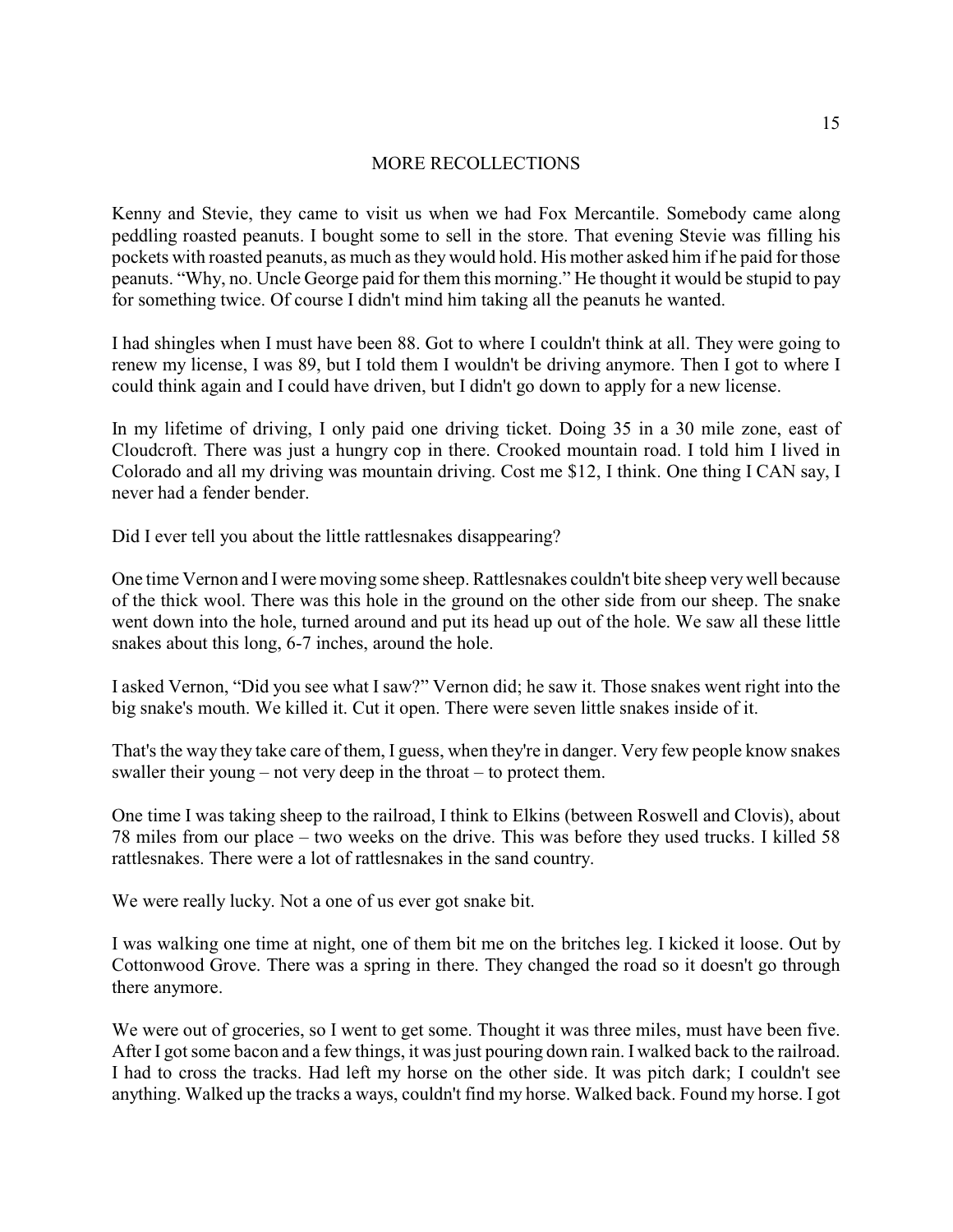to wondering if my horse would go home or go to the Cap. I didn't guide it, just let it go. Finally it stopped raining and I could see the campfire. I was really glad!

We were taking those sheep to Mr. Carr.

Recorded by Sophora Fuchs Davis Silver City, New Mexico Saturday, 26 May 2007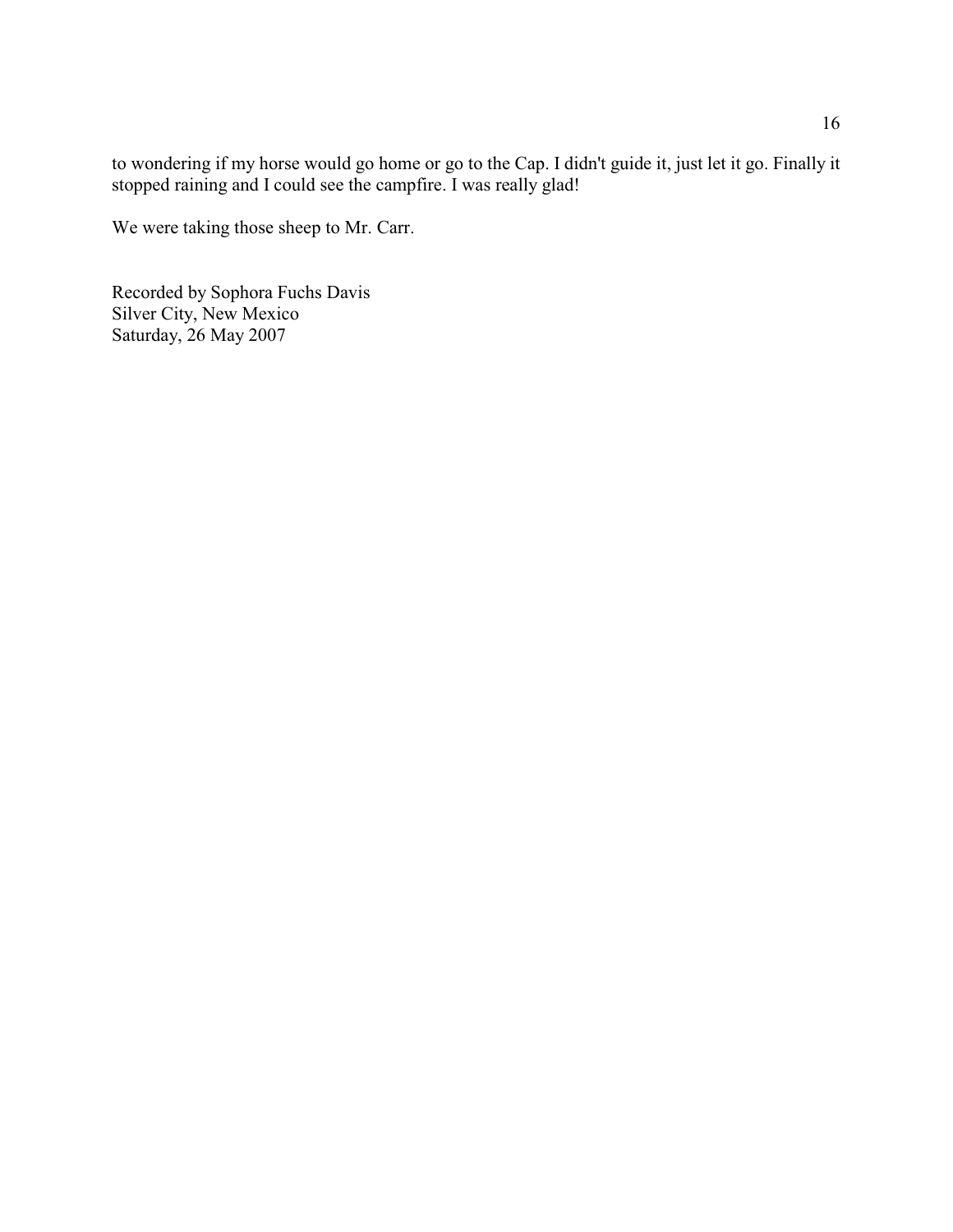#### EWALD

From hours of listening and some pointed questions, I can tell you that Uncle George has very few recollections of his brother Ewald, other than that he was there. They don't seem to have interacted much. Ewald was 10 years older (1902) than George (1912) and quite a different personality. George was 12 when Ewald got married.

The sibling of whom he seems to have the very fewest childhood recollections is Roland.

The "double wedding" was Christmas Eve 1924. Ewald and Ruby were both 22 years old when they got married.

Uncle George said one time he went down to Ingleside, Texas, to visit Ewald and Ruby. Their Uncle Rudolf Fuchs\* (his mother's brother) and his wife Faye lived a short distance away. "They drank wine. I went over there every evening. I had a rut worn to their house about this deep (looked about 6-8 inches). Ewald never drank wine."

One time he mentioned how the brothers (eight of them) approached the work that had to be done on the place. Interestingly, he did not mention the sisters, Carolina and Gertrude, in this context.

This is the way he told it:

 $\overline{\phantom{a}}$ 

- Ewald worked outside
- Rudolph only worked indoors
- Herman did some of each
- Vernon did some of each
- I (George) worked outdoors all the time
- Marion did some housework
- Marco never did much housework
- I don't remember too much about Roland.
- Rudolph and Vernon did a LOT of the housework.

When the email was read to him asking about his brother, Ewald, Uncle George looked as blank as any other time the subject of Ewald has come up. "I just don't remember enough about Ewald to be able to tell any stories about him. He was always so different from the rest of our family.

One thing: "I don't think Ewald ate chicken much, so this might not have been Ewald, but it seems like it was. Mama cooked up a bunch of chickens. They were there on the table with the gizzards on top. Ewald reached for a gizzard with his fingers and two other people reached for gizzards with a fork. So there was Ewald with a fork stuck in his hand. I believe it was Ewald, but it might have been somebody else."

<sup>\*</sup>Yes, Grossmama's maiden name was Fuchs and her married name was Fuchs. She and Grosspapa were 4th cousins.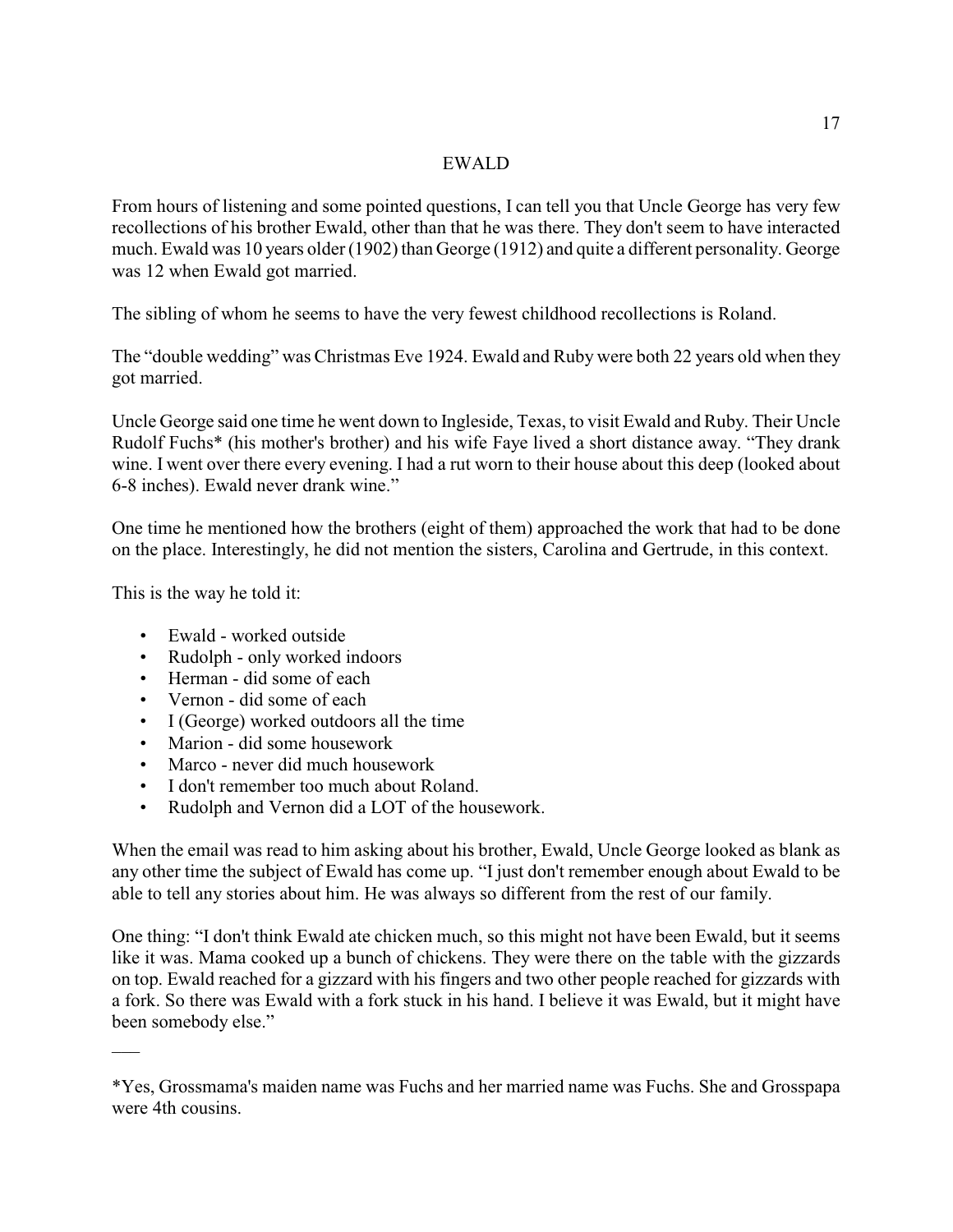Re corded b y Sophora Fuchs Davis Silver City, New Me xico Sunday, 27 May 2007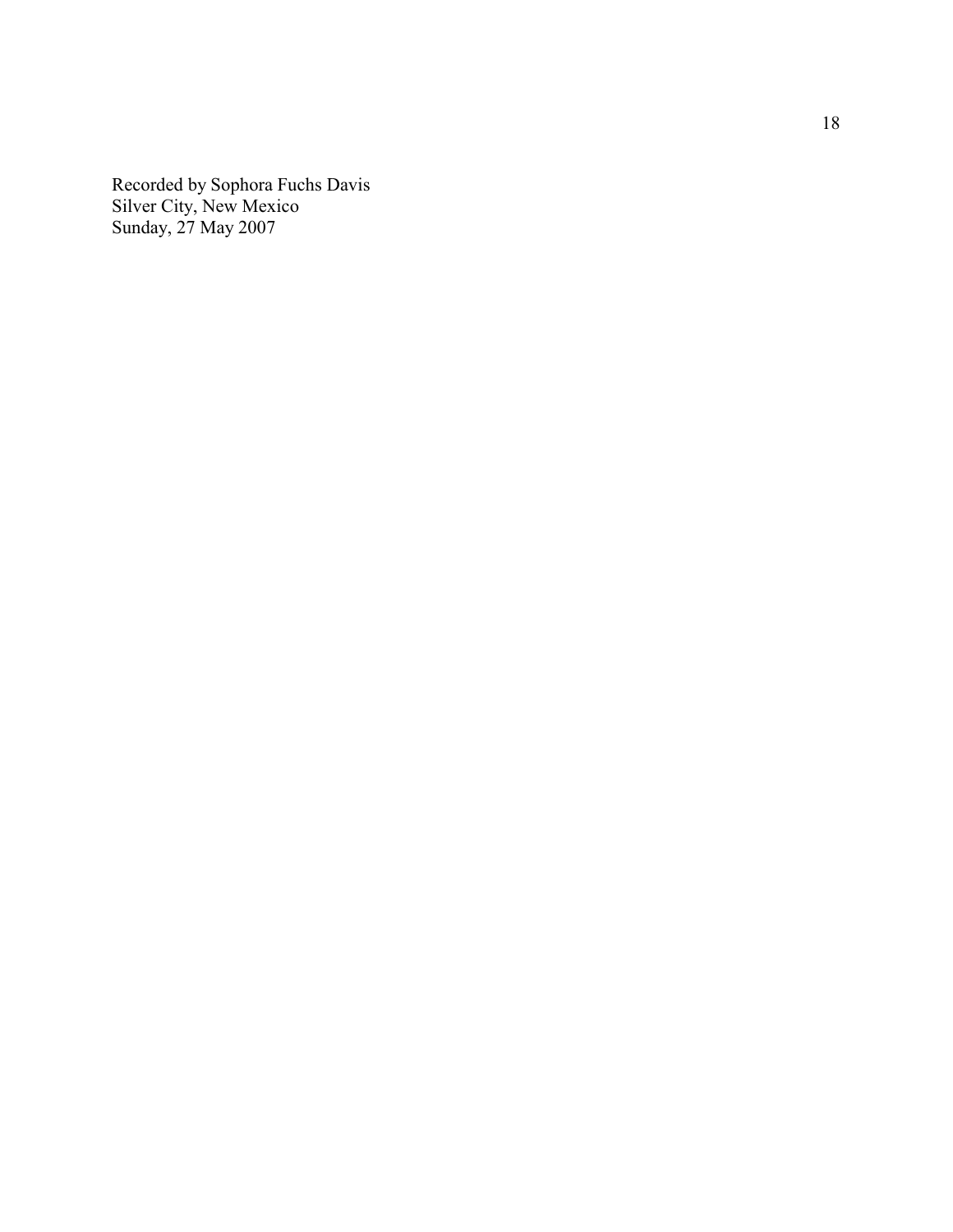#### ON HERBERT DAY

Herbert Day was the strongest man I ever saw!

One time Marvin Struve drove up in his little Willis car. Herbert Day looked at it and couldn't help wondering, "Is that a car or a toy?" He picked up the front of it, turned it all the way around, and it had five people in it.

One time I was going to break some land with a tractor. We had to take the diesel with us; tractors ran on diesel. We had a pump for the 55 gallon drum to pump the diesel into the tractor. We had four 55 gallon drums of diesel. I was looking around, trying to figure out how we were going to load those drums.

Herbert Day hollered, "Get out of the way!" He picked up one of those drums and put it right up on that wagon. Loaded all four of them that way.

I never knew anybody else who could do that.

Herbert Day was quite a character!

They had a wheat crop at Olton, Texas. There came a hail storm. All the farms around were damaged, but he wasn't touched. All the farmers collected insurance from the government. Herbert Day got this idea, "Mick, let's go to town." Got a gallon of whiskey and went to the insurance agent. Got him drunk.

Now they had moved some turkeys on the road, tromped the wheat pretty bad.

The way they figured damage for insurance: They'd throw their hat out, then measure a square, one foot by one foot. Count the stalks in the square. The agent counted about 60% damage.

Herbert collected about \$600 insurance — for no hail damage at all. I thought it was a little crooked. The turkeys tromped a hundred foot or so along the road, but from the road it looked like it was all damaged.

His neighbor's whole field was wiped out. He collected more insurance than his neighbor did. I never said anything to anybody about it; I figured that was his business. I thought he had to be a little crooked.

Herbert Day and Ernest and I, we went to a dance. Carolina and Gertrude stayed home. I saw Herbert Day take a girl out to the car. I never told Gertrude. He was running around with other women.

When Herbert Day and Gertrude separated, she took the girl (Elaine) and he took the boy (Rusty). We never saw Rusty after that. Herbert turned him against us. I remember one time we went to see them and Herbert had Rusty hiding out some place. We never saw him.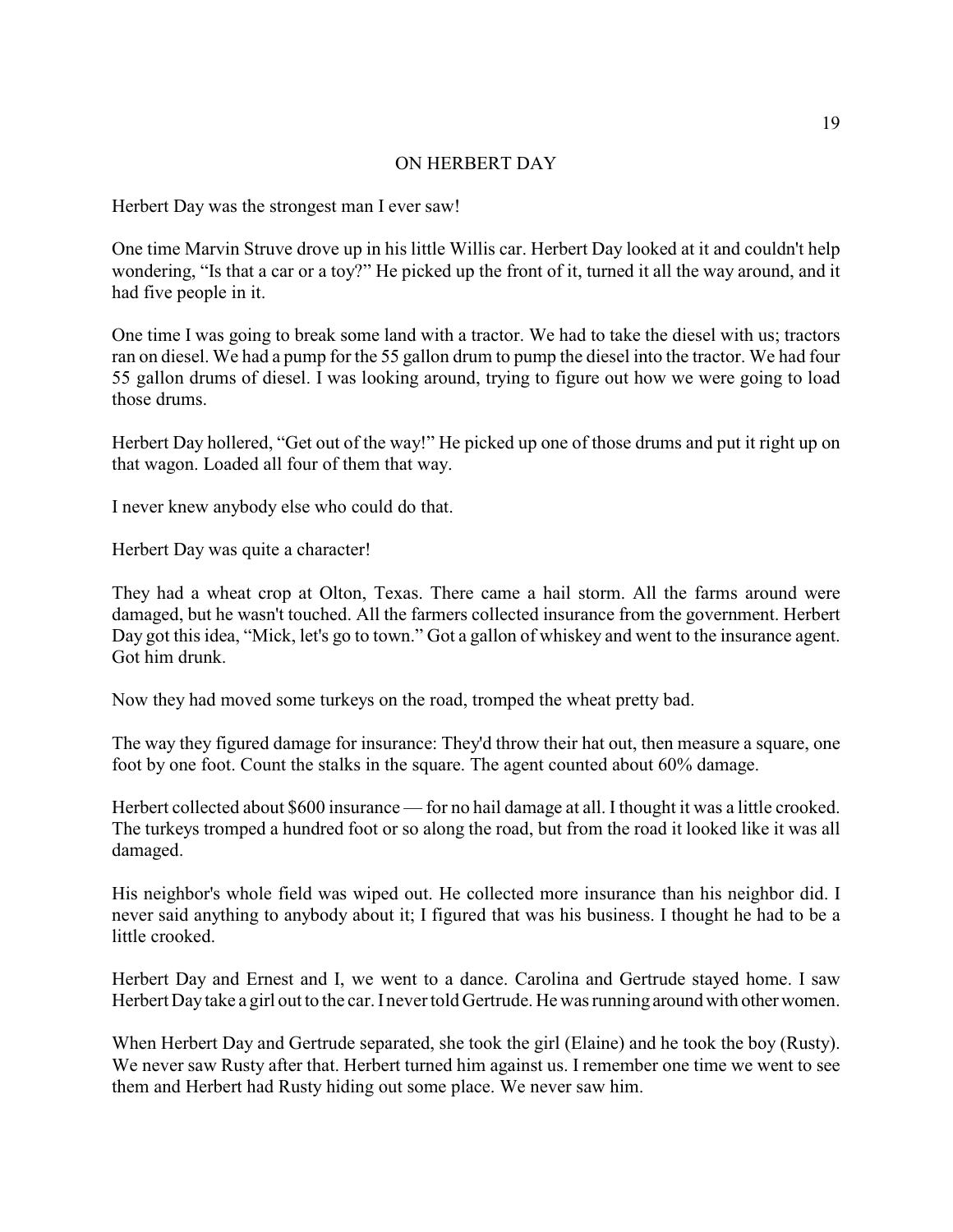Re corded b y Sophora Fuchs Davis Silver City, New Me xico Sunday, 27 May 2007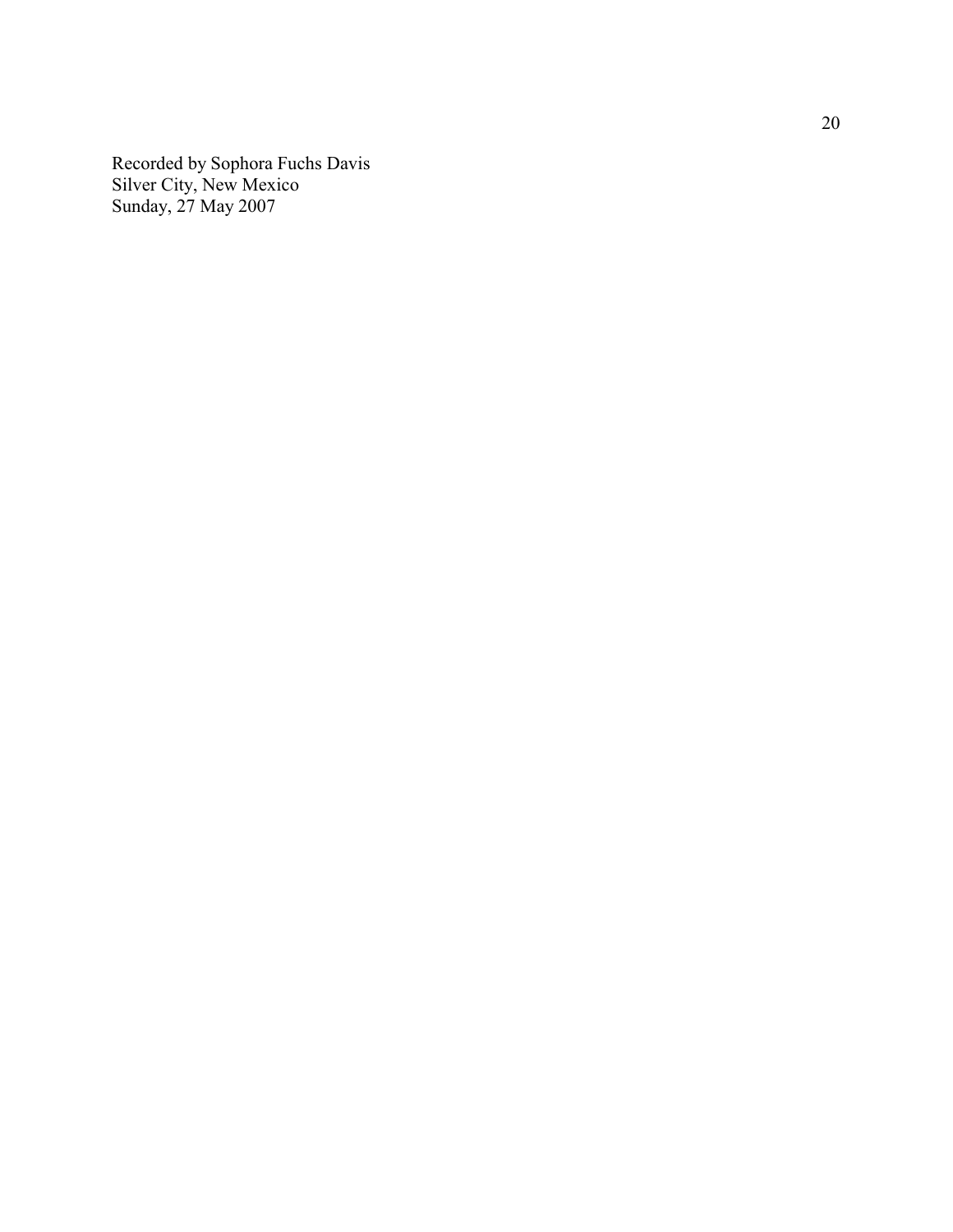#### THOUGHTS AT BREAKFAST

Dear family,

Keep those e-mails coming. Uncle George's family truly is his life. He savors the memories of each of you. When your name is said, he takes awhile, reflecting, until he has you clear in his mind. It is just thrilling to see the love on his face as he thinks about you. I confess to a lot of teary eyes.

This morning at breakfast he thought about Annie, "John and Charlotte's daughter, she's had a lot of sickness in her life." Then he thought about Danny and we also talked about Jarod and Brad. "John's children live all over the place. My children all live in one place."

That got him talking about John: "At one time John laid these concrete blocks. He built a grocery store building, pretty big building, for a friend of mine. He said John could lay more blocks than anybody he ever saw. This fellow said it took two people carrying blocks for him. I think he said John laid sixteen hundred blocks in a day. Anyway, when he got through laying blocks, they were just straight and perfect."

After we got it straight that Barbara is Barbara Ellen, Ewalee's oldest girl, as contrasted to Barbara, his granddaughter, he spent some time thinking about her and the rest of Ewalee's family. He's glad you have a tender heart for your animals.

Still thinking about Ophelia and Carolina's family, he wondered,

"Did I ever tell you about Carolina's mother-in-law? Ernest Park's mother, she knew what was going on all time. Bedfast. She was bedfast.

"Ernest and his daddy, Mr. Park, were moving some cattle one time. The cattle were making a noise in the truck, open cab truck. Mr. Park was driving. He stuck his head out the window to see what was going on. Right then they hit a rough spot in the road or something and the cattle all shifted over to one side. Turned the truck over. The cab of the truck hit Mr. Park's neck and broke it.

"Right when it happened Mrs. Park told Carolina what happened, what was going on, and when they got the news, that's exactly what had happened.

"One time at Abernathy, I was at Carolina's. They had this little boy named Gene (Eugene). The mother-in-law was staying with them. Carolina left me there with her. She was upstairs in the east bedroom. She screamed. I went to see what was the matter, 'Gene cut his finger in the back yard and it's bleeding real bad.' I went out there and sure enough, he was really bleeding.

"I never knew anybody with that kind of ability the way she had it. I don't know what you call it.

"I've had some things happen in my mind that I can't explain.

"I used to have quite a few friends in Ruidoso. Here some time ago I got to thinking of two of them.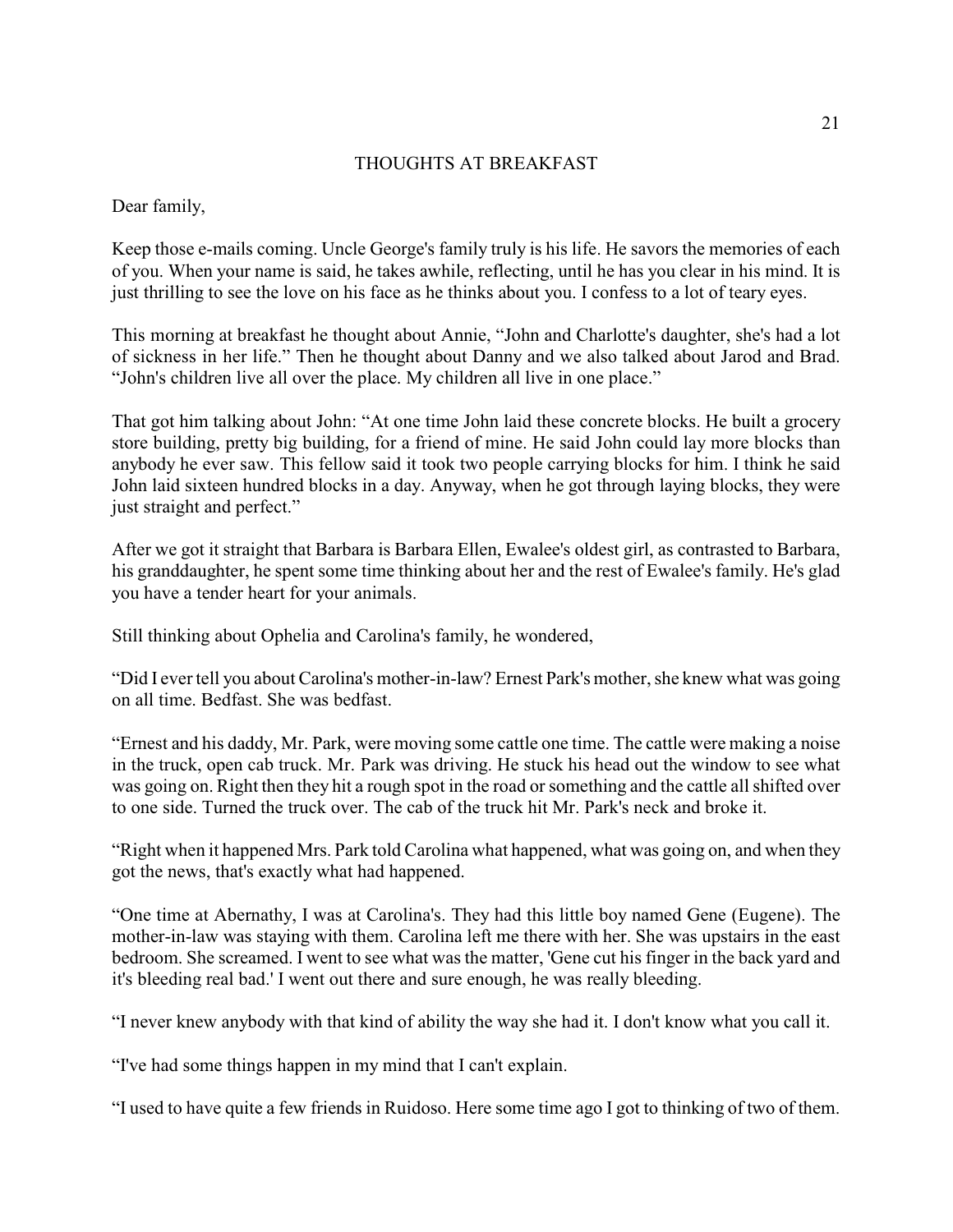Every night when I'd go to bed I'd be thinking of these two people. Then I got a letter from Hollis and these two people had died.

"I remember after Mildred and I married I put some money in the bank, cash, two hundred and some dollars. A few days later I wrote a check for \$12. They turned it down. I went to the bank. They'd deposited my money in Roland's name. I guess we looked quite a bit alike. It was the only time in my life I wrote a hot check.

I probably just put the deposit slip in my pocket and didn't look at it.

"How many of your brothers and sisters are still alive?

Among other things, this got Uncle George talking about Sherrill and Nettie, Annie Lee and young Earl, as well as Earl's father, Earl Harcrow.

"One time I worked as a car salesman. I sold Nettie's mother a new jeep. I remember they lived north of the Capitan Mountains.

"I was in a County Commissioner's meeting when Earl Harcrow died. I sure thought a lot of Earl. He was a County Commissioner.

"Sherrill was talking about being in some foreign country where a bunch of wild dogs attacked him. He managed to cut one of them's throat with his pocket knife. The rest of them ate the one he had killed and left him alone. Saved his life. I guess those dogs were just starving to death and running in packs."

My best does not capture everything he relates. Just know how much you matter to him and everything you share keeps him thinking. That's what is important..

With love, Sophora

Recorded by Sophora Fuchs Davis Silver City, New Mexico Sunday, 27 May 2007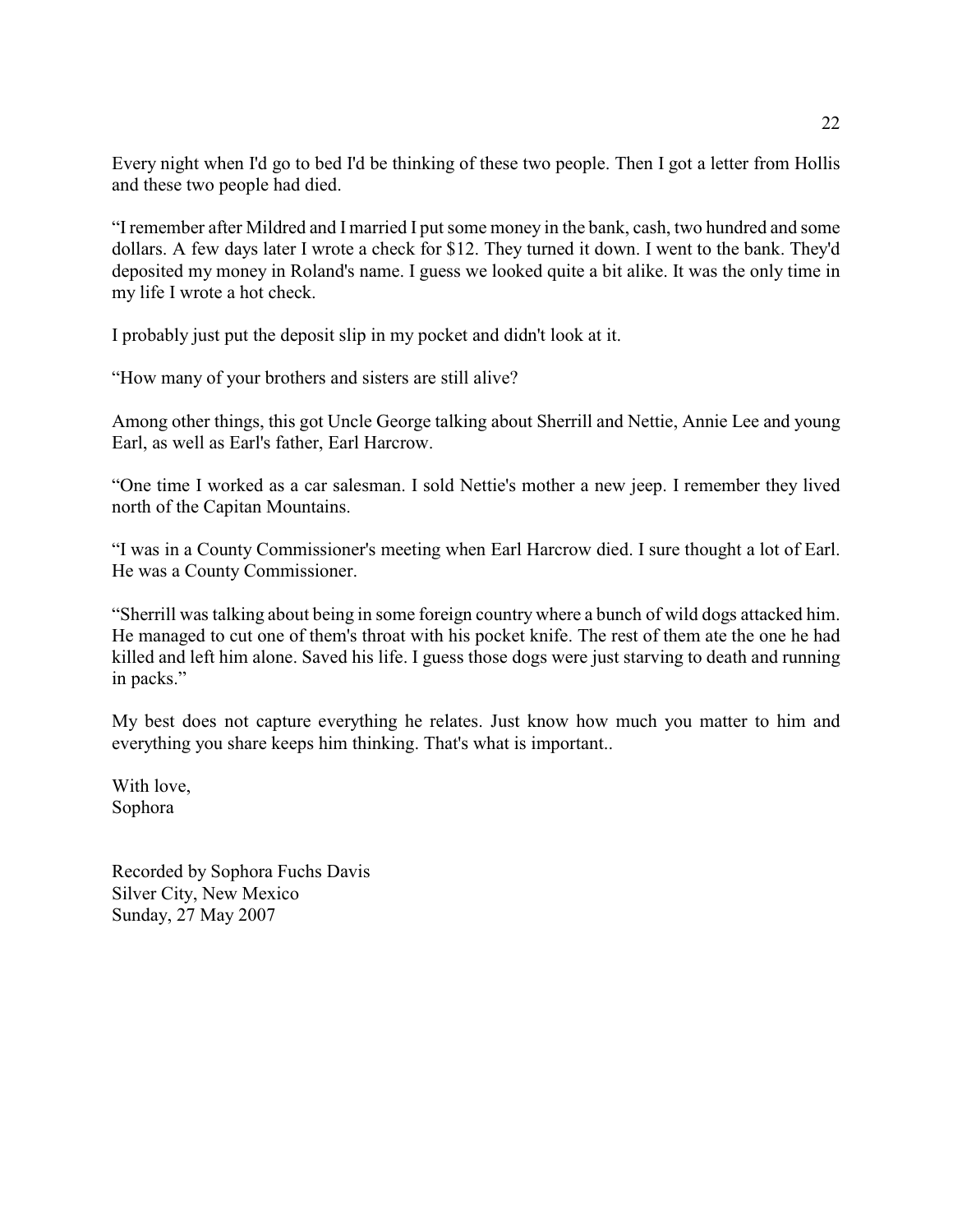#### MEMORIAL DAY 2007

When Uncle George's breakfast was on the table at 6:30 this morning, I asked, "Do you want your e-mail with breakfast? Or after breakfast?

He grinned with anticipation, "Both."

So he had a leisurely hour and a half with his morning meal hearing from you and reminiscing. His face will reflect deep study for awhile and he often says, "I had forgotten that, but now I remember."

At lunch, however, he smiled, "I'll take it for dessert."

When it comes time for a eulogy, it will have already been done, and he has been and is being an active participant in it. How blessed he is with what all of you are sharing with him, with the opportunity for HIM to also remember those times which have meant so much to you. He has had some teary eyes, without comment, over some of the things you have shared.

This will be a composite response so I can get on with the notes. Actually there is quite a bit in the scribbles about his military service (Uncle George served in the Cavalry) and some about Uncle Vernon's. For the record, Uncle George was in the service "1 year, 1 month, 3 days, and 32 minutes." I commented that was very precise. He said, "Well, I might be off by a minute or two, but it's a number (of minutes) I made up and I'm sticking by it." He bought himself out – and that's another story.

He said, "That email makes me think some people enjoy the stories."

?They all do.

"I guess I used to be quite a story teller."

To "Stay well," he says, "I'm sure trying to. A feller doesn't want to die sick!"

Yes, Terry, given time to think about it, Uncle George remembers your first hunting trip. To the question, "How many times did Uncle George fire his rifle at that deer?" his face suddenly assumed that inscrutable, inimitable look of "pure innocence" and he said, "I don't remember." And then he said, and I quote, "Let's let him know he got that buck."

And he was off on a morning full of hunting stories.

"I remember one time we drove down a canyon on a narrow steep road. I had two buck deer, one on each fender. I met the game warden, but couldn't stop there. Drove on up to the top to stop. He asked, 'How many deer have you killed this season?'

"I know of one.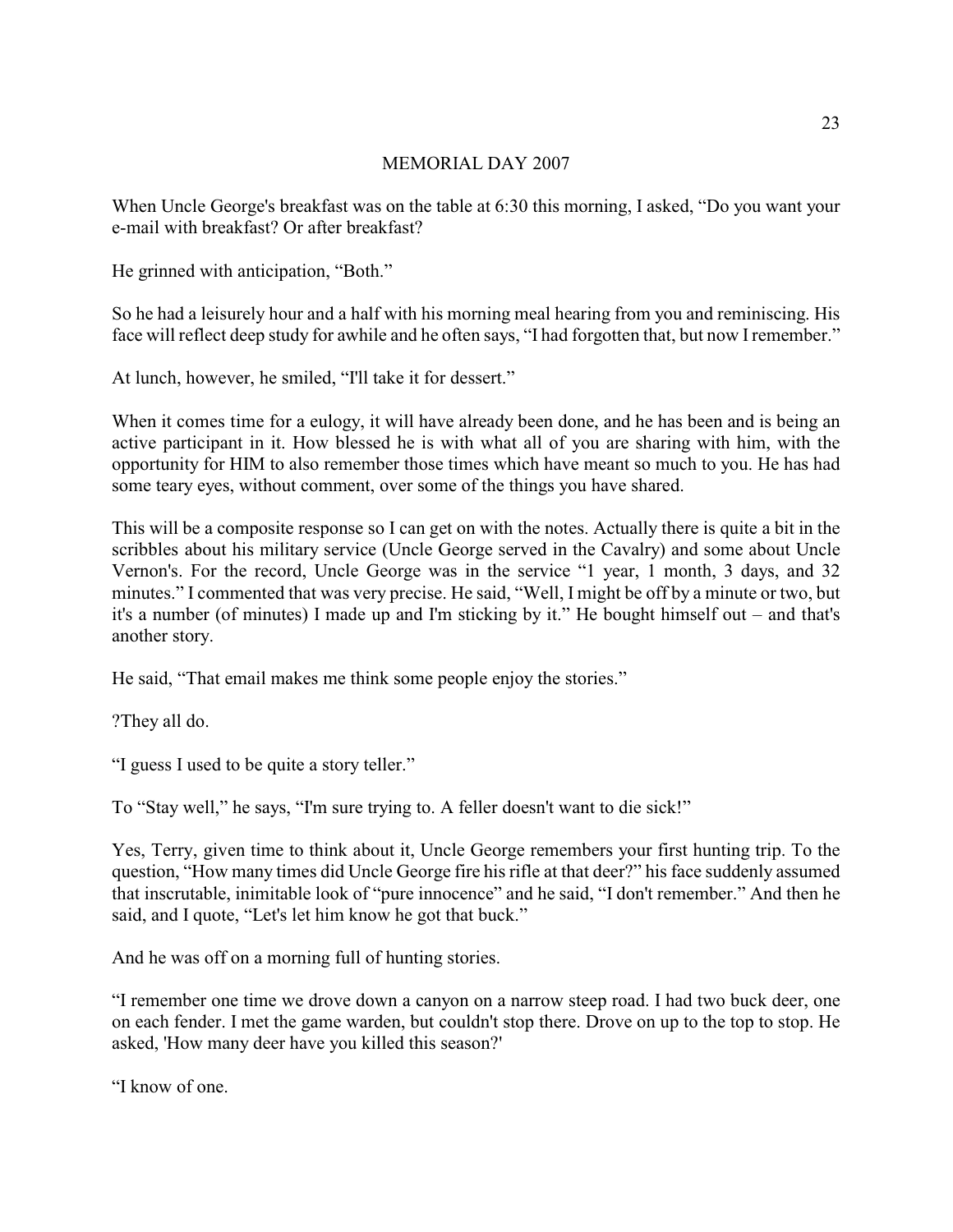"'I know of six.'

"I said, 'I must be a pretty good shot."' He had no proof I had six.

"I remember one time Herman came to visit. He killed a little buck, put the tag on it, dragged it into camp. The tag came off. Going home he passed a game check. He wouldn't have had to, but he stopped. He explained to them about the tag. They fined him \$50. If I had lost a tag, I would have gone back to get it. That's the difference between Herman and me: I could walk back exactly where I'd been; Herman couldn't.

"One time a couple came to visit us. Mildred took the man; I took the lady. We took a real long walk. She had a jacket tied around her waist and when we were almost back she realized it was lost.

"I said, 'Well, I'll take you up to camp and then I'll go get it.

"She said, 'You can't. We walked all over those hills.'

"'I can walk exactly where I've been.' I walked down there about a mile and all of a sudden, there lays the coat.

"One time I was on the side of a mountain. There was a road below. Then there was a pass where you drove between two mountains. This one mountain, our camp was on the other side of it. Jumped a buck. He stopped way too far for me to get him, but I figured to fire a shot in the air to keep him going over toward where Papa and our bunch might get a shot at it. I fired that shot, at least 10 foot above him. Then I watched him through my scope. He just stood there. All of a sudden he started slowly laying down. I went over there. He was dead. That bullet dropped down and hit him through the heart.

"One time a couple came to visit us, last name of Gilbert. She was a good friend of Rudolph's, Irene Gilbert. The boy, well, he was older than I was, didn't have any legs, lost them in the war. She had been his nurse and then married him. He was in a wheelchair.

"He wanted to go hunting real bad so I took him. I knew a place we could get to. We wheeled that chair quite a ways. Sure enough a buck came by and he shot it. You never saw anybody so proud in your life!

"She was a real nice lady. I used to hear from Irene until I couldn't write anymore and then we lost contact. When he died, she said, 'I married for love the first time. Next time I'll marry for money.' She did. She married a man with a lot of money. She was really a sweet person.

"Did I ever tell you about those little deer on the Hale Ranch? About this high? The doe was about 18 inches. The buck had antlers with five points on each side. The rack was about this big (cup your hands into a small bowl). A buck and three doe. The tail stood straight up when they'd run; the tail about twice as wide as the buck. They call them fan tail deer. Very rare.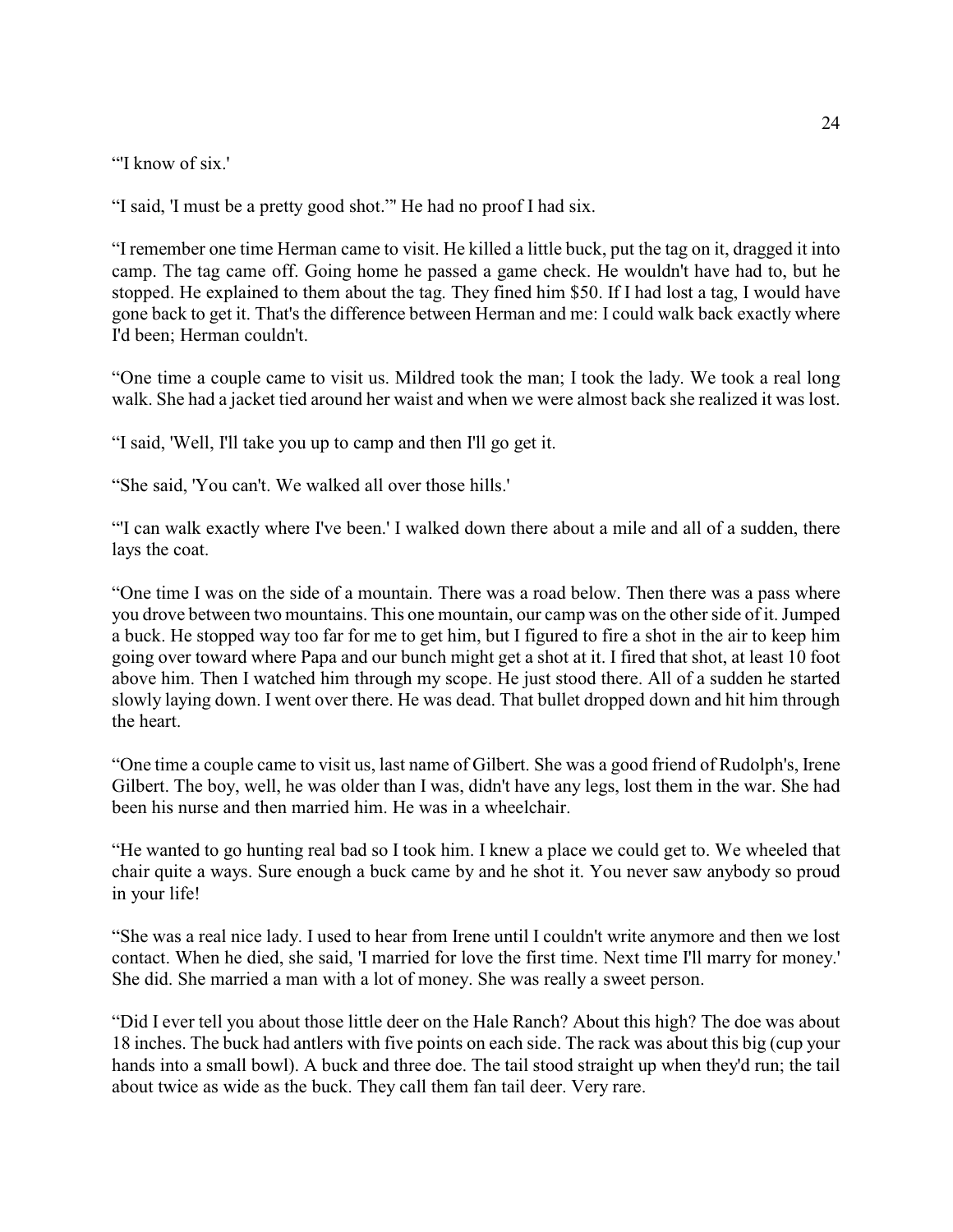"I told the game warden about them. He didn't believe me. He said, "We don't have them here." But they finally stayed up there until they saw them. Said they are very rare. Don't know how they got up there. There are a few of them somewhere in Arizona.

"I've led a pretty interesting life.

"I think the most interesting part of my life was when we had Fox Cave. I really enjoyed it; just seeing what you could do with customers. I made enough money off of Fox Cave that I'm still living off it. We sold out in 1956 or '57. When I lost my daughter, I lost interest.

"Right after we opened, I was up in Santa Fe and stopped in with one of the vendors I bought from for the grocery store in case he might have anything I could use. He had a bunch of knives. Said he needed to get rid of them because salesmen didn't like to carry knives because they were so heavy. Said he'd sell me the whole bunch for 25 cents apiece. He had \$900 and some dollars worth and I got them. I thought I had enough knives for the rest of my life. Before the month was out I had to order some more knives, just certain ones, you know. I resold those 25 cent knives for \$1.50 up to \$45.00 apiece. If they had an ivory handle, they sold for 45 dollars.

"Palisades. I lived there for the adventure. They didn't pay me much."

Noting that he had email from Ewalee, Barbara Ellen, and Dana, he observed, "Robyn is the one in the accident. Haven't heard in a long time. Hope she's doing okay."

He nodded in reflective agreement with Laura Sue's memories. They were good memories of good times for him, too. "She has a lot of good memories." He thinks it was about 5 miles from the farm to Fox Cave.

He said, "I sure tried," to train that wild dog.

And then it was nap time again.

With love, Sophora

Recorded by Sophora Fuchs Davis Silver City, New Mexico Monday, 28 May 2007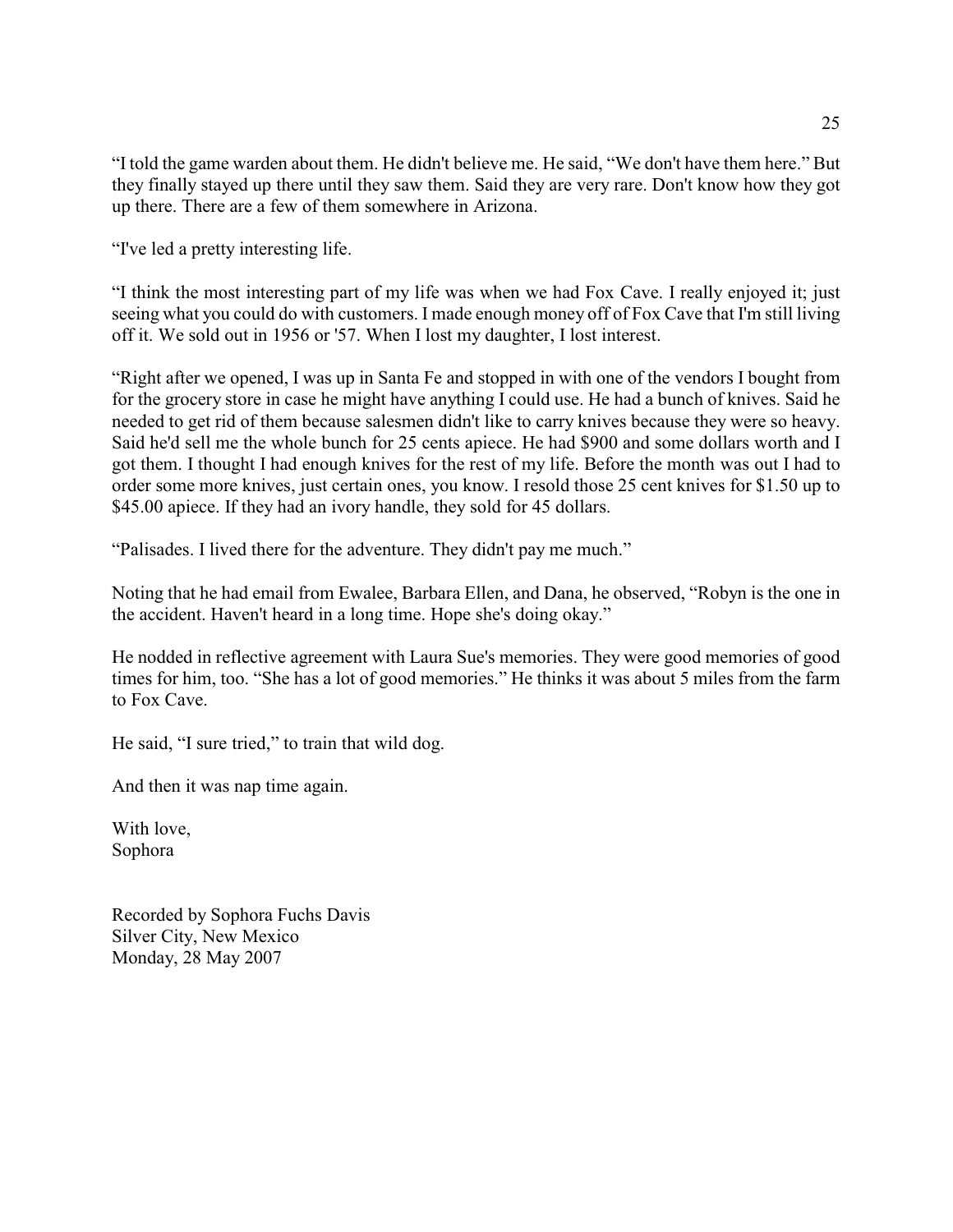#### A WANTED FUGITIVE

#### From Ken:

I'm sending this one to you and want to you to ask Uncle George if it rings a bell or stirs a memory. If he doesn't recall it, then just forget about it. But it might be interesting and then we can share it.

Ophelia wrote, "Once I remember Elaine scaring us all by telling us that Pretty Boy Floyd had arrived and was going to rob and steal some of us." That got me to thinking about something my dad once mentioned. Back around 1959 "The Untouchables" was one of the most popular shows on television. One evening we were watching an episode, and suddenly my dad exclaimed, "That's the guy that stayed on our ranch for several weeks!" He said this drifter stopped at the ranch looking for work, and Grosspapa hired him. After about three weeks he left, and not long after that Grosspapa saw a picture in the paper of a notorious gangster who had been on the run for months. It was that same guy who had been on the ranch.

I've been trying to remember who it was. I feel like it was Alvin Karpis, the last of the Public Enemies hunted by the F.B.I. I've read through his bio on the internet, and it says he disappeared from view for nine months in 1935.

See if Uncle George recalls anything like this.

From Uncle George:

I sure do.

That feller was sleeping upstairs with us. I don't recall just who was sleeping up there; we had four double beds, two in each room. I know I was, and Vernon and Roland, for sure.

I remember Mama and Papa went to town one day. He went upstairs and got his gun. Said he might kill all of us. I remember us kind of laughing at him. I thought he was just playing. I didn't know he was a gangster. I don't remember much else about him. I don't remember his name or what he called his self.

Then I remember seeing Pretty Boy Floyd in Tatum in a restaurant. Later I knew it was him because they had his picture out like they do. I believe there was a \$1,000 reward, dead or alive.

E-mail Tuesday, 29 May 2007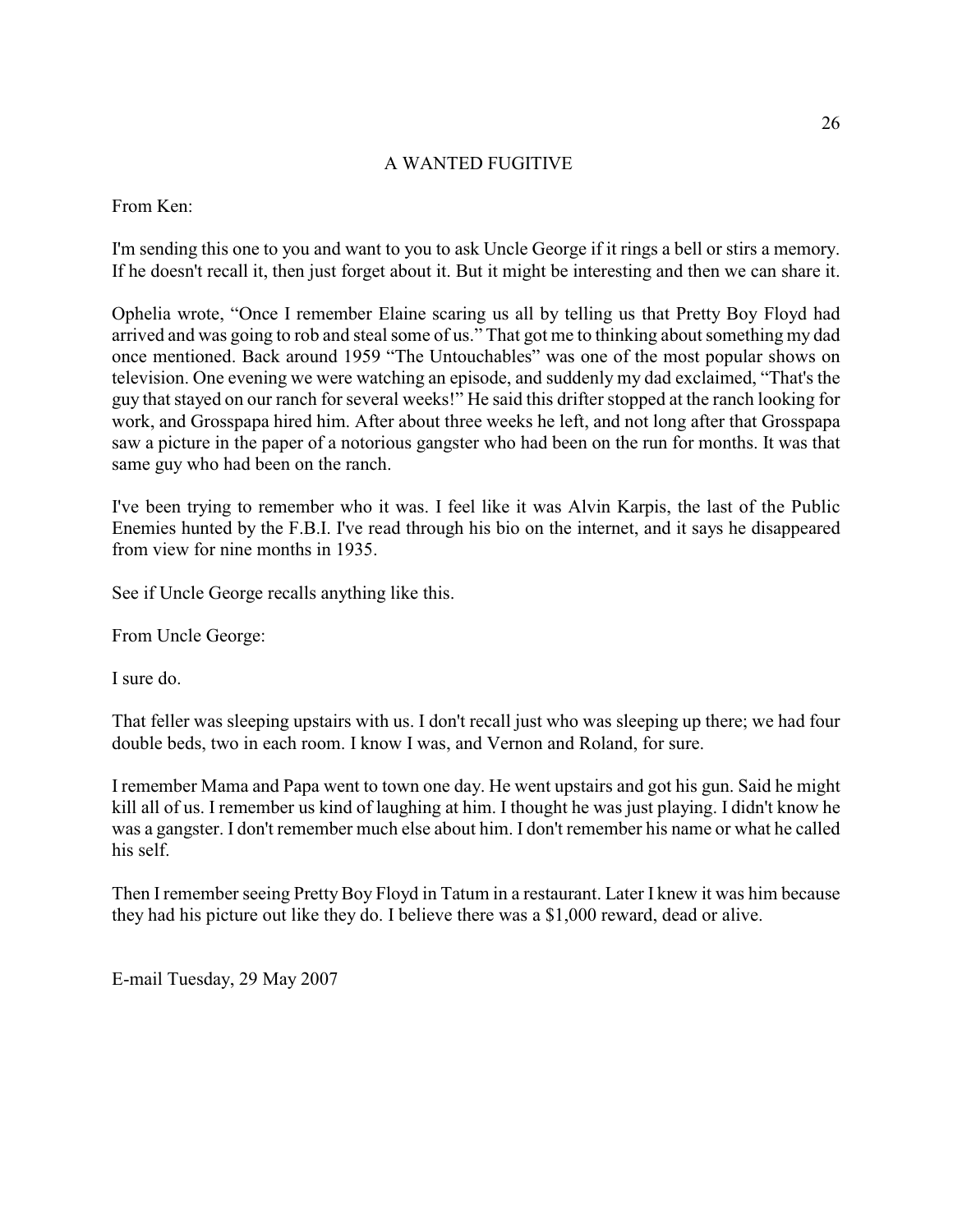#### FUGITIVES IN TATUM

Breakfast, 30 May 2007

?What were those outlaws doing in Tatum?

Uncle George:

"It was a small town so they could hide out there. Could have been just passing through.

"I don't remember the name of the one at our place.

"Pretty Boy Floyd was there in a bar in Tatum. If you ask me, he wasn't very pretty."

Recorded by Sophora Fuchs Davis Silver City, New Mexico Wednesday, 30 May 2007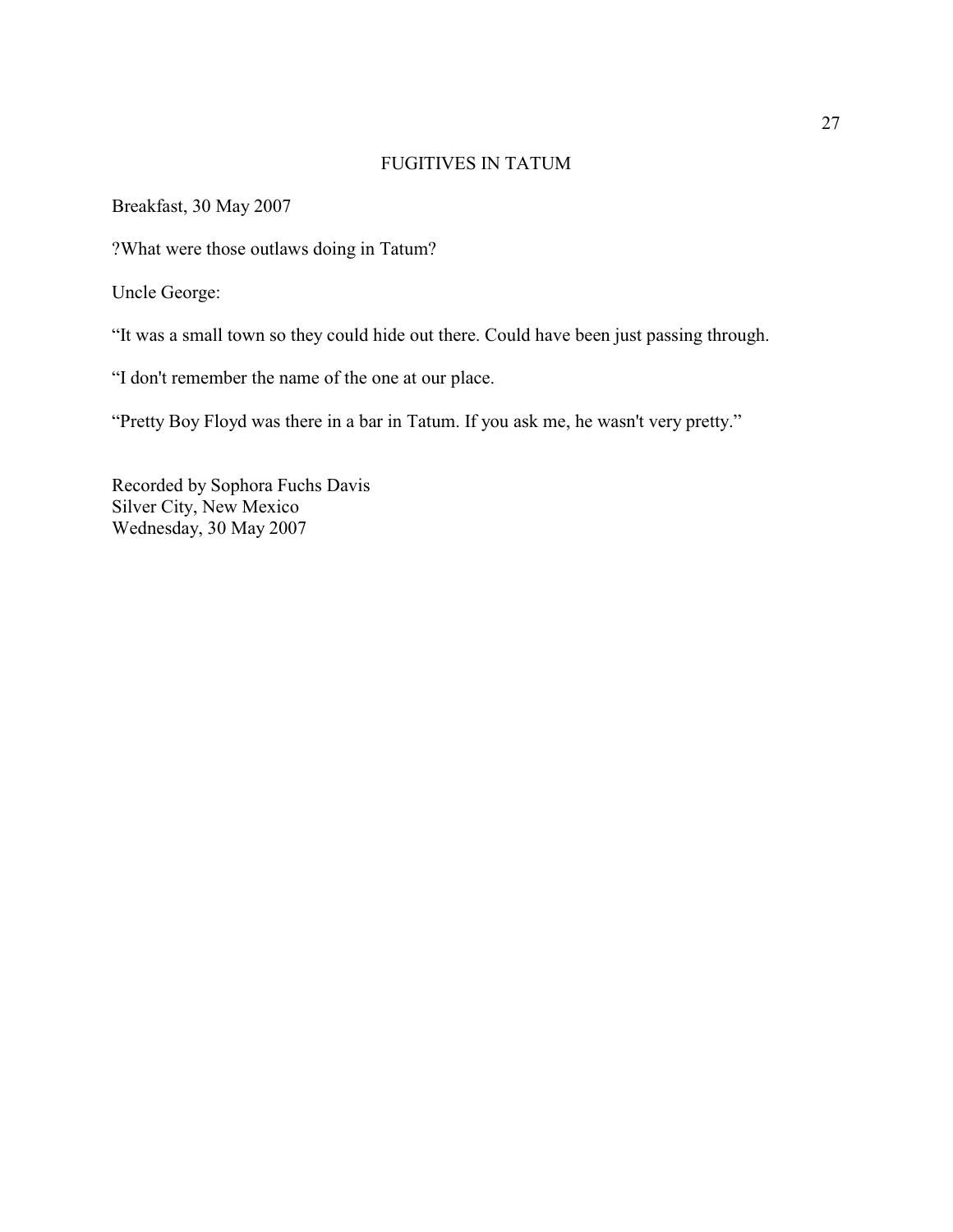#### OUTLAWS – THE REST OF THE STORY

By telecon today A.J. shared the rest of the outlaw story that he heard from Grosspapa (Albano John (Johannes) Fuchs) back there in Ruidoso. He agreed for me to type it up and send it out.

A.J. said:

Needing some help on the ranch, Grosspapa picked this guy up in town one day. He was there at the ranch with them for about three months. One day he was just gone.

It was after he left that the kids told Grosspapa about the gun incident. Grosspapa was absolutely sure he was a criminal and tried every way in the world to find out who he was. He talked to the sheriff and they made some calls, everything. Never found out anything. Grosspapa was worried about him coming back ... and bringing some friends with him. Because they never kept anything locked up, Grosspapa kept a loaded pistol right there with him all the time.

It was thought that Pretty Boy Floyd had a relative somewhere around Tatum, which is why he came there to hide out. Grosspapa thought they (PBF and the guy from the ranch) had probably arranged to meet there. Grosspapa really believed there was a connection between them.

Who was the relative?

According to Grosspapa, "Nobody ever found out." A.J. thinks Grosspapa may have known and thought it best not to say, even those many years later.

Recorded by Sophora Fuchs Davis Silver City, New Mexico Thursday, 31 May 2007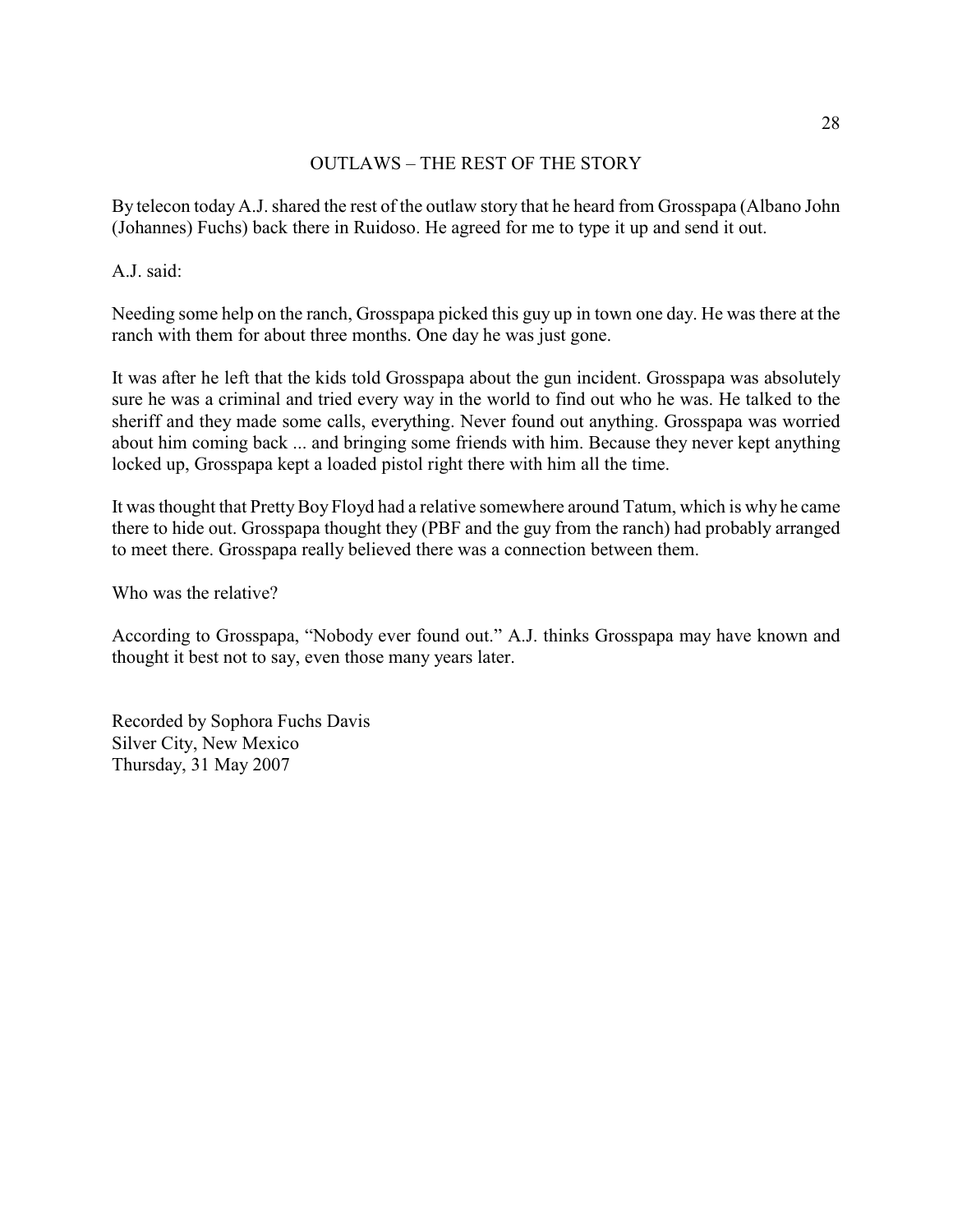#### ON DRINKING

When I asked Mildred to marry me, she said she wouldn't marry anybody who drank as much as I did.

I told her if she would marry me I would never have another drink. I haven't. I haven't had a drink of whiskey since I asked her to marry me.

I really didn't have a drinking problem, but sometimes I would drink a little more than I should. On Saturday night, go to town to a dance and drink a little.

Mildred and I have had a little wine together sometimes.

I never did care for beer, never did drink any.

Recorded by Sophora Fuchs Davis Silver City, New Mexico Sunday, 27 May 2007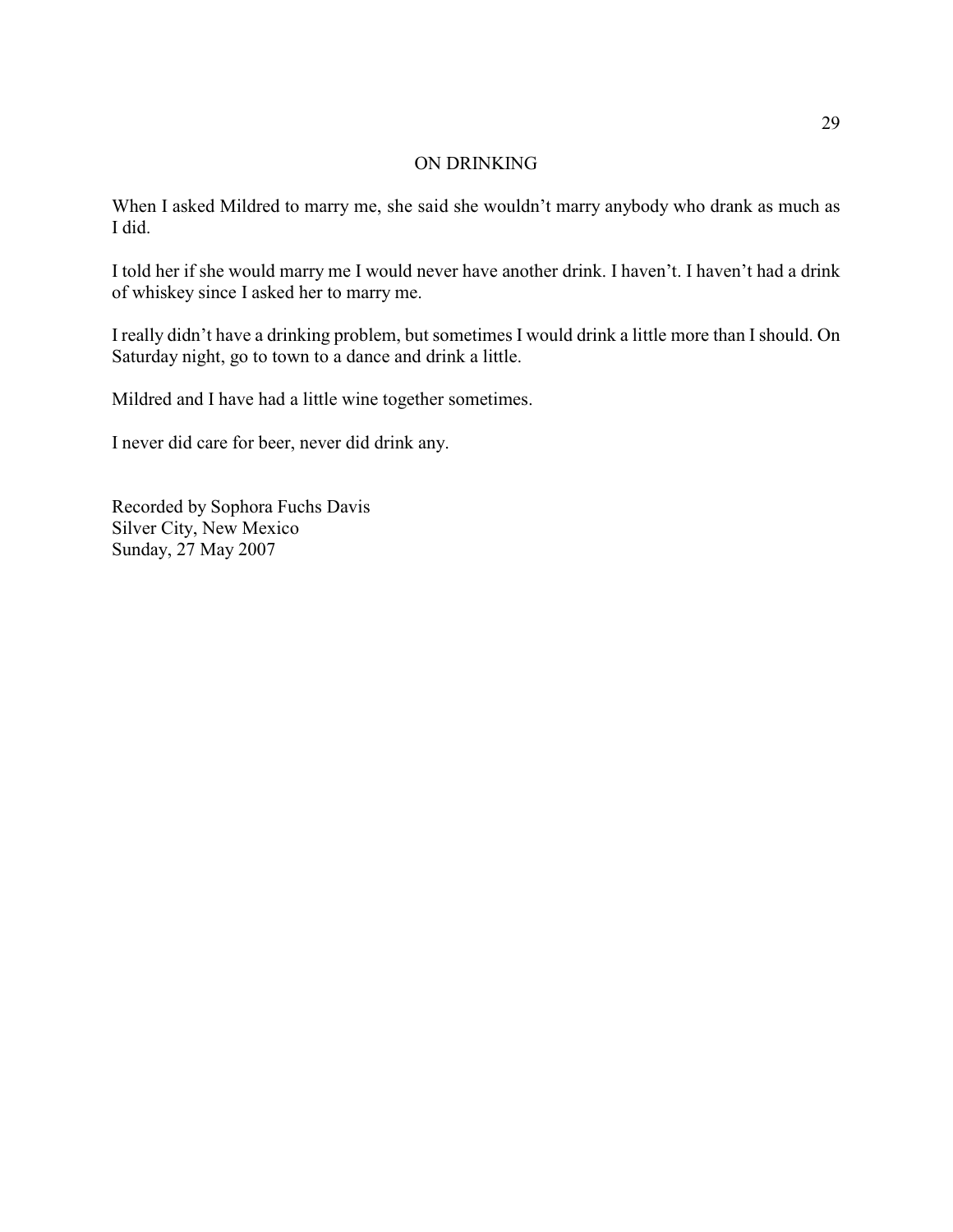#### ON SMOKING

I think Michelle went out to have a smoke.

?Did you ever smoke?

I did for awhile. Probably smoked about a year. I was about 18. They started making me cough. One day I was riding my motorcycle. I think Herman bought it first, then I bought it off him. Another guy was riding behind me [on the same motorcycle]. We'd gone up into Kansas working the wheat harvest. Herbert Day's younger brother. I think his name was Bill, but I'm not positive. That's been a long time ago.

I reached into my shirt pocket and pulled out that pack of Camels and threw it away. He asked me, "What did you do?"

I told him, "I just quit smoking."

I never touched another cigarette. Most people have more trouble than that. That guy used to smoke around me and blow smoke in my face and everything he could think of to get me smoking again. I never did.

Recorded by Sophora Fuchs Davis Silver City, New Mexico Wednesday, 20 June 2007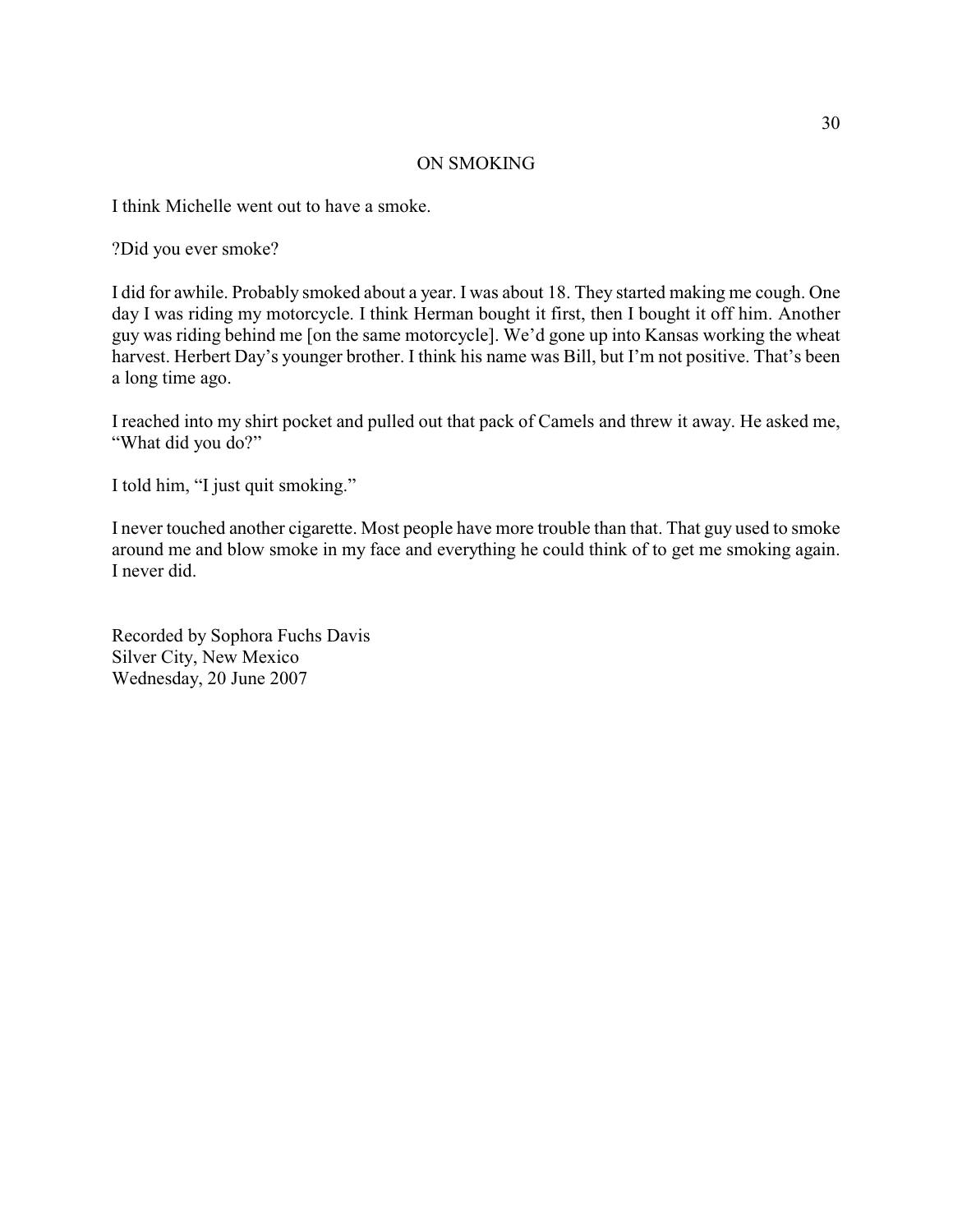#### CARLSBAD CAVERNS

My cousin, Elroy Schnelle, lived down in Texas, talked German all time at home so when he'd come visit we'd talk German altogether.

We were about 18 or 19, went to Carlsbad Caverns. You had to walk down, no elevators like now. Three girls were there going down same time we were, listening to us talking German. Elroy told hem I was from Germany and couldn't speak a word of English. I'd touch one of those girls and point up there and tell her how pretty it was — in German. We all ate lunch together down in the cavern.

Elroy went to the bathroom. You should have heard those girls, what they were saying! They were planning to have sex with us. One ofthe girls said she didn't know how she could communicate with that one (me). Other one said, "I imagine if you just take off your clothes in front of him, he'll get the idea."

Back at the entrance where we had started, I said—in English, "Where are you girls from anyway?"

Those girls scattered like quail!

Elroy wasn't a bit happy.

I told him we couldn't stay with them at a motel or anything like that because I told Papa we'd be home that night. He had some sheep work that had to get done. When I told Papa something, he could count on it. Elroy wasn't like that.

I don't think Elroy ever forgave me for that.

Recorded by Sophora Fuchs Davis Silver City, New Mexico Thursday, 21 June 2007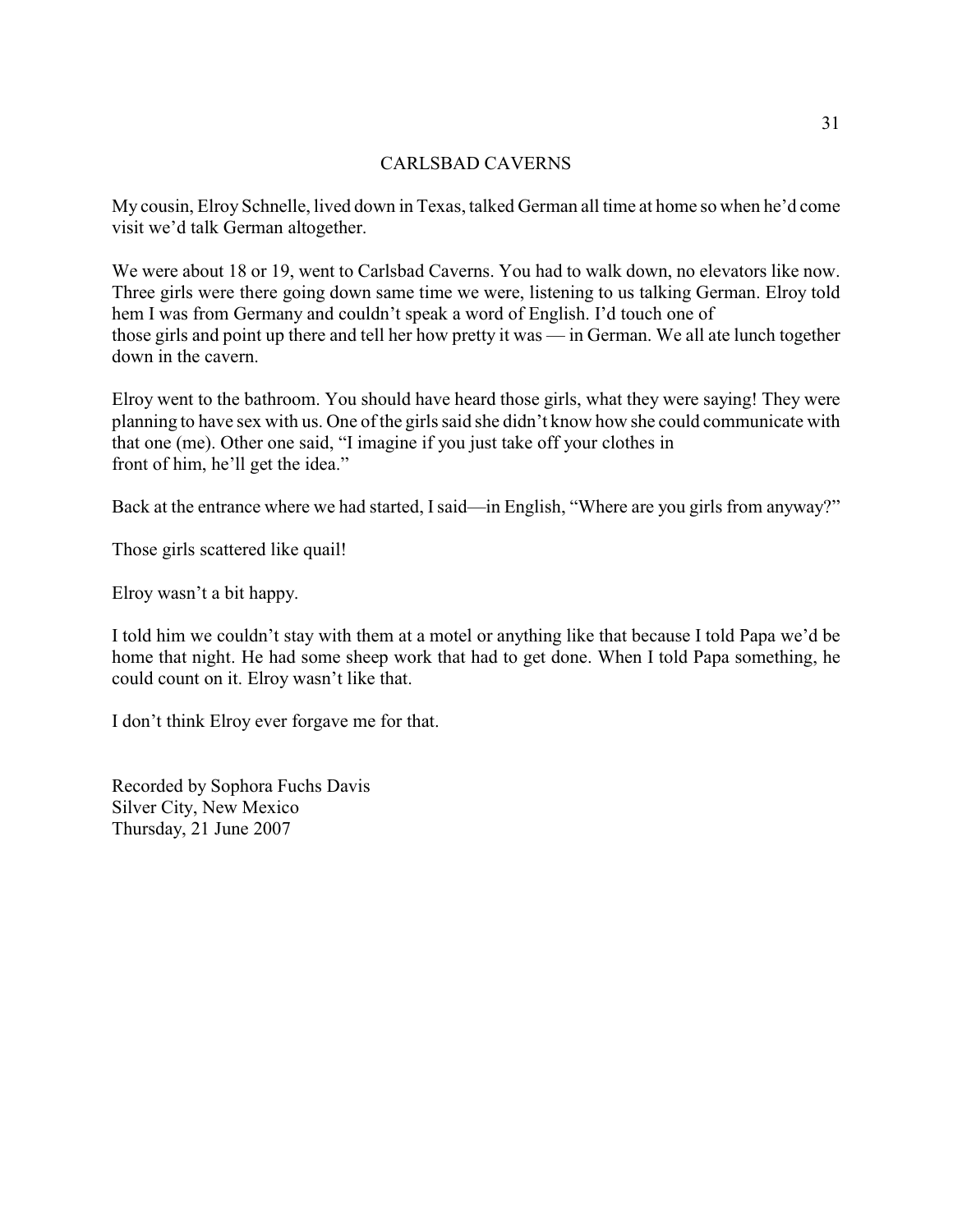#### VERNON – FIRST GRADE

*Please note: Uncle George's name is Albano George, not George Albano. Of the 10 siblings, George is 6th. Vernon is next younger than George.*

I think I told you about Vernon helping out in first grade?

There was a girl sitting in front of him with a big rising on the back of her neck, raised up there full of pus. Said it looked like it was about to burst.

Vernon got up and sharpened his pencil real sharp and poked it in that rising real quick. The girl screamed out.

Vernon said, "I know I helped her because the pus ran out and it looked better the next day."

I thought it was real nice that Vernon wanted to be helpful.

I haven't seen anybody with a rising like that in a long time, years. I used to have them on my arm. Had several, maybe two at a time. Might have been something we was eating.

Recorded by Sophora Fuchs Davis Silver City, New Mexico Wednesday, 20 June 2007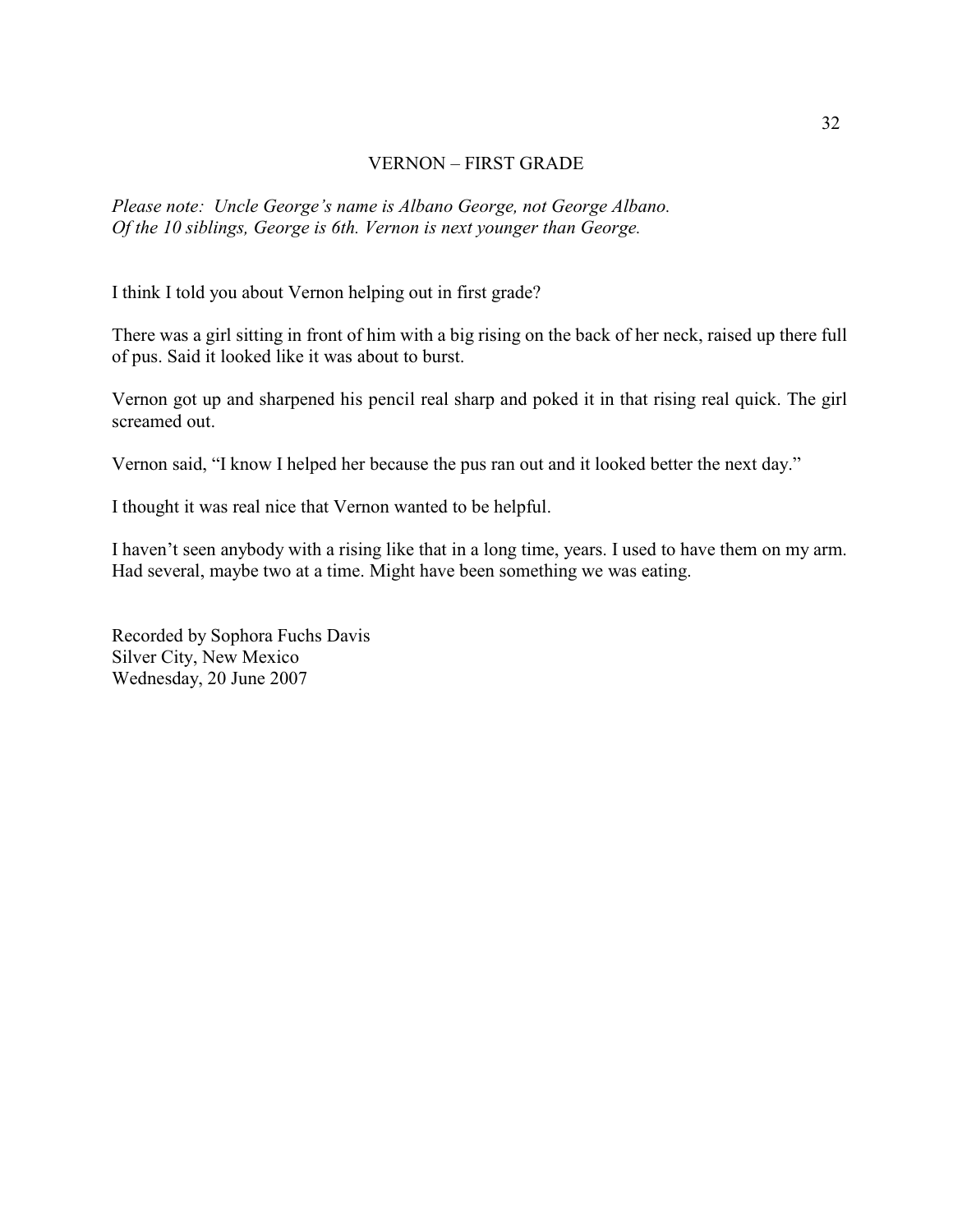#### MORE ON CARLSBAD CAVERNS

The first time I was in Carlsbad Caverns, I don't know how old I was and I don't know who was along, might have been Vernon, might have been Herman. Maybe Papa took us. Seems like Carlsbad Caverns was close to 90 miles or so from the ranch.

To go in, the first 100 feet or so was in a bucket and then a trail, trail wasn't very good. The only light was lanterns people carried. About every tenth person had a lantern. They had a lot of lanterns. You couldn't see as much with a lantern.

The trail was longer than it is now because they have built stairways and things and made short cuts.

You could see more after you could walk in. Nowadays they have elevators.

They had electric lights when I went with Elroy.

The first time I went in there they were hauling guano out of there. Those bats had probably been in there a million years.

We stayed in the afternoon and watched the bats coming out. Looked just like a cloud coming out of there.

One time when we were driving out of there, two mountain lions crossed the road in front of us. We stopped. They were about 20 feet from us. Weren't a bit afraid of us. I guess they saw people every day.

Recorded by Sophora Fuchs Davis Silver City, New Mexico Friday, 22 June 2007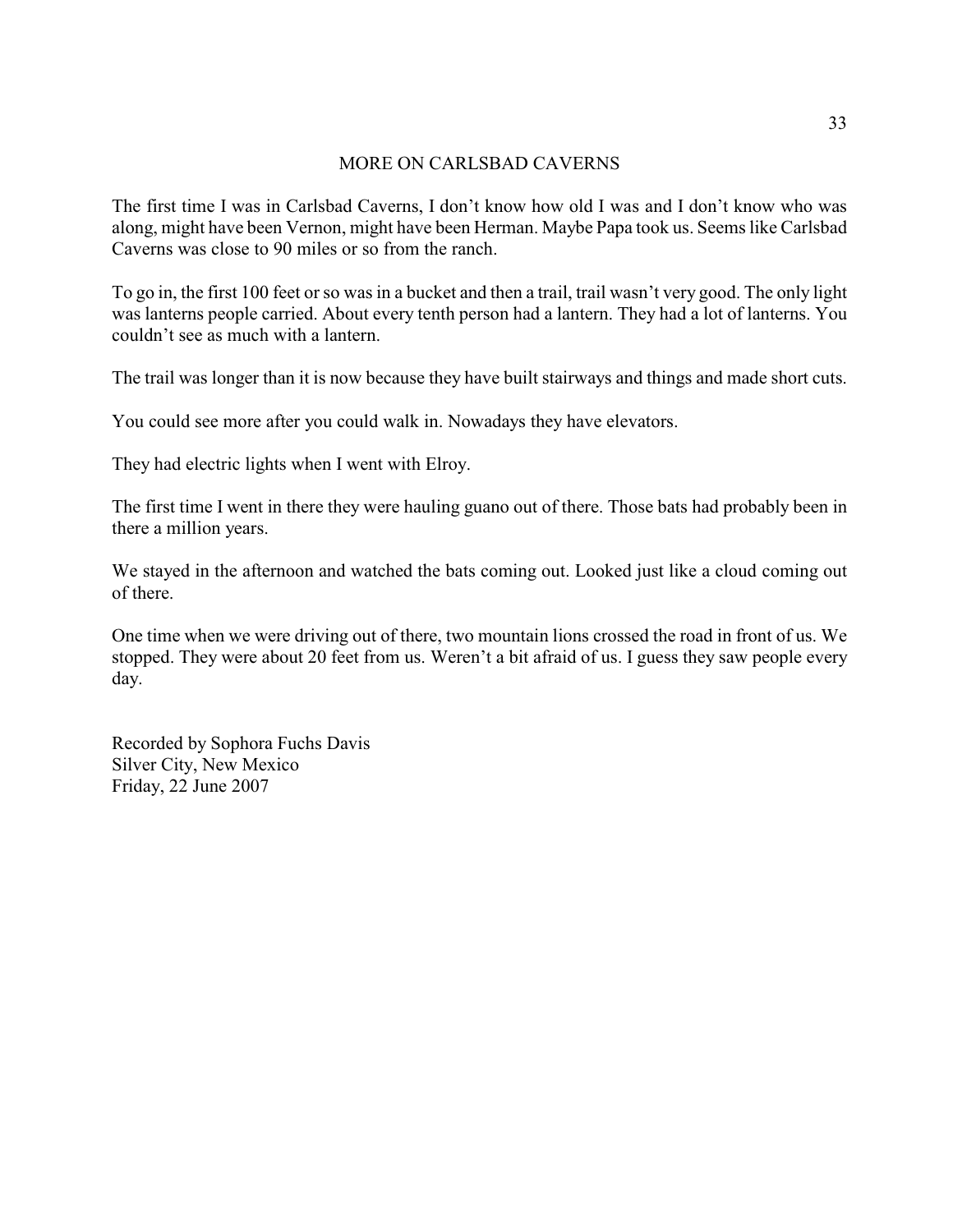#### ON MOTORCYCLES

?Kei: How about asking uncle George what kind of motorcycle he had (make, model, year) and what became of it. Motorcyclists in those days were wild men — they had to be, the machines were beasts I recall that Grandfather Fuchs (Ewald) was reputed to have a motorcycle that Gran (Ruby) made him give up. Could uncle George shed any light on this?

The only motorcycle I ever had was a Harley Davidson, Model 74, 1929. I bought it off Herman or Ewald. I'm not sure which.

They bought them new, cost \$325. I bought mine off one of them. It sure might have been Ewald. I'm not sure what happened to the other one.

?Why did you ride Harley Davidsons?

They were the best ones built. I think they still are.

?You liked riding motorcycles?

I enjoyed it!

?Helmet?

I don't think I ever did. Later it was required by law, but not then.

One time Ernest Park ... They used to play. Had an old barn on the place they rented. There was a bunch of feed in there. So they cleaned out all that old feed and there was a motorcycle at the bottom of it, 1911 model Excelsior. It was belt driven instead of chain. My brother Ewald fixed it and rode it. Ewald was quite the mechanic.

Finally the motor got so it wouldn't run. One of Ewald's stupid brothers kept taking it up on the tank dam — push it up and coast down. Thought it would make it lighter, easier to push up the tank dam. Took a hammer and beat the motor plumb out of it.

?Which stupid brother?

[His thumb backed into his chest.] I never owned a bicycle. I was just learning how to balance myself. Stupidest thing I ever did. In time that motorcycle would have brought \$100,000 as an antique.

?How old were you?

Long time before I had a Harley. Young enough to be stupid, real stupid.

?How long did you ride a motorcycle?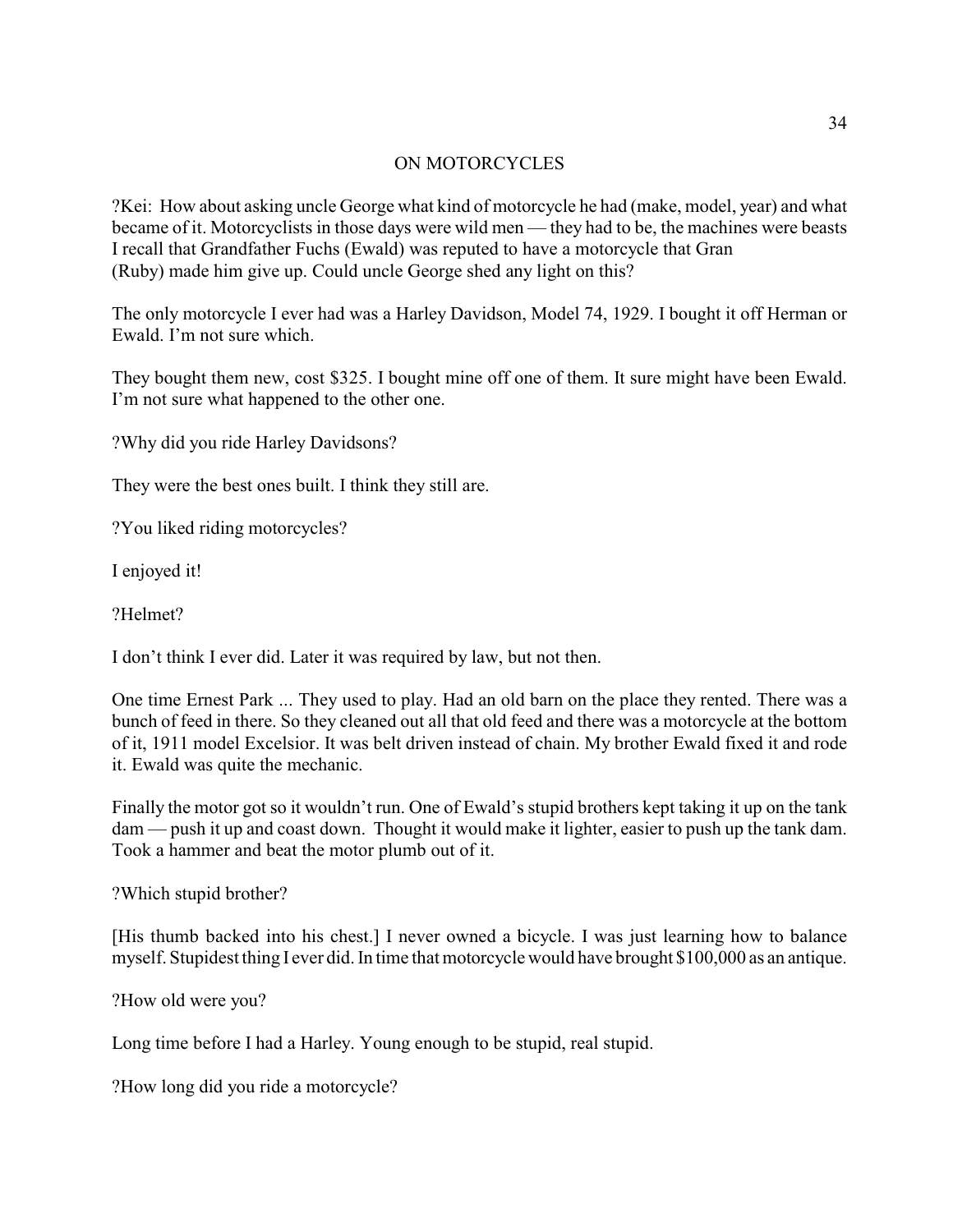Not long enough.

?How come you to give it up?

Stupidity. I should have kept riding.

?Were you still riding when you and Mildred got married?

No, gave it up long before then.

When I went to Kansas, Herbert Day's brother, Bill Day went with me. Those were Dust Bowl days. We went through a canyon, stopped there. Dust was 6-8 inches deep. It was so light you could take your hand and whip it all the way to the pavement. It didn't weigh hardly anything. It would just fly out of the way.

Haven't had those dust bowls in a long time. They learned how to take care of the land.

?You grew up on a horse. Which is easier to ride? A motorcycle? Or a horse?

They are nothing alike. A motorcycle was easy to ride. Motorcycles didn't buck with you.

One time I let it get away from me. I stopped to rest under some trees by a creek. I was half asleep. Left it in gear and it jumped off into the creek. There was a house about ... less than a quarter mile away. I crossed the creek and walked over to the house. There was a man there. Got a long heavy rope and pulled it out of the water.

I figured it wouldn't start after being wet like that, but when it dried off it started just fine.

- - - - - - -

After lunch when he went down for a nap, Michelle asked, "George, you're going to be 95 in three weeks. What would you like for your birthday?"

Without hesitation he answered, "A new motorcycle and the ability to ride it!"

Recorded by Sophora Fuchs Davis Silver City, New Mexico Thursday, 21 June 2007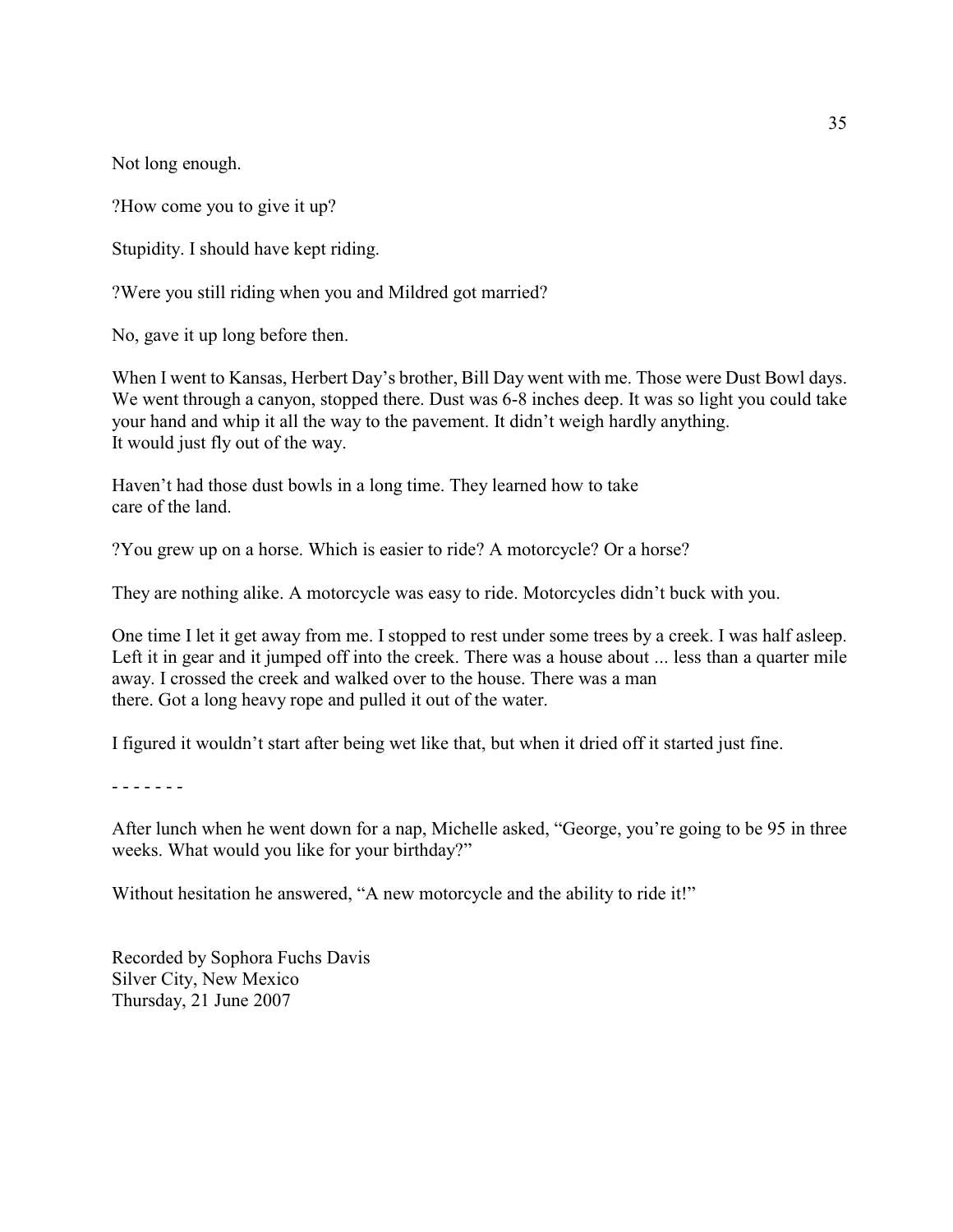#### REMEMBERING VERNON

Vernon was 2 years and 12 days younger than me.

I look back over life, seems like it was a very short time since I was a kid.

I think back to when I shot that chicken thief, doesn't seem like it's been too long.

We had a neighbor, lived across the lane. Every morning he'd drive his turkeys over into our grain field.

We had two little dogs about this high [little dogs!]. Papa would have Vernon and I drive the turkeys out of our grain field every day. One day one of the dogs took off running ahead of the turkeys. The other one herded a turkey tom over to him. They cornered that turkey. That one dog grabbed that turkey by the neck and killed it. Vernon and I hung that turkey on the fence in front of that neighbor's house. Never did have any more trouble after that.

It was the same fellow I shot later. He had a grain field of his own at the back of his house.

I always thought those dogs were pretty intelligent to figure it out.

One time Vernon and I were in a field south of the lane. We lived north of the lane. We were hoeing weeds. All of a sudden lightning started up all around us. We started running to get back home. All of a sudden Vernon turned a flip. Blood gushed out of his nose, but he wasn't hurt. We were running beside one another about 20 foot apart, but it didn't hurt me.

We had to cross three fences to get home. I was half afraid to cross fence, afraid lightning would strike along it.

Must have struck real close. If it had struck him, would have killed him.

We had this old Model T Ford. We had a box over the gas tank. Used it for a seat. I was driving and made a U-turn in the street. People started hollering. I turned around. Vernon wasn't there. He'd slid off the box. I was driving real slow, you know, whirled around. Didn't hurt him.

I was about 8 or 9 years old I started driving.

Vernon and I used to fight all the time, pretty often. I think as much for sport as anything. I never beat him in my life. I'd beat on him until I felt sorry for him and I'd quit. He'd say, "You can't beat me."

We used to entertain ourselves. No TV like nowadays. In German they called it *kleinspielling* [*Kleinspielen*], playing small. We used corn cobs for horses, rocks for fences and things, corn stalks, . . . .

Recorded by Sophora Fuchs Davis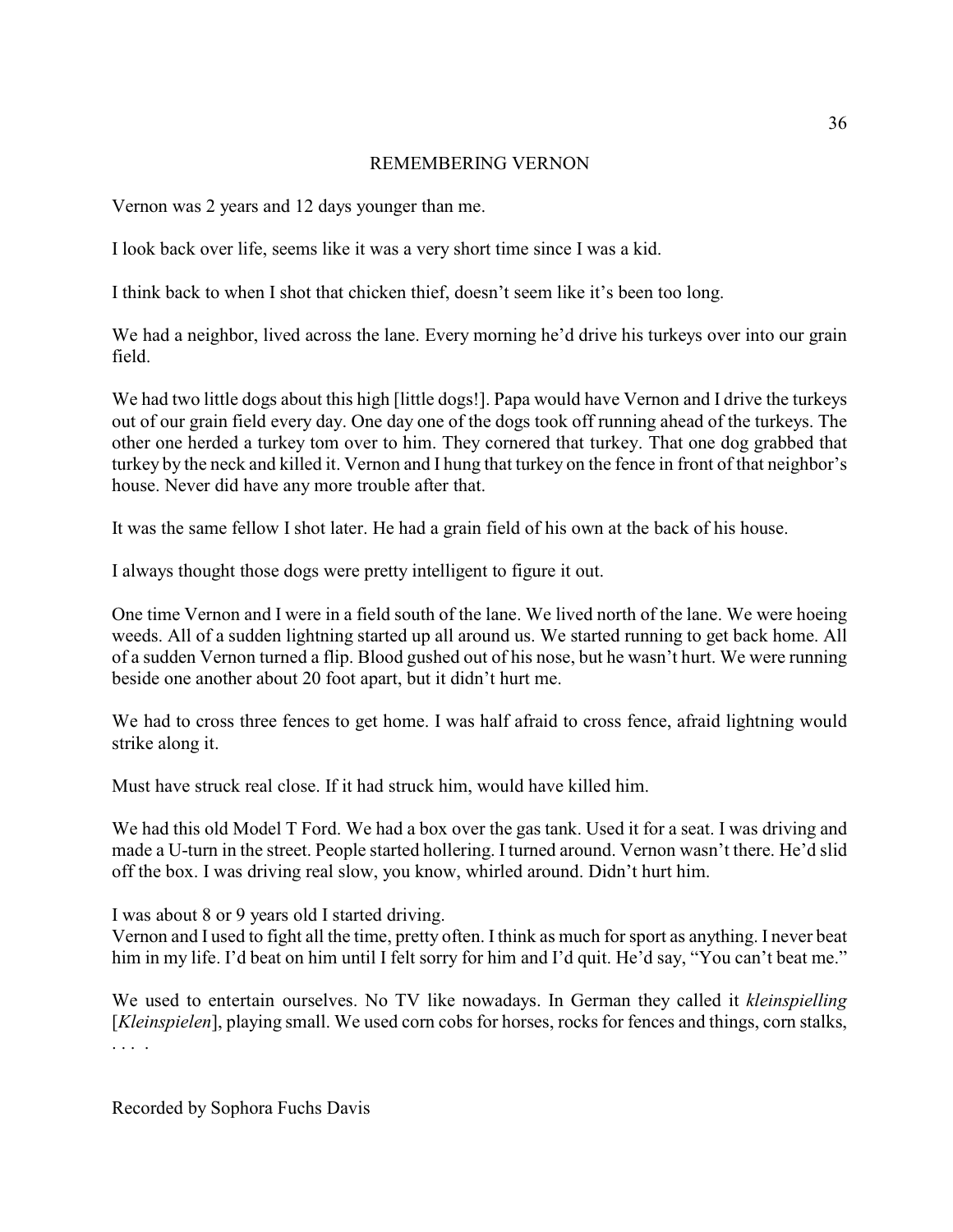Silver City, New Me xico Thursday, 21 June 2007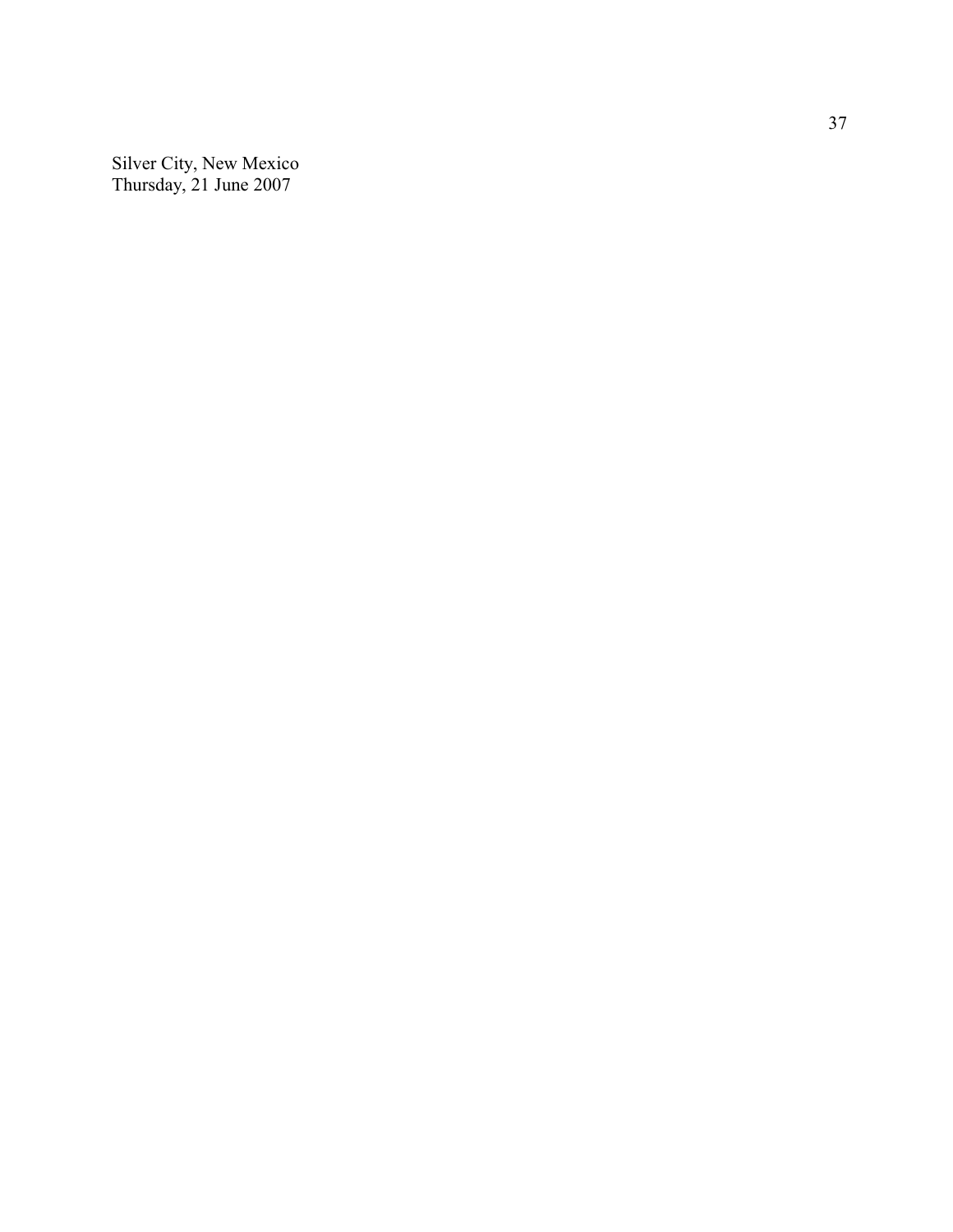# GOING TO SCHOOL

I didn't start to school until I was seven. At that time you had to be past seven years old to start first grade. Vernon was two years younger, but he started the year after I did. They had changed the law some way.

I couldn't talk English until I went to school. But the teacher was smarter than I was. At the end of the year she knew more German than I knew English.

I went to a little school called Center, southeast of our place, I don't know exactly how far, maybe three miles. There wasn't really a town there, just a school for the community. There was one teacher for all the grades. I wanted to marry my teacher; I was really serious. She was 58; I was 7. I don't remember her name, but she was a real sweet girl. They didn't have high school there, just grade school. I went there one year, then they closed the school down and I had to go to Abernathy. At Abernathy I think they had a room for every grade.

At Abernathy Papa hitched two horses on a buggy. Several children rode to school on our buggy. One of my aunts, Aunt Betty, lived there, had a corral. We left our buggy there in her corral and walked on to school.

I was walking along one time and all of a sudden there was a nickel. Little further on there was a dime and then two cents; 17 cents just laying on the ground. That was a bunch of money. It was plenty of money to do all my Christmas shopping — probably a bunch of all-day suckers.

During the winter time it gets pretty cold. Papa bought me a pair of shoes. I didn't tell the folks. I left the shoes in the buggy because my feet got too cold in shoes. They were really cold when your shoes would get wet.

We were well educated little children. A tablet cost a nickel. Vernon needed a tablet. Papa didn't have a nickel in his pocket so he gave Vernon a quarter. That worried Vernon. So as soon as he got to school he traded somebody that quarter for a nickel.

In second grade, right before Christmas the teacher asked all the children what they were getting for Christmas. They were all going on about all kinds of stuff. When it came my turn I said, "We're a real poor family and we probably won't have any Christmas."

On Christmas morning she drove her buggy out to our place with a box of oranges. Here we had oranges on the table. I always felt bad about it. She just laughed. She didn't want anyone to go without Christmas. Anyway, the teacher and Mama and Papa had a real good visit.

Papa had put up a beautiful tree. We had oranges, apples, all kinds of things. Papa built all kinds of little toys. He was really a handy man as far as building toys. He built me a wagon one time. I think that year he had bought me a wagon, one with a real long tongue.

?Why did you tell her you weren't going to have any Christmas?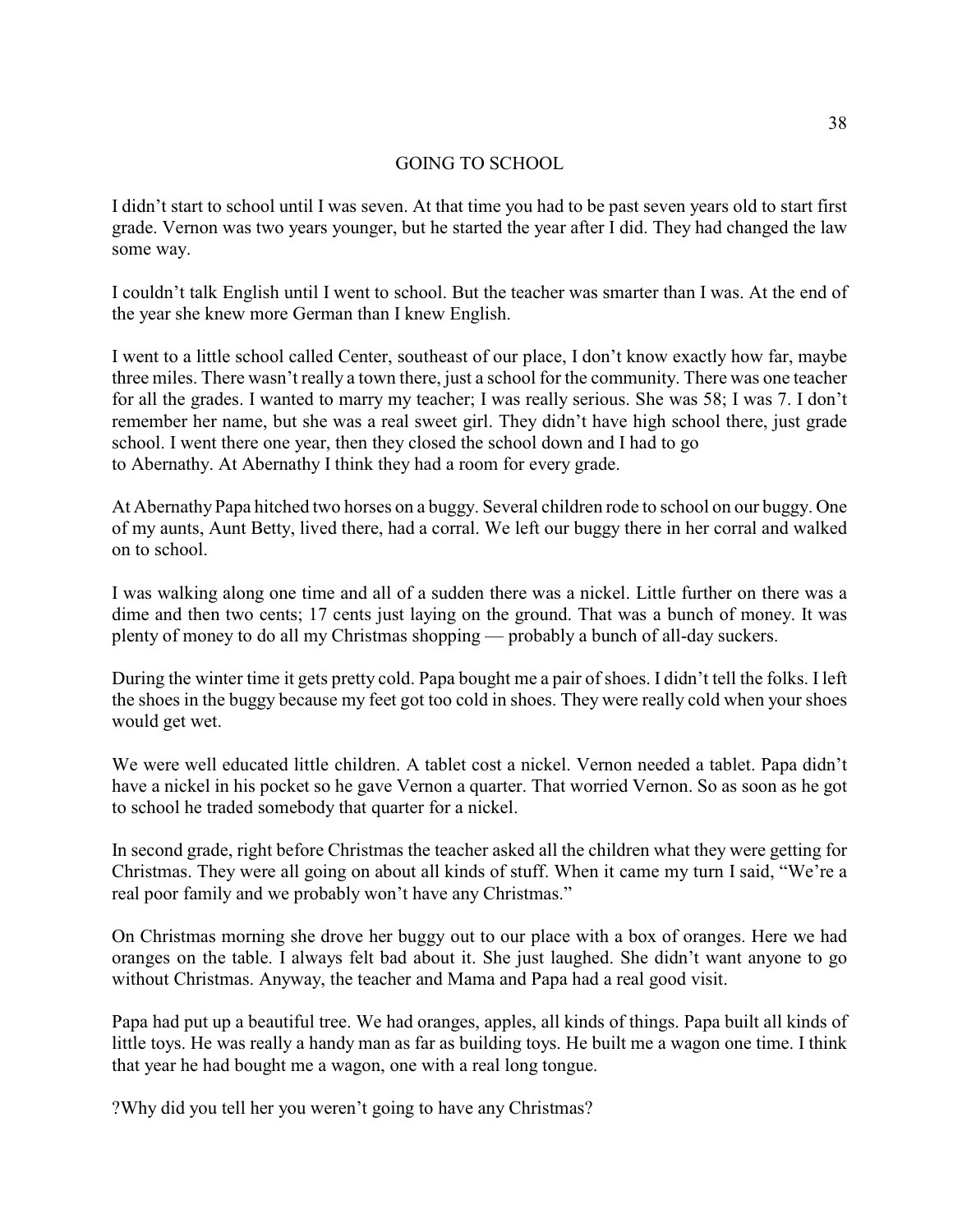Why did I do all kinds of devilment? I just did; I always did. I believe Vernon was worse than I was, if that's possible.

At the ranch we went to High Top School about four miles north and east of our ranch house, two or three miles from our property, on the Seth Austin Ranch. It was a one room school. Cleo Heidel [yes, this is our Aunt Cleo] taught there. She stayed at the ranch with us.

About 30 kids went to High Top School. School started at eight o'clock and we were always on time. Papa hitched two donkeys to a buggy; we rode a buggy to school because there were too many children to ride two donkeys. The other children rode donkeys so there were 11 burros at school. There was no school yard so we just turned them loose to graze. At four o'clock they'd be right there ready to take us home.

One day those burros played a trick on us. There was a flat dry lake about a quarter mile south of the schoolhouse. One afternoon when school let out at four o'clock we couldn't see a donkey anywhere. We didn't know how we were going to get home. We couldn't see them lying down in that flat lake. All of a sudden they all jumped up and come running! A donkey is a very intelligent animal.

Papa had to tear down that schoolhouse and rebuild it. The old building was about to fall down. They didn't use any new lumber to speak of, just rebuilt it, a little smaller than it was.

They had a preacher helping rebuild it, Brother Ringwall. He would say, "George, come help me hold this board up and I will speak to the Butler girls about you. Two-three times he said that. Then I said, "Brother Ringwall, why don't you go home and speak to your own daughters about me." He never did ask me to help him anymore. He had two daughters.

Brother Ringwall had one section of land. His neighbor had five sections. One day his neighbor found Brother Ringwall's cattle in his pasture. He went and asked him what they were doing there. Ringwall said, "The Good Lord told me to put them there because the grass is grazed out on my land."

Fellow told Ringwall, "Hell is going to be so full of preachers like you they'll have their feet hanging out the doors and windows." He really was a crook.

I went to High Top School one year. I didn't care for school and Papa needed help. That was the excuse anyway. Vernon finished school, but I was finished with school. I believe I was the only one that didn't finish high school. Anyway, I had less education than any of my brothers and sisters.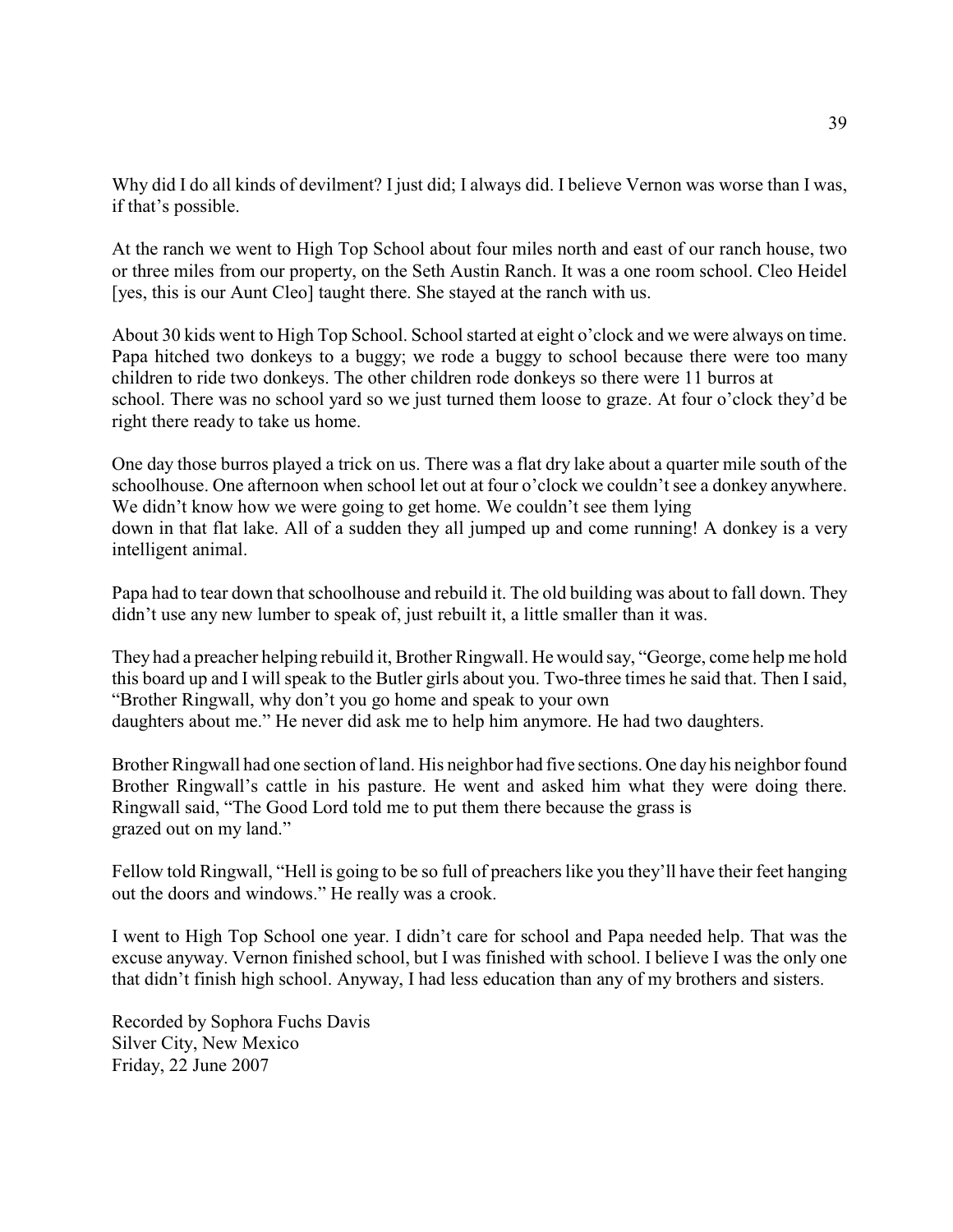#### ON DISHONESTY

*Note: To fully appreciate this you need to know what his parents did not — that Uncle George has extraordinarily extensive food allergies. He has never eaten a bean in his entire life. They make him sick. When he was a child it was believed he was a 'picky eater' because he WOULD NOT eat anything that made him feel bad. He still doesn't, and has the most limited range of 'safe' foods imaginable. He is living proof that a person can live healthfully to a ripe old age without ever eating a vegetable, never. When he is feeling bad now, the first thing that A.J. and Betty examine is what unsuspected thing might have been in something he ate.*

I was called Nixie because I wouldn't eat anything — *nichts*. I ate a lot of cottage cheese growing up.

Every once in awhile I think about a time I was dishonest with my parents, I wasn't truthful.

I think I was about four. Mama had fixed some green beans. They put about six of them on my plate. Papa said if I would eat those green beans he would make me a bow and arrow. The green beans disappeared off the plate and I got my bow and arrow. Later I threw those green beans away — out of my pocket.

They wanted me to do something I just couldn't do, but I had to have a bow and arrow. I got them dishonestly. I felt bad, but I never did tell them.

I think about it because I have always tried to be honest with my parents, and with everybody else.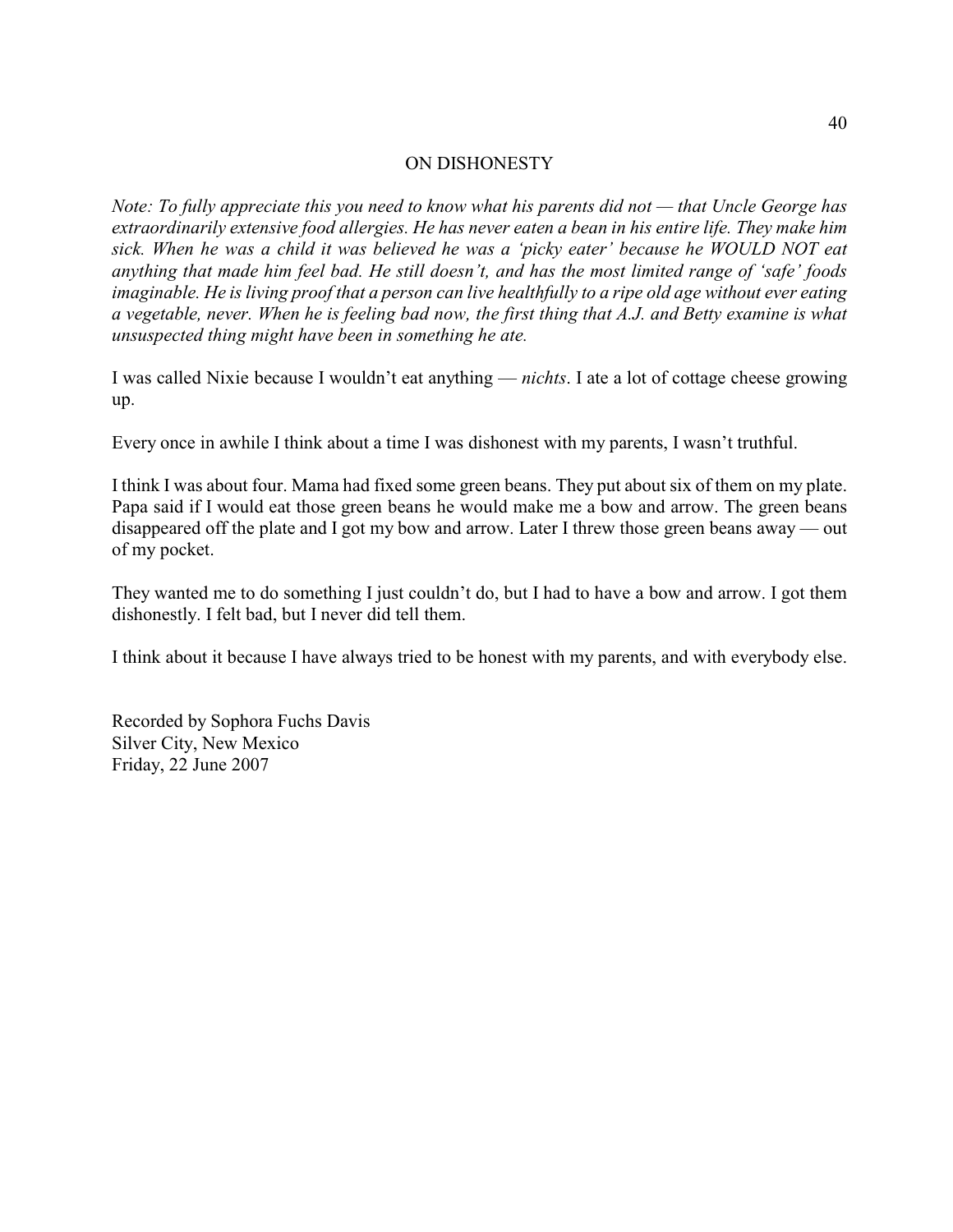# HUGS AND VEGETABLES

This morning after breakfast I told Uncle George that he had hugs from Ewalee, John, Jerry, Frances, Laura Sue, Annie T, Barbara and Barbara Ellen. He got the biggest grin and said, "That's an awful lot of hugs. Maybe you ought to combine them into one big one. OR you could just spread them out all day."

"I wonder why so many of them care so much for me."

Because you love them.

"Yes, I do. I love them every one. I love them very, very much."

"I had forgotten about Ewalee riding on Ewald's motorcycle. I remember now."

Mining my notes, there is another place where he said, "All I was known by was Nixie. They started that Nixie because I wouldn't eat nichts—nothing." But, it sounded like 'nicht' that time, too.

"I lived many years eating practically nothing but cottage cheese—kase butter. I did eat fruit: peaches, plums, grapes, nectarines, apples, apricots, berries. We didn't have many berries, but after Mildred and I married I planted berries along the tank dam—blackberries, gooseberries, raspberries, dewberries (real prolific! I liked those dewberries a lot), a lot of strawberries.

"I planted some corn, Hastings Prolific, each stalk had eight ears on it, broke some new ground. I have never seen corn like that. I ate a lot of fresh corn.

"I used to eat fresh tomatoes [technically a fruit] out of the garden, but they got to where they didn't agree with me any more.

"When they built that earthen dam, they dug out the dirt. Cattle stayed in there a lot, fertilized good. I planted strawberries. They grew real nice.

"We had 5 or 6 mulberry trees, one white. They taste good, but they draw flies real bad. When they are ripe, they fall on the ground and draw flies.

"We had a great big cottonwood. It got so high it was cutting off the windmill. So my father took out his 32:20 and trimmed that tree. Aimed at a limb, shot in the center first, then on one side and then the other.

"My mother said when they tried to feed me vegetables when I was a kid, they would just run out of my mouth. I never swallowed a drop of it.

"If they mashed them up I couldn't tell you if they were green beans or squash or kohlrabi. They all taste exactly the same, ABSOLUTELY HORRIBLE. I just couldn't force myself to eat them. They all taste like vegetables.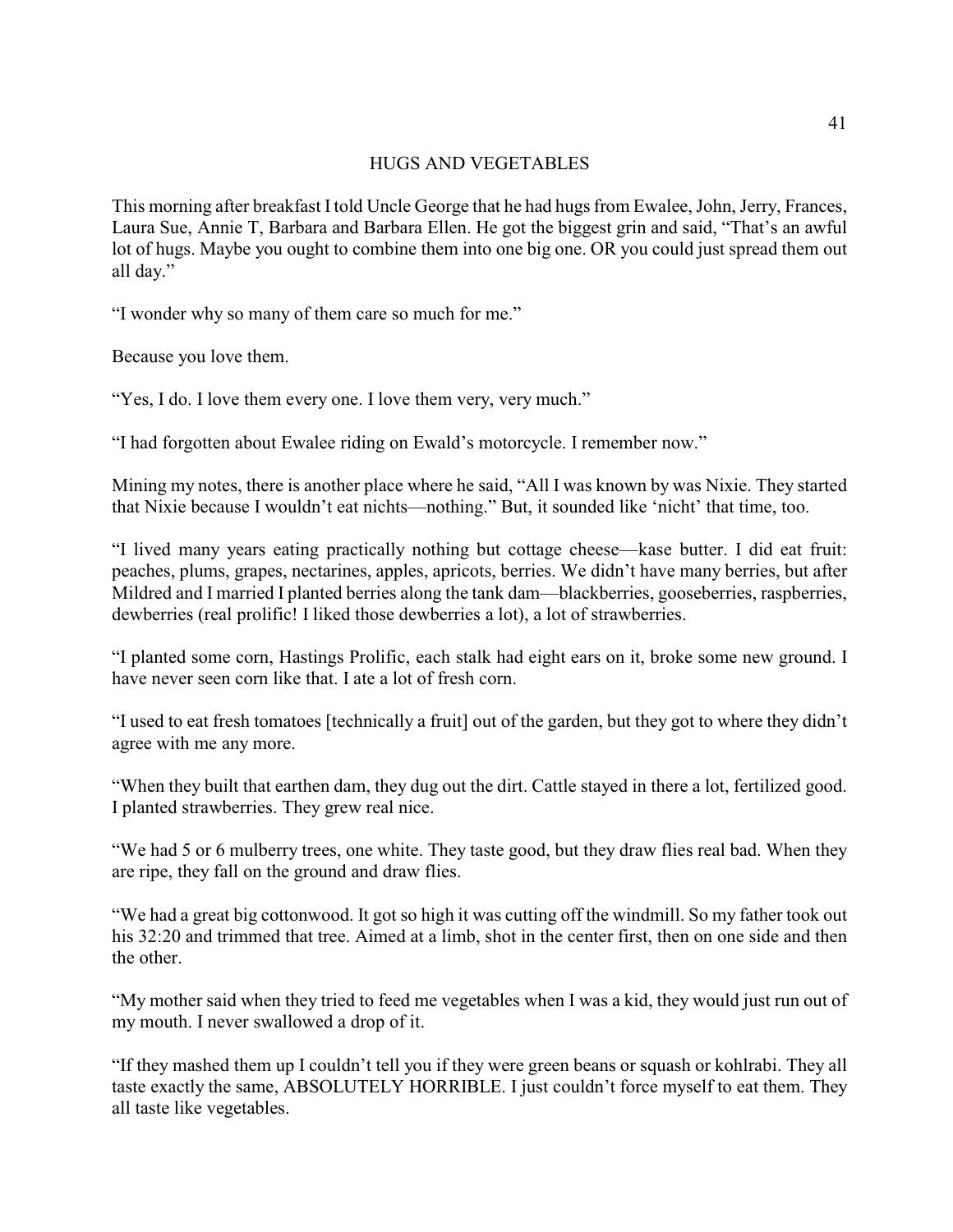Some other things with the same horrible vegetable taste so they are therefore "vegetables" [this is not a definitive list]: "cantaloupe, honeydew, coconut, papaya, guava, mango, lemon, lime, grapefruit, bananas, and, nowadays, watermelon."

"Pineapple is a fruit, not a vegetable," he says.

"When I was a baby, Mama would give me mashed potato. I spit them out. The doctor told her, "He won't live to be 20 if he doesn't eat vegetables." I can't tell that doctor how long I've actually lived. He died first.

"After Mildred and I got married, she put some potato water in some bread she made. I didn't know it was in there, but I got REALLY sick. Then she knew I really couldn't eat that stuff. It wasn't just my imagination."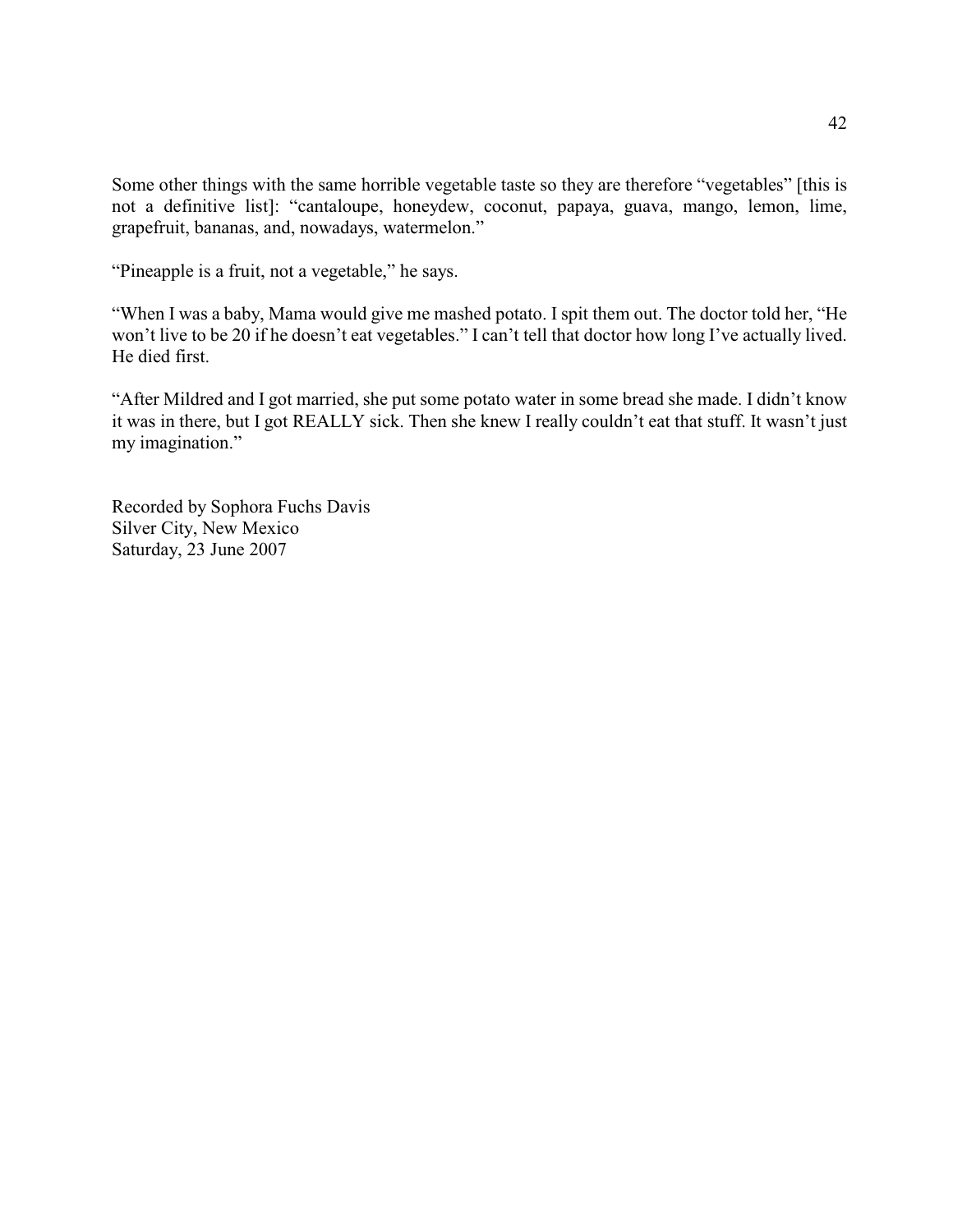# CHICKEN THIEF

After we moved to the ranch, I was down at Abernathy to take care of Herbert and Gertrude's chickens on their place there. I think they were out visiting Mama and Papa. Their chickens were still there close to Abernathy.

There was a guy there, called him Slick Wallace, attended church every Sunday. He was a thief.

I don't know if I told you, when we were still living at Abernathy Papa strung a wire across the orchard about this high off the ground (about a foot). If anybody ran into it, a bell would ring in the house.

One night the bell rang. Papa shot. He screamed out, took off running and left part of his clothes on the wire fence.

Herbert put a big, heavy 10 gauge shotgun next to the door. He told me if I heard chickens in the night to shoot like this (upward angle).

In the night I heard chickens squawking. That shotgun was heavy and I guess I didn't get it high enough. It was fully automatic, pulled off two shots before I got my finger off the trigger. He screamed out, got about as far as the flagpole out there, moaned and groaned. called out for help.

I didn't have a flashlight or anything and it was pitch dark so I stayed where I was. I think I even went to sleep. Next morning I found two bags of chickens he dropped when I shot – three chickens in each sack. They were in gunny sacks. Didn't seem to hurt them much. Anyway, there was quite a bit of blood on the ground.

I guess his boys, he had two boys – 16-18 somewhere in along there – must have come and got him. We heard he was in the hospital awhile and had some shot removed from his head.

I guess I was 16 or so. It was nerve wracking for a kid to hear him laying there groaning and moaning. I got pretty nervous thinking about him dying out there. Didn't even occur to me that the police might come check me out.

As far as I know he was the only person I ever shot. Shot a few in the service, but they were just dummies.

That time Papa shot him, he was stealing peaches. We had a tree that was just loaded. We let them tree-ripen, you know. Papa could hear the peaches falling into the bucket. He dropped his bucket and everything when Papa shot him.

He finally got killed. He was breaking into a person's house when they weren't home. They had a gun rigged in there to go off and he shot his self.

Recorded by Sophora Fuchs Davis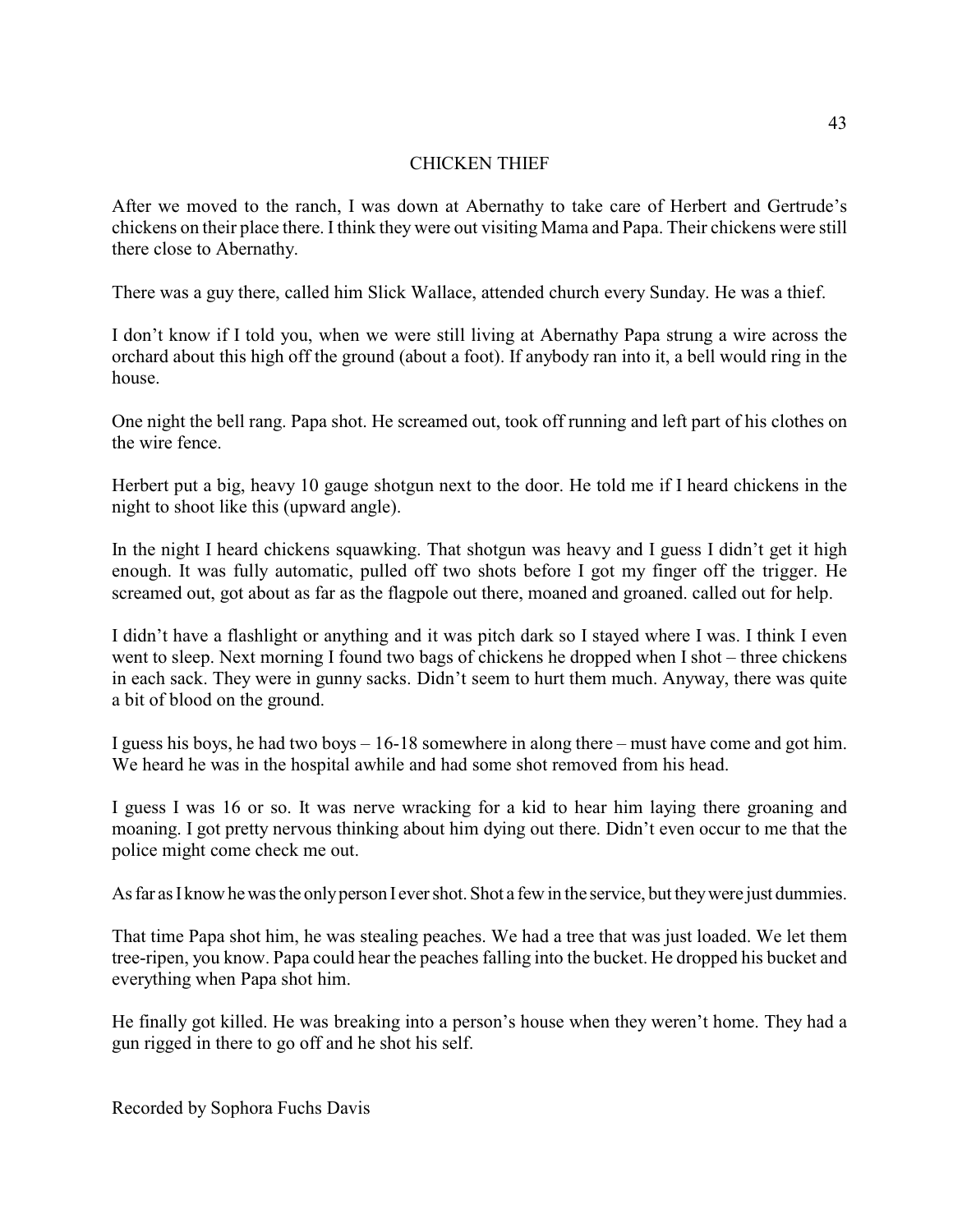Silver City, New Me xico Saturday, 23 June 2007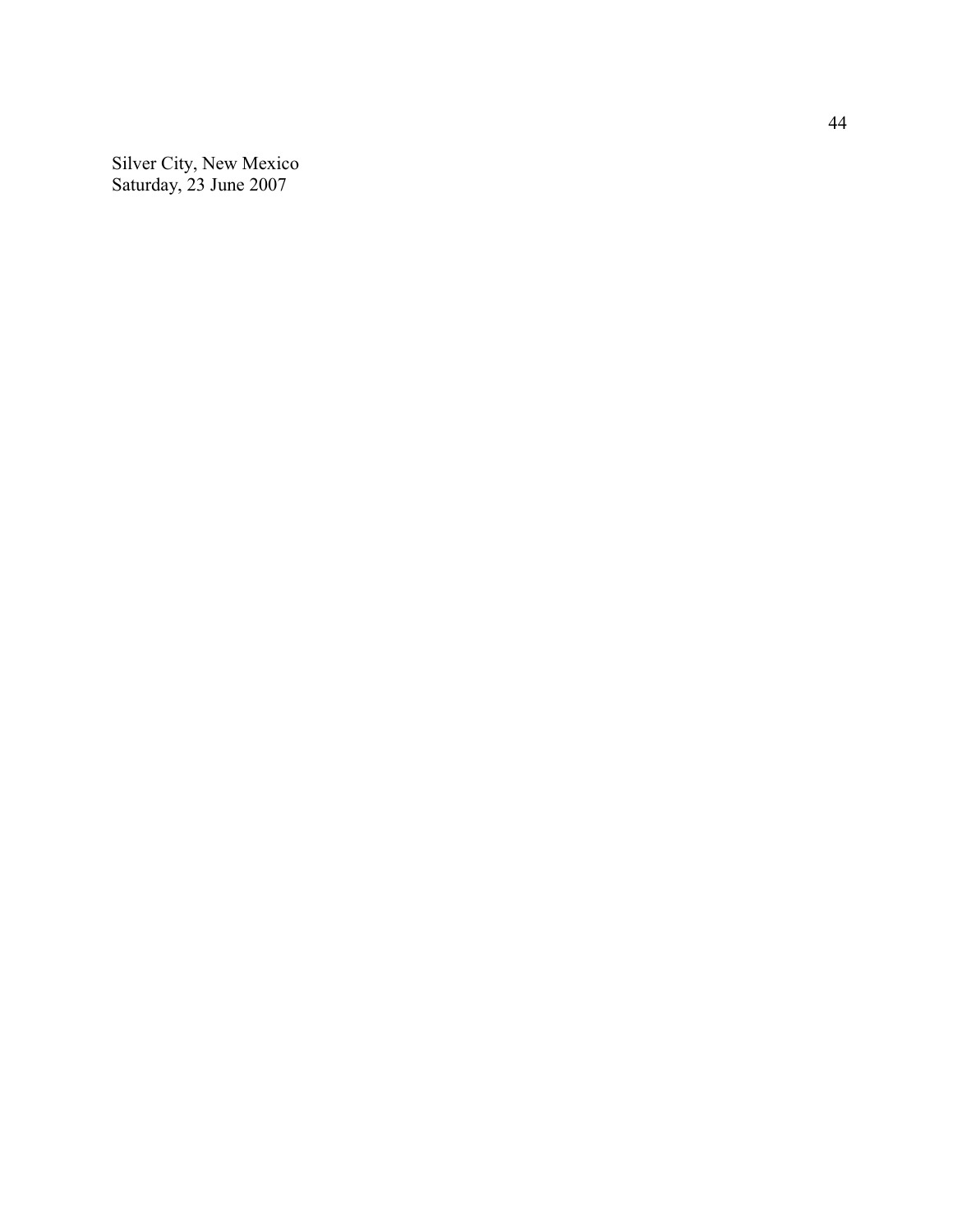# MARION AND THE CONTEST

Did I ever tell you about Marion winning a nationwide contest painting cards?

Shredded Wheat used to come in a box about so big, the biscuits were in 3-4 layers. Between each layer there was a card. Each card had a letter: A, B, C, ... . There was a contest. Anybody that got cards with all the letters, painted them and sent them in to the company was entered in the contest.

All the neighbors kept cards. Finally, we had the whole alphabet. Marion painted them and sent them in. He was 10 or 12 years old.

First prize was \$100. Second prize was \$50.

They sent him a check for \$50. Second prize in the United States. We were all so proud. He was the worst disappointed kid you ever saw. He thought sure he would get \$100.

He bought a bicycle with the money. A bicycle cost less than \$50. I don't know what he did with the rest of the money. \$50 was a lot of money in those days.

Marion had quite a bit of talent as far as painting was concerned. Ithought he was a real good painter. Rudolph was real good at painting, too.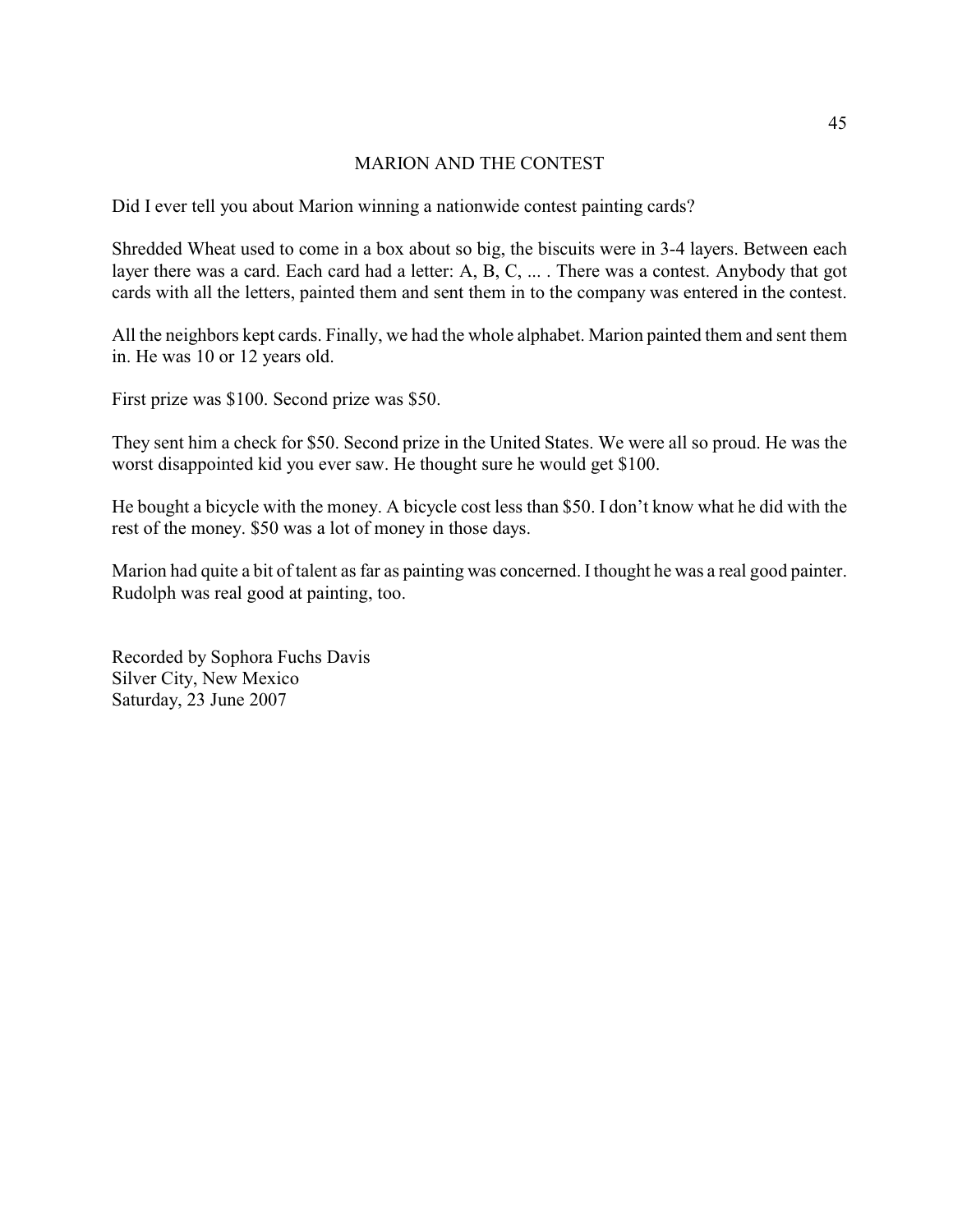#### MY PET SQUIRREL

Down at Marble Falls, I was three or four. The river was up, there had been a flood. High water had washed part of the posts out of the water so my father was fixing fence. The fence went down to the river, but didn't cross the river. About 12-15 feet into the flooded river a tree was standing, a little tree about as big as my thumb, about five feet above the water. There was a little squirrel in the tree. Papa waded out, took off his coat, put the squirrel in the coat sleeve and tied it. He went ahead and fixed the fence and carried the squirrel home.

Papa built a box, a little cage for him to sleep in, and told me that was my squirrel. So I'd peel pecans and take them out to him and feed him in the cage. After a few days I'd take him out and play with him.

I had some hard shell pecans. He would drop a pecan in my hand. I would crack it open and give it back to him. I'd talk to him all the time. I would say, "Get me another 'nuss'." I was talking German. He didn't know English.

I learned real young I could set those little pecans on end and hit them with a little hammer I had. I set them on a flat rock I had. The sides would split out(wards) and you could peel them real easy. I'd give them to the squirrel and he could peel them and eat them.

He would sit on my lap and climb up on my shoulder. The rest of the children couldn't touch him. I remember I had a little suit that had black and white checkers on it, little small checkers.

After a few days I left the cage open all time. It got to where he'd go down to the river in the daytime. At night he would come back. I'd feed him a few more pecans. He would sleep in his cage at night. I continued feeding him and playing with him. He would crawl around and around on me and sit up on my shoulder. He had a name, but it has slipped my mind. I could call him by name and he'd come to me.

Little squirrel wouldn't go to Herman or Vernon or Caroline or any of them.

I would say, "Get me another 'nuss'." He'd go get a pecan and put it in my hand.

I told my father. Papa couldn't hardly believe he would bring pecans, so he sat out on the porch and watched it. Papa said, "I saw it happen, but I still don't believe it. Animals are not that smart."

I probably had him about a year. He brought me a lot of love.

Then we moved out of that country. We were going to move to Abernathy. I forgot to close the cage up. When we got ready to leave, the squirrel was at the river. We had to leave that day. I imagine Papa was glad not to have to cart that squirrel to Abernathy.

?How did you feel leaving your squirrel?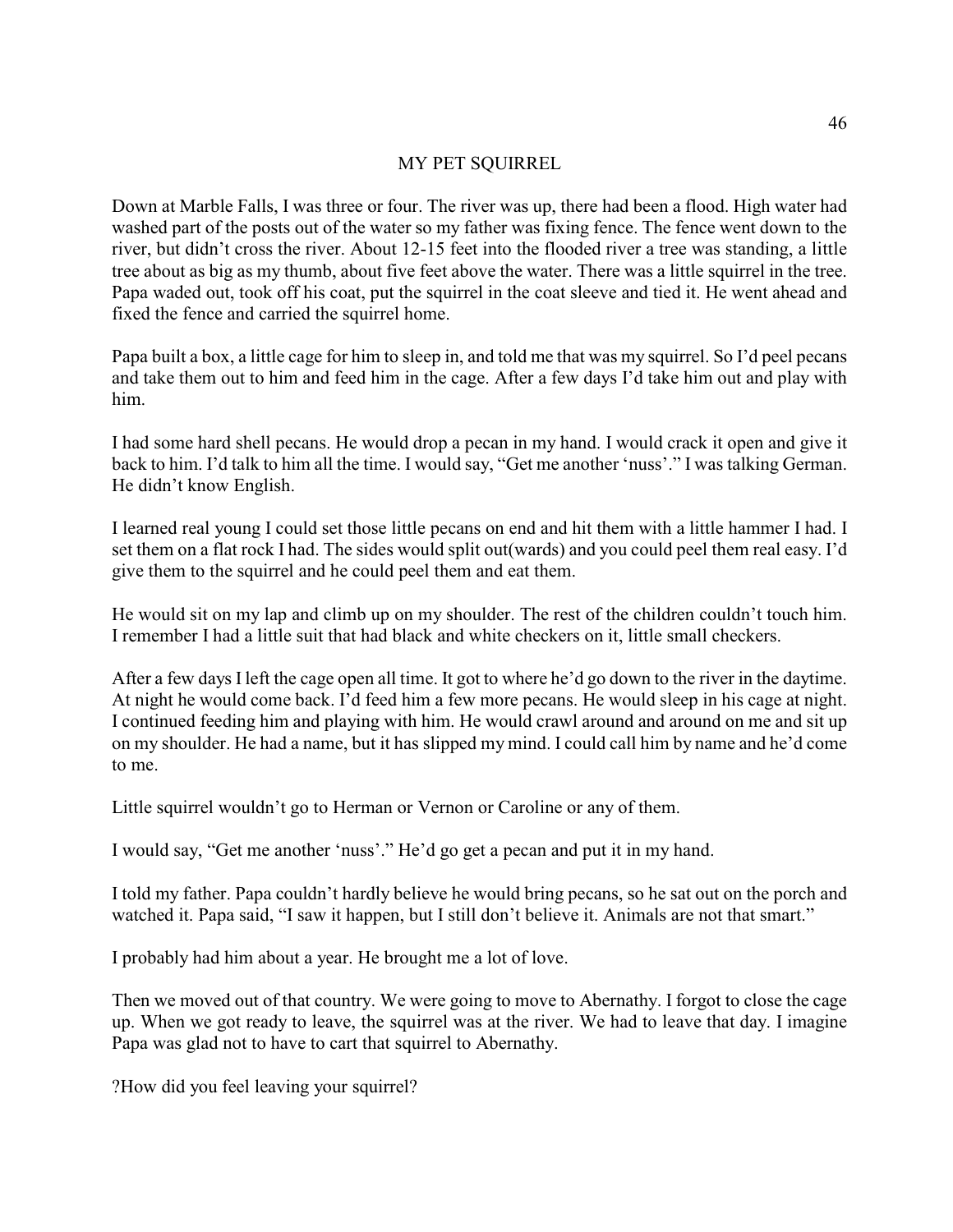Uncle George traced a line with his finger down each cheek and his eyes looked very sad, "Tears ran out of my eyes."

Another day on being asked the favorite pet he ever had, his answer was, "My squirrel."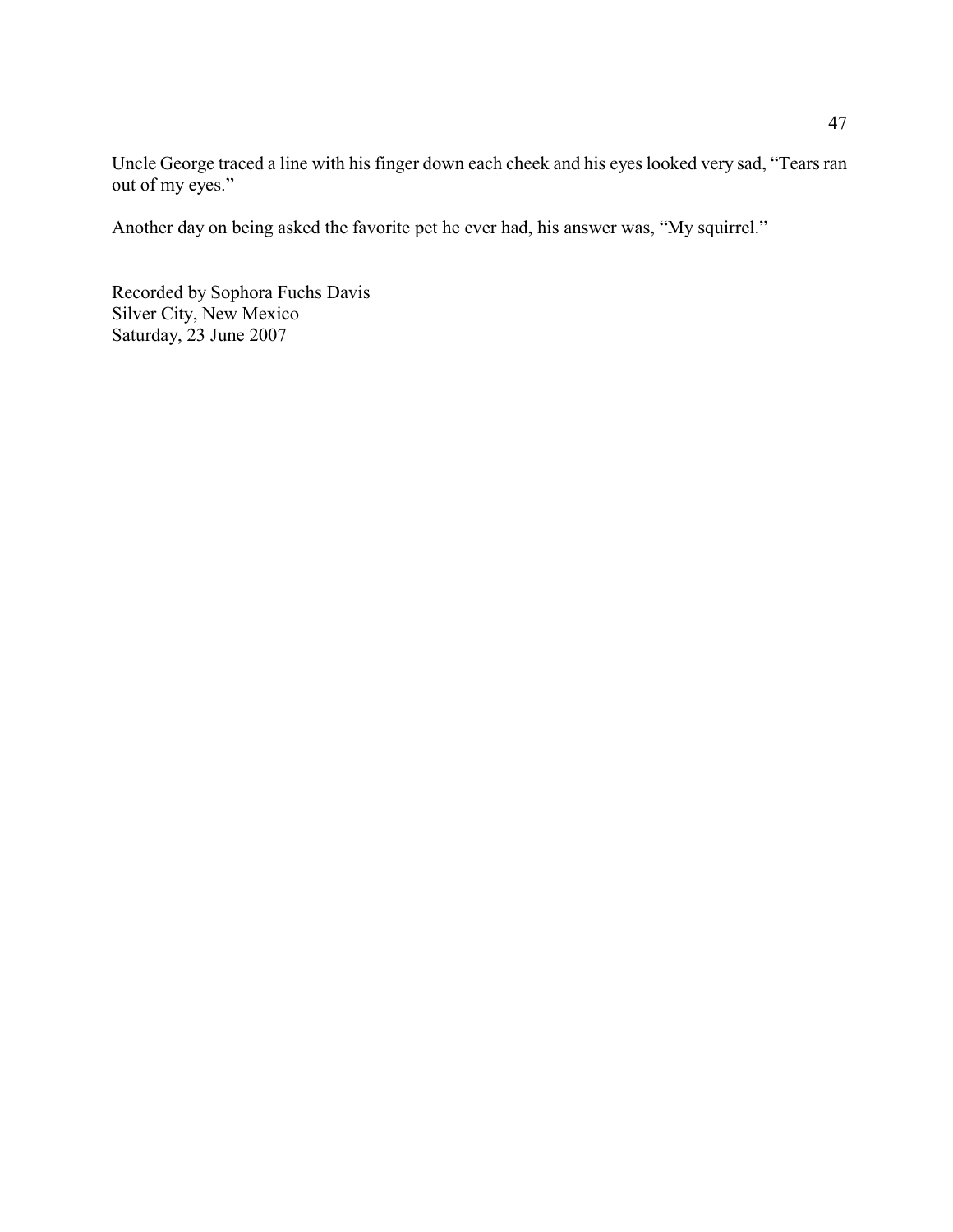## CHECKERED SUIT

[E-mail from Ken]

I just read Uncle George's wonderful recollection about that squirrel. In it he mentions that as a child he had a checkered suit. In the picture of the Fuchs kids taken at their house in Marble Falls in 1915, George is wearing that suit.

I remember that there were a couple of squirrels that lived in the big woodpile behind George and Mildred's house in Ruidoso, and George would talk to them and feed them nuts out of his hand.

Here's my hug for the day, Uncle George.  $=$   $=$ 

Thanks, Ken!!!

What a delight your photographs were to Uncle George. Tammy described them for him. He was really touched. He had the biggest smile when he said, "That suit was my favorite."

I put together the squirrel story from several pieces given to me months apart. That sentence about the checkered suit had been mentioned only once and it didn't seem to really go anywhere. I was tempted not to deal with it, but these are Uncle George's stories and I am doing my best to be true to his memories and give them his voice. Who knew the joy it would ultimately bring him. I have to tell you I cried. So did Tammy.

Last night at his suppertime I told him I had put together the squirrel story and needed to read it so he could correct it. He said, "My pet squirrel." He looked a little anxious, but after I read it he smiled and said, "Perfect." He added, "That's a good squirrel story and the best part about it, it's all true."

He doesn't mind correcting. After all, he's a story teller! When he hears his own story back, he will sometimes say, "People aren't going to know . . . ," and we fix it.

Tammy gave him the hug from Kenny. Uncle George hears the word 'Kenny' better than he hears 'Ken.' He laughed and said to her, "Thanks Kenny." Cracked her up. They had the biggest laugh together. On a good day Uncle George is just as full of mischief as ever.

With love, Sophora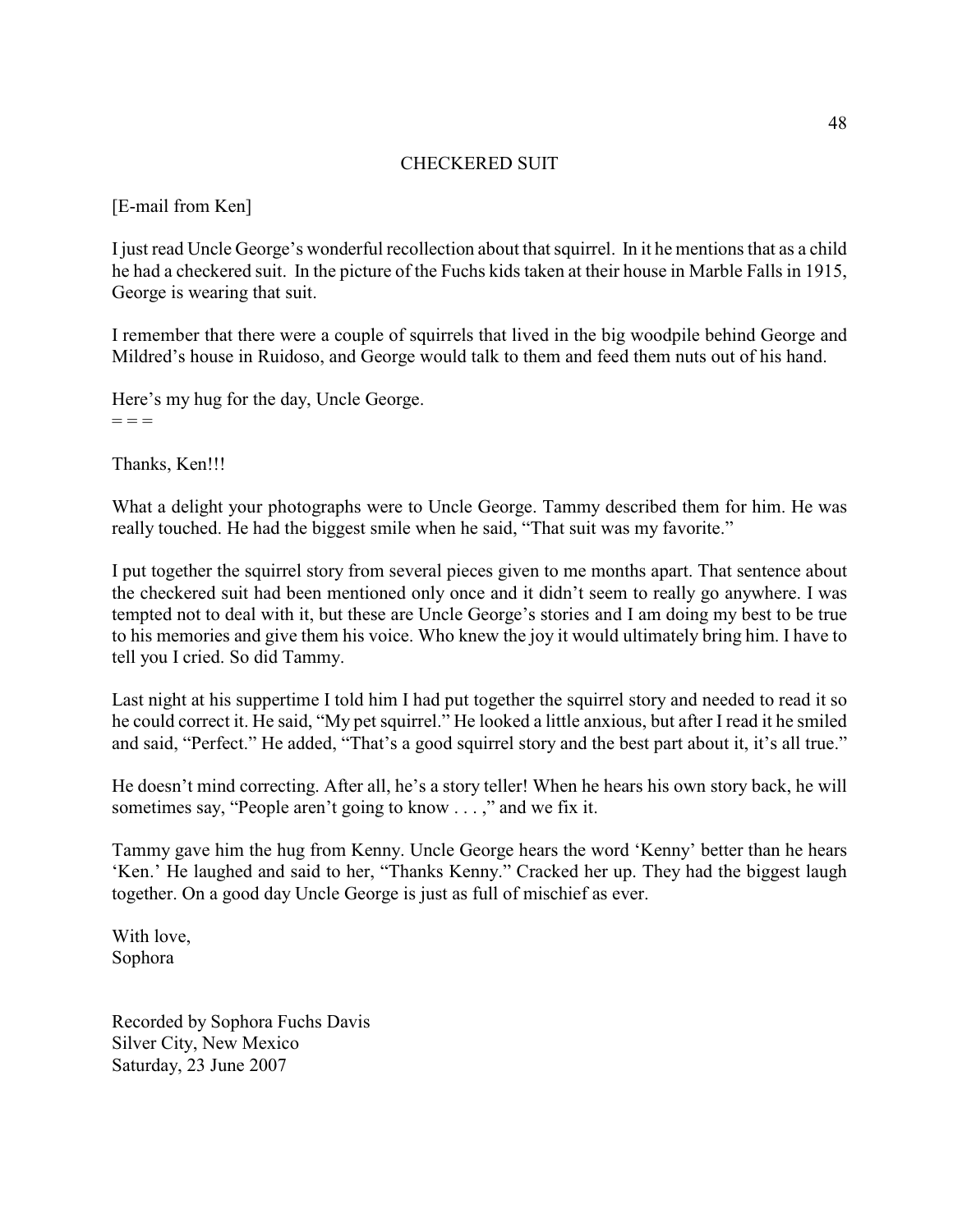#### HORSE COLLARS

I was about 7 or 8. Everybody in the family was sick, real sick. I don't know what kind of sickness we had. Papa was sick. Herman was sick. Ewald was gone somewheres. Papa and Mama both were sick in bed. I was sick. Everybody was sick, but Rudi.

The doctor was going to leave some medicine with Uncle Ben at the store. There at Abernathy Uncle Ben Struve had a big grocery store, Uncle Fritz Struve had a hardware store, and they had a dry goods store all under one roof, same building. Arno Struve is Uncle Fritz's son. He wasn't really our uncle, but we called him uncle.

Rudi had to go to town and get the medicine and some supplies. Rudi didn't know a thing about horses. He never worked anywhere except in the house. He never worked in the fields. He helped Mother with the cooking and things. I doubt that Rudi ever rode a horse in his life.

He hitched two horses up to the buggy, we called it a hack. It had four wheels and a tongue like a wagon. It was real light weight. He forgot to put horse collars on the horses. He put hames directly around their necks.

Hames are made out of wood and iron. They go on the horse collar, not on the horse's neck. You put the horse collar on first, hames go over it. There's kind of groove in it for the hames to fit, to pull the trace chains – the chains that hook to the wagon, part of the harness.

Uncle Ben Struve came out there and saw those horses without collars. He knew the horses would be bleeding before they got home. He went in the store and got horse collars and put them on the horses.

Uncle Ben Struve, he laughed every time he thought about Rudi hooking up those horses and not putting horse collars on them.

Not too many people use horse collars any more, they use tractors and things instead.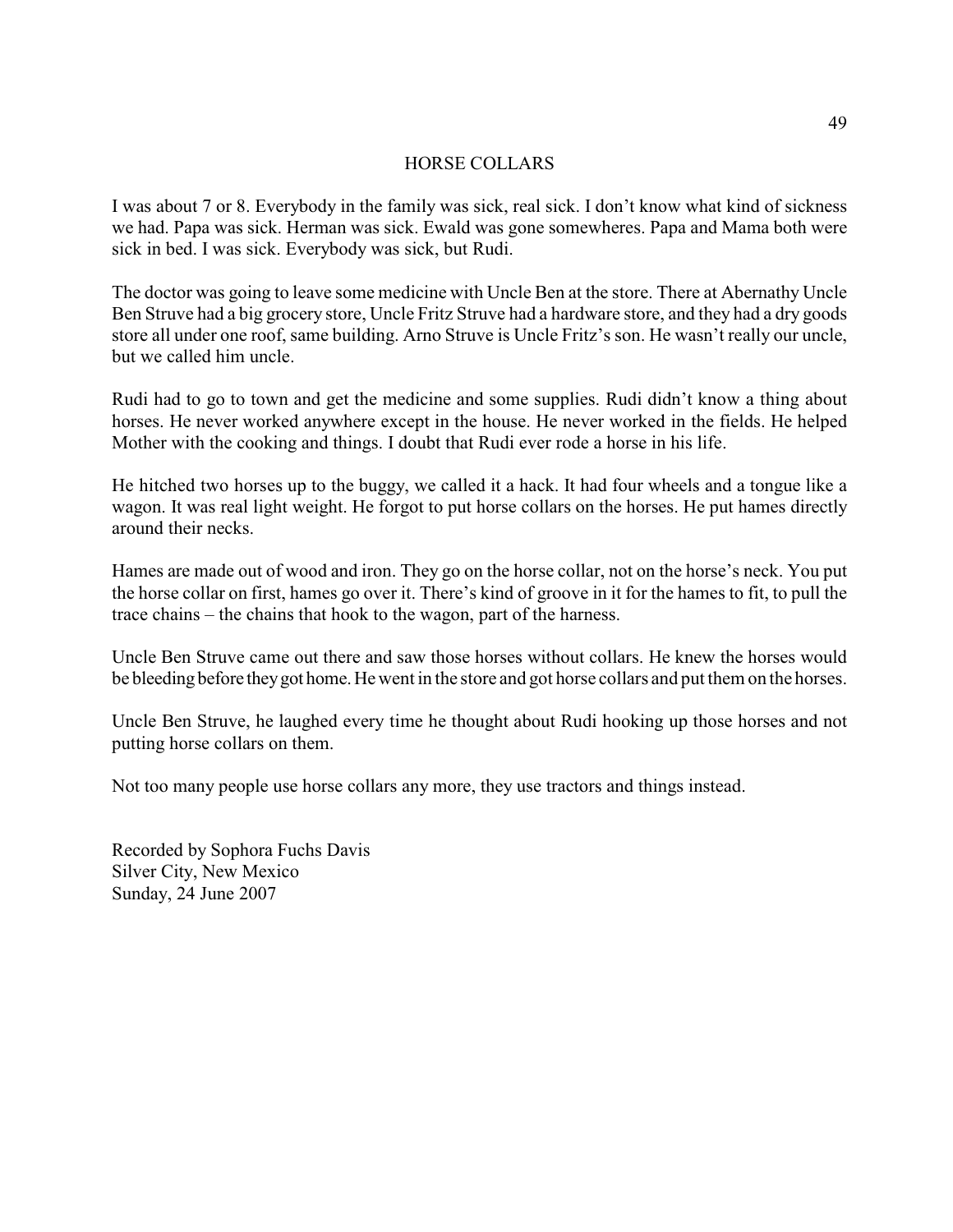# MOTORCYCLE WRECK

?Do you recall hitting a cow on a motorcycle?

Yes, I do. I had a feller on behind me, Earl Sartin. Close to Artesia, between Artesia and Carlsbad. I was going about 80 miles an hour.

It was a half-grown Jersey heifer. Whenever I hit her, she was running across the road toward the west so I tried to go east of her. She whirled around and I couldn't miss her.

One of her hind legs just flew off. It killed her. I was going so fast it didn't hurt us. Warped the frame a little. I rode it quite a long time before we had it fixed.

She was inside a lane and there shouldn't have been any cattle in there. I wouldn't have known where to look for the owner.

If we'd been going 50 mile an hour it might have wrecked us, but we were going so fast we just went right on through.

The front wheel locked and I had to take a fender off.

Used to, highways had a lot of dips in them. I hit her right down in the bottom of one of those dips. Dropped down about 200 feet and went back up. Probably took those dips out by now.

Tell Hollis if he drives through there he might see the hind leg of a cow; that heifer's leg flew plumb off.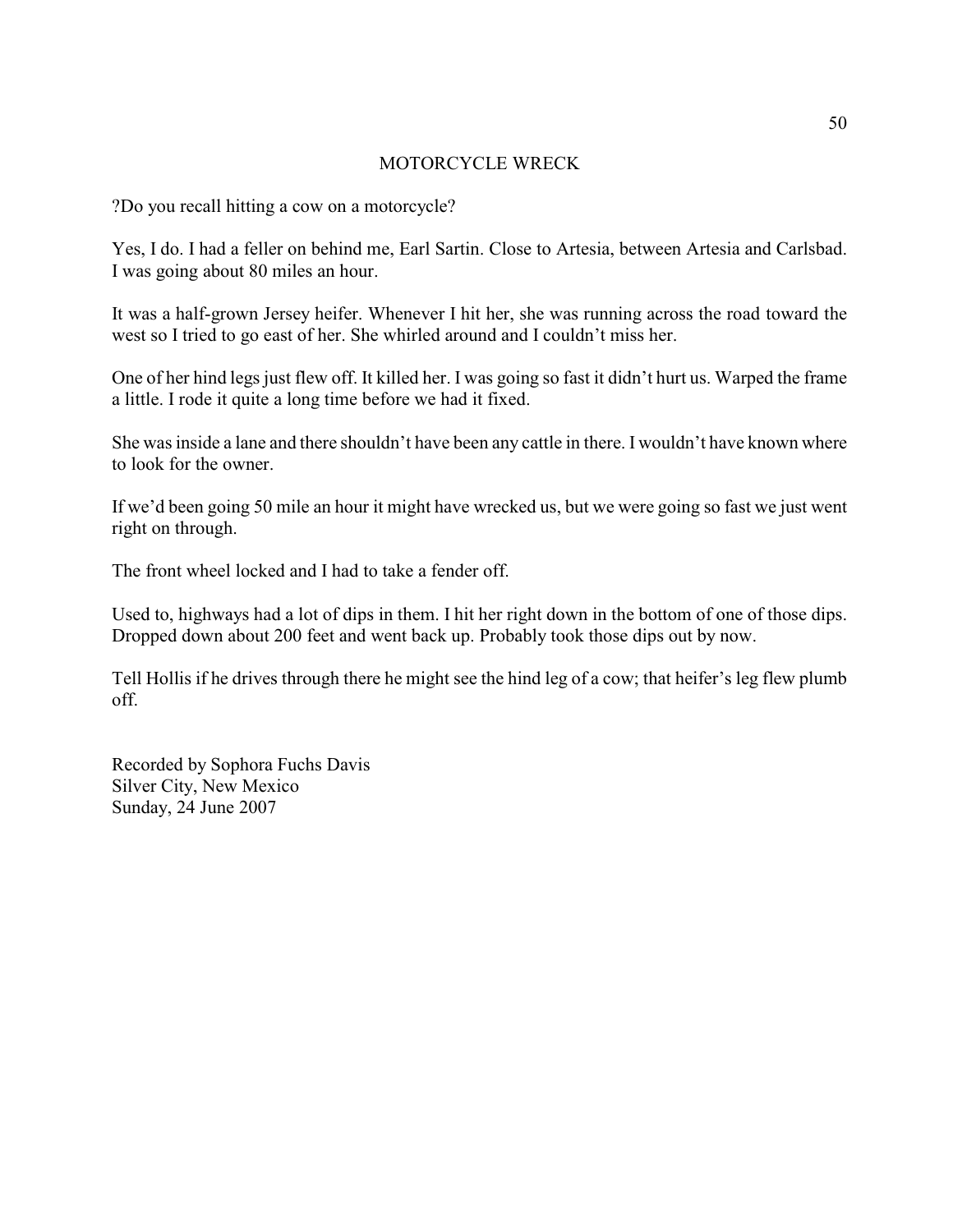#### OPHELIA IS BORN

*Since Ophelia was born in 1928, George was 16 years old for this adventure.*

One time Ernest Park and Caroline had a little ranch. Ophelia was going to be born at our house so they came over to our place and stayed awhile. Ernest brought his sheep, too, to our ranch.

After Ophelia was born he asked me to move his sheep back to their place. Their place was about 25 miles south and east of Papa's place.

I was supposed to stop at a little store to get groceries. I don't remember the name of the store. There was a school and a store there, about 5 or 6 miles from their house. The sheep were starting to run off so I didn't get any groceries. I was riding Lightning, kind of a roan color, mostly red, but he had a little white mixed in.

I didn't get there until after dark. It was completely dark, with a storm coming in. The corral was about a half mile from the pasture where I put the sheep. I took the bridle off my horse, I was riding bareback, and turned my horse loose in the corral. The corral had two gates, the one on the other side was open. I didn't know it. My horse ran out.

A storm was blowing in, a blizzard, one of the worst blizzards ever was there. I walked through the grapevines over to the house. They lived in an old adobe house with a wood cook stove.

I could hear somebody walking inside, thumping noise, thump, (pause), thump, (pause), thump, (pause). Sounded like somebody with a wooden leg. I was afraid. There was a man lived around there with a wooden leg that had lost his mind, crazy, completely crazy. I thought he was in the house. I don't think I would have gone in there if my horse hadn't run off.

I am hearing this man, my horse ran off, and a blizzard coming in.

I didn't have any matches, no light. I knew where they kept matches. I knew where the cook stove was; I found it in the dark. When I was looking for the matches, I kept talking to that crazy man. I found the matches. I struck a match.

It was a badger, had a trap on one foot. Scared him. He jumped out a broken window.

Blizzard coming in, no groceries, horse gone. I wasn't worried. Young people don't worry.

About 11:00 o'clock I heard someone hollering. Ernest. He'd gotten worried. He thought I had groceries. His horse ran off, too.

Next day we found some cornmeal with bugs in it. We cooked some of it and ate it anyway. We were there in that blizzard for three days with no food. We got pretty hungry. It got really cold.

Ernest had some pigs. Neighbor there was coming in once a week to feed his pigs. The neighbor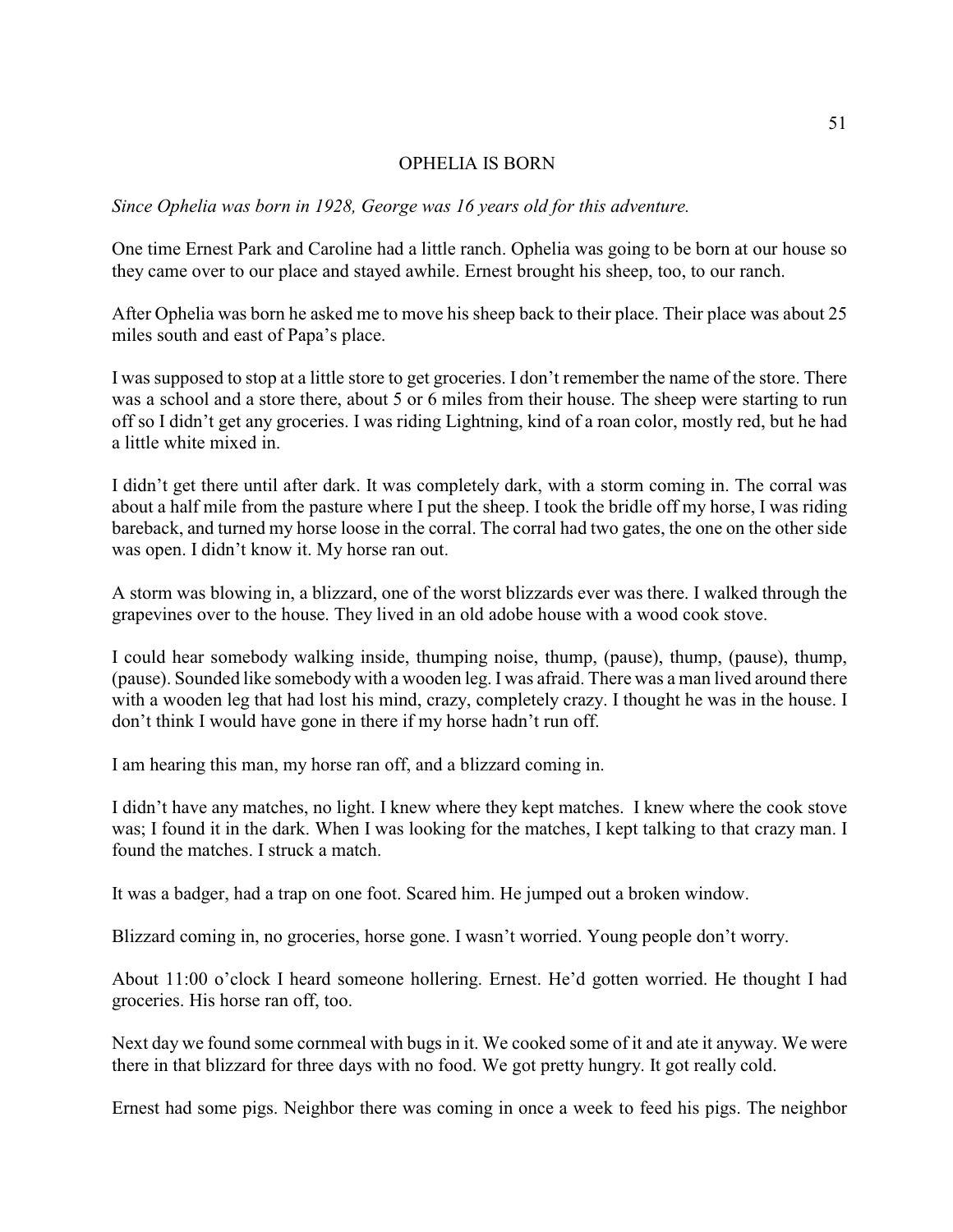didn't show up because he knew that Ernest was supposed to be there that day. We killed one of those pigs and ate it.

It was quite an experience for a young guy. I really appreciated the fact that Ernest came over. I don't know what I would have done by myself. I don't remember what happened when the blizzard was over, but my horse came back to get something to eat.

All of that is part of remembering when Ophelia was born. Carolina and the baby were still there at the ranch.

I always thought a lot of Carolina and Ernest, both, and all their family.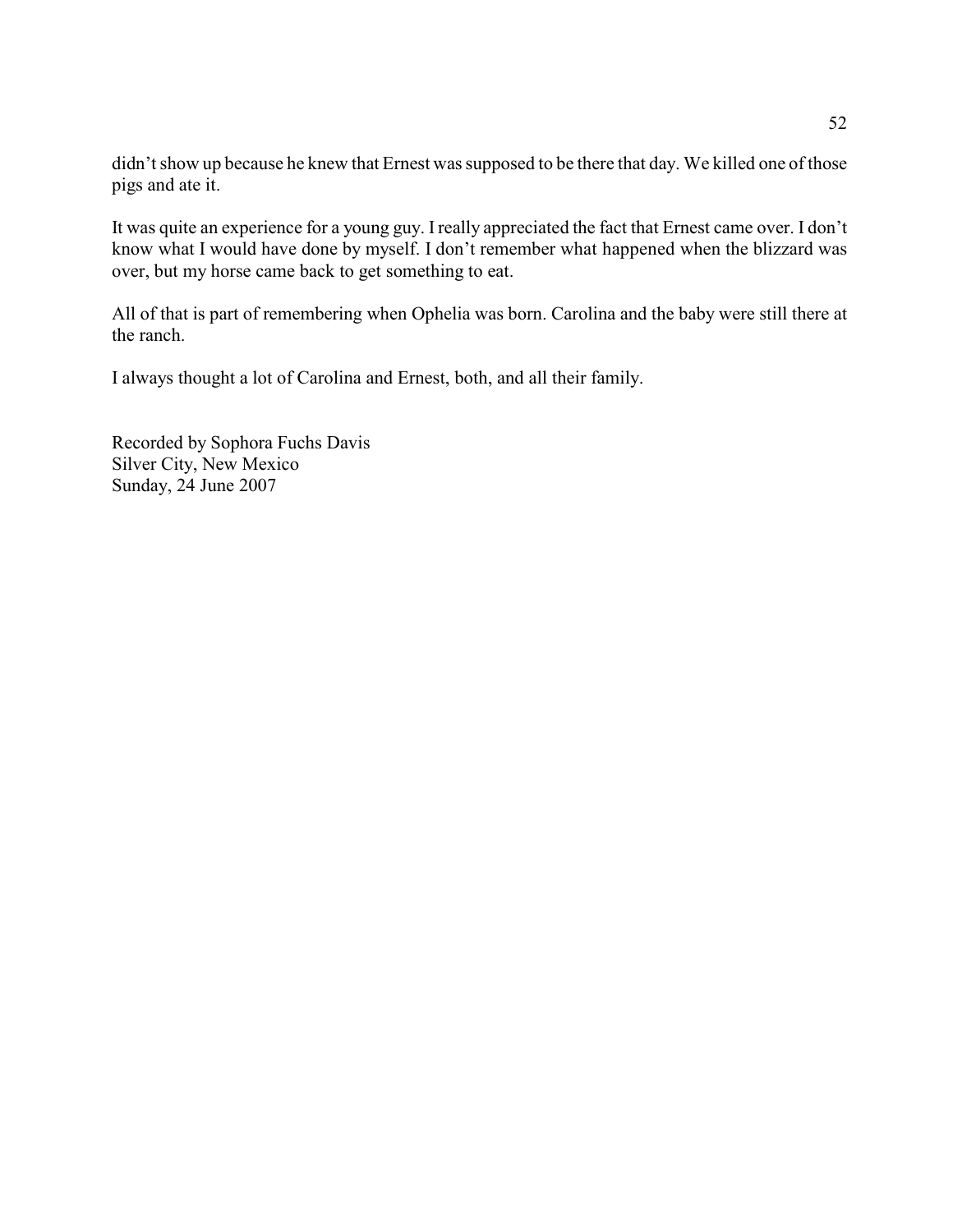# THE BLACK IRON POT

From Sophora. This is for my grandchildren: Steele (6), Maya (10), Taarna (11), Zazil (12).

My precious grandchildren,

This week I am in Silver City, New Mexico, with Uncle George. In the old days Silver City was a silver mining town. A.J. and Betty live outside of town. You remember it's kind of mountainous, rolling hill country, and there are canyons around.

Every morning at 6:00 o'clock and every afternoon at 4:00, I feed the birds and rabbits for A.J. – in the front and in the back of the house. I was very surprised at first to open the back garage door and here come the bunnies, running TO me. The quail zip away just far enough to be out of bird-seedtossing range. Some of the rabbits hunker down low to the ground in the feeding zone just in case any bird seed might land on them. The birds and cottontail rabbits all have breakfast and supper together. Jackrabbits aren't welcome here. The quail get very aggressive and run jackrabbits off. Jackrabbits are a lot bigger than cottontail rabbits and have very big ears.

A.J. put an extra-large, 17 inch, flower pot saucer in the embrace of the elk antlers on the front deck railing so Uncle George can see the birds when he sits in the sun room and another on the deck railing in back so Uncle George can see the birds when he sits at the table for breakfast, lunch and dinner. What is amazing is that although Uncle George can hardly see anything any more, he can see birds and rabbits and, sometimes, rain and snow. He can't see fine detail so he can't identify birds except by their behaviors and shapes. Quail are very distinctive. Oily black sunflower seeds go in the deck rail dishes and, oh my, how the quail love those seeds!

There are beautiful birds of all kinds. Some small sparrow-like birds with fiery red breasts, some larger birds with blue backs and tails, some soft satiny gray birds, but none of the little black birds that were here in winter.

The other evening three little birds the size of sparrows came motoring up the steep driveway. I thought to myself, how odd, those sparrows are running along just as quail do. Then I looked again and, oh my goodness, they WERE quail. I guess they were teenagers because mama was nowhere around. Their top knots were just beginning to crest.

The next evening about the same time, here came a mama with a whole covey of babies – at least 15. Mama stood guard about 18 inches away while the babies pecked around under the rose bushes there under the deck railing.

The next evening about the same time, here came two mamas, each with a covey of babies. The same one with about 15 (baby quail don't stay still long enough to count them) and the other with about 11 babies. Apparently, aunt quail will flock more or less together. Although they were right together, the baby sets were distinctly separate.

That evening there were baby quail all over the bird feeder so obviously they could fly already.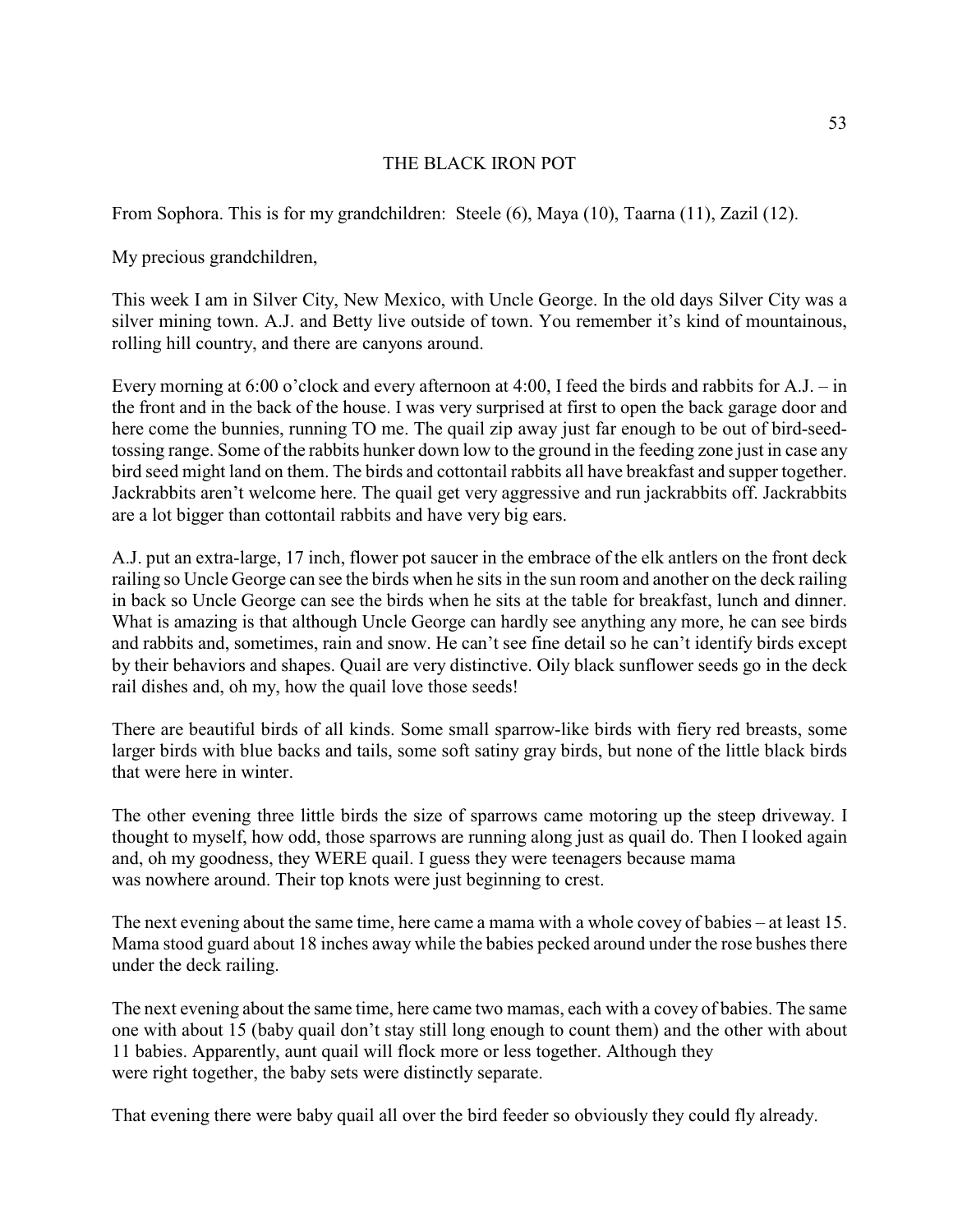The other morning I saw even deer across the canyon.

On a mountain beyond one bedroom window one can see the "W" for Western New Mexico University and out the other bedroom window one can see the butte with the rock formation, Kneeling Nun, at its base.

Beside the driveway outside the garage sits Uncle George and Aunt Mildred's big black iron kettle, a lot like, but not exactly like, the one your Gran (my mother, your great-grandmother Ruby) used to make soap in on an open fire out back of our house. Its legs sat on rocks for a hearth. Gran also used that kettle to heat water to do the wash. I helped Gran make soap many times. I am sure your great-aunts Ewalee and Laura Sue did, too.

We also helped with the wash EVERY time. Washing was a job and it took just about all day, too. You couldn't wash just any old day you felt like it. It couldn't be windy on account of the fire and it couldn't be rainy. A nice calm sunny day was a good wash day so the clothes could all dry on the line and be brought in and folded before night.

And wash day couldn't be Sunday. Your Gran did not wash clothes or make soap on Sunday.

I am sure Uncle George's black iron kettle was used exactly the same way.

Question for John, Jerry, Hollis: How many gallons did that kettle hold? Uncle George doesn't remember how many gallons this one held.

I was drafting this letter with my pencil at the table this morning sitting quietly while Uncle George was having breakfast, my pencil and notebook ready for any stories he might have. When I asked how many gallons the black iron kettle held, Uncle George told me some things I never knew before.

Here is what he said:

"Do you know the history of that pot? My mother and father got that pot for a wedding gift. It's kind of a treasure. They were probably married in 1900-1901. Ewald was born in 1902.

"I made many a pot of soap in it. I was their soap man.

"First I put in so many gallons of water, I don't remember how many. I remember I put in 6 cans of lye. We used old bacon rinds and any fat.

"One time there at Abernathy I had put the lye in and was putting in the bacon rinds. Our little dog jumped over into it. Papa grabbed him out of there quick and threw him into the water tank. That dog lived several years, but he never had a hair on his legs or his belly after that."

?How old were you when you started making soap?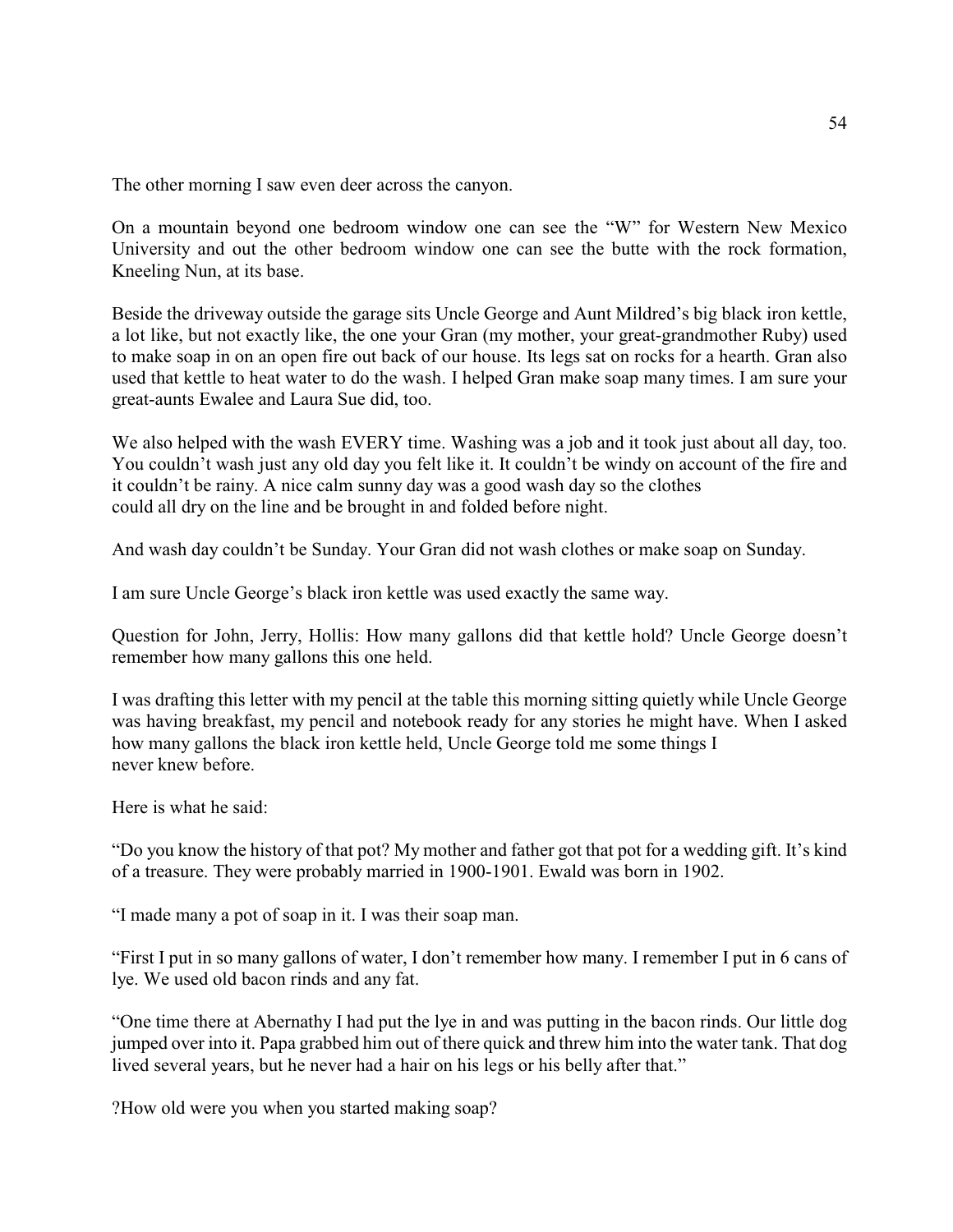"I was old enough to make soap. That's all I remember. [They moved from Abernathy when George was 14.] I don't remember Herman or Rudolph or Gertrude or Caroline ever making any soap. Rudolph wouldn't have known how to make soap. That was outdoors. He worked in the house."

A.J has beautiful orange-flowered trumpet vines growing on a trellis in back. We both love trumpet vines because there were so many at Grossmama and Grosspapa's ranch when we were children. We would pick the deep-throated blossoms and put one on each finger so we had trumpet flower hands. Our fingers often wore trumpet vine pollen and we loved to sip the bit of nectar at the base of the blossom. Red-orange trumpet vine blossoms are wonderful toys.

An interesting new thing about Uncle George's diet, that is part of some of the normal end-of-life changes, is an increased need/desire for sugar. It is easier to digest to get the needed energy. He has a big spoonful of sugar on his bowl of morning peaches, at lunch he often has dessert first, and for the last three nights he only wanted vanilla ice cream with his bread for supper. Uncle George eats bread for every meal.

Michelle has been making bread from Aunt Mildred's recipe that Auntie O/your mother sent. She and Tammy were already making homemade bread for Uncle George but it wasn't turning out the best so Michelle and I had a bread making day. She said, "Oh, now I get it. I see what this dough is supposed to be doing." It turned out nice.

Uncle George said Aunt Mildred learned to make biscuits from her father and she learned to make 'light bread' from Mama (Grossmama) after they married. Light bread is yeast raised bread. The recipe Octavia sent is light bread.

Well, my dear ones, I need to get busy.

With love, Grandmother / Sophora Tuesday, 26 June 2007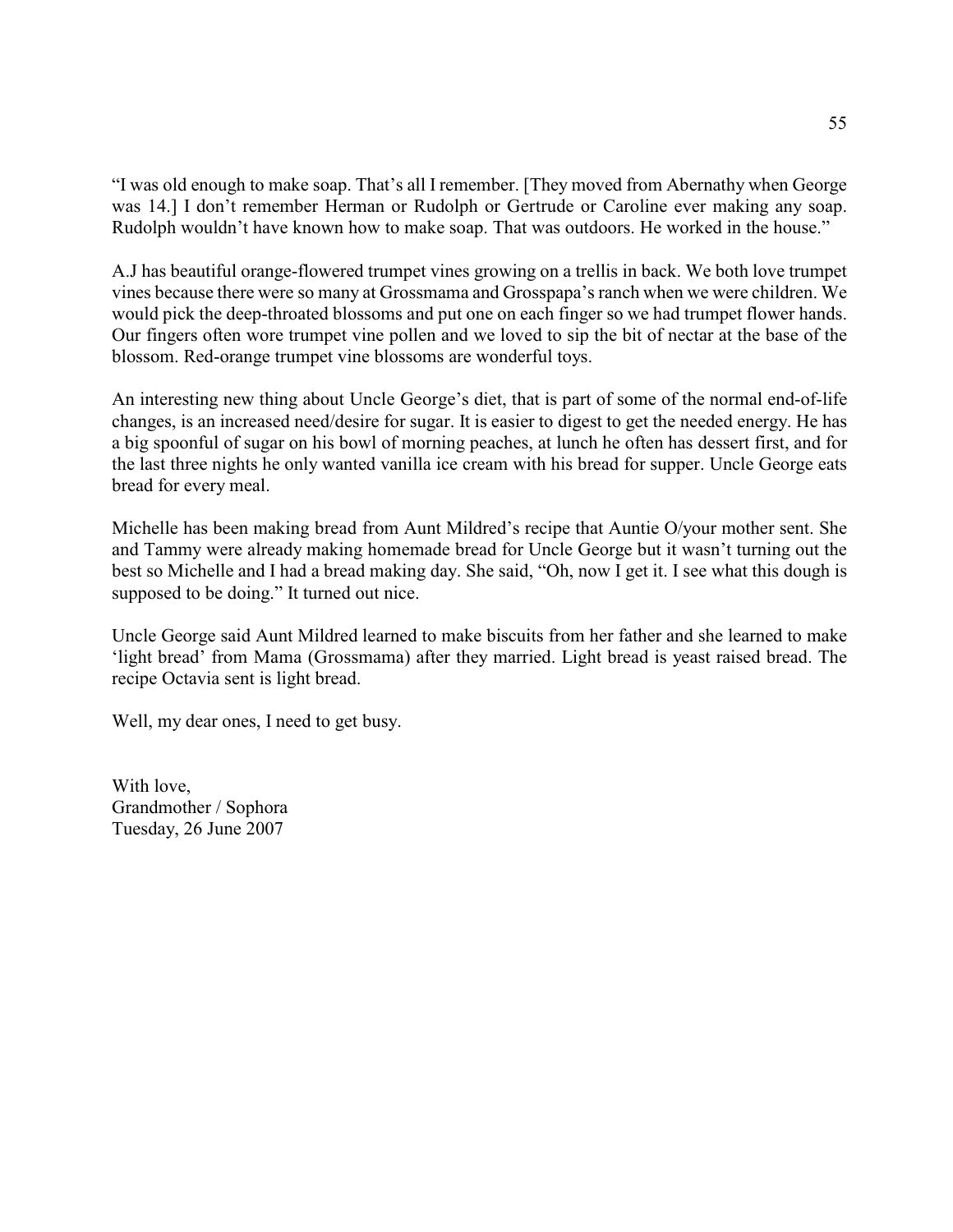# BREAKFAST THOUGHTS

A.J. and Betty buying groceries for Jo reminds me of when Ewald and Ruby moved into the Wynan place. This was a few years after they were married. She bought \$20 worth of groceries. I thought: Ewald will never be able to afford that woman. Twenty dollars was a lot of money.

Mildred and I lived in that Wynan house. We moved it to the place I bought there, the Worden place. I bought the Warren place, east of Papa's, from Vernon.

Ewald and Ruby married at Abernathy (December 1924) before we moved to the ranch (1926). Mr. Wynan lived there a year or two after we moved to the ranch.

I remember Ruby had a sister (Myra) who wasn't all there. Her mind wasn't just right. The Barricks lived north of us there at Abernathy.

[Note from Sophora: After horrendous birth defects were found to be caused by thalidomide, which was prescribed for morning sickness in pregnancy, Grandmother Barrick (Ruey Sophora Sherrill Barrick) told me she had begun to think about that. When Myra was a baby and Grandmother was just pregnant with Hilburn, they were really sick with flu or something and the druggist gave them some really strong medicine called Oxydene (sp). Hilburn was born without a thumb on one hand and Myra did not develop properly mentally. That was the only time they ever used that medicine.]

I remember when Ewald lived there northwest of Abernathy, had a neighbor lived west of him. They had a son in service. His wife and daughter got in the car to go to Abernathy, turned the car over, killed them both. Ewald went over to visit with him. He told Ewald, "All I have to live for is my son." They notified his son about the mother and sister's deaths. He got into a jeep to go to headquarters to get a way home, turned the jeep over, killed his-self. I guess the neighbor died with grief, I don't know. That's about as sad a story as I ever heard.

I remember Ruby had several brothers: Clayton, Hilburn, L.D. and Milton. Anyway, L.D. went off somewhere and got him a job. Hilburn came to one of the Fuchs reunions one time. Hilburn married a girl, Wava, I went to school with. I was staying there with Herbert and Gertrude west of Plainview, a little bit north, 4 or 5 miles from Olton. Little school there. I stayed with them several summers. I went to school there one time, I think nine months. I don't remember what grade.

I remember Papa and I went deer hunting southwest of Hope, New Mexico. Anyway, Papa was standing on the side of a hill. There was a bunch of brush right there. All of a sudden a deer run into the brush. He shot. Then it ran out the other side. He shot again. He went out there to dress it out. Heard something in the brush. Went in to check. He'd killed both of them, one running in, one running out. He thought he'd only killed one. They were about the same size.

I collected my antlers. When we moved from Ruidoso I counted 52. I didn't want to move them, gave them to some of the neighbors.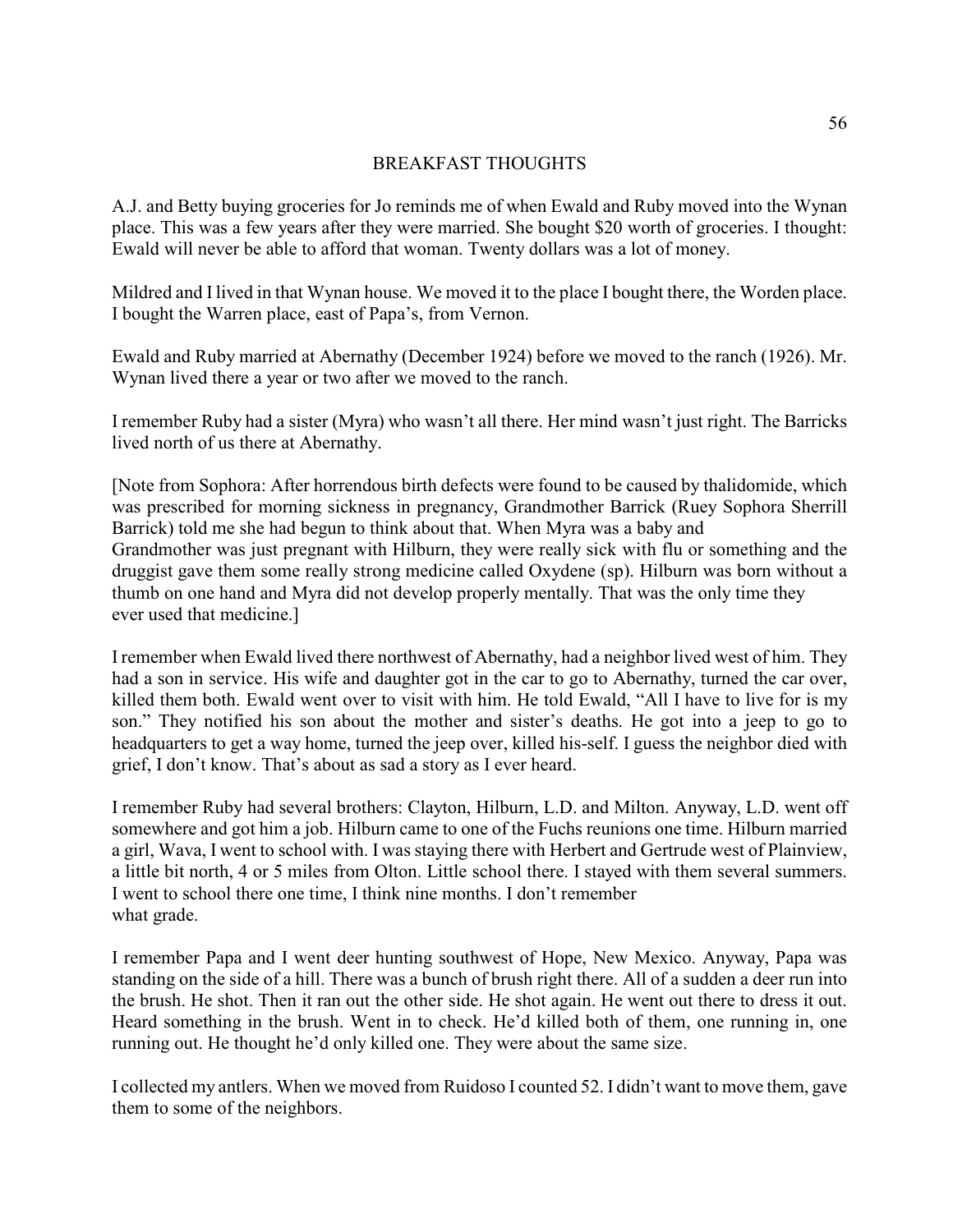I think that if all drugs were legal, there would be less addicts. When it was illegal to sell whiskey there were more drunks than there have ever been.

I knew a preacher real well there at Tatum. He had two boys and one girl. I thought a lot of the girl. He told me one time he would never let his boys take a drink of whiskey. I used to see them in town every Saturday night drunker than a skunk.

Papa never told us we couldn't drink. He didn't raise any drunks. I used to drink a little on the weekends.

I remember something. I knew a girl named Hudgins, don't remember her first name. Real cute girl, slim built, real good dancer. I would dance with her a lot. I didn't correspond with her or anything. While I was in the service I thought I would look her up when I got out. Maybe marry her. Ran into her after I got out. She weighed about 250 pounds. She had just bloomed right out.

Her sister, Juanita, I think her name was, married Herman Epperson. They married about the same time as Herman and Cleo. They were good friends.

I had about decided I would never get married — until I met Mildred.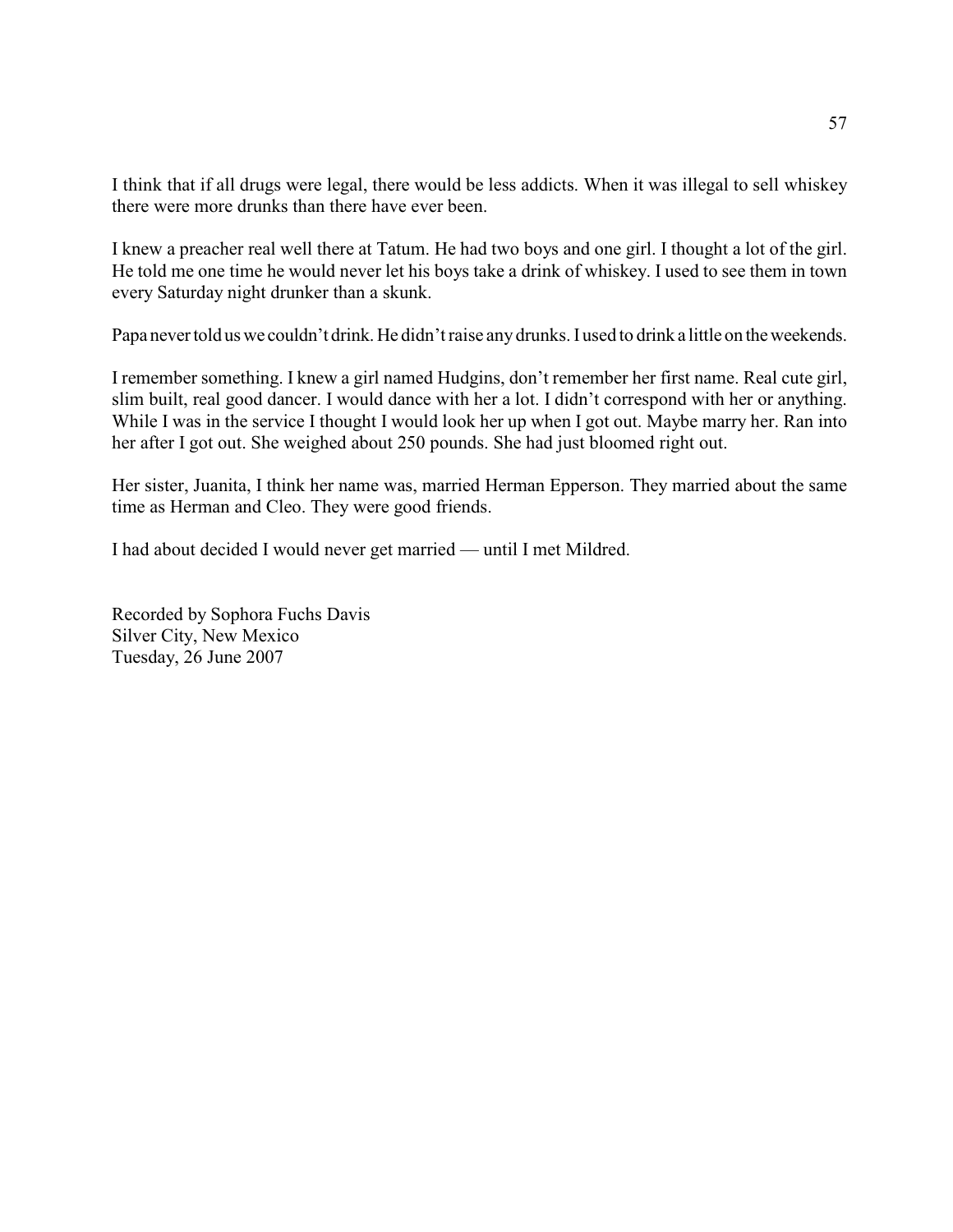# ON BEARS AND DOGS

Hi Mom,

I have a question for Uncle George. The kids are going camping in the mountains with Conan this coming weekend. Since I'm such a lily livered, tenderfoot, city girl, I'm worrying about predators and my children. The mountains are full of berries and, therefore, bears (Conan has been to this meadow) and the Mexican Wolf has been re-introduced. I want to know if Uncle George has some advice for camping with such predators. They are thinking of taking a dog. Does a person camping around wolves take a dog or NOT take a dog? Does it matter either way? If for some reason, Uncle George has some scary stories about this subject, could you wait until Tuesday to tell me?

I will be keeping busy so as to ward of too much worry. I really would have preferred to not be a city girl but my parents didn't ask me.

BIG LONG SQUEEZY HUGS FOR UNCLE GEORGE,

Toby

From Uncle George:

It never bothered me to camp where there were bears. I remember one time we were camping. We were about 40 foot from our tent, had a campfire going. A bear came there, went in the tent, looked around, cam out again and left. Bears don't usually give much trouble.

I don't think a dog would make it any safer because the wolf and the bear have no fear of the dog. A dog wouldn't make it any less safe. I don't think I would take a dog. I think they attract the bear. That's just my own idea. I don't know if it's true or not.

Tell Toby, if a bear comes up, you just run your hand down his throat, grab hold of his tail, tum him inside out, and he'll go the other way.

We lived 18 summers right among the bear and had no fear of them. And we had a dog.

Up there at Palisades Mildred's niece, Deena Dickenson, was going to take some garbage to the garbage pit we had. It was pretty deep. I told her she might see a bear. She was red headed and freckled face; she came running back as fast as she could go, "There was two of them."

I told her, "Well, let's go back and look at them." She went with me.

They don't use a garbage pit there any more. County leaves a truck there to put the garbage in.

A bear come up to our car at Yellowstone Park. One of the boys, I don't remember which one, got his camera out to take a picture out of one window. Another bear came around to the opposite window and touched him on the arm. Whoever was driving ... Papa was sitting in the driver's seat, all of a sudden looked and there was this bear with his face in the window. Vernon was with us.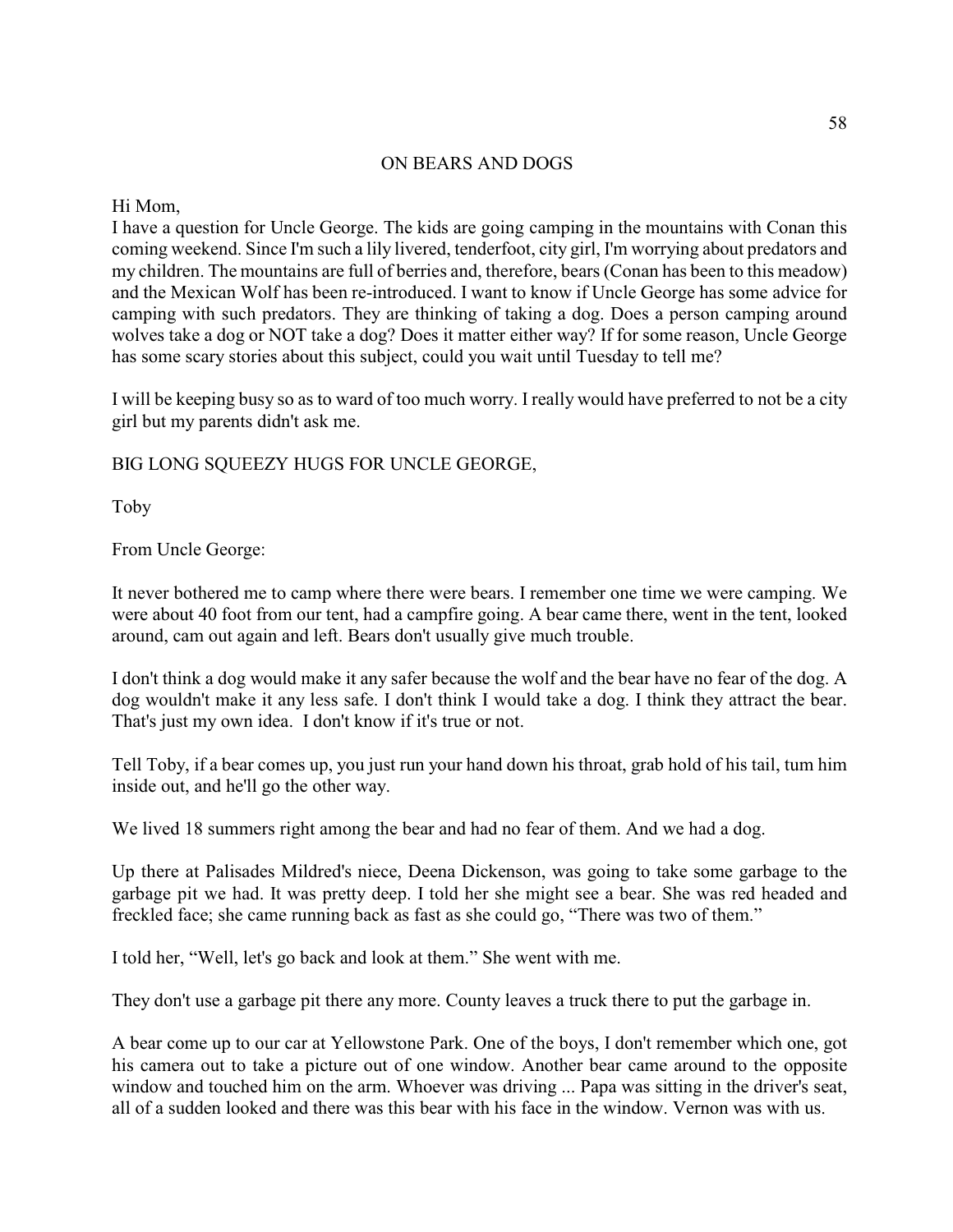At Yellowstone Park, bear have no fear of humans there.

I have been to Yellowstone quite a few times. I've been there in the wintertime snowmobiling.

I don't remember the name of the town, north end of the Park, some little town, we stayed the night. While we were there a big bull elk walked right down the middle of the street.

We went up there to see the hot springs. Saw a lot of buffalo.

One thing I remember about Yellowstone in winter, we came by a big hill, it was snowing, the whole hill was steaming. Ground was hot.

We saw a lot of white swan up there.

One time in the winter we went up to Yellowstone. We stayed in there in a place called Jackson Hole, Wyoming, right near where they have a feed ground where they feed elk in the wintertime. We rode the feed wagon, I think Herman and I. Anyway we saw more elk than I've ever seen in my life.

One thing that's real pretty is the Grand Teton Mountains. Around those mountains there's a lake. We saw a lot of moose.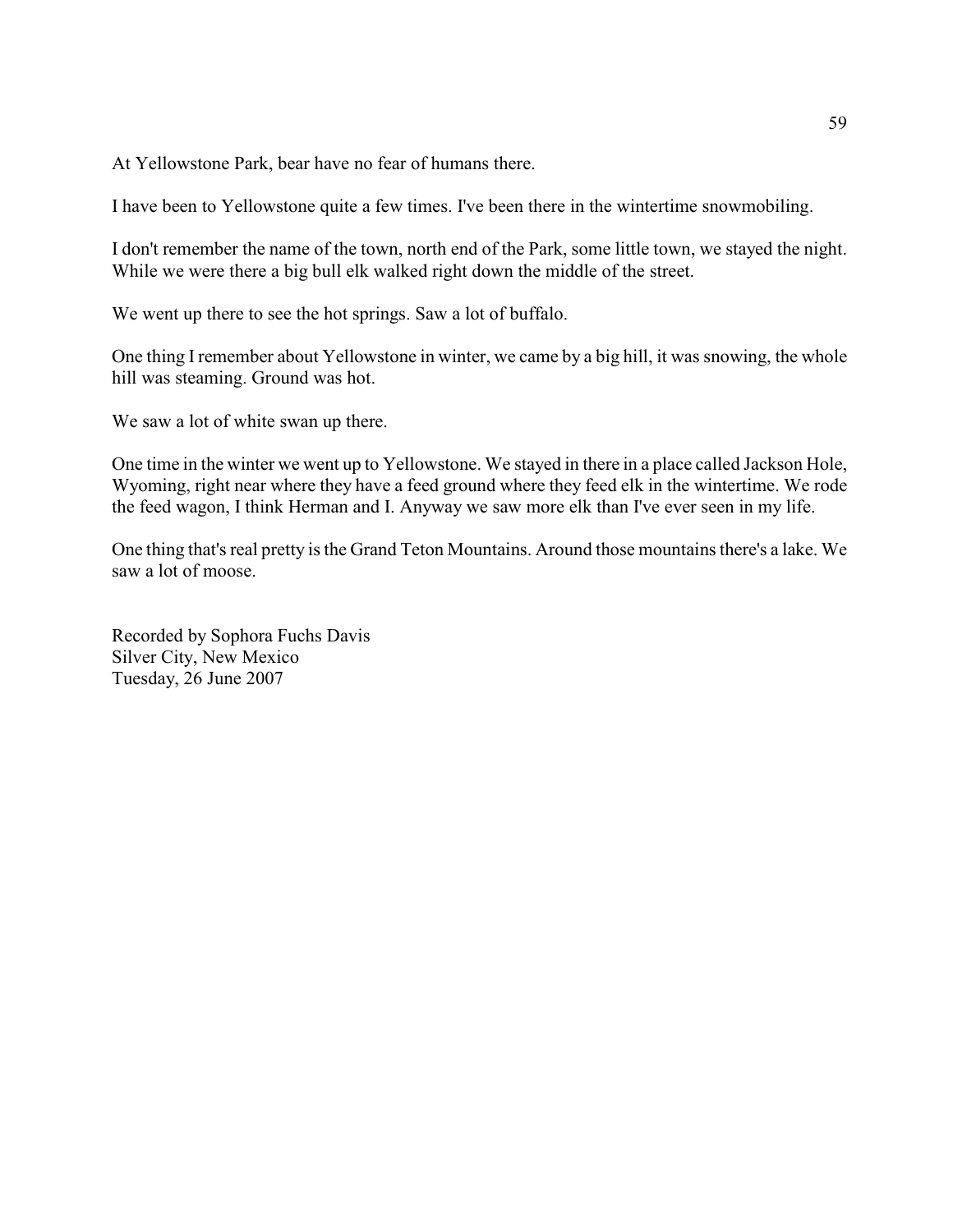# PAPA WAS A LEGEND

People just can't believe the stories about my father's shooting. If the right person had known Papa he would have been written up as one of the best experts in the world. I was a pretty fair shot, but Papa was so good I felt like a poor shot. Papa was a legend. I was proud of my father.

One time some fellow was visiting from California, I don't remember who. We went for a walk on the section. Jackrabbit jumped up running like anything. Papa shot it. Papa said, "I usually hit 'em in the head." He whispered to me, "I hope no more jump." One of them jumped up. Papa shot it straight through the head.

There was a shooting match in Austin, Texas. They were shooting clay pigeons with shotguns. It cost \$2 to enter. If they won, first prize was \$50. Papa walked up there with his \$2. They told him, no, he couldn't enter. They said he was an expert and this match was for amateurs. He asked them, "Could I use my .22?" Well, sure; so they let him enter. He brought home the \$50.

Years later Herman was in San Antone in a restaurant eating lunch. He heard some fellows talking about some guy being such a good shot. Another guy was listening and said, "You guys don't even know what a good shot is." He told the story about that match in Austin. Herman didn't tell them, "That was my father."

Papa was unbelievable. We used .22s. Ammunition was not as expensive. A box of ammo then was 19 cents.

He was absolutely the best shot at moving targets. One time walking in the pasture we flushed 17 jackrabbits. Papa fired 17 shots. He killed 17 jackrabbits, every one of them running. Sounds impossible, but I was walking with him and know it's true. I could hit 17 if they were sitting still.

We use to throw these little hard shell pecans up in the air. He would shoot and burst them. We threw them up 20 feet, maybe 30 feet. He would say, "Throw three." We would throw three. He would fire three shots, burst all three. He would say, "Throw four. If he fired four shots, he hit four. Sometimes we didn't throw them high enough for him to fire four shots before they hit the ground. I never did see him miss one with a shot he fired.

Most fellows, you'd throw big tin cans into the air and they couldn't hit one.

One time there at Ruidoso there was a place for shooting, had a bank behind it. At a low place in the bank they ran a silhouette of a deer across back there. Papa entered the match. Shot one, didn't win. Shot again, didn't win. So I asked one of the guys about it. He said Papa was hitting the neck, the bulls-eye was in the belly. I told Papa the bulls-eye was right in the middle of the belly. He said, "Pshaw. Who ever heard of shooting a deer in the belly?" He fired three more

shots, won three turkeys. He said, "We might as well go home. We've got all the turkeys we need."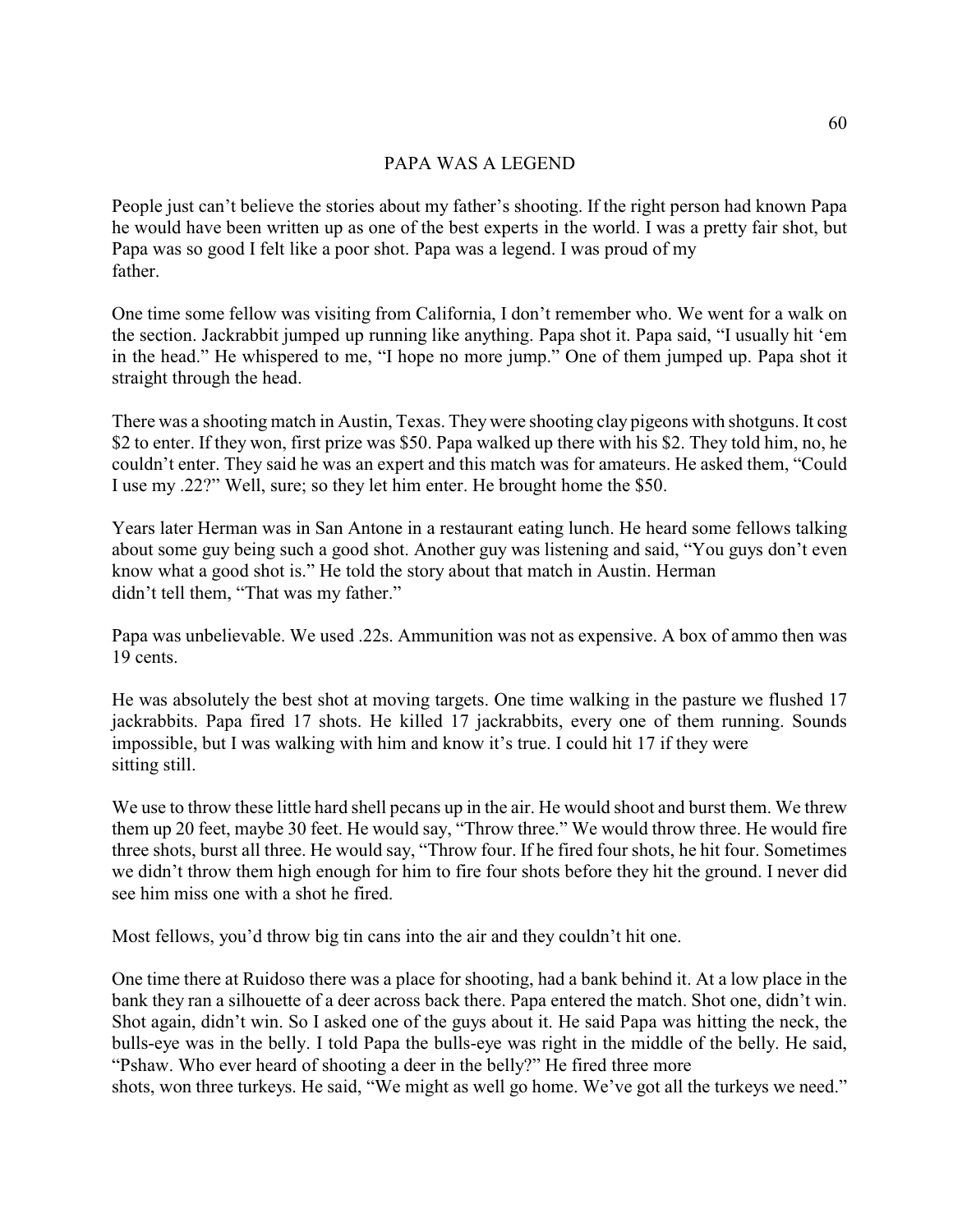We were hunting one time after Mildred and I were married. Those little condensed milk cans have a soldered dot in the center of a circle. We put up a bunch of them on a rail fence at about 30 feet. I shot. Next Papa shot, hit closer, about the width of a bullet. He did that three times: every time I shot, he hit the width of a bullet closer. Then he laughed, "Put up 10 cans." He shot right through the center of all 10. He was just teasing me the first time.

I went hunting with Papa one time. He felt sick. We'd been there a day and we had spent the night. He wanted to go home; he was feeling sick. I went out and saw some fresh wild turkey tracks. We loaded up our camping gear and started home. We got about fifty yards and I stopped. Papa said, "What are you stopping for?" "I want to show you something." I showed him those wild turkey tracks. Papa said, "You go up that canyon, I'll take this one." He got well so fast I got tickled. He came back pretty soon with two wild turkeys. Most turkeys he ever shot were shot in the neck.

Papa was left handed. He shot a gun left handed. Seems like some of the children were about halfway left handed, but I don't remember who. Papa couldn't use a bolt action gun, which is right handed. He used pump gun and lever action. He had a pump .22 and .32-20.

I used a bolt action. I bought it new, made in 1950 I think, at Bonnell Hardware. Kiel Bonnell ordered it special. It is still in use. Nekoda is using it.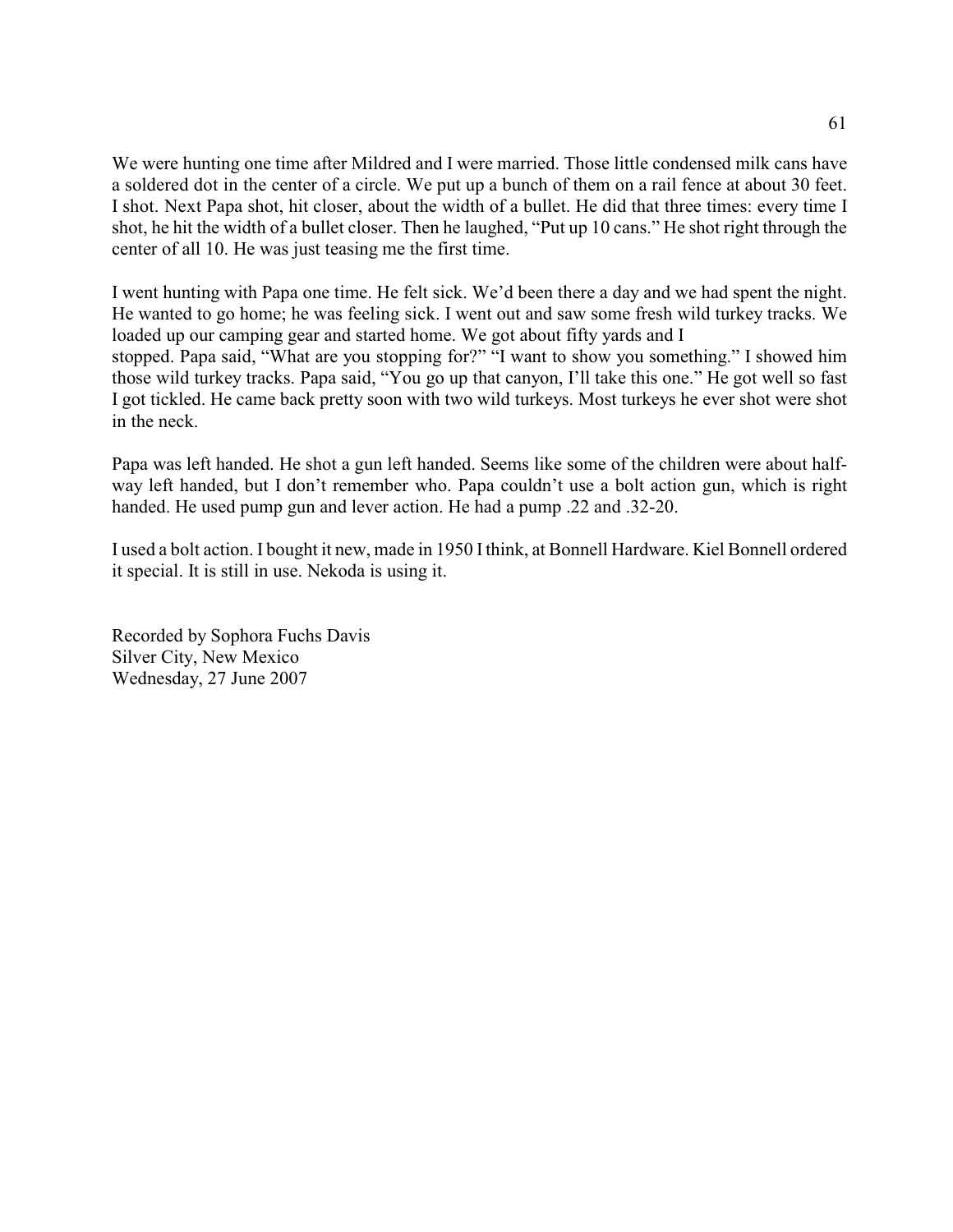#### ANIMALS

One time we had a little white dog. He would chase guineas, they would fly on the house. There was a ladder, he climbed up on the house, they flew. He jumped off. They went over to the windmill. Dog climbed up about 30 feet, they flew. He jumped off. Like to killed him.

We had donkeys when we were going to school. We had two donkeys, four of us going to school. We hooked those two donkeys to this buggy thing. On Monday, Tuesday, Wednesday, Thursday and Friday they were standing there with their heads over the fence. On weekends when Vernon and I would ride those donkeys, they were nowhere to be found, couldn't find

them. On Monday morning they were standing there with their heads over the fence. My father said donkeys aren't that smart to know the day of the week. I think donkeys are real smart animals.

Elroy had a pet deer. Doe deer had caught itself in the fence, ripped one leg off. It had a baby. He took it home, raised it on a nipple. He had a blanket for it on the floor in front of the TV. That deer watched TV. It was housebroke, female. It stayed in the house just like a pet dog. He fixed a door in his kitchen it could open and let

itself in and out. Elroy kept it until it died.

I've known several people who had a deer for a pet.

When we lived there at Palisades, I had a little squirrel, several, would come up and sit in my lap and let me feed them. I didn't make them pets when they were babies. I just would feed them there on the porch. When Mildred would come out of the house, they would run off.

One time Uncle Alfred had a squirrel that would come in the house. He would feed it. The squirrel got in the screen door, caught his tail, stripped all the hide off, just bare bone. Tail fell off. Lived like that a long time.

Ralph Brown, pilot there at Ruidoso, flew a little bi-plane. He had a little farm at Plainview, Texas. He had some cats ran around the place at Ruidoso. He flew up to Plainview one day. When he got there one of the cats was on one of the wings, crouched there hanging on. He couldn't believe that cat made it. He put it inside the plane, took it back home to Ruidoso.

That same Ralph Brown was flying north of Santa Fe one day. There were two little kids 3-4 years old playing in a wash, in a canyon. It had been raining up above and there was eight foot of water coming down that canyon. He did everything in the world to get their attention to get them out of there, but they would just laugh and wave. He couldn't land anywhere and he couldn't have got to them anyway. Sure bothered him. Never did know what happened to them.

There at Palisades a pack rat got in our cabin one winter. He did all kinds of crazy things. He put a bunch of things in the bath tub: commode brush, two or three saucers, dishes, wood stove burner cover, lifter. Dragged a stewer up a steep staircase.

Recorded by Sophora Fuchs Davis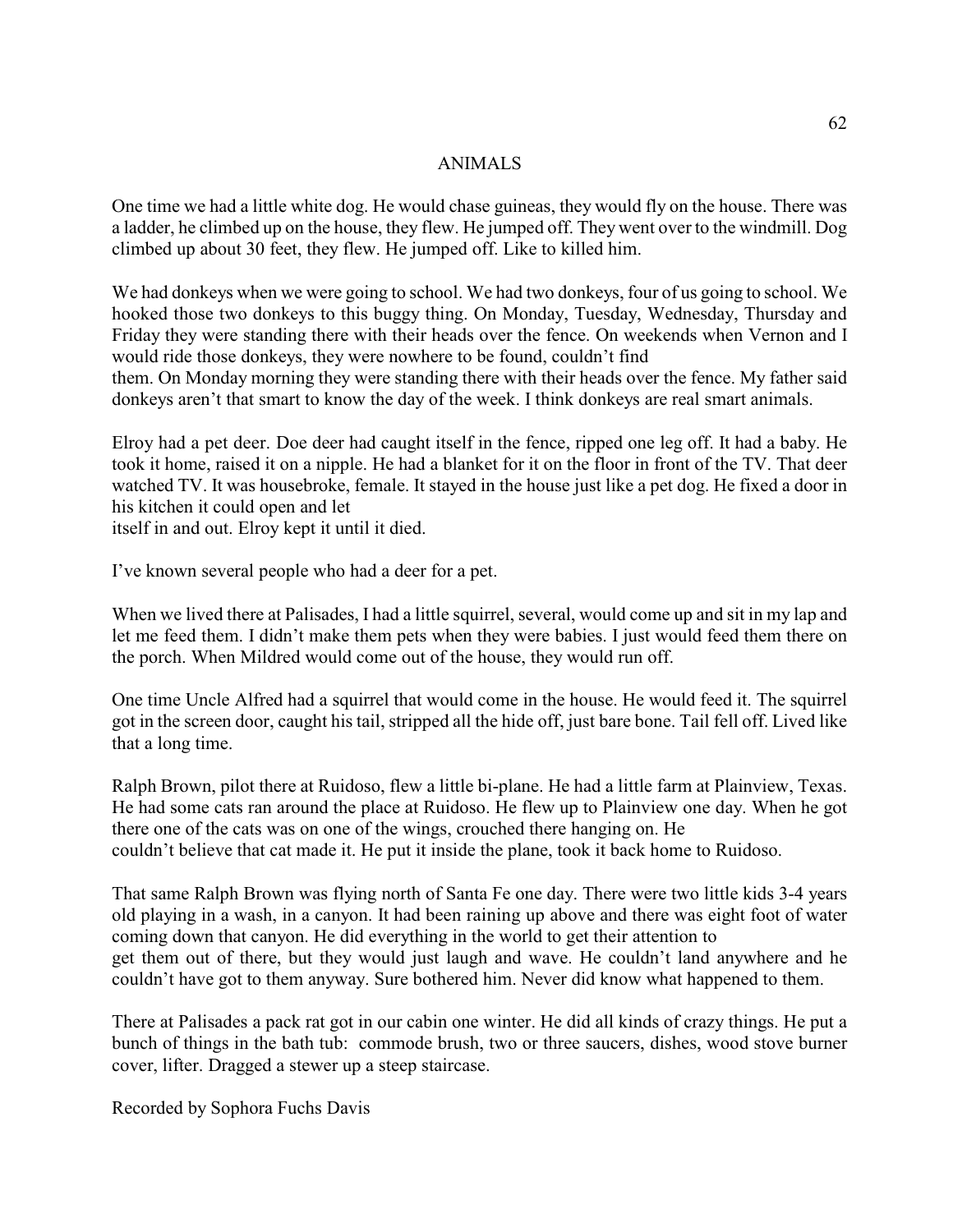Silver City, New Me xico Thursday, 28 June 2007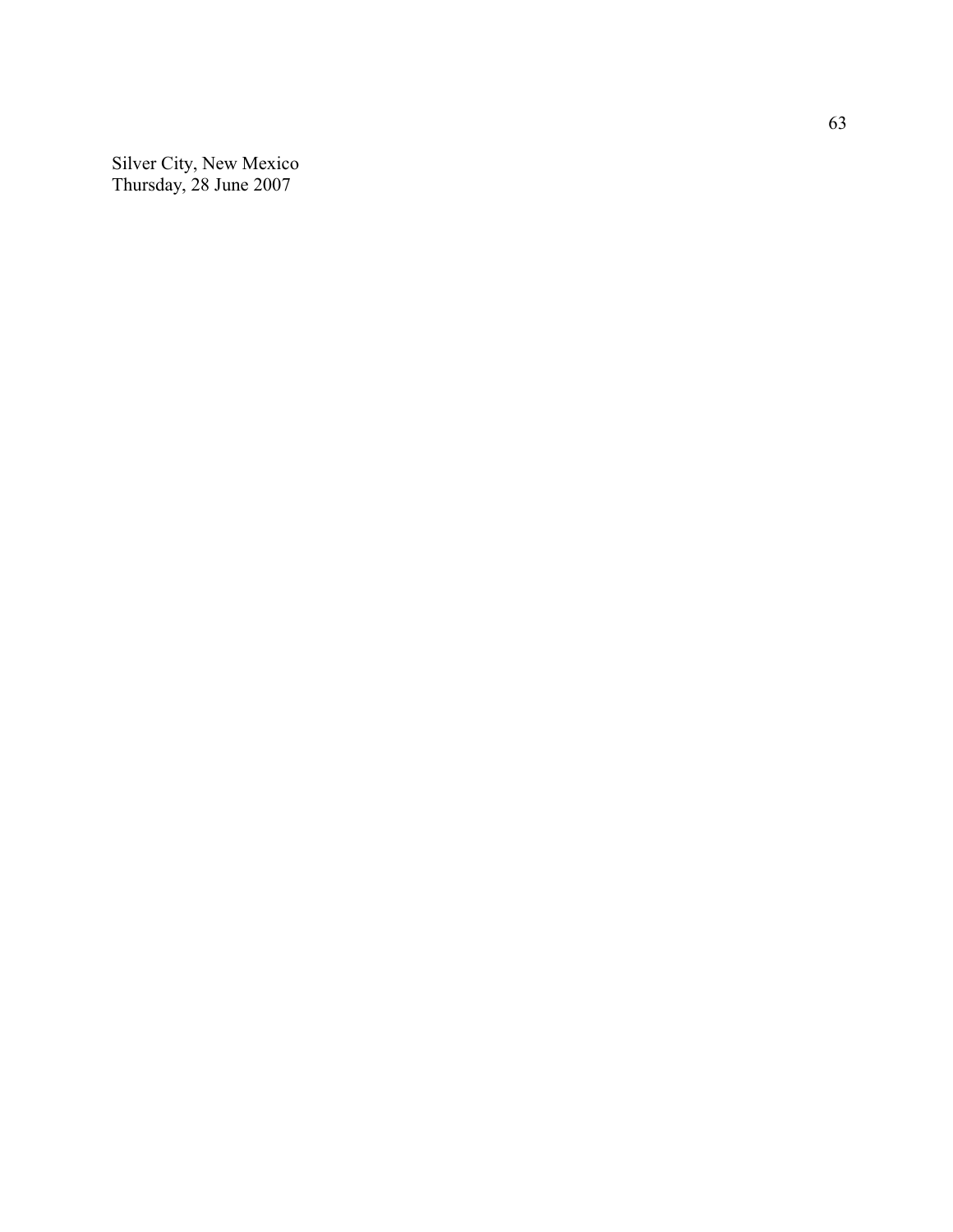# BUTCHER BIRDS

There at Abernathy we had a pair of guineas. They nested. They had a nest in the neighbor's field. There were 32 eggs in the nest. A short time before we moved to New Mexico, this guinea came in, had 32 babies with her.

Papa fixed a box for them in the wagon. I fed and watered them.

At the ranch some kind of bird, butcher bird, would catch the young guineas. We raised three of them. Butcher birds would hang them on the fence. After they spoiled, they would eat them. I haven't seen any butcher birds in years.

A butcher bird is a little bit like a mocking bird, but a little different, and different color, gray color, kind of a large beak, dark on their head.

I think they are found nowhere else except around Tatum there.

# BLUE QUAIL

Blue quail grow bigger than the quail around here. Out at the ranch we used to eat a lot of them. I built a trap for them, trap over a trench, finest trap I ever saw. When we had a mess of about 12, Mama would cook them. I would just eat one. All we ever cooked was the breast, there was not much meat on their legs. Seems like, if my memory serves me right, Ewald didn't eat them. He didn't eat chicken, either.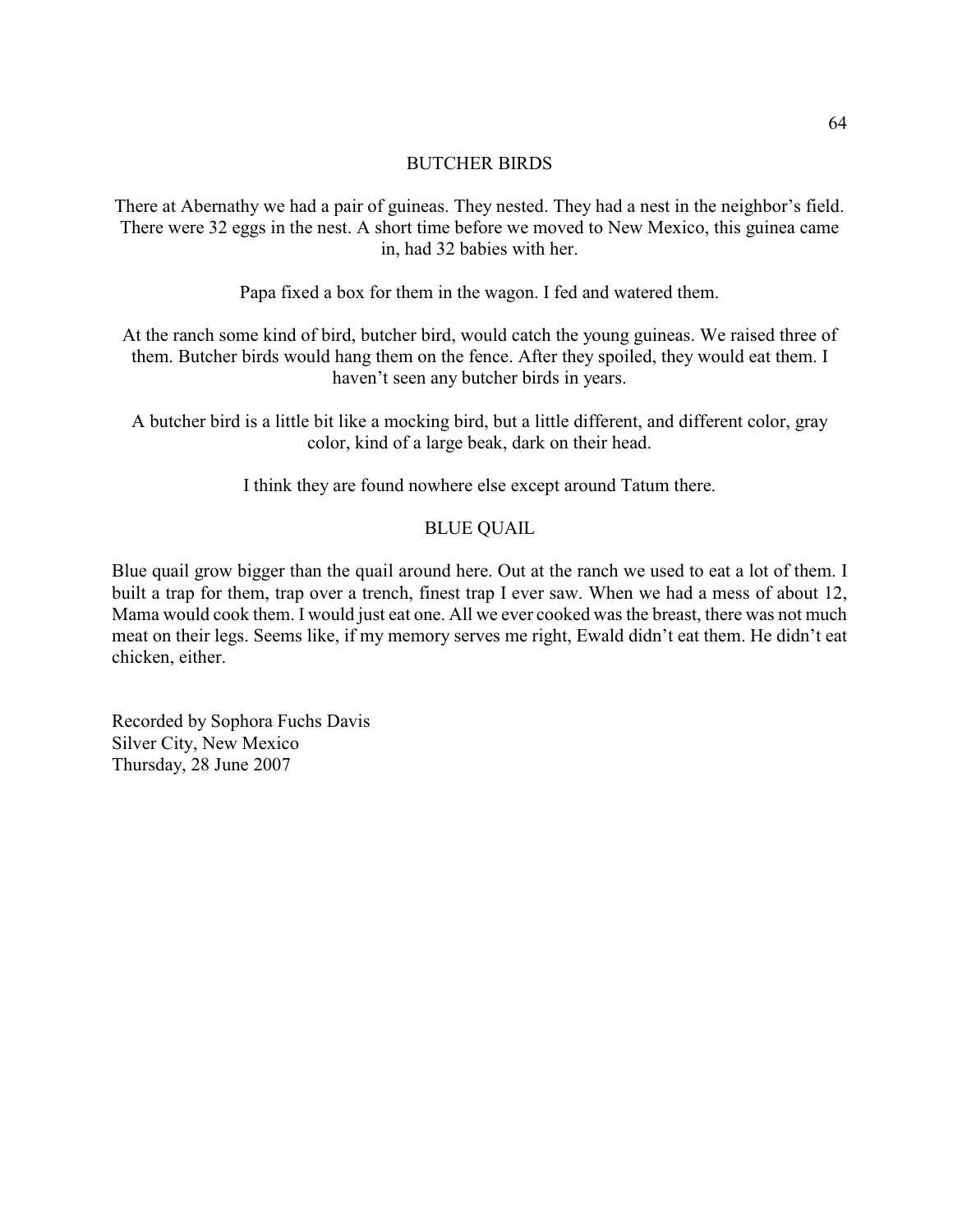#### REPLYING TO STEELE

It turns out that Steele is as difficult for Uncle George's ear to discern as Ken. Although many of us are accustomed to Ken being Kenny, Steely instead of Steele would not help. Anyway, I finally said, the metal, steel. Uncle George got it, "Oh yeah, Steele." He remembers Steele, "cute little boy, came to see us there at Gila with his sister." Said I, it is Toby's mother's maiden name.

Said Uncle George, "I was named for my father and my mother, Albano and Georginia — Albano George. Called them A.J. and Gini. Mama was also called Georgia.

Our daughter Georgia Ruth was name for my mother and Mildred's mother, Georgia and Ruth.

"Hi Uncle George,

"This is Steele. I liked your story about your pet squirrel and I'm going to use my money from my allowance and my yard sale to get one for myself. I wish I knew your squirrel's name. I want a squirrel that will sit on my shoulder too. My mom doesn't want me to get little, furry prey because our dogs and cats will want to kill it. did that ever happen on your farm to someone?"

We didn't have cats. Our dogs did not bother our pets. I don't remember a dog at Marble Falls.

"How many dogs did you have in your whole life?"

I have no idea. Any dogs we had at home were the family dogs, not mine.

"I remember being at your house in Gila and we fed the horse across the street apples from your apple trees. I remember having vanilla ice cream with lots of chocolate syrup. That was yummy."

I'm glad you had a good time.

"I'm sorry that your little dog didn't get hair on his legs and tummy again after jumping in that pot. I'm happy he lived. What was that little dog's name. Your papa was really fast to get him out of there."

I don't think the dog made a sound. I can't remember his name.

"I send you hugs, Uncle George. I love you. Love, Steele"

(With a tender smile) Thank you, Steele.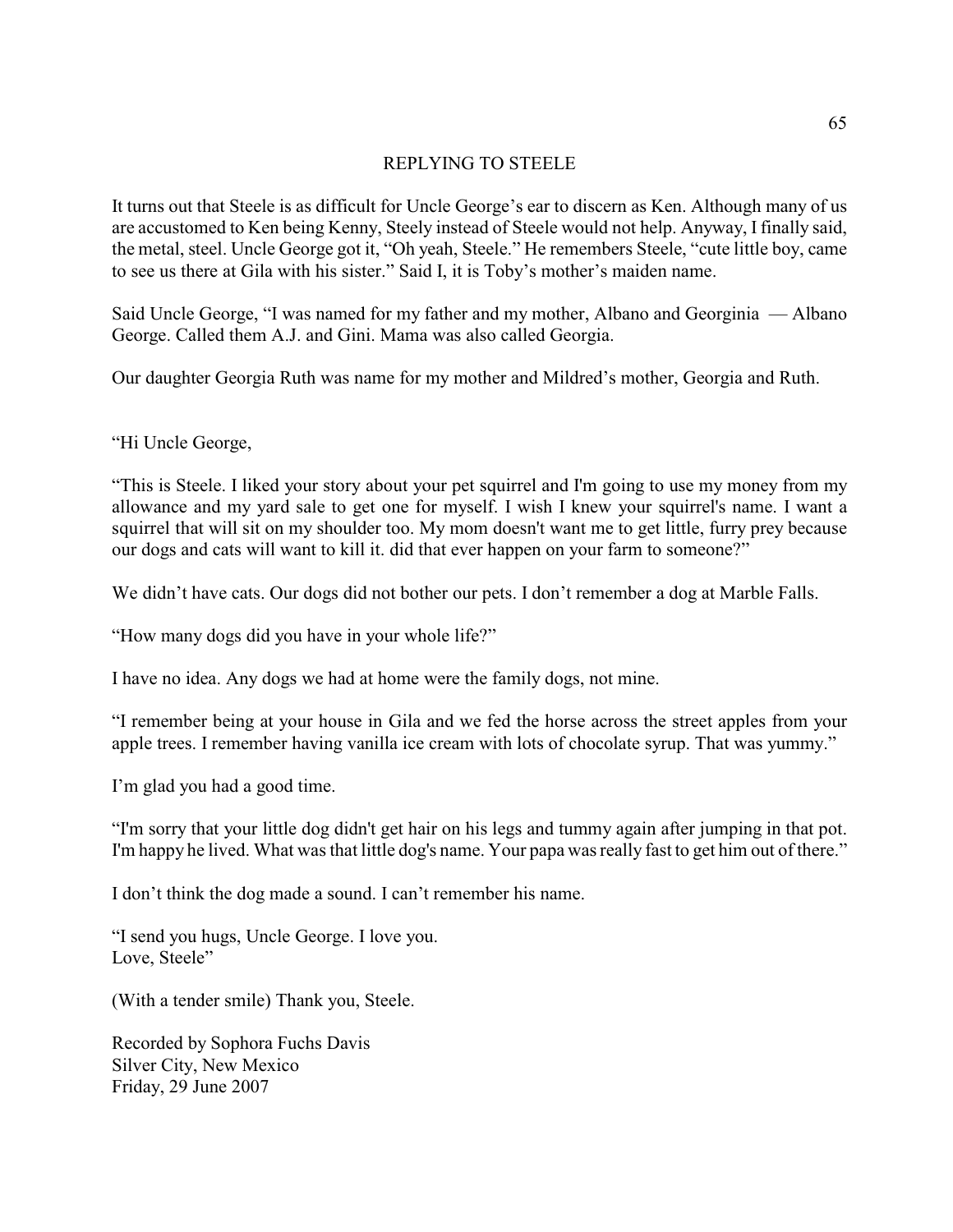## REPLYING TO ZAZIL AND MAYA

"Thank you for the story about the squirrel." I'm glad you enjoyed it.

"We're sorry you had to leave your squirrel behind." I have been thinking about that. I sure missed him, but I think maybe Papa was right to leave him. He might have died there on the plains without the river and the pecan trees where he knew how to take care of himself.

"Was he a baby when you got him?" He was. He was very young.

"How old were you when you started to shoot?" You've asked a very good question that I don't know that I can answer. I believe I was shooting when we left Marble Falls (about 6 years old). I know I was shooting prairie dogs and things there at Abernathy when I was 8 or so.

"You're a good storyteller. We enjoy listening to your stories." Thank you (with a big pleased smile).

"We love you." I love you, too.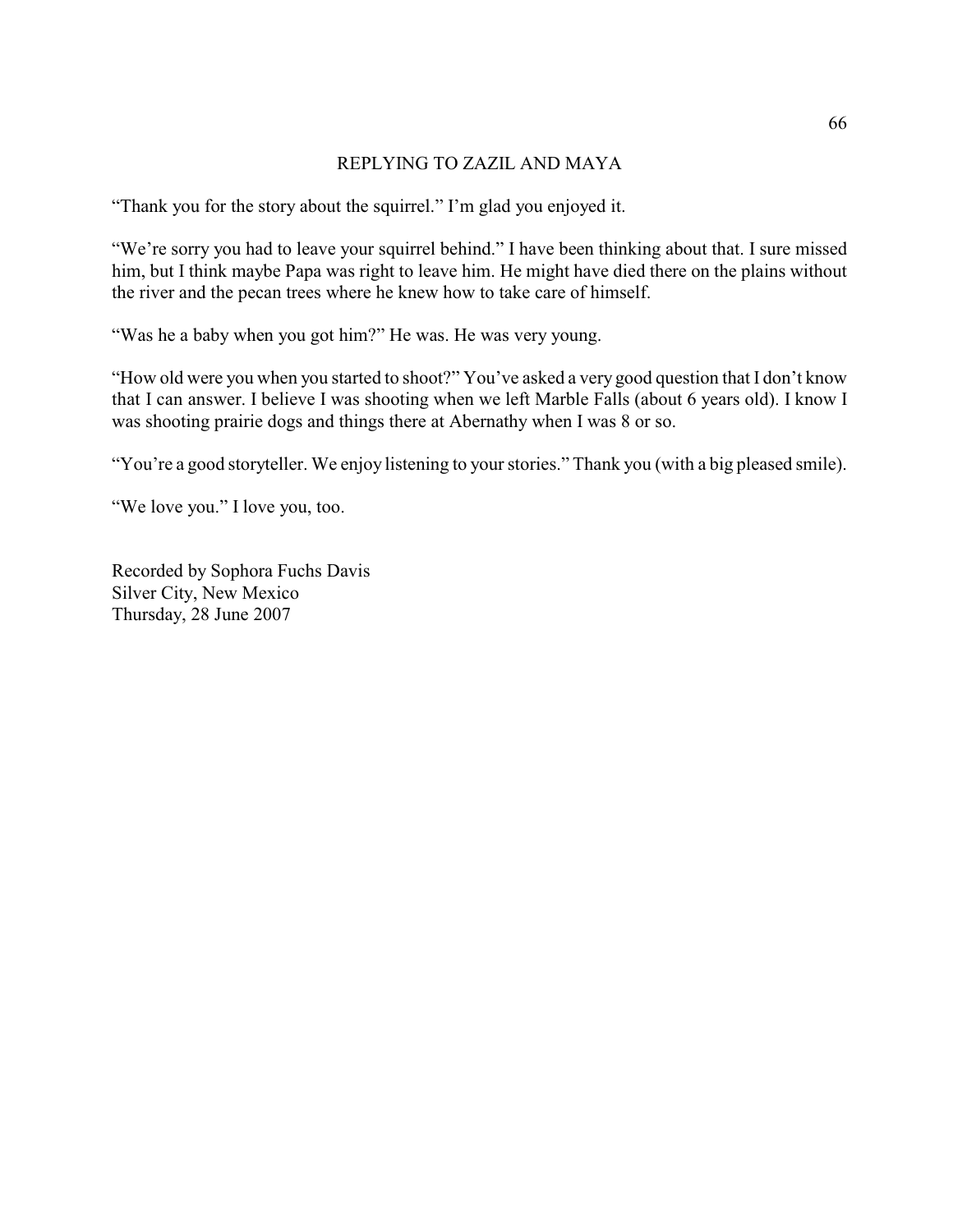## THE RANCH

There at Abernathy, six miles east, the farm we had was 640 acres, a section. The ranch in Lea County (New Mexico) was 7 section. It was a straight across swap, they traded even, the farm for the ranch. No money changed hands. Dad wasn't a farmer. He enjoyed that ranching — mostly sheep, a few cattle, a few milk cows. Sheep had certain kinds of grass they wouldn't eat.

Rabbits eat a lot of grass that is needed for the sheep. Ten rabbits eat as much grass as one sheep. We shot them to keep them from getting too thick. You can eat rabbits when they are young, not more than three-quarter grown. Full grown jackrabbits don't taste good.

I was about 14 when we moved to the ranch.

After we'd been at the ranch about two years, Papa was going to be in Abernathy. He had a wooden box full of arrowheads that had been picked up at Marble Falls. Forgot and left them in the attic. The man hadn't found them, but wouldn't let Papa have them. Said, "I traded fair and square." Perfect arrowheads. My older brothers and sisters found most of them.

Places we had there at the ranch besides Papa's:

Hickey Place, 320 acres = Herman

Warren Place, 320 acres = Vernon

Worden Place (Seth Austin), 640 acres = George

Wynan Place = part of Papa's ranch, moved the house from the Wynan Place to George's Place (the apricot tree(s) were at the Wynan place, not taken care of, some died)

Teague Place = leased it the whole time we were there, was south of Papa's

I introduced Dutch Craddock to Anna Mana, Elsie and later to Neoma (Aunt Anna and Uncle Ben's daughter, whom he married). I thought he was a better man than he was. He started running around with other women. He had a brother named John, worked there with us awhile. His brother Frank married one of Steve Struve's girls.

Neoma and Dutch bought 9 sections south of us. They couldn't make the payments and eventually lost it. After Neoma got sick and after they separated, I think she went to work cooking at a school. I wanted to go see her, but I heard she didn't even recognize people, so I never did go.

Back in the '30s there were Dust Bowl storms. Was a west wind for three days. All of a sudden it quit. In the north we saw it coming in, dark like it was night. Rained and blew dust. Water just ran off into the lakes. Had a lot of surface lakes there on the ranch. Got so dark the chickens all went to bed. Worst one I ever saw. They'd last 48 hours or so, sometimes less. Dust storms come in from the west. They were caused by farmers breaking up their land and not taking care of it.

I was in Kansas on a motorcycle during dust bowl times. Dust about 8-10 inches deep some places. You could slap your hand down in it, drive right through it. It would spread just like water. Wasn't like sand at all. Really unusual dust. Had those dust bowl storms for several years.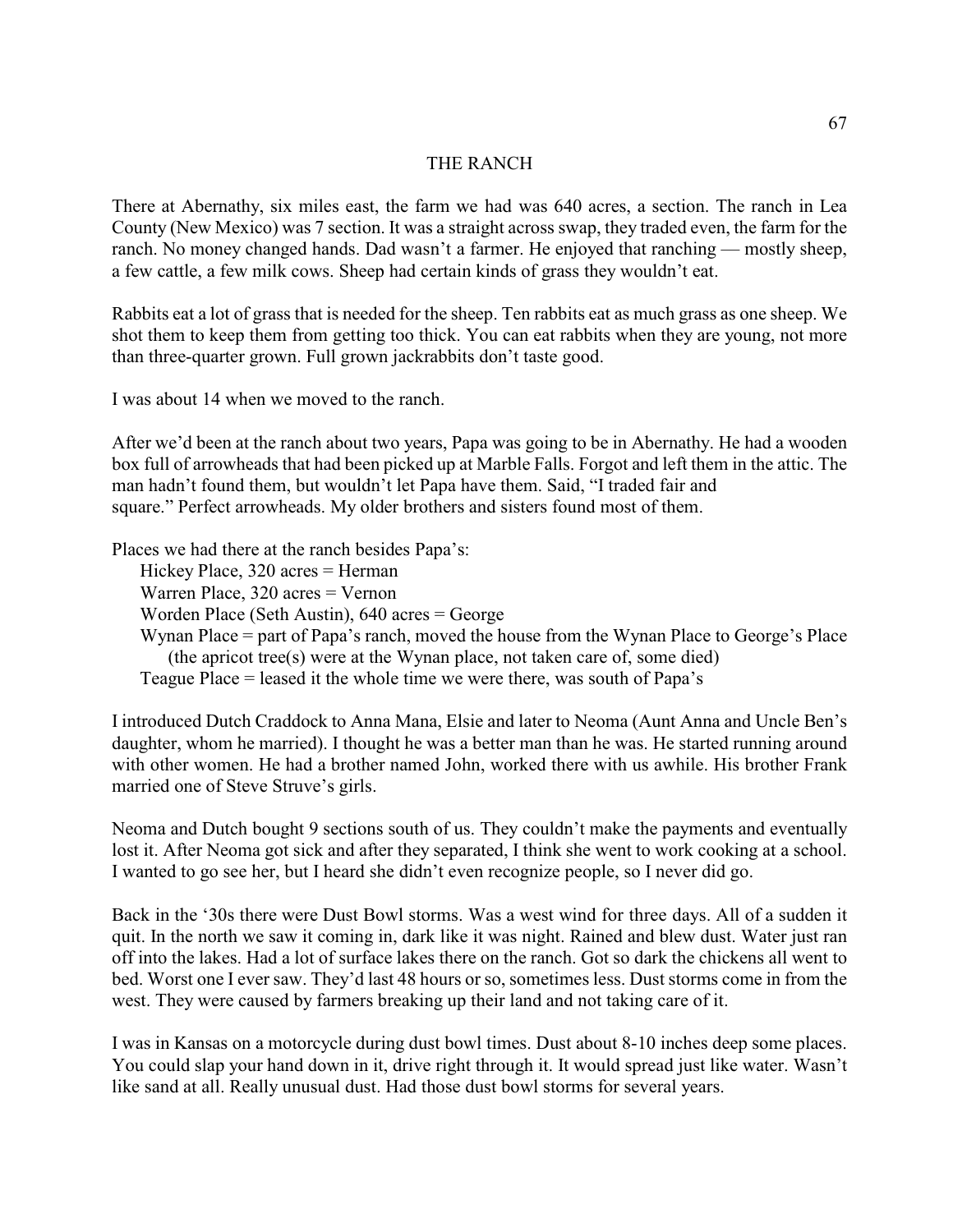On the ranch it got about 2-3 inches deep. Rainwater wouldn't go through it. Where we were you could grow crops. Down where it originated, they couldn't grow anything.

One of Mildred's sisters' husband was a county judge, lived out by Seminole (Texas). They couldn't open the front door for the sand one time. Sand had seeped under the door, seven inches inside the house. Had to go around to another side of the house to get in. Sandstorm, not dust bowl.

We had a neighbor there on the ranch. He might have been exaggerating a little, anyway he said down in the sand country the rattlesnakes were as big around as a fence post and as long as a wagon tongue.

Old Westbrook, that exaggerated so much, he had a toothache so bad he had to go see a dentist. He had never ridden a motorcycle. Herman took him. He got on behind Herman. They got to McDonald, then Herman put it up to 80. Old Westbrook told Herman, "I wish you'd hurry." Herman told him, "I'm going 80 miles an hour." "I didn't know you were going that fast. Th., th.. , th.. , that's fast enough."

When they got back I asked him, "Dentist pull your tooth? Said, "Pulled a whole hatful of teeth."

I remember one time they had a rodeo there at Prairie View close to Ernest and Caroline's place. Ernest and Carolina put up a hamburger stand. Ernest and I made hamburgers and sold them. Was an old fellow got drunk, wanted a hamburger, Coon Braslow, said, "I want a hamburger. I want the meat raw. I'm half coyote." Ernest made him a hamburger. He stood there and ate it raw. He got in his old car, "George, which way is home?" I pointed. He took off where I pointed, went right through the fence. He was just a little bit drunk.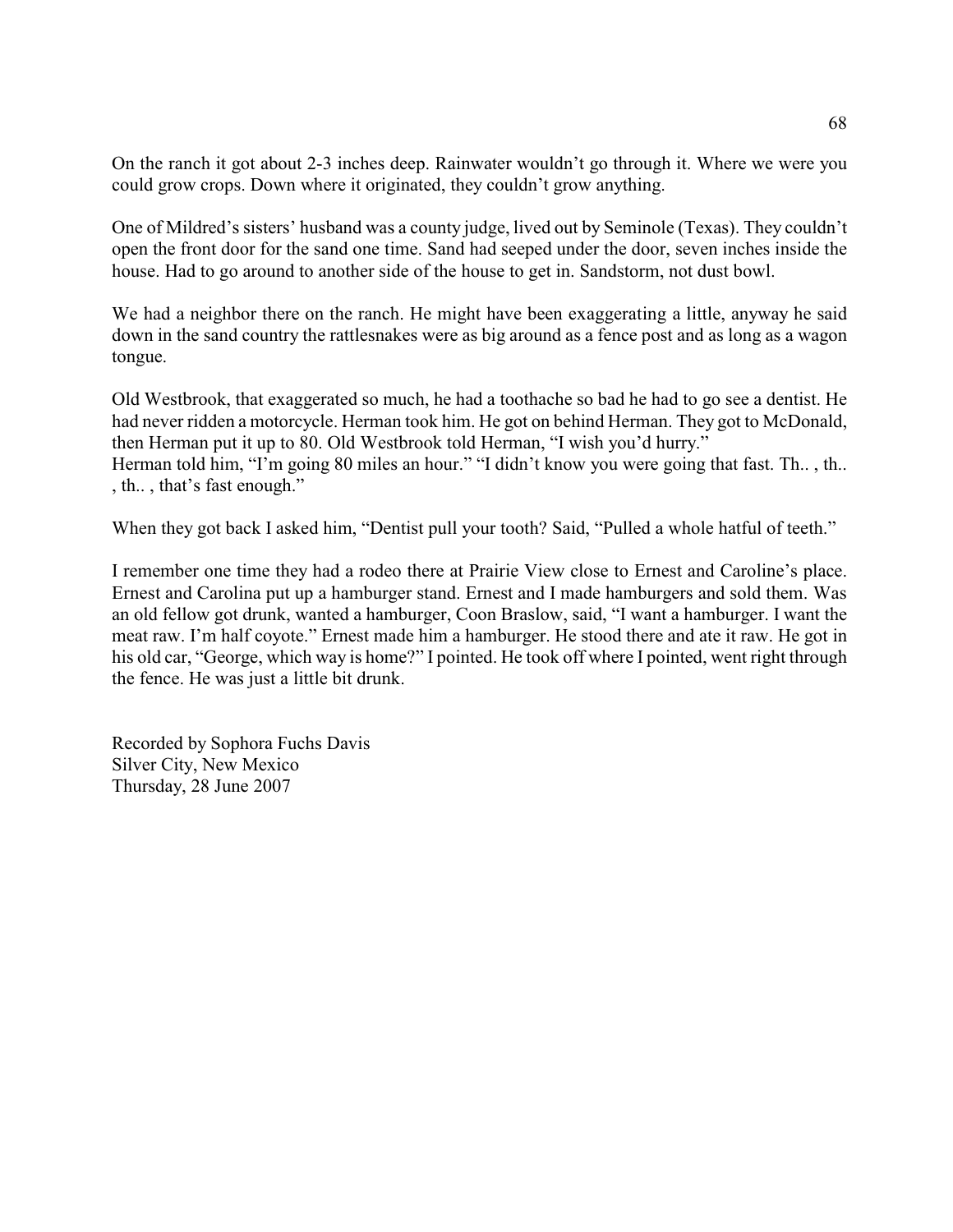### ABERNATHY

We moved to Abernathy in 1918, it was early Spring by the time we got there. We traveled by wagon. Had an old car we traveled in, too. It was a Ford touring car, black. All of them were black. We shipped all the horses, tools, and farm equipment by train to Lubbock.

People drove those cars down the street. People on horses and buggies would have trouble because of the cars.

When we moved those horses from Marble Falls to Abernathy, they wanted to go back home — 5-600 miles. They got out one day. We found them 18 miles away. They were going home; they knew which way to go.

We had an orchard with peaches. Somebody was robbing them at night. Dad was listening. He could hear some fruit falling in a bucket. He aimed to scare the guy, took a shot with the shotgun. Heard a scream. Wasn't anybody there in the morning. Didn't lose any more peaches. [This was Slick Wallace, chicken thief.]

My father was some kind of deputy sheriff there for awhile east of Abernathy. It was during Prohibition and there was a lot of bootlegging. Papa brought in some guy with a gallon of bootleg whiskey. Judge took a big swig and passed the jug around. When it was empty, he said, "Case dismissed for lack of evidence." Papa was real disappointed.

When we were living at Abernathy, one time I was chasing Vernon. He slammed the door in front of me. I slammed on my brakes and picked up a splinter in my foot — from those old wood floors that were just about wore out. They never could find anything. It got to hurting pretty bad. Took me to Lubbock to the doctor; he cut it open, but couldn't find anything. Then we went down to Marble Falls and I played in the river a lot. One day when I got out of the water there was something sticking out of my foot. I pulled out a piece of wood about an inch and a quarter long and a quarter inch wide. It had been there over a month.

When I was twelve years old I drove the car (Model T Ford, 1922 Sedan, 2 doors) to take the children to school. I picked up a couple of the neighbors. Seven of us rode in that car.

School discipline? I never misbehaved so I didn't get in trouble. I know I saw several of them standing in the corner.

In 1923 one of my uncles, Ben Struve, put in the first irrigation well in Hale County. It wasn't very deep.

Something I remember very well. After we moved to Abernathy, we kept getting the little Marble Falls newspaper that was for all the little towns around there. There was an ad for pecans, so much a hundred pounds, delivered price. Papa ordered 400 or 500 pounds, I think it was 500 pounds. They weren't going to deliver them to Abernathy. Papa told them, "You'd better deliver them because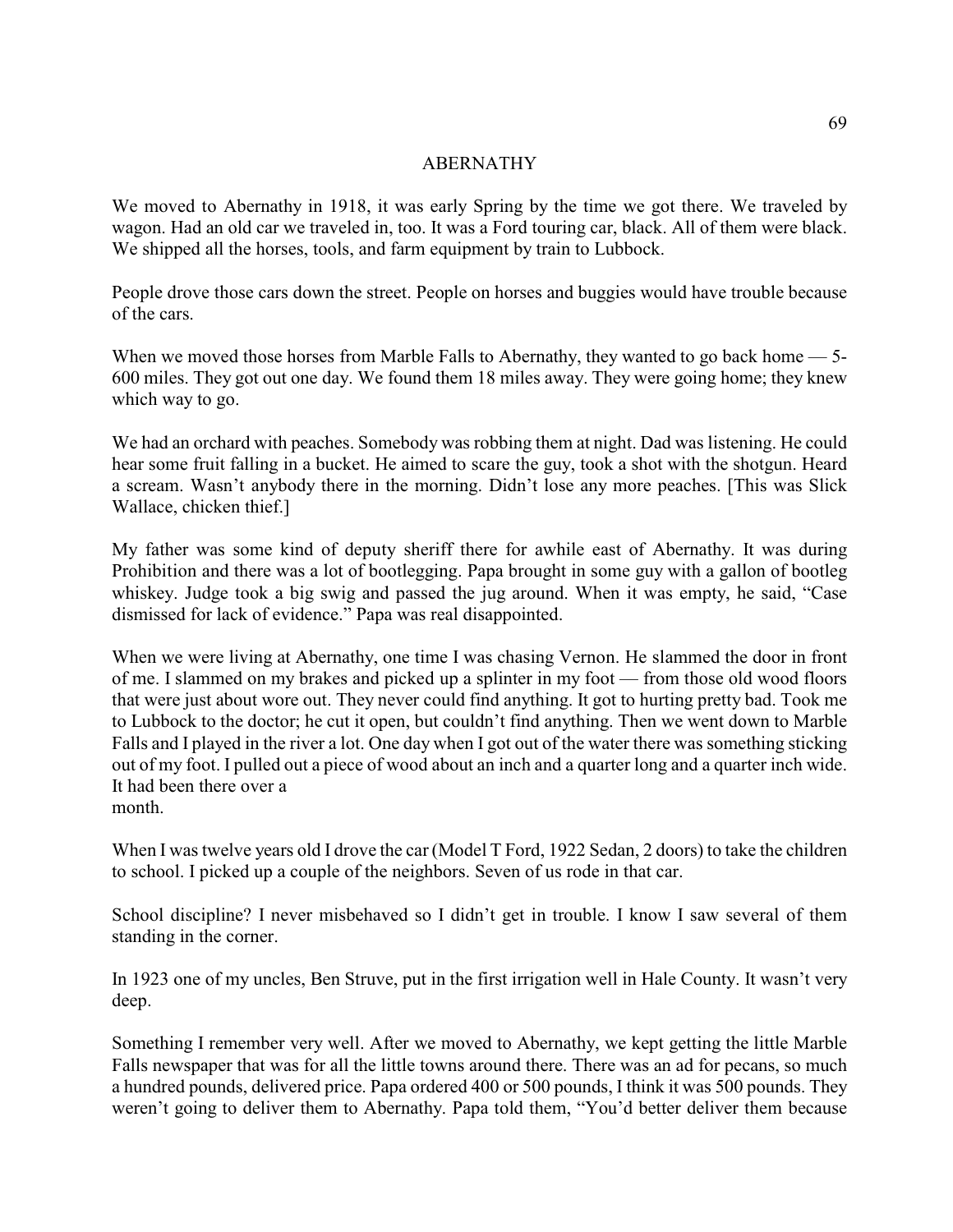that's what you advertised." The man did deliver them. Shipping cost every bit as much as the pecans.

Edmond Fuchs had a barber shop. He'd buy those different kinds of puzzles — three pieces of metal put together and if you work it right they come part. He said men would come into the shop and pick up those puzzles while they were waiting for the chair, work them awhile and finally put them down because they couldn't figure them out. Little kids would come in  $-4$  or 5 years old — pick them up and take them apart in just a few minutes. Said he saw it hundreds of times.

My dad had something wrong with his teeth and his gums. He went to the dentist at Hale Center, pulled 32 teeth, every tooth he had. He got in the car and drove home by his-self. Nowadays they pull one or two teeth and give you so much medication you couldn't drive. When they pulled his teeth, they made the impressions before his gums swelled up. He never could wear dentures very well.

I remember something about Abernathy. I don't know how many were sick, Mama, Papa, Ewald. Had flu or something real bad. Called the doctor. It was raining. Doctor did not know if he could get there. It was real muddy, the roads were bad. Ewald told him to put mud chains on his wheels. He put chains on his front wheels; it was a rear wheel drive car. I think Ewald and Herman changed them and put them on the rear wheels for him.

Uncle Ben Struve got a check in the mail from a fellow, \$240. Uncle Ben had some old bills in the basement. Twenty-two years earlier the fellow had charged something. I guess he was honest, just didn't have the money.

Sometime after we moved from Abernathy, they put in a skating rink, roller skating. Old fellow there, Bill Adkins, probably in his 80's, may have been as much as 90 years old. Had lost his wife and his daughter, didn't live there anymore. He'd come every Saturday night and watch them skate. One time the people that skated, they put skates on him, helped him around a few times, held him up on both sides. They helped him there awhile and pretty soon he said, "I think I've got it now." He took off, skated on one foot, skated backwards, skated every which a way. He was a better skater than any of the younger ones. Come to find out, he used to own a skating rink years ago. I didn't see it happen. Victor Struve was telling me about it.

When we lived east of Abernathy when I was a kid, it rained there more than it has since then. We raised good crops. Dry lakes were full of water. We had snows there so much we could walk right over the fences. It would freeze on top.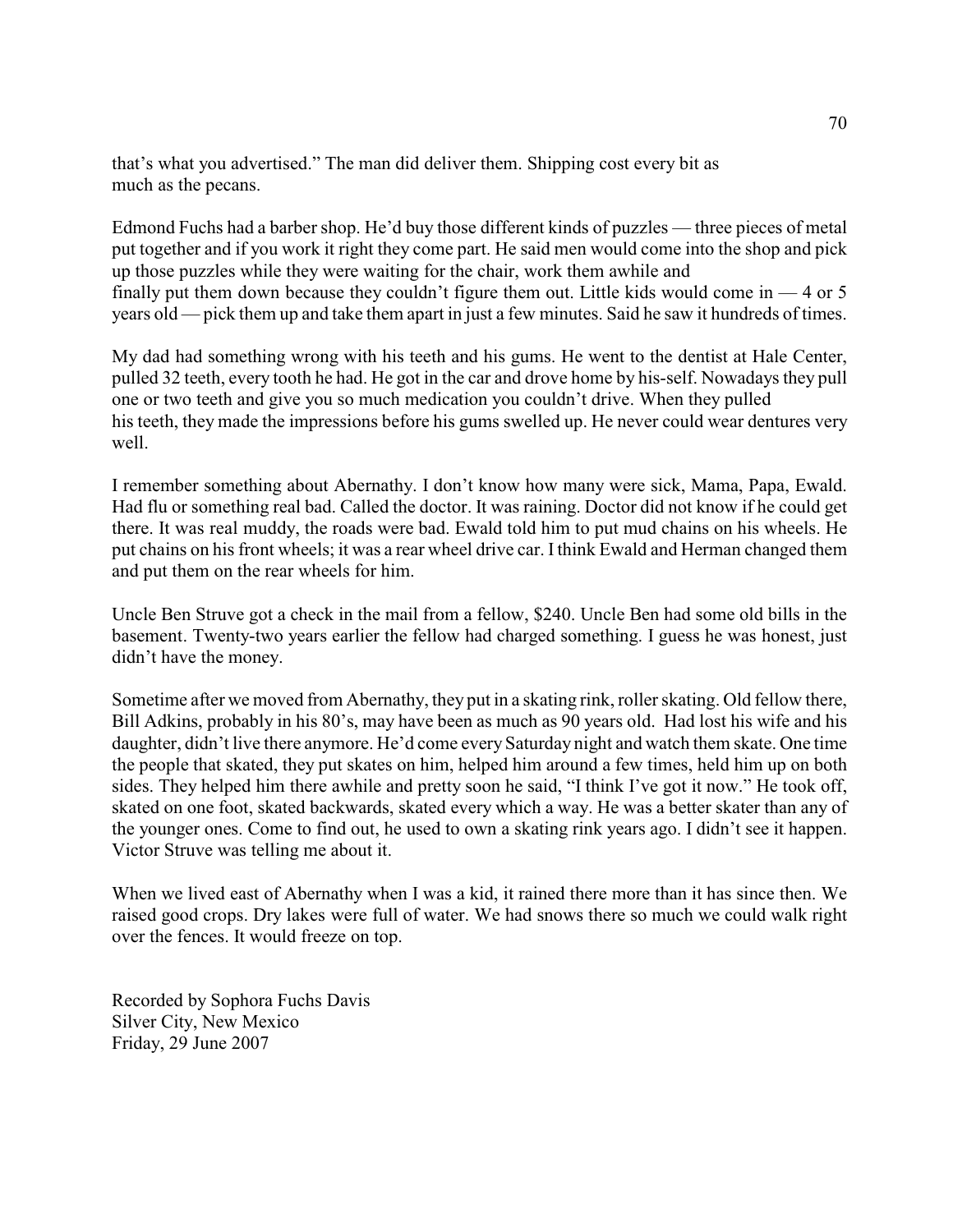## GERMAN AND ENGLISH

We always talked German at home because Mama couldn't hardly talk English. She could hardly talk English at all when Mildred and I got married. I told Mildred she might want to teach Mama English. She did. Mama learned real fast. By the time you (Sophora) knew her, she could speak English pretty good.

I learned English when I was about seven, when I went to school. Then I quit talking German altogether when I was real young, when I started working for other people. I think I still remember every word of it.

Dad always spoke good English. Papa went to college, learned English real good. He studied astronomy. At night time my father could look up at the stars and tell you what time of night it was. Out on a hunting trip, Papa could look up at the stars and tell you exactly what time it is. You could look at your watch. He would never be off ten minutes. Never did interest me much, to study stars and things.

Herman had some sheep pastured with a rancher down byCarlsbad. One day we went to a cafe down there to eat. Frenchman was there, another Frenchman came in, they spoke French. Two Mexican sheepherders came in, spoke Spanish. Herman and I spoke German just to be different. In German I said to Herman, "That Mexican looks pretty stupid." In German that guy said, "Oh yeah? I have you know I read and write seven languages and I speak many more." He could understand what those Frenchmen were saying, too. Just a Mexican sheepherder.

Carolina, in German it's Coleena. We called her Coleena. Gertrude is [sounds like]Yetroot. Herman is Hairman.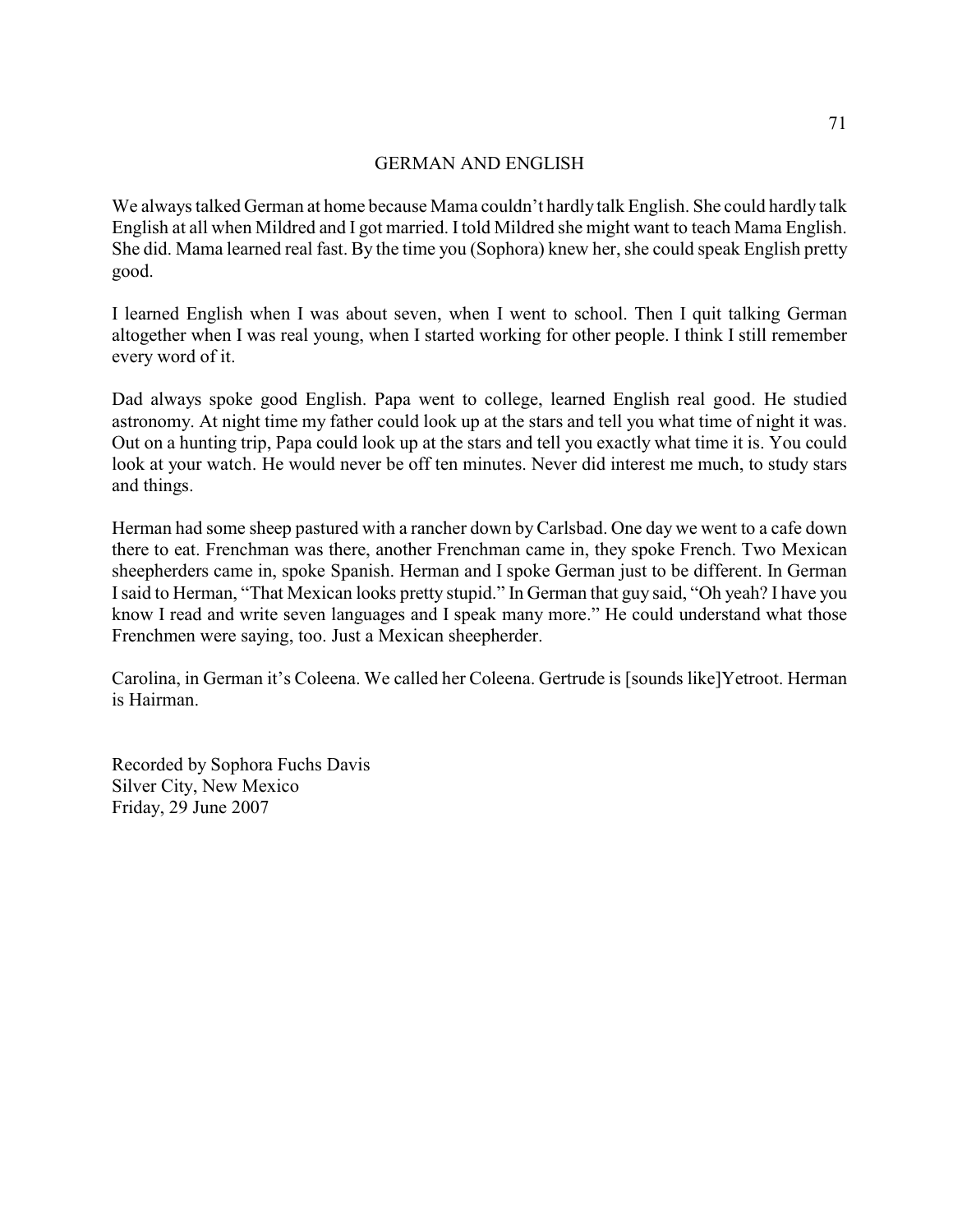#### **HORSES**

When Ewald lived at Abernathy a horse came down the lane into his place. After a time, two-three weeks, nobody claimed it. We took it to the ranch. I don't remember how we got it there, but we didn't have a horse trailer. I broke it to ride.

Mr. Alston, Dutch Craddock and another fellow. They had nine horses needed to be broke in. Dutch told me, "You have to break three of them. I picked the wildest. I broke all three, never bucked with me.

One time Dutch was gone. He had a stud horse with one crippled foot. I rode that horse and brought the sheep in. Dutch came in. He told me that as far as he knew I was the only person ever rode that horse.

It was something unusual. Horses wouldn't buck with me.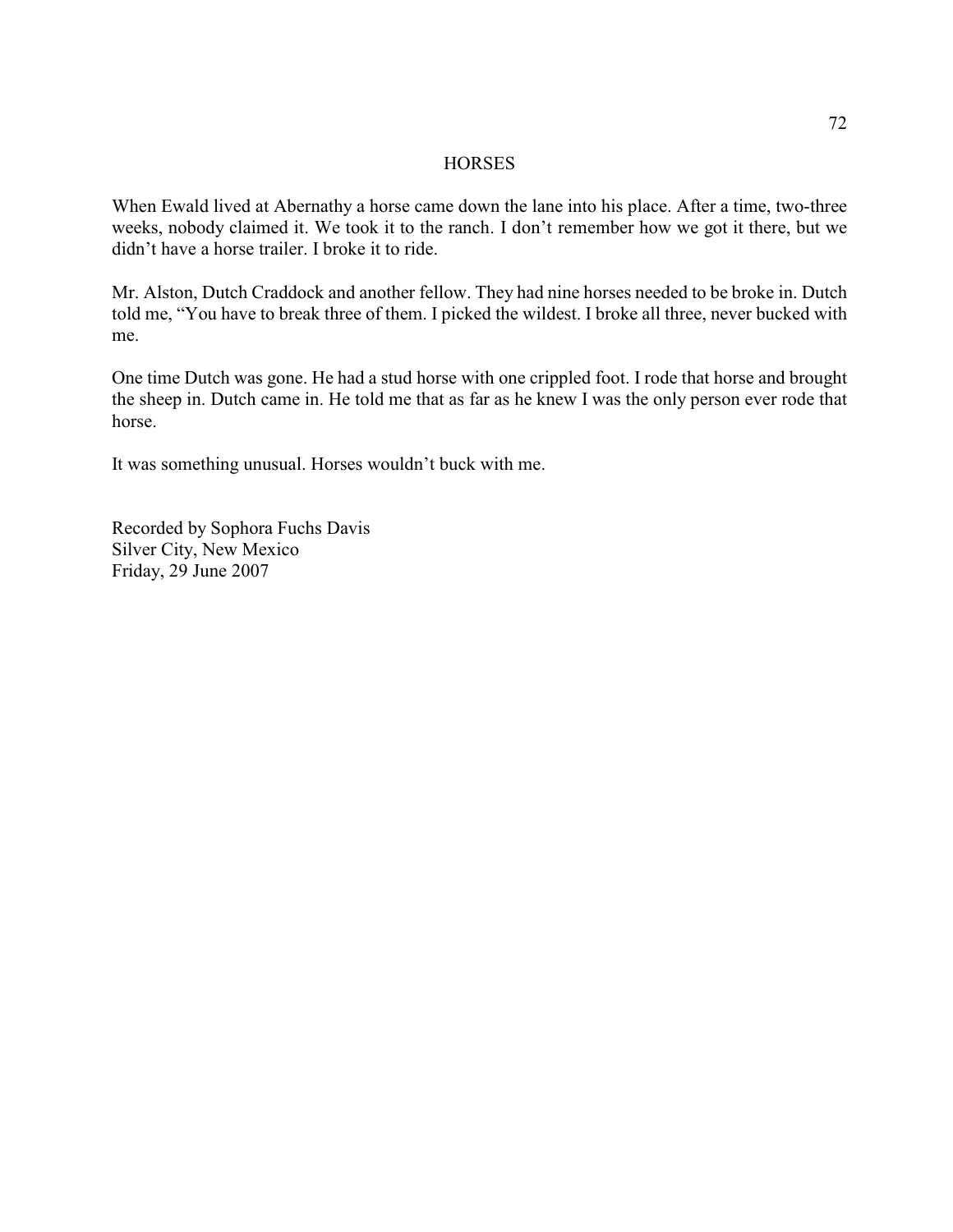# MARBLE FALLS

We lived on the east side of the Colorado River. There was a big bend in it. There was a natural tunnel. The tunnel closed itself up again naturally after it had flowed under for about two years.

We had a pecan farm on the Colorado River. The river curved in a big circle called Colorado Bend. We lived inside the circle. The river was a boundary on one side of Papa's place, the Little Colorado River.

There was a mountain entirely within Papa's property. We had a mountain in our pasture, kinda two mountains together with a valley between.

My mother's father, Fritz Fuchs, grafted those pecan trees and improved the pecans. I've forgotten the name he gave them. They're a popular pecan now. The name Western Schley keeps coming to my mind, but I'm not positive that's what he called them. I wish I remembered for sure the name of those pecans, but I don't. I know years later they were real popular. That's where he started, on Papa's place. Little pecan trees would come up and he'd replant them. He grafted onto that root system. I don't know where he got his stock to start with. Anyway, they were a real good pecan, middle sized, not too hard shell.

There is a house south of our house about a mile, built by some of our forefathers, owned by Krumm. There was a five-story house on a place south of us. Later became a museum. I've forgotten the people's name. Had a basement and four stories above.

I was born in town, I think. Vernon was born out in the country, on the farm.

We moved into town. I think I was two. My father bought a place in town so the children could go to school.

I was two years old when we moved out of town, about the time Vernon was born.

*[Recorder's note: The three paragraphs above, when transcribed from notes taken at different times, seemed to be in error. Asked about the seeming conflict, Uncle George said, "You're asking me about things when I was just 2 or 3 years old. We moved back and forth. Papa bought a place in town so the older children could go to school. We lived there during the school year. I remember the house in town had a basement where Mama and Papa did the washing. Upstairs in the bathroom we had a chute we could stick our dirty clothes in. They'd fall down there to the basement. We might have just lived there one year. I don't remember exactly."]*

After awhile Papa built a school for the children on the country place, a little building outside our house. Papa hired a teacher to come in and teach all the children around. All grades in one room. All the neighborhood children came. Eloise Crosby was the teacher. She was the famous roper Bob Crosby's sister. They lived close to Roswell. She stayed in our house. It was a two story house we lived in.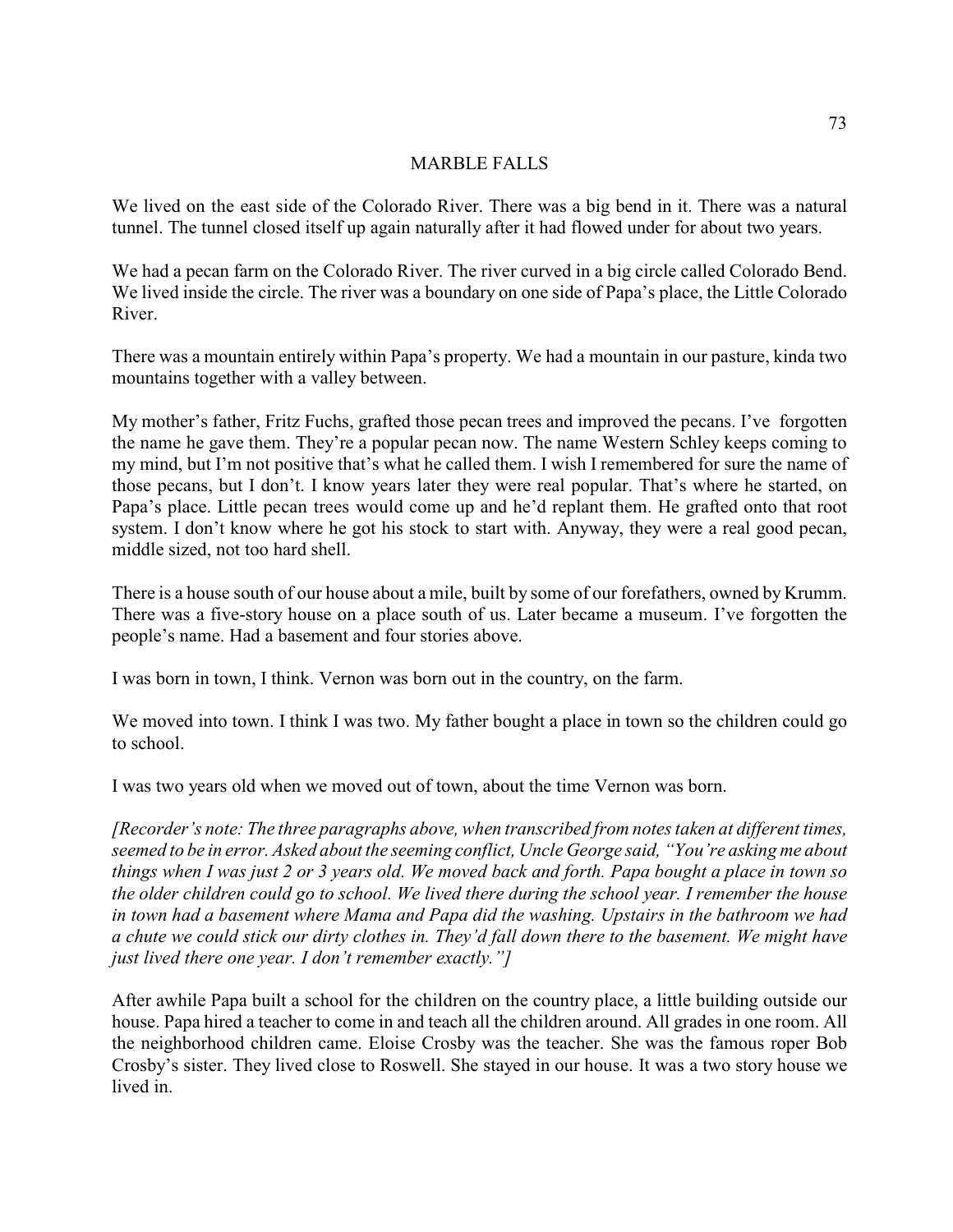From our place we could see a mountain. We called it Granite Mountain. They used the granite for tombstones and all kinds of things.

Something I think was unusual: I liked to play with dolls when I was a kid. I still like to play with nice looking dolls. I remember I had a doll. Papa made me leave it at Marble Falls. He said I was getting too old to play with dolls. I know it was pretty good sized.

One time there were some mountain lions, two of them. One of my uncles with two hounds came there and went hunting for them on the first little mountain, Big Castle Mountain. There was a cave there, lions ran into the cave. My uncle could walk into it. He kept siccing his dogs on the lions. All of a sudden it was real quiet. He heard one of his dogs panting. He lit a match. It wasn't one of his dogs! There were two lion about four feet from him. The dogs were outside the cave!

There on the river at Marble Falls, there was a rock in the river, big rock, 40 foot by 40 foot, stuck out 40-50 feet into the river. River went around it except when it was high, then it went over it. Herman was about five-six years old at the time. He could swim and dive and swim under water like a fish. We had an uncle or some kinfolk come to visit. We went down to the river. Herman stripped off his clothes and jumped off on the south side of that rock. The visitor couldn't see Herman, hollered, "He didn't come up, didn't come up." He jumped in with all his clothes on. Couldn't find Herman. Kept coming up, "I can't find him." Herman swam around that rock under water and came up behind him. Stood there laughing. Papa saw it, he knew what was going on. Papa didn't say anything.

Herman could really swim good from the time he was two years old, maybe younger. I never did learn to swim. I nearly drowned when I was real little and developed a fear of the water.

One of my grandfathers, maybe it was my mother's grandfather, they wore money belts back then. Money wasn't in bills then, was either gold or silver. He was crossing the river when it was low. All of a sudden the river came up real high, eight feet of water came down because they had a bunch of rain up stream. He was wearing a money belt, his life savings. He just about drowned. Twice he reached up to take off the money belt, and tried one more time to get across. He made it, just about drowned.

I remember we had a neighbor lived about one and a half miles from us, black man that had been a slave. We called him Uncle Bill. He was blind, totally blind. Dad would visit him, felt sorry for him. Then we moved to Abernathy. When we went back, we had to go right by his place. Papa stopped there to see him and before Papa said anything he called out, "Hello, Mr. Fuchs." Papa asked him, "How in the world did you know it was me?" Said, "I would know that old Ford anywhere."

Recorded by Sophora Fuchs Davis Silver City, New Mexico Friday, 29 June 2007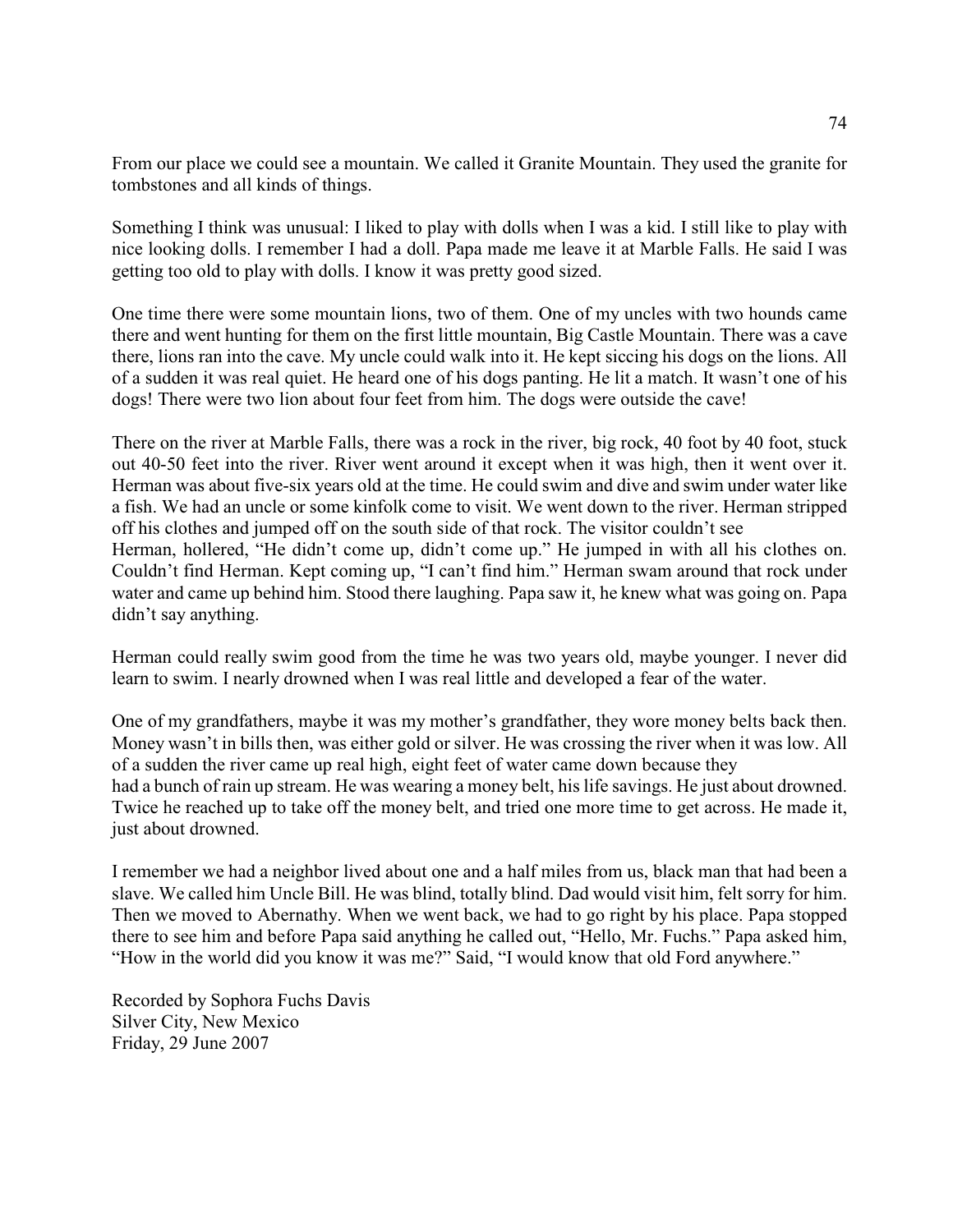# MORE VERNON

Vernon and I were always real close. We'd get into a fight. I would whip him until I felt sorry for him. "Are you whipped yet?" "No, you can't whip me." I'd whip him until I felt sorry for him and give up.

We were always full of devilment, destructive devilment, Vernon and I.

When Herbert Day was courting Gertrude, we stretched a wire across the front gate. He had a Ford car that had a top on it. We attached wire to the front seat, over the top, to the front wheel. When he backed up it tore the top off.

Herbert and Gertrude lived at Olton on a farm. I lived up there with them awhile and went to school up there.

We had an old bulldog, Tige. Some salesman came up in a brand new car. The way it was painted the bulldog could see his reflection. We sicced the bulldog onto that car. He scratched all the paint off while the salesman was in there visiting with Papa.

If he got a spanking, Vernon wouldn't cry. If I got a spanking, the first lick I would cry out, screaming. I explained to Vernon that he'd get off easier if he would cry. He wouldn't do it.

Papa didn't spank us but a very few times, but my mother did.

Iremember Vernon going to Morenci. Worked in the mines out there. You say he took Roland's car? [Ken thought he did.] I guess it was Vernon. I wouldn't swear to it, but I don't know.

When Roland was killed, I don't know how bad his car was wrecked. I had bought Vernon's place and I was over there working and one of our neighbors came over and told me about it, a fellow named Bill Anderson.

When I was about 8 years old Papa hired four neighbor girls to hoe weeds out of the field, wasn't cotton, some other crop. I told them, "You girls are really a good bunch of hoe-ers." They started snickering and laughing. One of them asked me, "George do you know what a brassiere is?" I didn't. Vernon spoke up and said, "Ain't nothing but a tit masher." He knew more than I did.

One time at the ranch, Vernon and I were hauling feed, bundled feed, out of the field. We had a big wide wagon. When we got home we would stack the feed into a big stack. One bundle had a rattlesnake in it. We went ahead and filled the wagon. When we got home, we got one of us on each end with a pitchfork. We wouldn't get on that wagon. Vernon was throwing it off. I was stacking it. Usually did it by hand. That time we used pitchforks. Never did find the snake. Must have fell off the wagon.

One time, before they used trucks, I was taking sheep to the railroad, I think to Elkins, about 70 miles from our place. We killed 57 rattlesnakes. There were a lot of snakes in the sand country. We were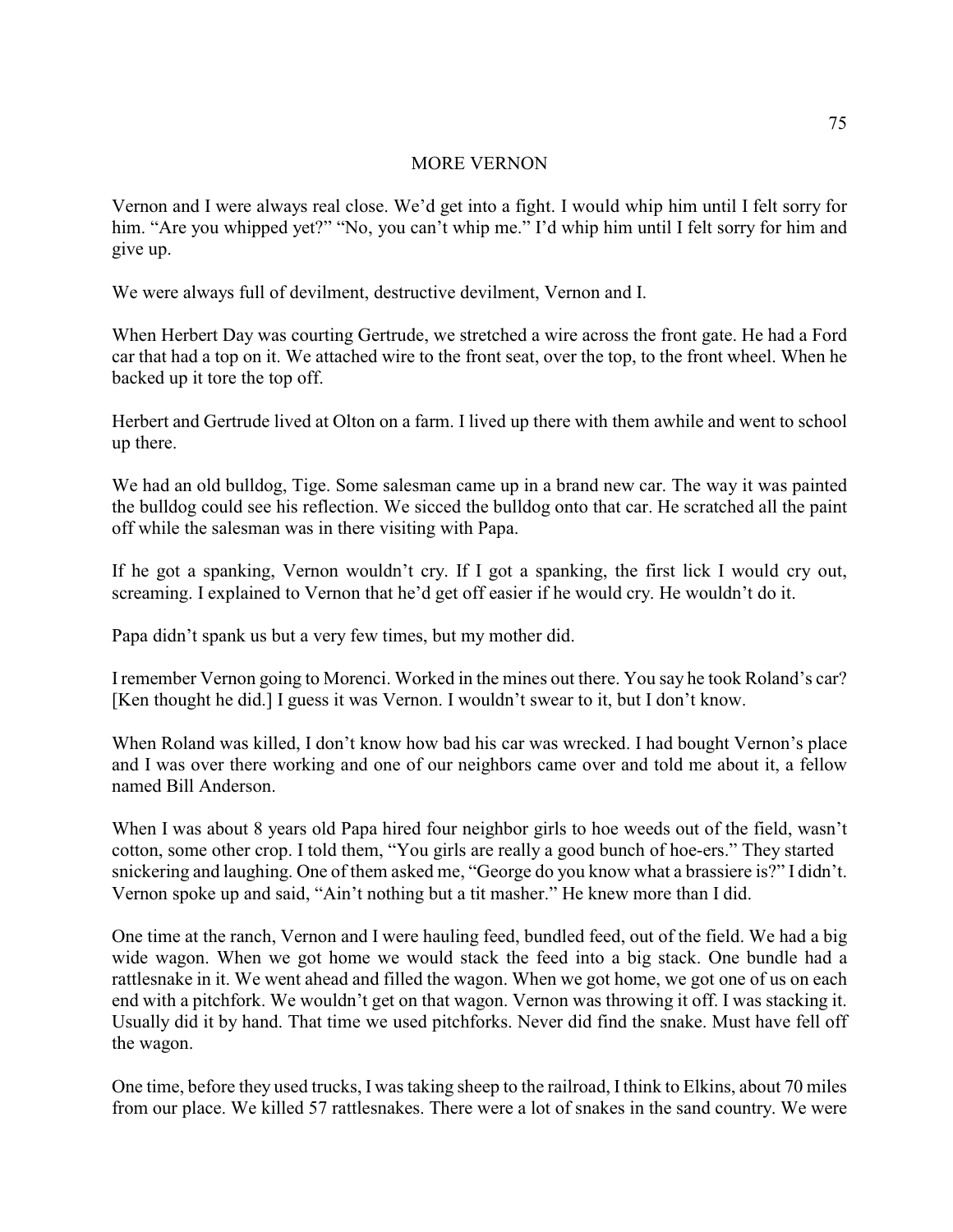lucky.

I was walking one time at night. One of them bit me on the britches leg. I kicked it loose.

Recorded by Sophora Fuchs Davis Silver City, New Mexico Friday, 29 June 2007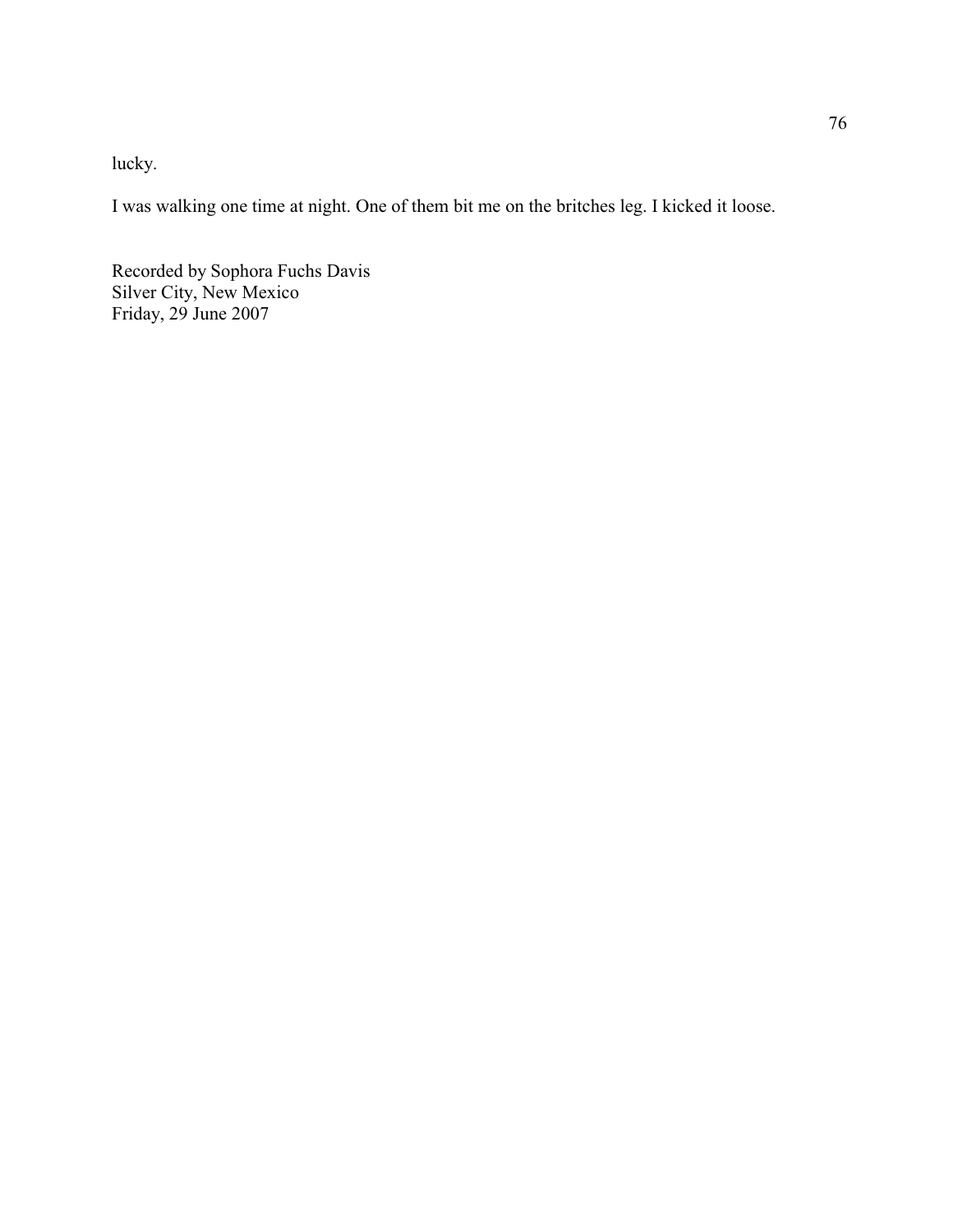# THE SERVICE

When Herman signed up to get into the Air Force, there at Hobbs, I went with him. They turned me down—eyesight and hearing. I decided I would wait for them to draft me. They never did. I signed up later. I didn't expect Vernon to go with me, but he said, "I'll just go with you." It was during peace time.

I went off and joined the service. 1935. I was 22 years old. Wasn't in any war. I joined at Fort Bliss, El Paso. I stayed there at Fort Bliss all the time I was in the service. I just served in the Cavalry. We were in "A" Troop of 8th Cavalry.

Vernon joined the service same time I did, was in the service with me for awhile. Papa needed him on the ranch. He wrote a letter. Papa got him out through the help of the Red Cross. Vernon got discharged early; he wasn't in there very long.

Right after we went into the service, maybe a week, we went out to the rifle range. I made the second highest score at Fort Bliss. The First Sergeant beat me.

Possible score was 250 with a rifle.

- First Sergeant White made 249
- George made 248
- Vernon made 245.

Vernon hit the wrong target or he would have made 250. Was one of those ranges with all kinds of grass and weeds. Range started at 100 yards on up to 900. We were shooting at all kinds of ranges. I don't remember just how far it was, the round he hit the wrong one, I think 900. He couldn't see the number on the target for the weeds so Vernon hit somebody else's target, right beside his. He hit a bulls-eye anyway even if it was the wrong target. Was not in the rules of the range so it didn't count.

In the service I used bolt action, made in 1917 or along in there somewhere. Rifles had adjustable sights. They were old rifles, they weren't new. Used in 1918, I think.

Vernon said, "This old gun sights — set it at 900 yards, then you could use it at 100 yards." They were the guns they used in WWI. They might have even used them in the War between the North and the South. They were really old.

Later on we went out on the pistol range. I made the highest score at Fort Bliss and I had never shot a pistol. I just couldn't believe every time I shot I shot the bulls-eye. Part of this shooting was on horseback, had to keep the horse in a gallop. Each person had 28 shots. I hadn't practiced any. The First Sergeant hit 27 bulls-eyes. Said to me, "Let's see you beat that."

"No problem, Sarge. I can beat you without practice." I shot 28 bulls-eyes. I wasn't bragging, just telling facts. The pistols we were using were 45s, Colts, I think. I was a pretty fair shot. There at Fort Bliss shooting with a pistol, I had the best score with a pistol. Vernon wasn't there anymore for the pistol.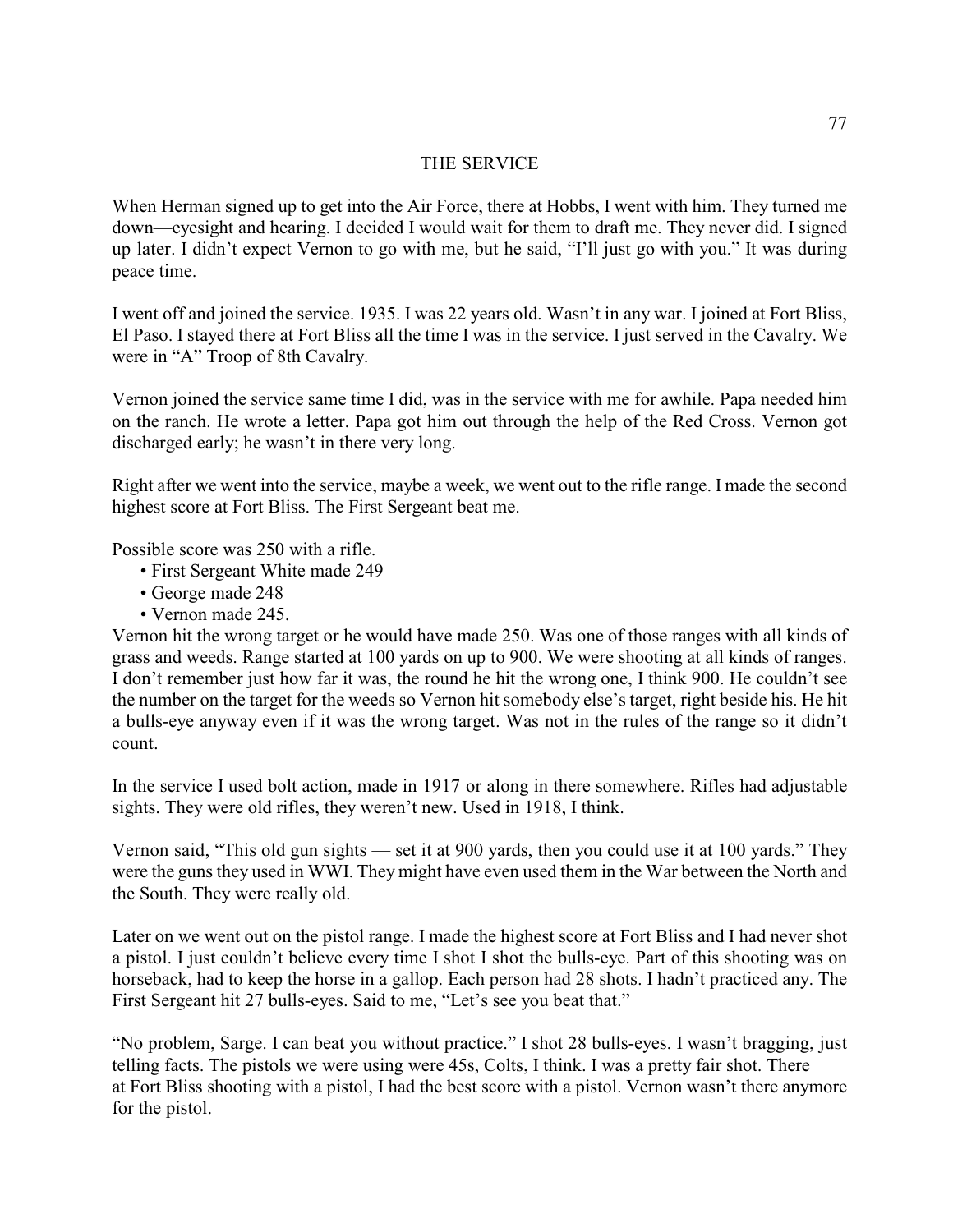They wanted to send me to camp for expert rifle and pistol shots. Only one person ever beat me with a rifle. Would have been two. Vernon hit a bulls-eye — wrong target.

When I was in the Army one time the target flopped. I hit every bulls-eye. People I was with never hit one.

I didn't like the service because we didn't have enough to do. I was used to working. I did a lot of work because I wanted to. I couldn't stand standing around not doing much. In the cavalry, all we did was ride horses. I took care of the horses.

After I was there awhile I clipped the horses for them. Keep them cool in the summer. Clipping horses is real dangerous. I put shoes on horses.

One thing I was able to do, not another man there could do it. I had something most people don't have. There was a number branded on the neck of each horse, 110 head, each one into its own stall. I knew every horse's name within two or three days. I could name every horse without looking the number up. Some of them never did learn their names.

We got in 30 new horses, kinda half broken. They had me ride them. They had this chute, circular. Had jumps about 2 1/2 feet, close to 3 feet. The way they rode them, I wasn't much interested. I got them broken.

They had these little old saddles. You'd be surprised how many of those guys fell off on those jumps. They had those recruits ride about a month before they put them over jumps. I could just stay with the horse. I didn't even bounce on the saddle or anything. After all, I rode horses all my life.

When I first went there they gave me a horse. I had ridden him six months or so. New officer came in, picked my horse to ride. That horse threw him nine times. I really admired him. He'd just dust off his clothes and get back on. The horse finally gave up. He went ahead and rode him. I had to get another one.

I remember why that Sergeant 'Happy' and I became such good friends. When I joined there were 30 new recruits. Sergeant lined us up. I was at the end of the line. He asked about our riding experience. Some of the recruits in front of me told the funniest stories about the riding they'd done. When it got to me, I said, "I'm sorry, Sergeant. I've never been on a horse in my life." I had put the saddle blanket crosswise and stood on the wrong side of the horse.

Sergeant 'Happy' Heinrich, he was real nice about it. Nicest fellow. Said, "That's okay." Helped me with everything. By the time we rode for a couple of miles, two of those cowboys fell off. We rode another mile or so and the sergeant rode up beside me and said, "Fuchs, you damn liar, you." He knew I had been riding most of my life. We became real good friends after that, from then on, over me kidding him. I went out to his house and visited him and his wife. That wasn't done, you know. Name of 'Happy' Heinrich; he could talk a little German.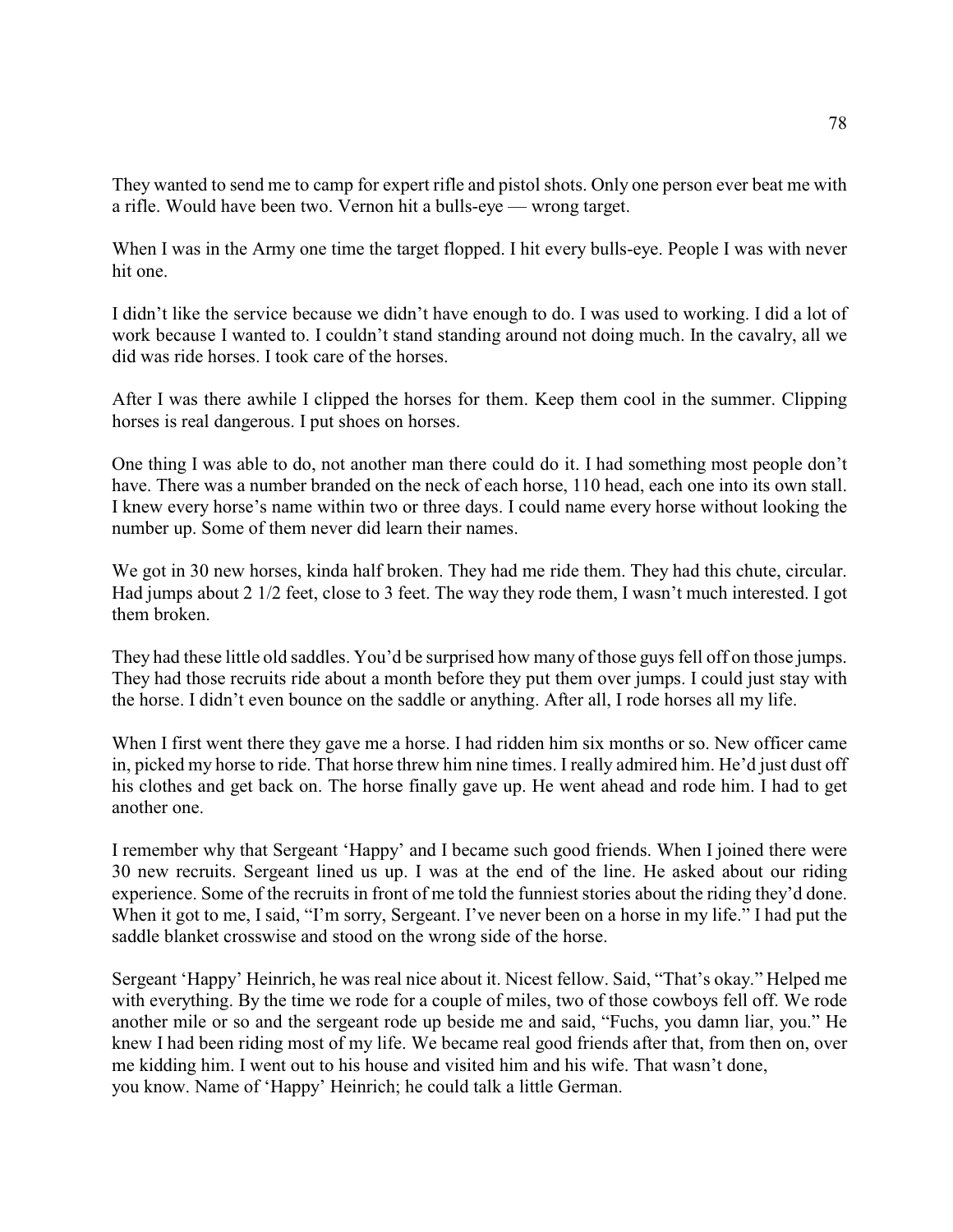He called me "Big Fuchs" and Vernon "Little Fuchs." I don't remember how long Vernon stayed in there, but it wasn't very long.

We went over into Juarez, Mexico, walked, went by car or street car to the border. What did we do over there? A lot of things I would rather not tell. Boys that age looking for women.

One old fellow, Sergeant Dirk, met him in the bar one time. Crazy drunk. One of our top sergeants. I wanted to get him back. We took the last street car. Sergeant said, "George, who's that dancing with our women?" Wasn't our women. Next afternoon I saw him — beat up, one eye shut, two teeth missing. "You should see the other two guys."

We went on maneuvers over to Marfa, Texas – Presidio. Were paid in cash with no place to spend it. One time 'Happy' had \$5,000. I told him, "Let's go to the Post Office. Send it to your wife to pay off your place." We got about 200 yards. He stopped, "There's a lot of money there yet." Pretty soon he come to me, "Fuchs, let me borrow \$20." I lent him \$20. Pretty soon he come to me and said, "Let's go to the Post Office." He sent her \$3,500.

That gambling is something that gets in your blood. Once you get started, can't hardly quit. I never let it get to me that bad, but some people just keep going to Las Vegas once a month and lose all their money.

Seven thousand men on maneuvers, all down there on horseback. Supplies brought in on trucks. They'd get us up at 4:00 o'clock in the morning, feed us a little breakfast, give us one canteen of water, no lunch, all of us on horseback. Had us ride until 4:00 PM or so. Just to see. They kept hauling guys off to medical, to the hospital; they drank all of their water in the first hour. Could have sold my canteen of water for \$10. I took a little of it after 4:00 o'clock in the afternoon. Come to a stock tank, guys jumped in. I was raised different out on a ranch. Didn't need water. Didn't bother me at all to go without water.

I remember when we went out on maneuvers. We were issued 50 rounds of ammo. We'd be shooting at some targets. Back at camp we had to clean our rifle before we could eat. Mine was always clean first; I got my gun clean right quick because I never fired a shot. I dug in the ground a little and ejected my ammo. Buried it, it hadn't been fired.

Pay was \$21 a month. I made \$5 extra from the first month because I made expert marksman. Mine was \$26. I was the only one made \$26. They took out for laundry, housekeeping, and such — \$2 for dishwashing. Ended up about \$17.

I sent home \$1,520 while I was in the service. My father was opposed to gambling. He asked where I got all that money. I told him I loaned my money at GOOD interest.

Played a lot of Black Jack. I had a partner from Philippines. His father was in the military. He was a card shark. I never caught him at his tricks. He handled the cards; I handled the money. One time I had 78 cents. An hour and a half later, pitching dice, I had \$87.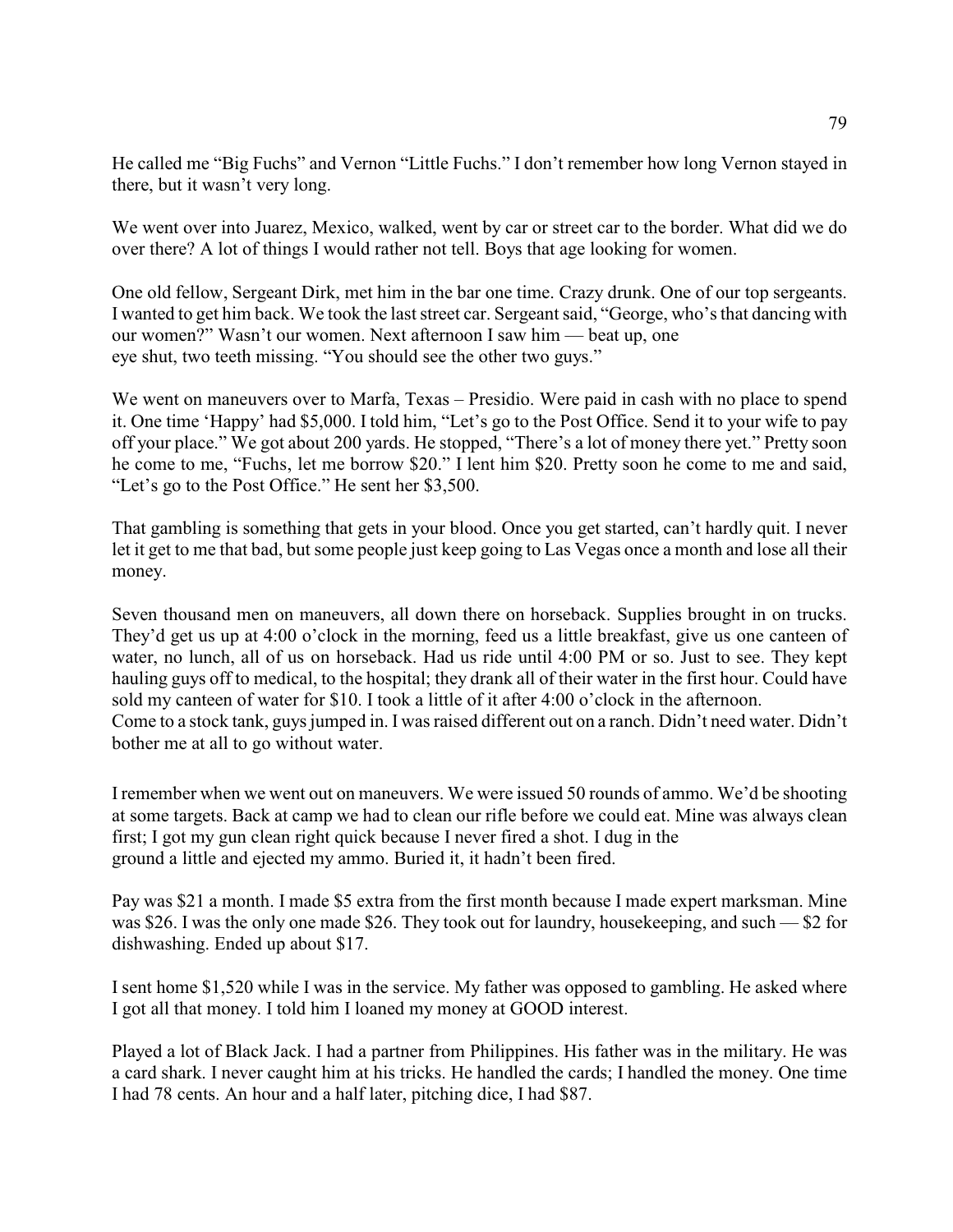I was smart enough to be lucky, real lucky with money. Loaned a lot of it out. Made quite a bit of it in the service. A.J. did, too.

I loaned out a lot of money. They'd pay me \$10 for \$5. A.J. did that, too, in the service, loaned out a lot of money. He had a big Indian partner, would pick 'em up and slam 'em down a few times. No trouble collecting.

One thing you could do: about the 20th, loan somebody \$10, payday they'd pay you \$20 — double your money. They wanted to go to town so bad. Wanted to go to town to see a girl.

One day I made enough in a poker game to buy myself out — \$220. Bought myself out of the service for \$120. Won it in a Black Jack game. I won more than that one night. I was in the service 1 year, 1 month, 3 days, and 32 minutes — as close as I can figure out, 1935-1936.

We used to play this card game, Knock Poker, where you dealt cards around. One that ended up with the highest number in his hand would win the pot. One time the guy on my left had four kings, so he said, "I got this hand beat." I had three aces. He said four kings beats three aces. I said, "Four aces beat four kings." He said, "You've only got three aces." I said, "There's the fourth one — on the stack face down — it was my turn to draw. It was an ace. He tore his cards in half and never played cards with me again.

One time it was about 100-115 degrees, hot. I was working in the stable. A horse pawed a fellow. They take their front foot and attack them. Lieutenant Colonel drove up. I saluted him and told him, "Sir, there's a fellow in there, horse pawed him. I need you to help me." He just sat there, "You need to get you some help." I told him, "I need help right now, right this minute." He got out of his car and helped me.

Horse pawed him on the side of the face. He was in the hospital quite awhile, cheekbone broken. He'd have just died pretty quick, laying out there in that hot sun. It gets real hot in El Paso. Only time I ever asked one of those high ranking officers to do anything. Only two of us there at the corral. I think they were out on the shooting range or something.

One time we were riding about 4 miles from post, having a sham battle. They ran two groups together, into each other. Two horses ran together. A friend, real good friend also from Lovington, had his leg broken in two places. Big shot officer rode up, "Any of the horses hurt?" Makes you think, they sure don't think much of their men. I rode in and got an ambulance.

One of the horses was hurt. Had a gun sticking in his belly. The horse died. As long as I was there, they didn't have any more sham battles.

When I was in the service, one time a Mexican fellow transferred into our unit. Smelled like he hadn't had a bath in a month. Bunch of us took him and scrubbed him up, with brushes like you'd scrub the floor. From that day forward we'd just say, "Julio, it's time for a bath." He'd get in there and take one. He was clean.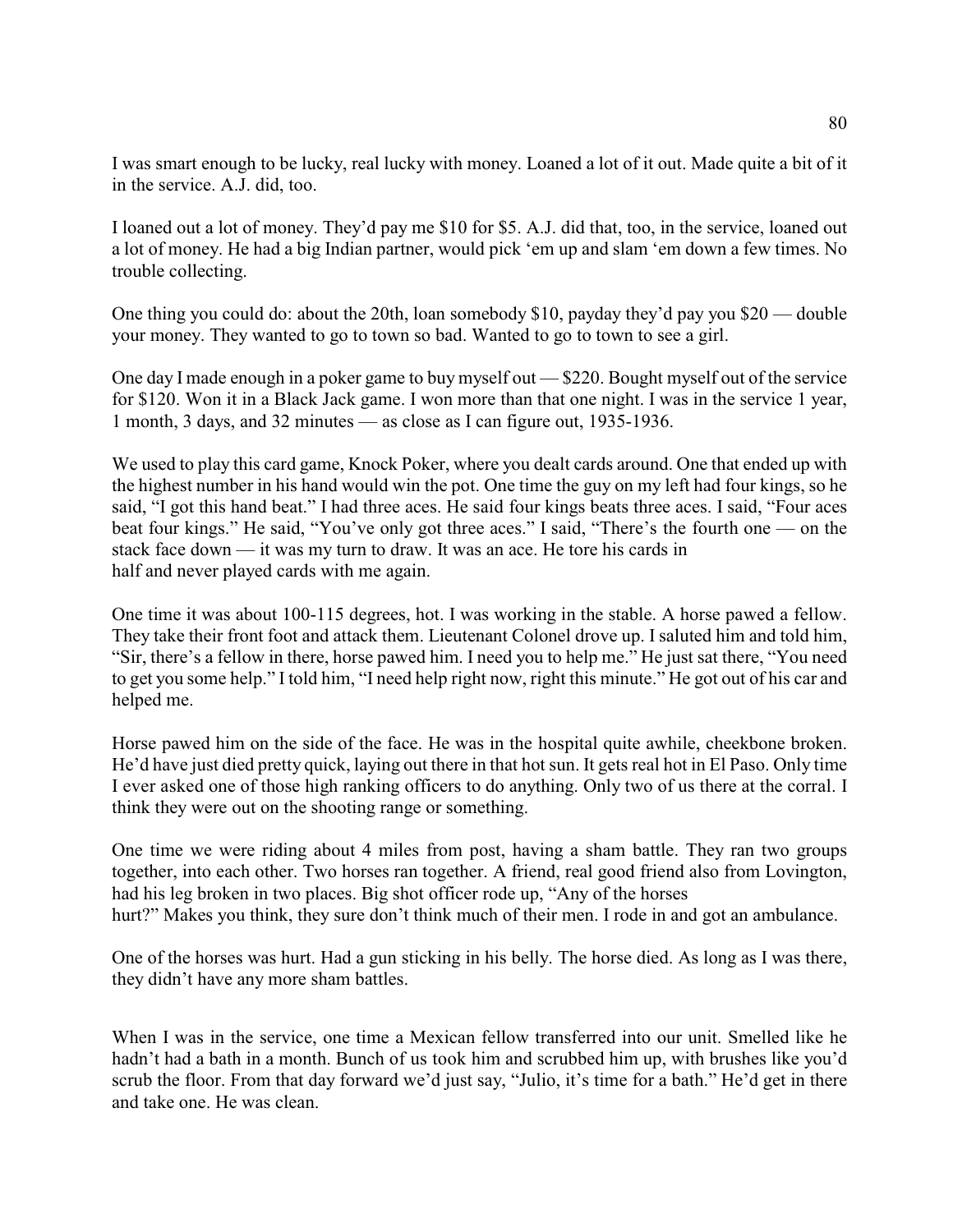Vernon's best friend there in the service, one time was down at the south end of El Paso. They were supposed to go to some dance. He got cut up bad, entrails hanging out. His daddy got out there. Rode to the hospital in the north of El Paso. Held his entrails in. They had not cut any guts. He was two months in the hospital, came out okay. He couldn't tell Vernon because Vernon was already out.

Best part of the service? When I got out! Bought myself out for \$120. I was used to working all my life. They were just too lazy. From Fort Bliss, I went to work on the ranch, my father's ranch, different jobs at different ranches. Never did make any money.

I was well pleased when they okayed a place in the National Cemetery for Mildred and I on account of my service.

Recorded August 2006-June 2007 by Sophora Fuchs Davis Silver City, New Mexico Transcribed Wednesday, 4 July 2007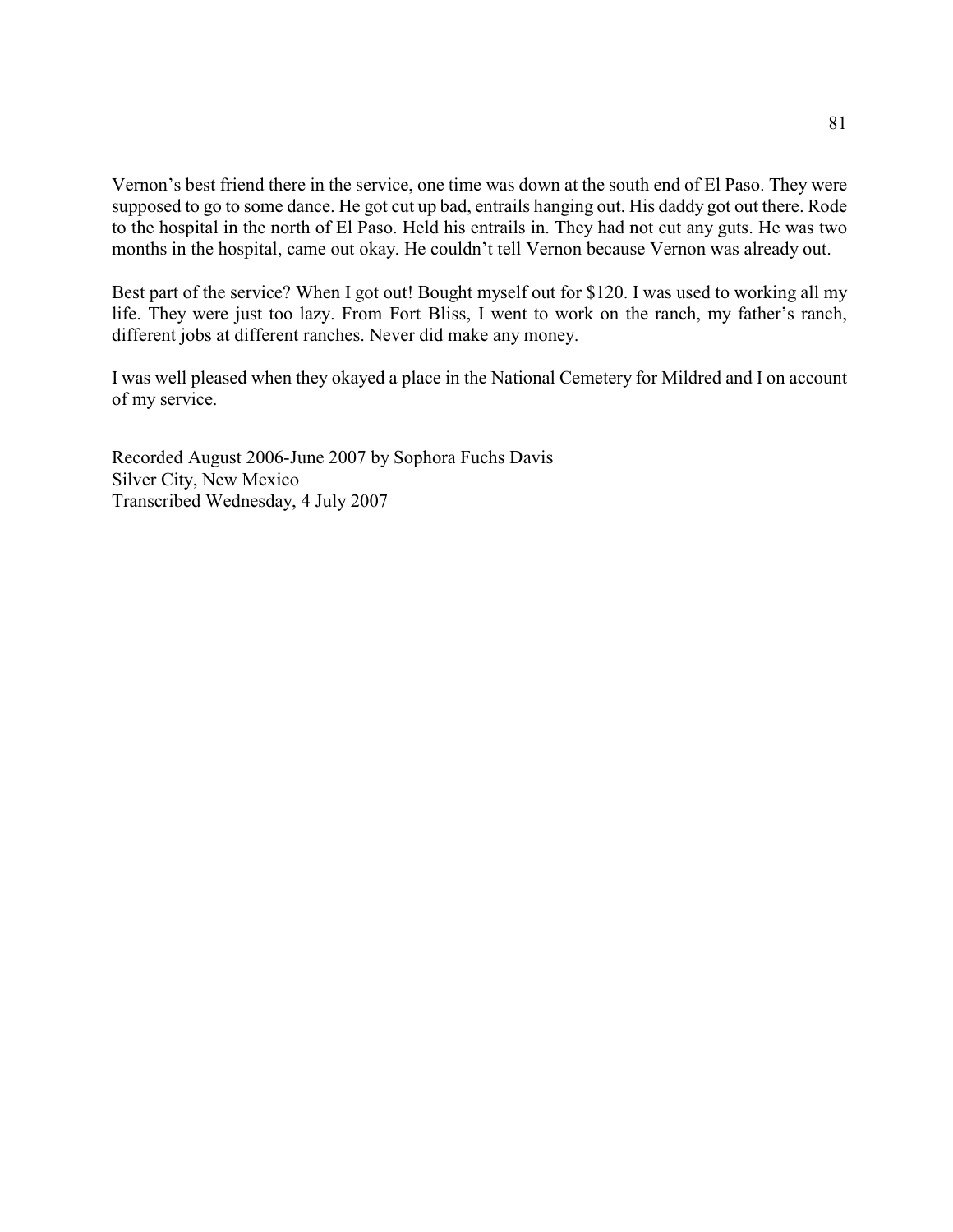#### SHEEP MAN

I was known as kind of a sheep man. I'd get \$50 a month working on ranches. Regular hands got \$30. I helped in lambing season on several ranches. We sheared them in the spring. Take lambs in the fall to the railroad.

One time I was moving sheep past Cottonwood Grove, me and two other fellows. They've changed the road now. There's a spring in there. We were about out of groceries. I rode over to where there was a little store, about 5 or 6 miles. After I got bacon and a few things it was just pouring down rain. I walked back to the railroad. Had to cross the tracks, had left my horse on the other side. It was pitch dark; I couldn't see a thing. I got to wondering if my horse would go to the camp or go home. It was about 15 miles home. I just let him take the lead. When it stopped raining I could see the campfire. I was really glad. That horse, I would just leave him behind the sheep, drop the reins. He'd graze. Never did run off.

We were taking those sheep to Mr. Carr. When we moved to the ranch, he let Papa have a bunch on halves. After so many years we took him his original bunch.

Mr. Carr bought a ranch 60 miles northwest of Clovis, up at Melrose. He sent a chuck wagon down there, the driver knew the way to go. He wanted to hire someone to move the sheep. Papa told Mr. Carr I would deliver them, "Put George in charge."

Mr. Carr was kinda against it because I was so young. "He's just a kid." I was 17 years old. Papa told him I had a lot of experience, "He can do as good as anybody."

It was 125 miles over to his ranch. He wanted those sheep moved in 10 days. I told him, "I won't move them that fast." It was the fall of the year and if I drove them that fast they would lose weight. "If I take my time I will get them there in as good a shape as they are in now." He told me, "Okay, use your own judgment."

He offered me a dollar and a quarter a day to move those sheep, 760 sheep. When we got there, we had 765, five more than when we started. I took 23 days to move them; they looked better when we got there than when they started. When you get there with more than 100%, they pay more. He gave me a dollar and a half a day. Since my helper, Neal Childers, my neighbor, had been such a help to me I asked Mr. Carr to pay him a dollar and a quarter. And he did.

We rode horseback home, took three days. We'd stop and let our horses graze when we found good grass.

Dad sold 2,000 head to another rancher, Mr. Cox.

One time I was moving sheep; I was about 16. We were passing through ranches with several hundred sections. A man rode up, had two cowboys with him. First he jumped on the chuck wagon driver. "Who's in charge here?"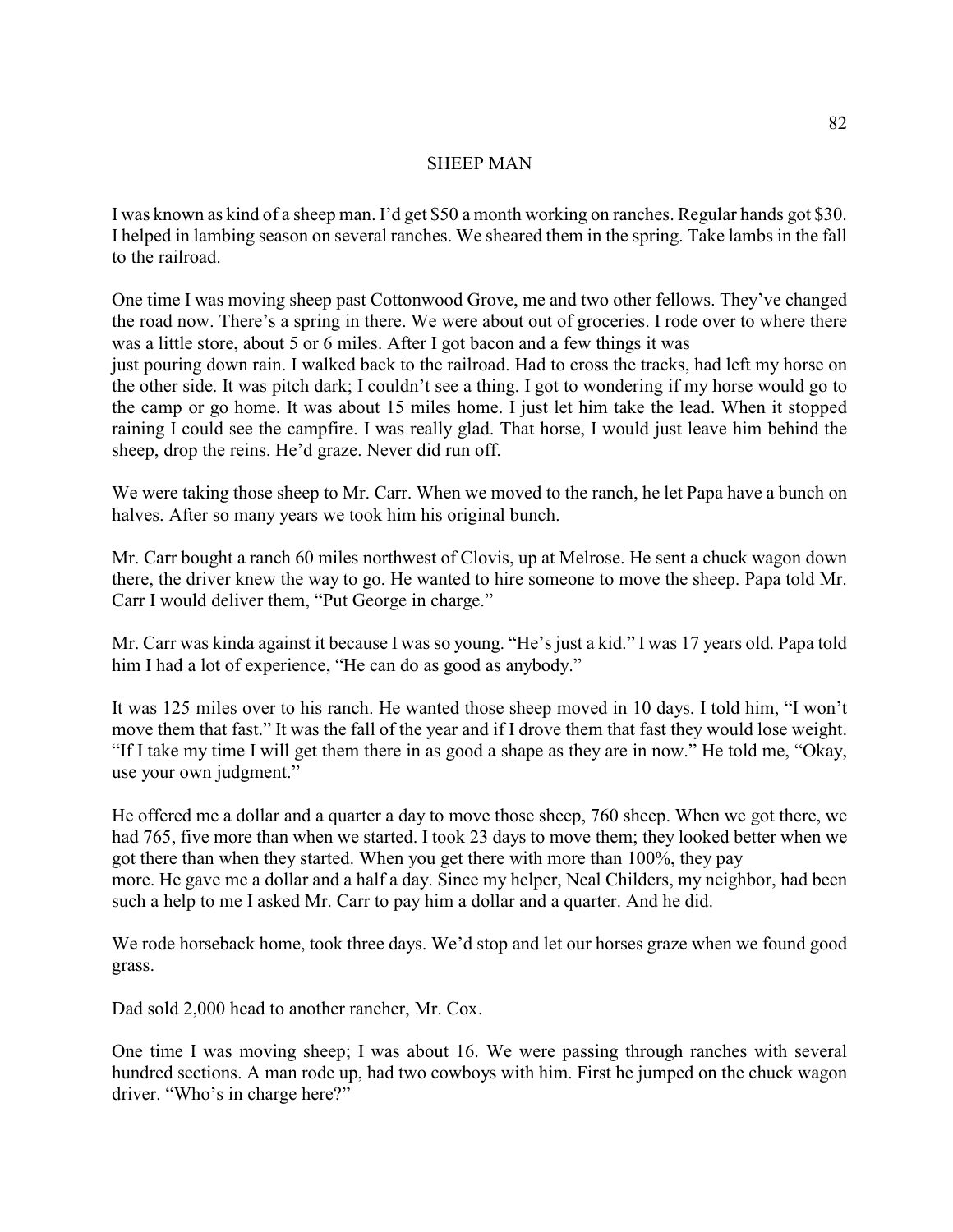We were five miles from his house; it was 15 miles to go around his place — three times as far. Would be 1 1/2 miles on through his property; one mile forward, four miles back.

I told him I was in charge. I stood up to him. After while he said, "Go on through. When you finish this job, come by my ranch and I'll give you a job."

I didn't tell him, I don't want the job. I don't want to work for a man that would come jump on a kid moving his sheep 5 miles from his house. Ranchers ought to get along.

Saw him in Tatum years later. He asked me again if I wanted a job. I told him, "No, I'm busy." I think because I had nerve enough to argue with him.

One time, before they used trucks, I was taking sheep to the railroad, I think to Elkins, between Roswell and Clovis, about 75 miles from our place. I would take two weeks or more, drive them real slow to not lose weight. We killed 57 rattlesnakes. There were a lot of snakes in the sand country. We were lucky.

I was walking one time at night. One of them (rattlesnakes) bit me on the britches leg. I kicked it loose.

One time Elroy Schnelle, he's two years younger than I am, we were going along moving some sheep. Elroy Schnelle was driving the chuck wagon. We passed a farm house. Elroy stuck his head out of the chicken house window. Elroy said, "George, how many of these do you think I ought to get?" The people weren't home. I told him, "We don't want to take any of them. Leave them alone."

One time I was riding along in the sand country, weeds about this high (4 feet) solid with trails. Rained a lot that year. My horse got jumpy. Coyote about 4 feet behind us in the weeds. Horse started jumping. Suddenly I saw the coyote in front of the horse. I kicked my horse and the coyote jumped out in the weeds. Didn't see him any more.

With my helper, Childers, I would take sheep to Elkins, between Roswell and Clovis, about 75 miles, 20 some-odd days. Put 10-12 herds together, 1,700 to 2,000 sheep. Every night build a corral, net wire, steel posts, let them graze. Take it down every morning.

Papa hired shearers. Hired a crew, mostly Mexican from Mexico, fourteen shearers. They wouldn't work without lunch. Mama cooked for them. They would take a whole loaf of bread or a whole hunk of meat, one guy. That got Mama upset. She learned she had to cut everything up.

The man with the machine got paid. Paid them 11 cents a head. Shearers got 6 or 7 cents a head of that.

I've wondered how my father made enough money to raise that many kids.

My father borrowed \$250 to pay for feed. Man owned the store got worried he wouldn't get his money. When we took the wool in, the man owned the store wouldn't get out of the way. Another guy paid Papa's check and said, "Get out of our way."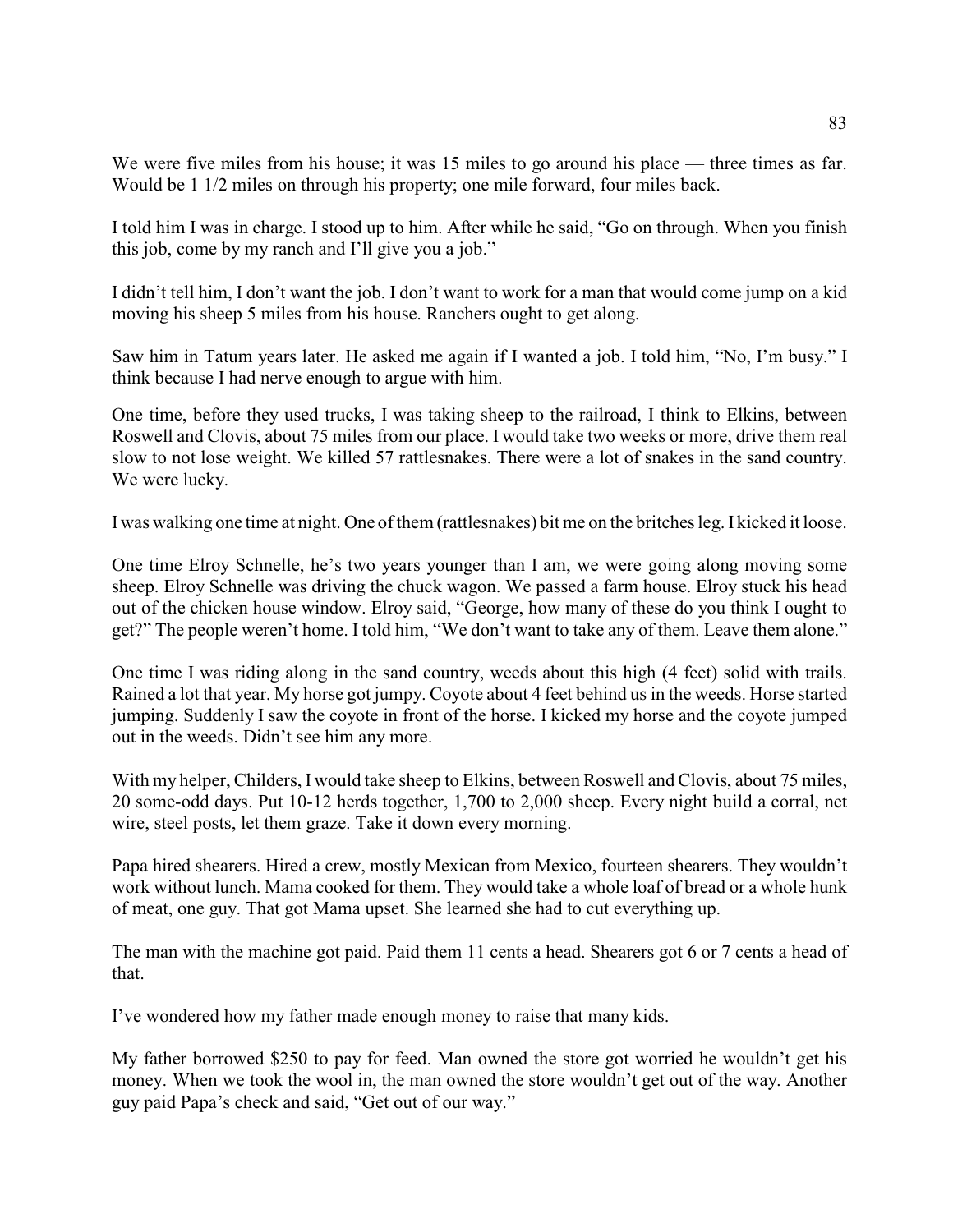I could shear 75 sheep in a day, 9 cents a head, 7-12 pounds of wool per sheep. Big bucks probably shear 20 pounds. I think one time I sheared 140.

One time I was moving sheep, come a blizzard. My horse's eyelids froze shut. Had to stop and turn around to let his eyes thaw out. I wore a felt hat with little holes. Got so cold I nearly froze. Couldn't go in the house when I got there. Just stayed there on the porch for 30-40 minutes to get out of the wind. Would just burn in the house. Worst blizzard I was ever in.

Another time I was moving sheep. I went to sleep; I was real tired. Blizzard came in. Nose froze. Ears got about an inch thick, tops hung down.

One time I was moving a big herd. Came to a place had a big pond of water. They were growing sweet potatoes. Found the rancher in the barn. He hollered, "Shut that door." Air was cooler in the barn. Told him my sheep needed a drink. He wanted us to go on by, "Can they fly?" "I've never seen any of them fly." "Oh, bring them on." Little over a thousand head."

I moved a many a herd of sheep.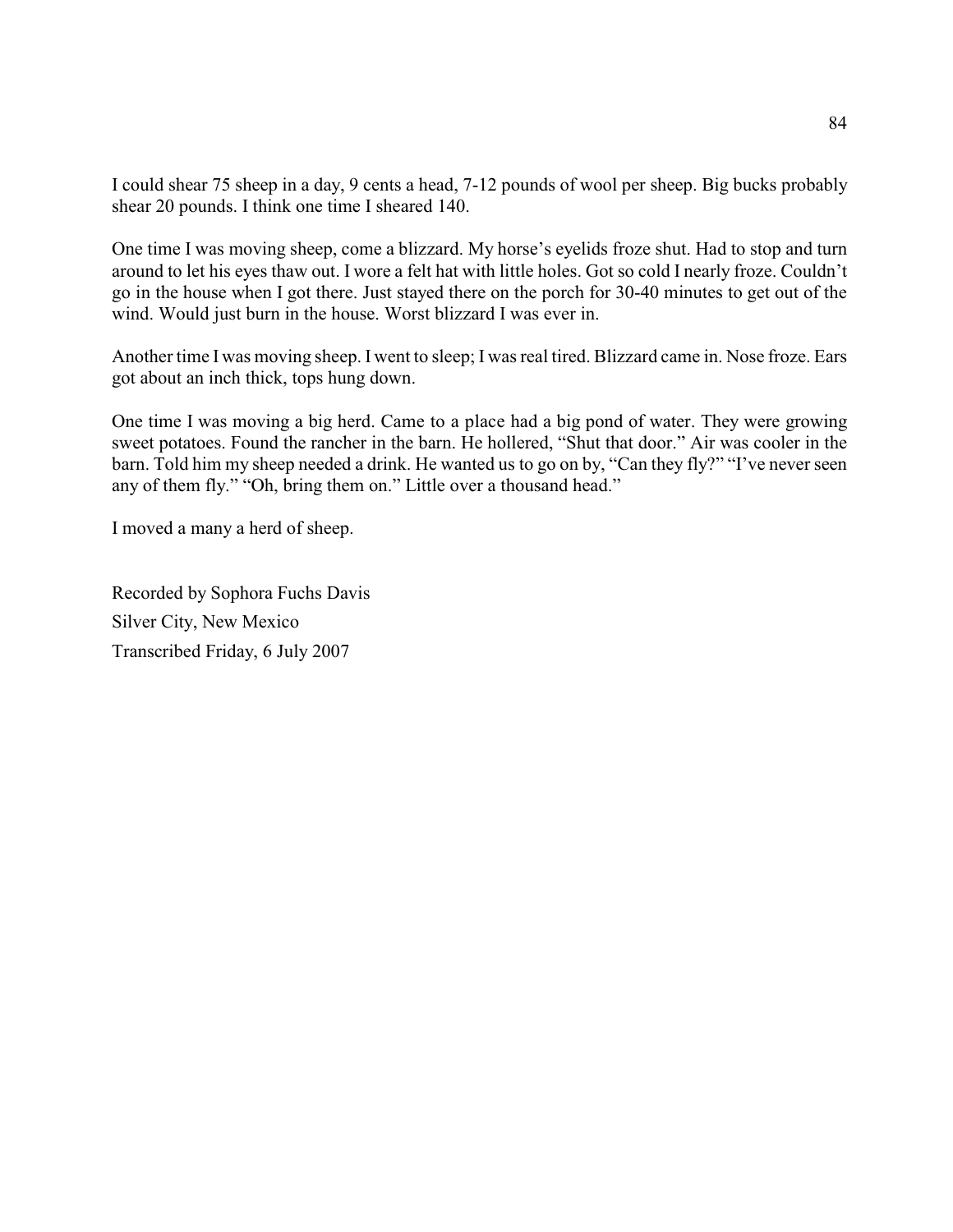#### **COLLEGE**

I went to school, the college there in Denton, North Texas State Teachers College. Went on my motorcycle. They said I couldn't enter because I didn't have a high school diploma. I told them I would come in without one and leave without one. They said that's not the way college worked. Rudolph worked there and talked to them so they let me attend.

I was interested mostly in mathematics. One of my professors said I understood mathematics better than anybody he ever saw. I didn't know algebra.

I worked for a lady there, Mrs. Wright, took care of her yard for my meals. Slept over at Rudolph's. Made enough for two meals a day, breakfast and supper. I took care of Rudolph's yard, too.

She ran a girls' boarding house, largest boarding house there. Between semesters, she had me cleaning up the boarding house. I thought there wasn't anybody there; I thought it was empty. There was a bathroom at the end of the hall. All of a sudden a girl came down the hall, not wearing a thing except a towel over her shoulder. She saw me and just kept coming. She walked right by me and said, "Pardon me." I said, "That's okay." I kept mopping there a long time, but she never did come back.

That heat nearly killed me. I was losing a pound, pound and a half every day. Lost 38 pounds in 30 days while I was down there. I had to get out of that heat. Denton gets really hot.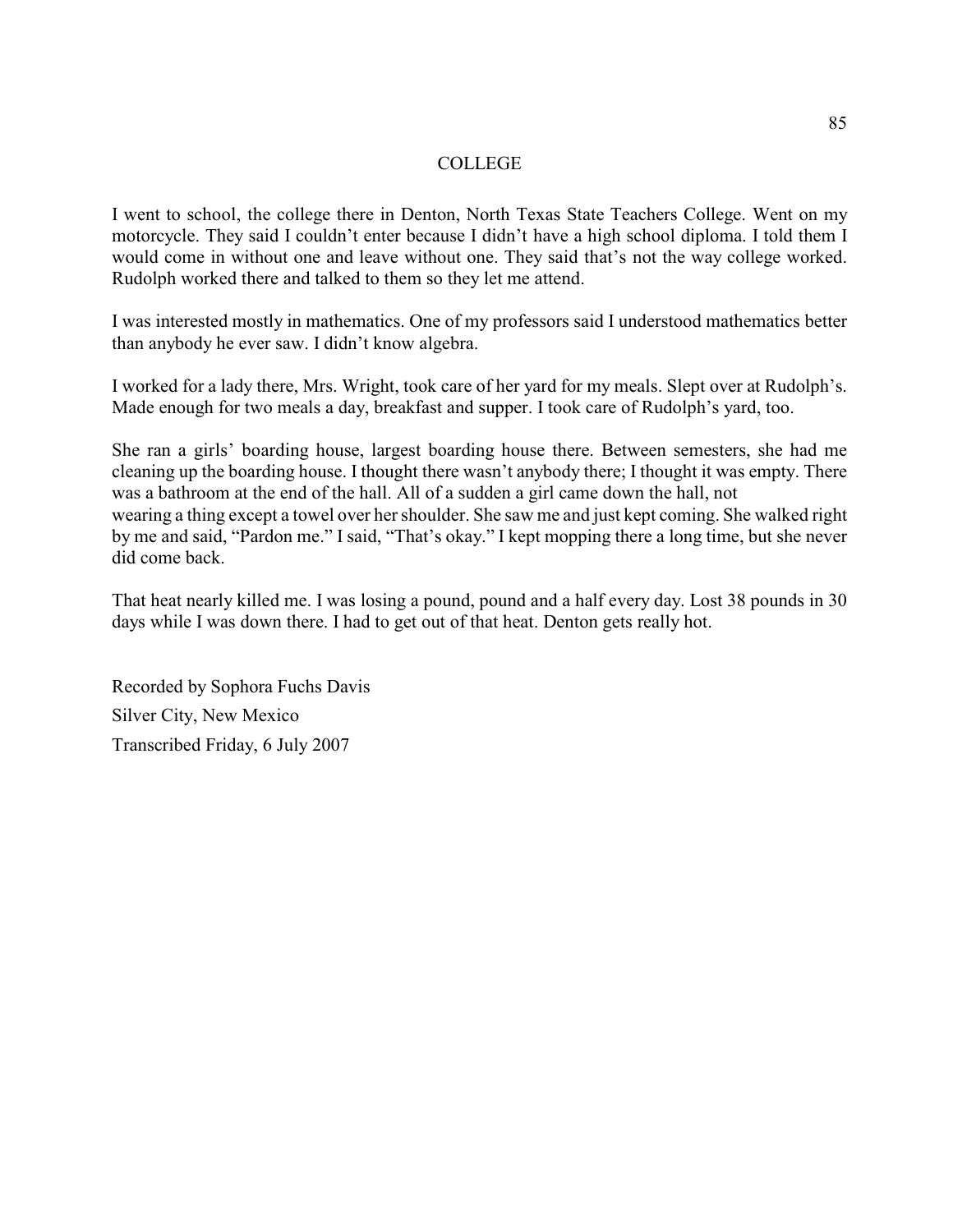# GEORGE MET AND MARRIED MILDRED

As Lila, a dear, dear friend of Mildred's and an equally dear friend of George's — from the Palisades, was printing the George stories yesterday, she remembered him telling how he met Mildred and how he asked her to marry him. "P.S. George, tell it for me just one more time … please."

With this request, Uncle George looked very wise and said, "Well, I'm not telling everything. I'm keeping some of it to myself."

?The memories are really special, huh?

With a tender look, he replied, "That's right. That's exactly right."

"I should start a few years before I met Mildred. I was about 17; we didn't marry until we were nearly 25 years old.

I was considered quite a sheep man; I had quite a reputation for being able to take care of sheep. All the ranchers around would bring their sheep to our ranch, 10-12 herds. We would put them together into one herd and I would take them to the railroad. The size of the herd would always be different, anywhere from 1,200 to 2,000, something like that.

There would be one man driving the chuck wagon and one man on a horse to help me. You don't want sheep to lose weight on the drive. If they do, it cuts down on their value, you won't get as much for them. You can't rush them. When I drove sheep they didn't lose weight. Every night we built a corral, net wire, steel posts, and let them graze. I took them about 75 miles, 20 some odd days, to a little town called Elkins, between Roswell and Clovis.

Then all the ranchers would meet us there and separate out their sheep to sell them. Somebody, usually one of the ranchers, would do the cooking for everybody.

This time Tom Taylor, rancher from Lamey—he had about 25 head—was doing the cooking and, I mean, he made good biscuits! I said, 'Mr. Taylor, do you have any daughters?'

'Sure do. I have three daughters.'

'Can any of them cook biscuits like this?'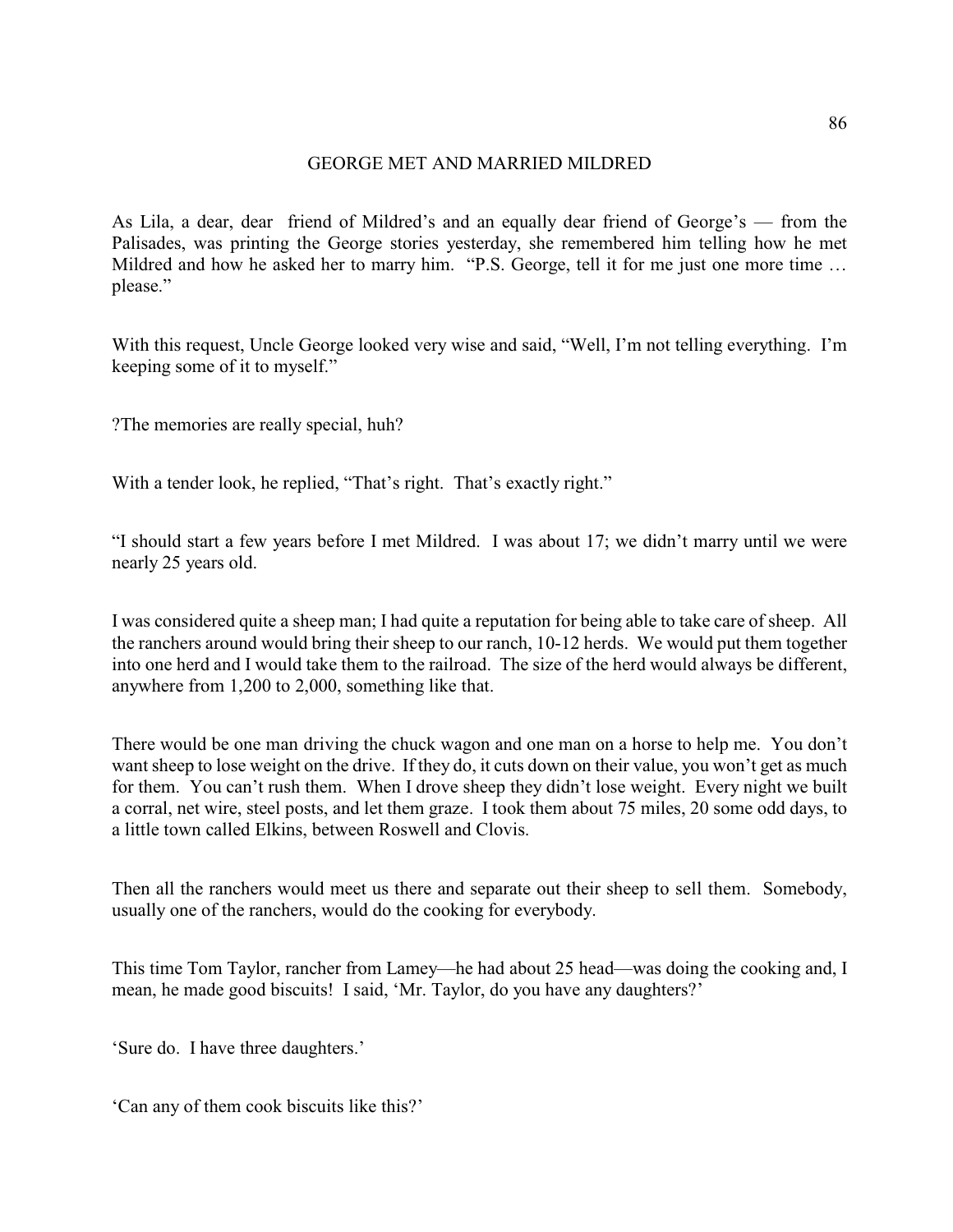'All of them can.'

'One of these days I'm going to marry one of them.' He never forgot that and after Mildred and I were married, he would remind me of it every once in awhile.

Anyway, I went to work for this woman rancher, Mary H. Stansell. She lived in town; she was in insurance; she had lost her husband. Her ranch was 8 miles west of Lovington. I had a reputation for being able to take care of sheep. She had a herd of sheep and needed somebody in lambing season. She paid me \$50 a month, high wages for those days. A regular hand got \$25/month.

Mildred Taylor was already working there, doing the cooking. That's where I met her, spent about 40 days eating her good biscuits and things she cooked. I was thinking, 'I'd like to have a cook like that.' I took her to one dance. She was a good dancer.

We were eating breakfast one morning, just the two of us.

'Let's go to town tonight and get married.'

Mildred said, 'Do you mean that?'

'If I didn't mean it, I wouldn't have said it.'

We were engaged about 10 hours. When we got off work, we went to town — Lovington. Mildred knew the county clerk and the minister and had made arrangements for the County Clerk to come in and take care of the license. We went to the Methodist Church to get married. Mildred was a strong Methodist. The woman rancher came to church as a witness.

I had \$2; Mildred had \$12. I married her for her money.

Honeymoon? We stayed in town that night with Mrs. Stansell and went back to work the next morning.

We lived in the main ranch house as long as we were there since the rancher lived in town. We worked there 30 more days until lambing season was over. The rancher didn't need me anymore since she had a regular hand she only had to pay \$25/month.

I didn't know I was going to get married. All of a sudden I decided I would. If I had it to do over I would do the same thing. She was a good woman. I married the most wonderful woman in the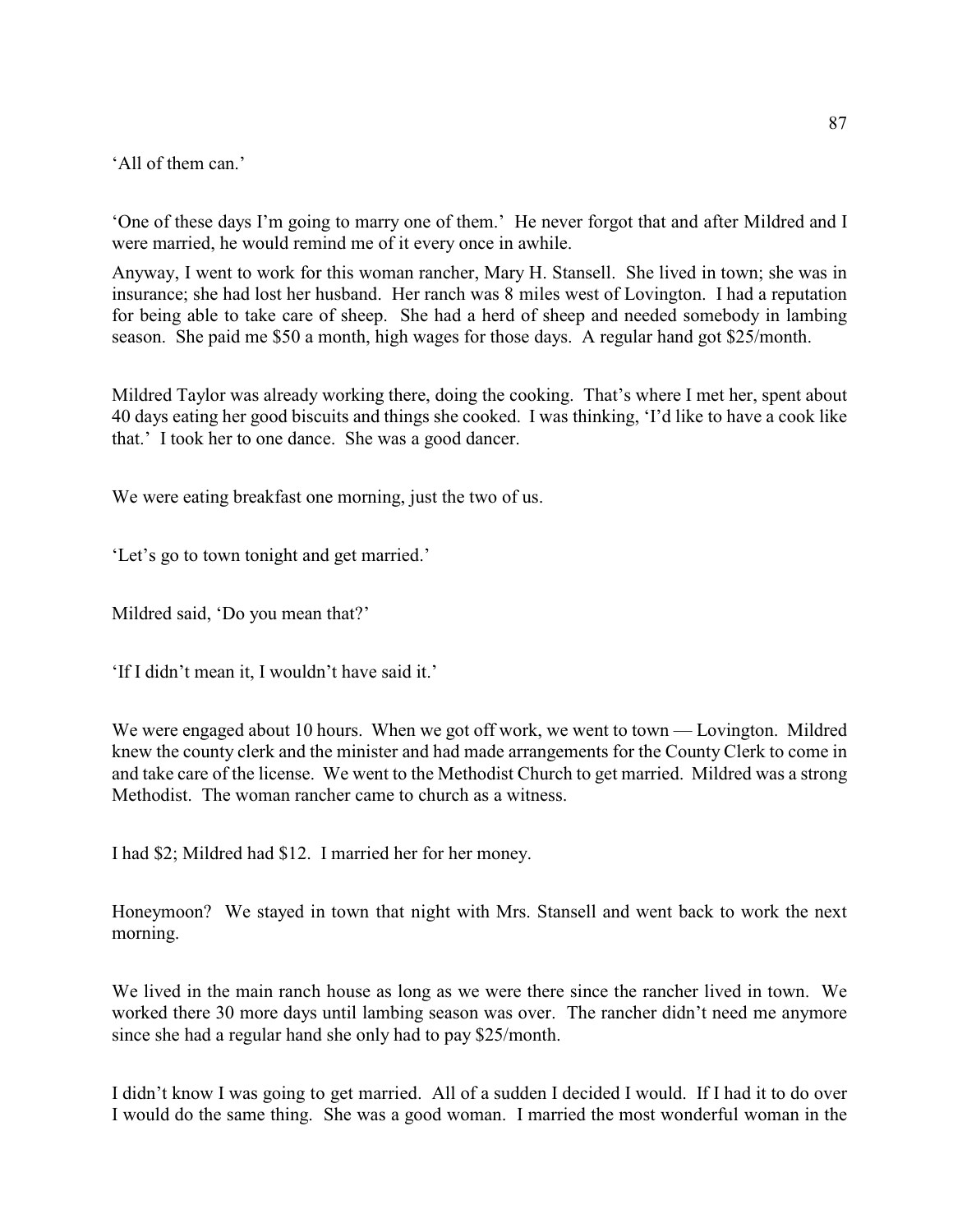world! And she sure could make good biscuits!

Recorded by Sophora Fuchs Davis Silver City, New Mexico Tuesday, 27 February 2007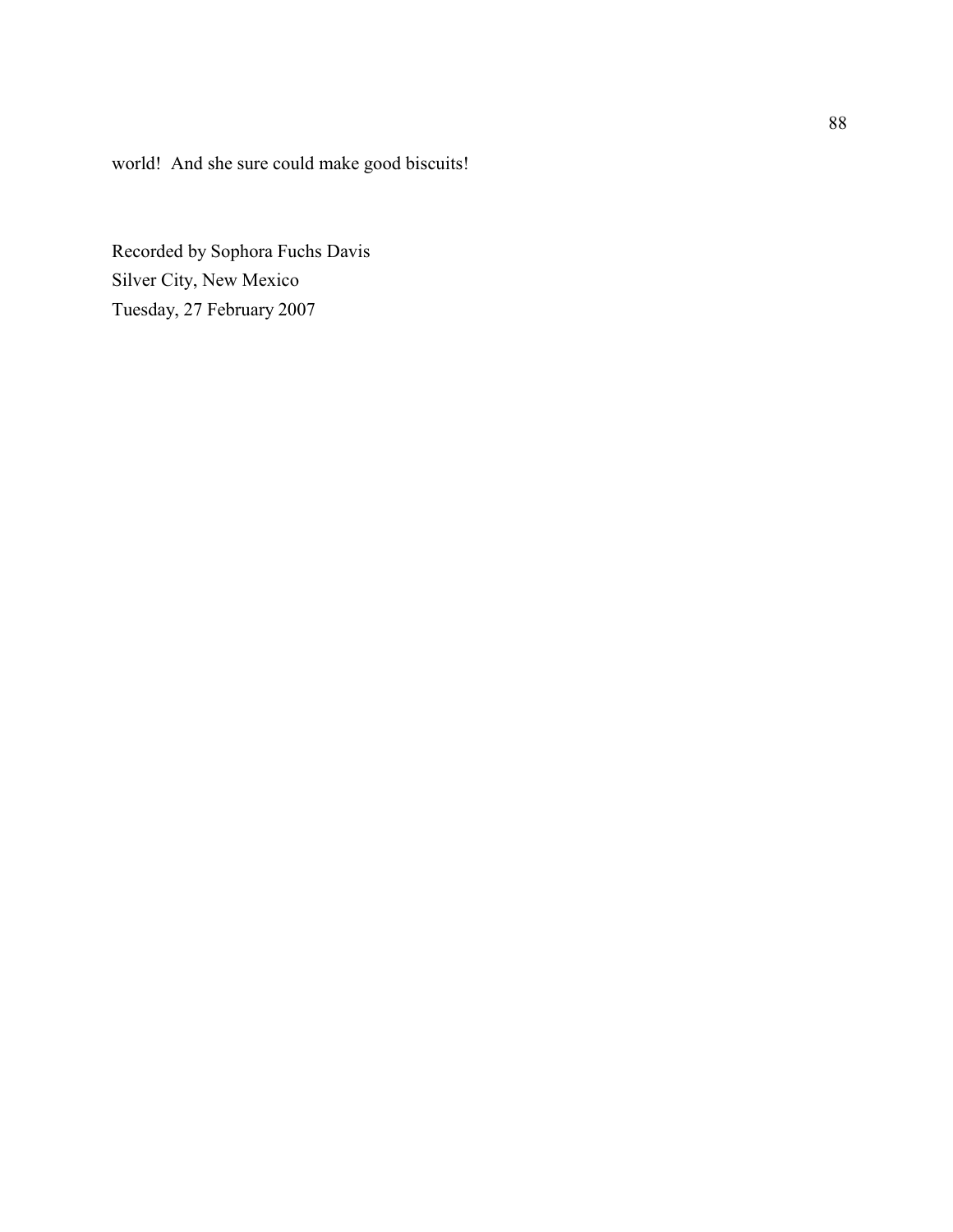# RANCHING WITH MILDRED

After lambing season on that lady rancher's place, Mildred and I, we spent a short time at the ranch with my folks.

I owned an old car when Mildred and I married, Model A Ford coupe. Paid \$50 for it before I went to the service. One thing I can say, never in my life made a car payment. Paid cash. I would buy a new car when the ash tray got full. I don't even smoke.

I had bought that 640 acres plus Vernon's 320 acres. What we used for money, I don't know.

One thing I did after Mildred and I got married, I trapped skunks. I trapped lots and lots of skunks. Sold them in Lovington for 50 cents each. They shipped them somewhere for \$1.50 each.

We did lots of things. Sold butter, pats of butter, eggs. Never did get in debt really. Nowadays everybody owes for everything. When I came here [to Gila] I paid cash for the place, paid cash for the place next door. One year I bought and sold 13 pieces of property.

The Wynan place was 320 acres ( $\frac{1}{2}$  section). We moved that two-room house from there onto a piece of land I'd bought (the Worden place).

The Wynan place had peach trees. We canned over a thousand  $#2-\frac{1}{2}$  cans of peaches. We just ate them. There were apricot trees there, too.

Mrs. Wynan had a daughter and lived about 17 miles north and west of where we lived. Only way they traveled was horse and buggy. Mr. Wynan bought him a little feed grinder. Used a team of horses to run it, went round and round. One day there by himself, he caught two fingers in the grinder. The folks were in town. Was a blizzard. He cut his two fingers off, got on a horse and rode to town.

I bought 640 acres (the Worden place) from Seth Austin, 240 acres deeded, the rest state lease land. The deal was to pay down nothing and pay it out when I can. I worked for that rancher. He had ten sections. After so many years I got pretty far behind, \$750. He got to fussing at me.

I was telling a BIG rancher, June Tulk's brother. He said, "Sell your sheep. Cut you out a herd of mine." I told him, "I can't pay you now." He said, "We'll worry about that later." Sheep sold \$11 a head. Nice young ones for \$7 a head. Nice man. He was married. We used to have dances at our ranch, my father and mother. He would always attend.

Austin kinda went crazy. He'd be peeking in people's windows at night. They'd catch him. Just lost his mind.

The Warren place was 320 acres, ½ section. Had a pretty nice home on it. Had a little pasture. Had a little field they used to grow things. Had a big garden. Papa helped Vernon buy it. He never lived on it. It was two miles to the east, kinda northeast, of the boundary line, about four miles from the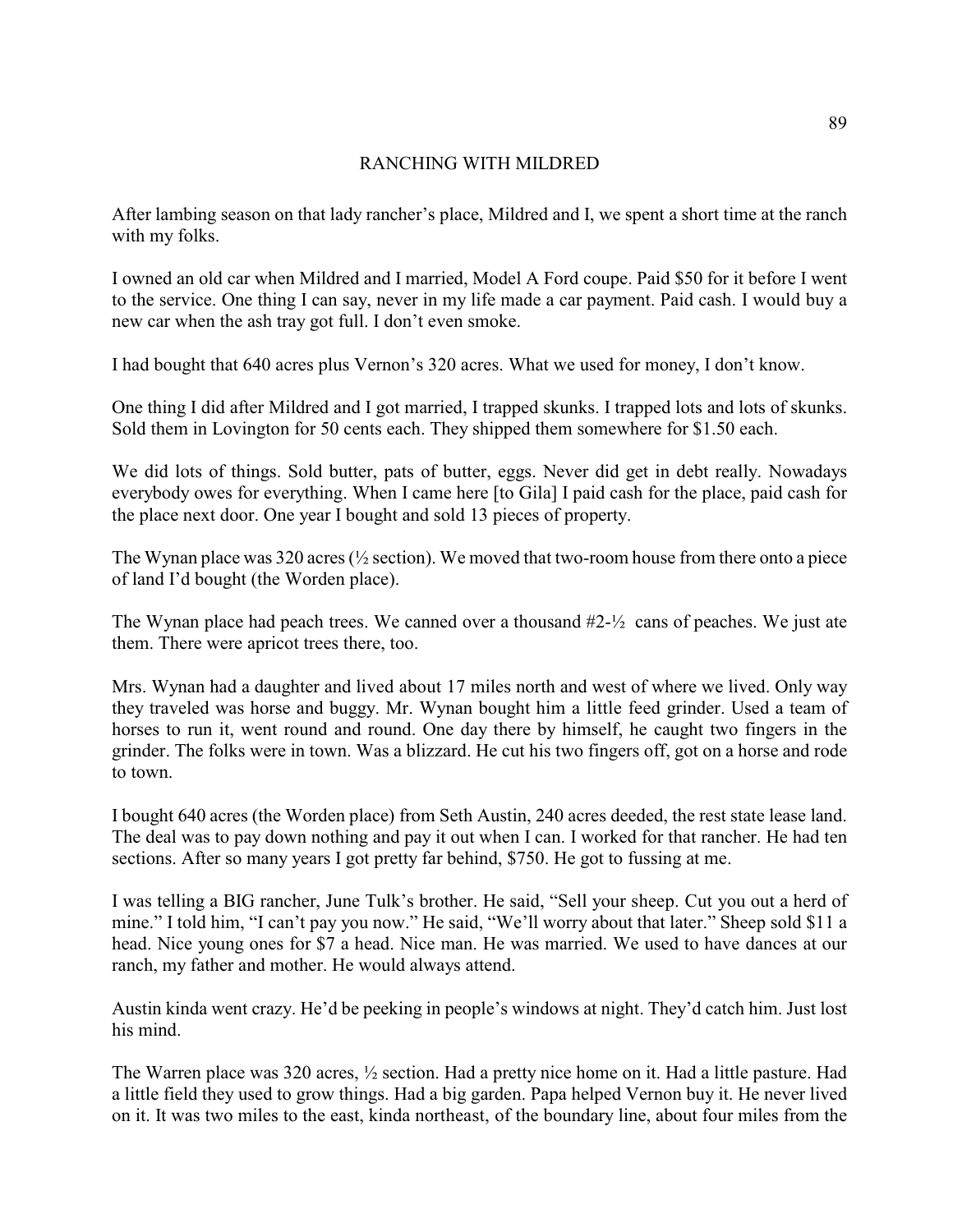ranch house.

Mr. Warren had died and Mrs. Warren lived there with one of her nieces. Some kinfolk, uncle or something, lived in a separate little half dugout place behind the house.

Mildred and I lived there awhile after we bought it from Vernon. Ewald lived on the Warren place for awhile. I sold the Warren place when we moved to Ruidoso.

Dura Austin joined the Warren place on the north side. He had 5 sections. When Mildred and I were first married, I helped him put up a windmill and different things.

South of the Teague section, I had bought a section of land down there, the Worden place: 640 acres, 220 of the acres patented land, the rest leased land. I built a barn and corrals and chicken houses. I built a yard fence, planted trees, had a big garden, had sheep there.

Papa bought the ranch between us and the Warren place, Hickey place, leased it. When I was there I ran sheep on it.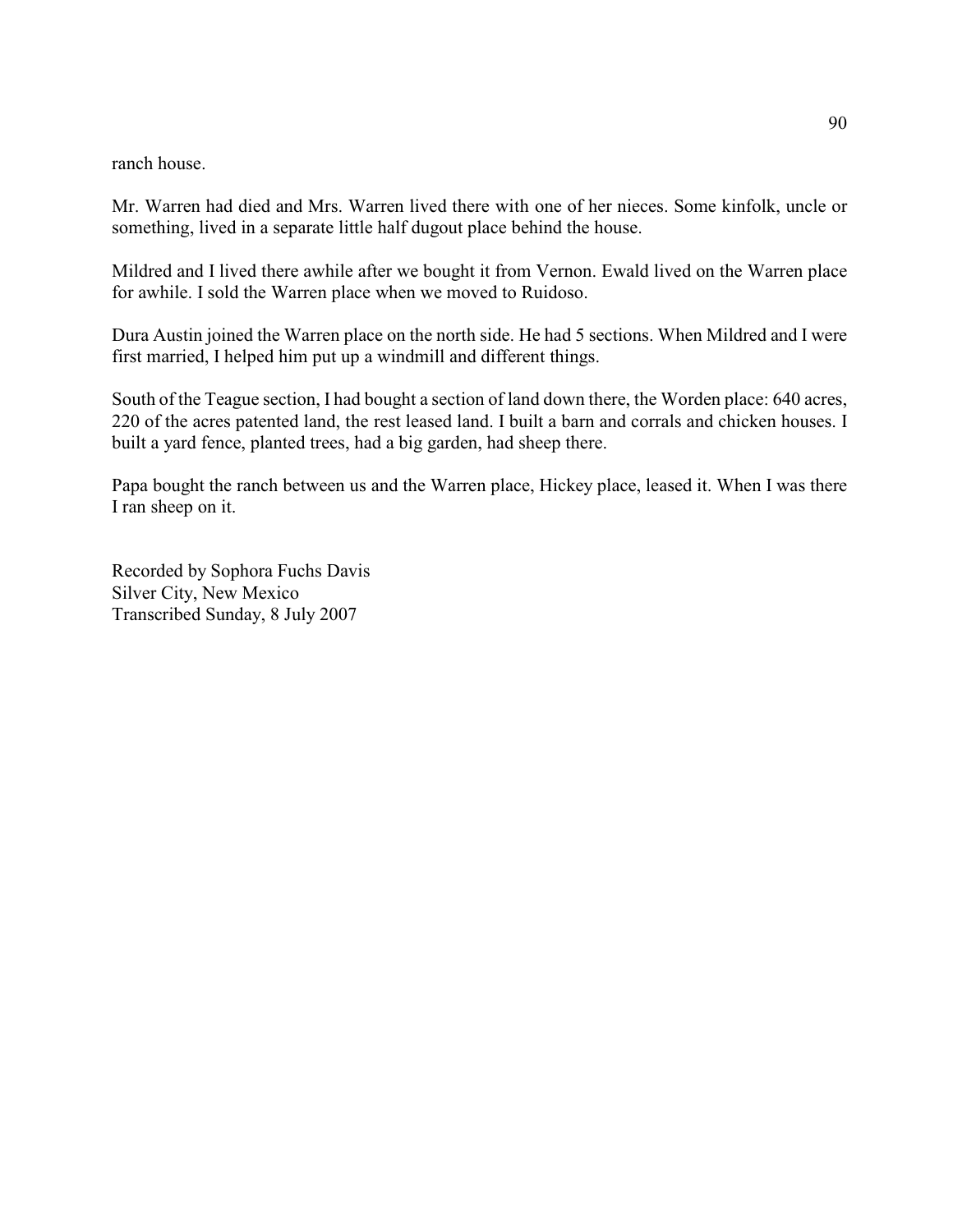# MORE ON BOUNTY HUNTING

The only animal I ever killed for money was skunks. When Mildred and I were first married and lived there south of the ranch on the Teague Place I had to make a living some way. I could work for one of the neighbors for a dollar a day. Skunk pelts would bring about 58 cents apiece. So I trapped skunks. I would usually get two or three in one day. The most I ever got in a day was 13. There for awhile one pelt would bring about a dollar and a half.

I trapped them in steel traps. I'd shoot them and let them spray theirselves out and then take them to the house to skin them. I would put the hides on a stretcher to dry them.

It's a poor way to make a living. People didn't have welfare and food stamps. You made a living any way you could.

In the garden skunks will eat melons, watermelon and cantaloupe, tomatoes and cucumbers, all kinds of things. When I was gardening I used live traps to catch skunks. I would just pick them up and drown them in a tub of water. A skunk won't ever spray when they are drowned. When I stopped gardening, I stopped catching skunks. Didn't need to anymore.

There at Gila when I had skunks, I caught them in live traps. I never shot any. Didn't want to upset the neighbors with the spray. Drowned them. Didn't skin them out. Just buried them.

I wasn't ever sprayed by a skunk.

Recorded by Sophora Fuchs Davis Silver City, New Mexico Tuesday, 28 August 2007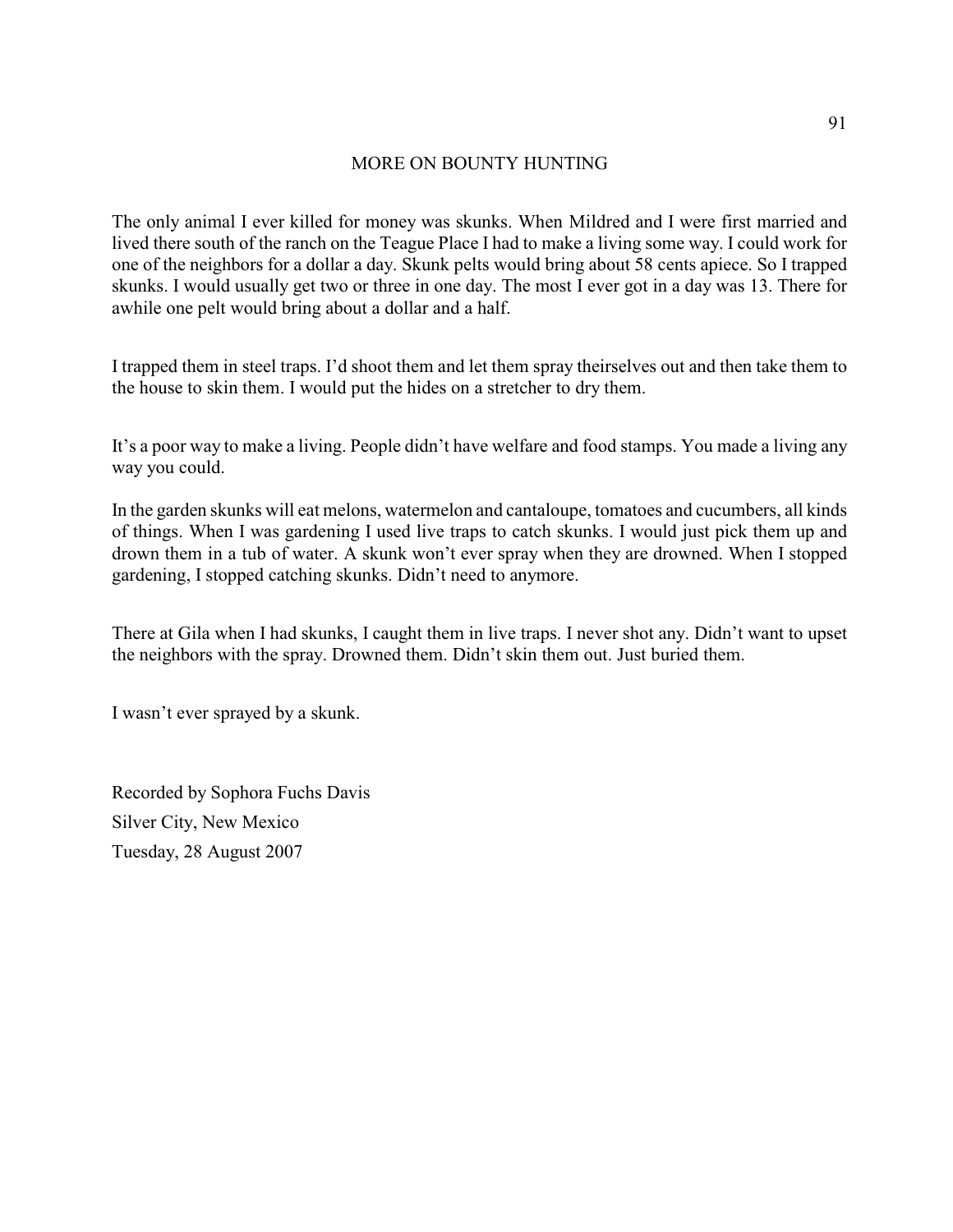# MOVE TO THE MOUNTAINS – RUIDOSO

After I was married and had two children, I got deathly allergic to something there at the ranch. I would go to bed at night and couldn't breathe. Sheep and vegetation. Went to Ruidoso and felt good. I told Mildred, "We're moving here." We moved to the mountains so I could breathe.

Ewald asked me how I was going to make a living. "I have no idea, but I saw a lot of people around there that didn't look hungry."

I gave a check for the place and didn't have any money in the bank. I went to borrow the money, "I don't have any collateral." That lady rancher helped us buy the place in Ruidoso.

When we were moving to Ruidoso, went through Cloudcroft and Alamogordo. Bright moonlight night. We just slept out on the ground in a bedroll there, between Alamogordo and Tularosa. The two children slept in the back the station wagon. I woke up in the night. There was a coyote nose within two inches of my nose. As soon as I moved he took off. Curious. Closest I've ever been to a live coyote. Could have been his breath what woke me up, STRONG breath.

We moved to Ruidoso about 1945. Bought a little farm from Cecil Harland for \$4,200, 9 acres behind Biscuit Hill. Biscuit Hill wasn't there then.

Behind our house there was another little house with two rooms. There was a chicken house, a barn for a milk cow, one milk cow, 9 acres or something like that. Took one horse up there, young horse, just got him broke good. Didn't have any use for him there. Sold everything out at the ranch.

Funny part about it was, Mildred and I moved up there. The very next day, Mama and Papa drove up. Mother never went back to the ranch. They stayed in the little house in the back there.

Crops had already been planted there on the place when we bought it. I remember when Papa and Mama were harvesting the cabbage, cutting it and putting it in crocks to make sauerkraut, Papa cut one cabbage and a gold piece fell out, fell out of the cabbage. I don't remember if it was a ten dollar or twenty dollar gold piece.

It was a good move for me because I felt better and we made a little money there.

Then we sold the farm and bought Hollywood Inn for \$10,000. It was completely crazy; we sold it out in pieces, made \$60,000 of stuff off of it.

One year I bought and sold 13 pieces of property, made a profit on all of them. One piece I bought as a favor to man had cancer. Paid him as much as I could; only made \$200 on that one.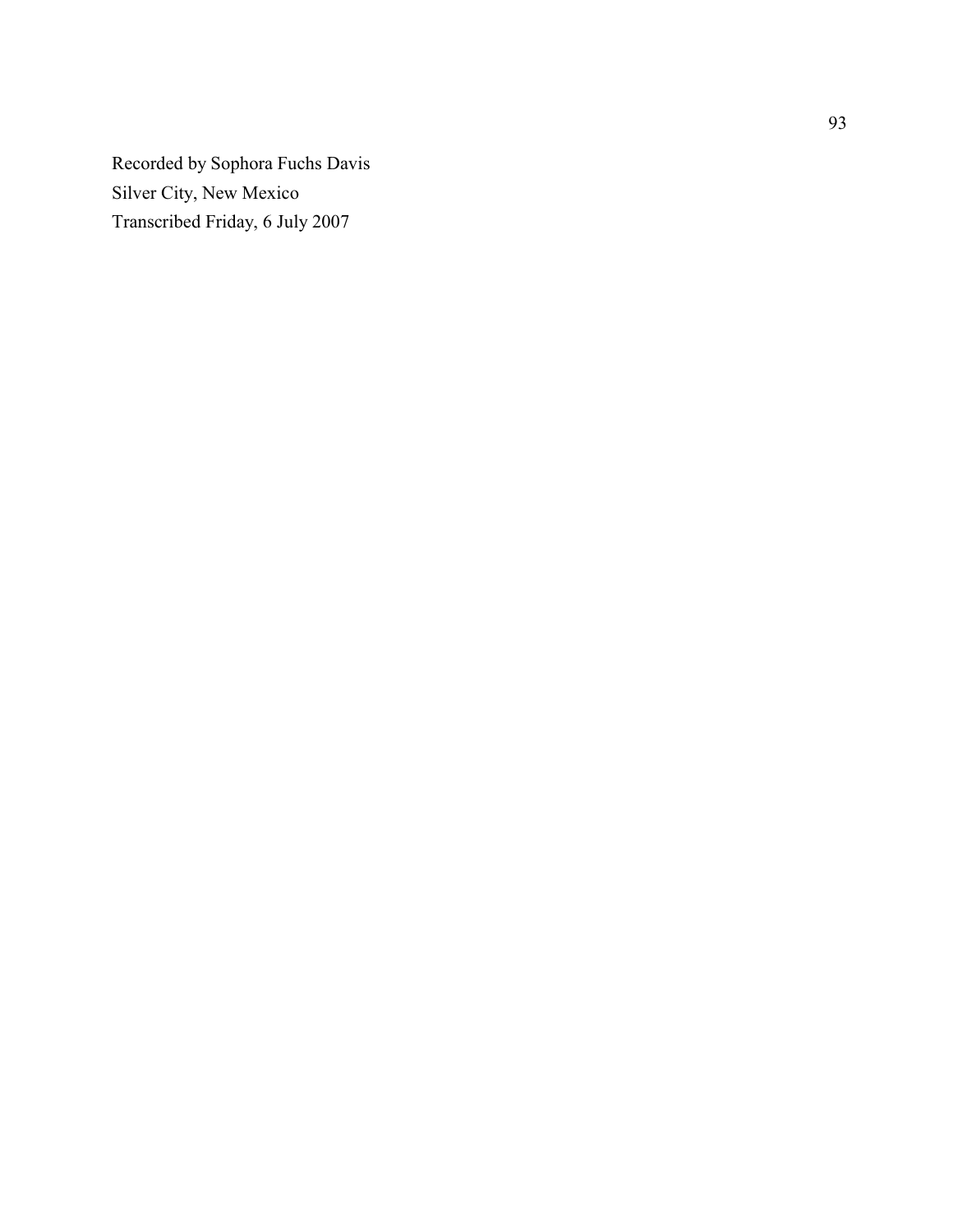# FOX MERCANTILE

I never did have any problem with credit, people paying their bills. I know Stout and Long, the other two grocery/mercantile businesses there in Green Tree, had a lot of problems. I didn't give everybody credit. One time a fellow got behind \$230, stuccoed my house and worked for me until it was paid off.

When we sold out a Mexican came from Capitan, paid every dime he owed me, \$2-\$3 hundred dollars.

Had a fellow come in one time wanted credit. I told him, "I don't know you." Fellow said, "Back in Oklahoma they know me; they wouldn't give me credit." I went ahead and sold to him on credit. He always paid me.

One time Mildred and I were coming in late from a show or something. Fellow came right up to the car window. When he did he was looking right down my gun barrel. He put his hands up quick and said, "Mr. Fuchs, where did that come from?" "That's for me to know." He wanted to borrow \$5 for whiskey. I gave it to him. He paid me next morning.

One time in front of the grocery store some people were loading their groceries. Left a sack on the trunk. Sack full of money. I chased that car nine miles before I caught up with them. They had a boy born with a crippled foot. They'd been saving all those years to have it operated on. \$13 thousand dollars in that sack. I was always glad I did that, because that's the way I live.

One time there was a truck load of Mexicans, 30 or 40 of them. There was one old man in the bunch. Dropped a sack of money there in front of the store. All of them turned over their wages to the old man. They had been in Arizona working. There were thousands of dollars in that sack. When I gave it to him the old man kept saying, "Mucho bueno, hombre," tears running down his cheeks. Couldn't speak English. Young man explained it to me. At the end of harvest, when they got home, they divided it equally.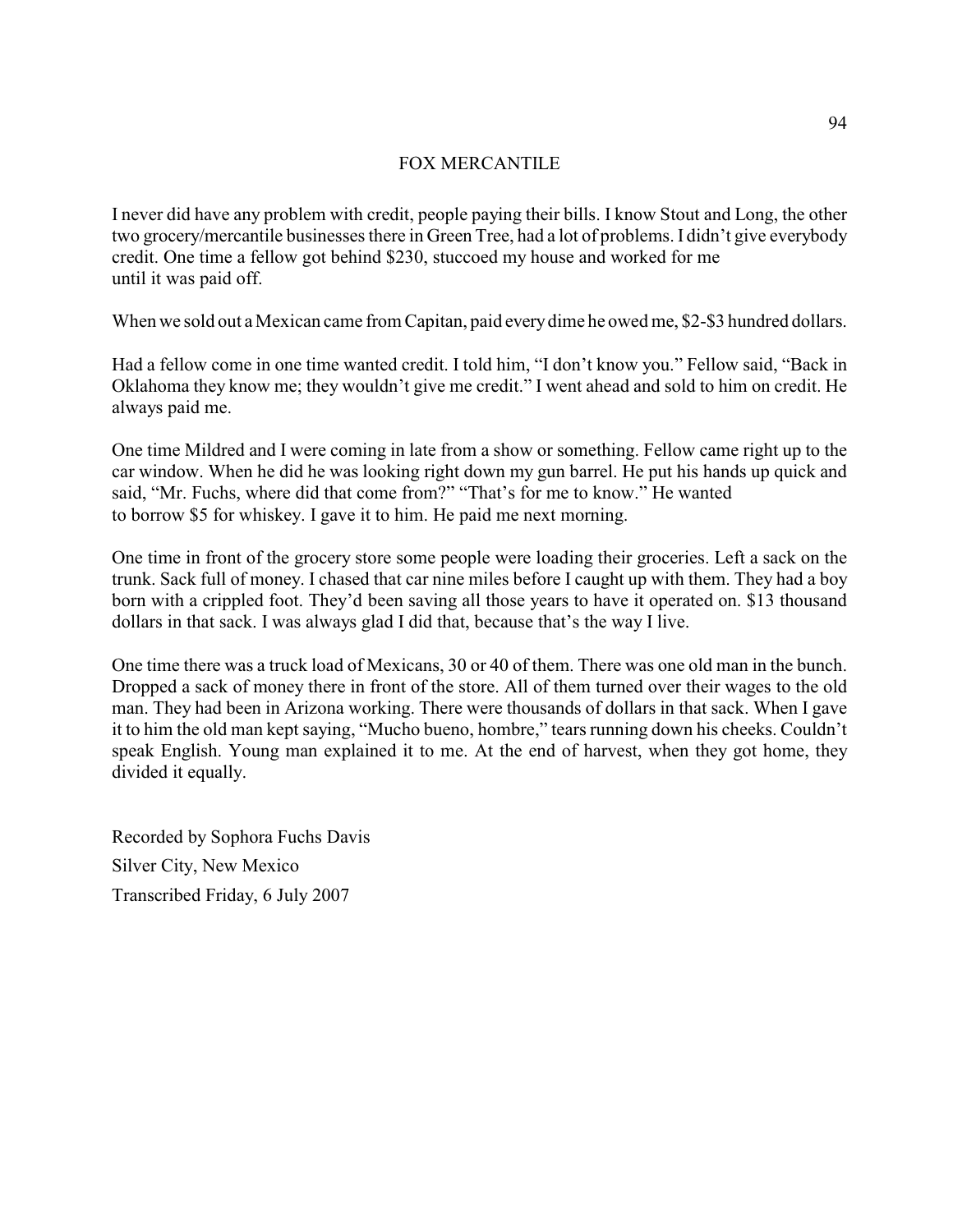# FOX CAVE

Best move we ever made was when we leased that Fox Cave. Went in debt quite a bit to do it. One thing I did in the beginning, I bought expensive counters. I bought limed oak counters, real nice ones, 8 foot long, 2 shelves. I told Mildred, "Expensive merchandise in cheap counters cheapens it. Average merchandise in expensive counters increases its value." It sure worked out that way. Cheap merchandise on nice counters sells better than good merchandise on cheap counters.

I was up in Santa Fe one time, stopped in to see one of my distributors, sold knives. He wanted to sell out. I bought \$900 and some dollars worth of knives at 25 cents each. Thought I had enough knives for the rest of my life. We resold them for \$1.50 to \$45.00 each. Before the month was out I had to order some more knives — certain ones, you know.

One year I paid \$3,500 income tax. If I had turned it all in, would have been \$6,000.

I had a fellow working with me that really knew how to merchandise stuff. We bought a bunch of 15 cent fans, three styles. Sold them for \$1.25, \$1.50, and \$1.95 each.

I've been all over. Up in Canada, Calgary. Pretty far west, north up the coast. East coast, New York City. Mildred and I took Kate up there, stayed a week, doing quite a bit of buying. Went directly into the big stores. That's when we had Fox Cave. Went in one store, bought knives, pocket knives, all kinds of knives. In the U.S. we were their number one customer. We had a counter 8 foot long, 3 shelves in it, side by side, 147 different styles.

People don't know it, but mass display sells. If I'd have had a dozen knives, they wouldn't have bought any. Max helped. He was good at merchandise.

One time I had some pictures of desert scenes. Big fat boy was looking at them, "How much for that picture?" I didn't pay much attention to him and just said, "It's pretty expensive," and went about my business. He asked me again. I told him the same thing. Third time, I figured he was about ready, "\$35." To prove he had the money, he bought three of them. People are like that.

They changed the highway. I was real fortunate. Governor Ed Mechem came down, "Let you in on a little secret. They're going to put the highway on the other side of the river, change the course of the river. Maybe you can sell out." I sure did appreciate it, because it happened just like he said.

Man that owned the place, Bill Brim, him and his brother. He figured he could lease it out to somebody. His brother bought me out. When he took it over business went down, from \$3,000 a day to \$600. They put up signs, "If you break me you've bought me."

Somebody break something, I would say, "Aw, forget it. Anybody can have an accident." You build a business with attitude. Those people will come back and buy something.

When we took Kate, David and little Rudi to New York, we stayed another week after they left. We went up into the arm of the Statue of Liberty. We went to the top of the Empire State Building. You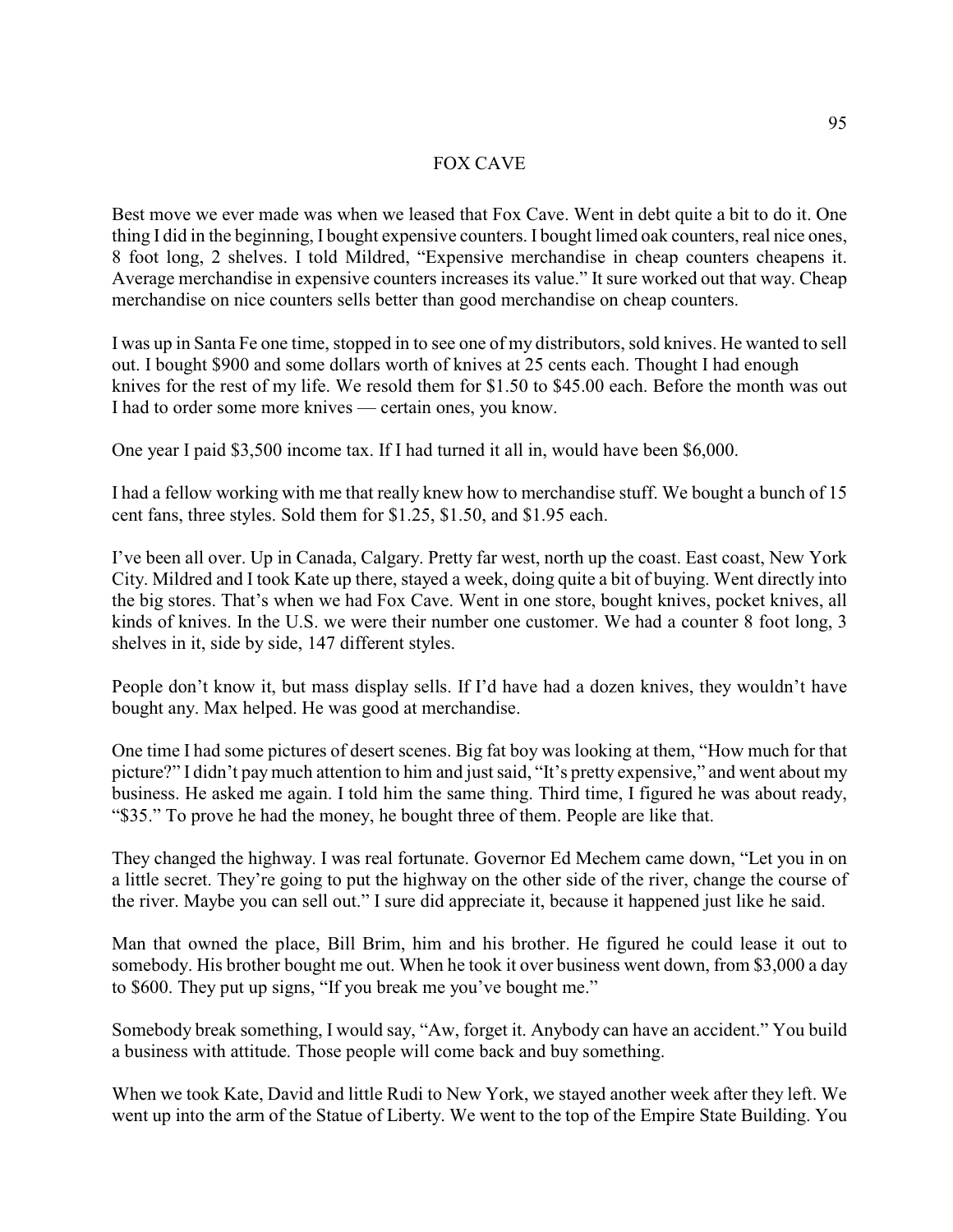could really see the town. We went to some place, I forgot what it was called, you could put a nickel in, open the door, and get your sandwich — looked like a post office with boxes.

Went to the wholesaler, I think he was a Jew, we bought knives from. Went in and introduced ourselves. "Mr. Fuchs, I want to know what you do with all these knives. In these United States, you're my number one customer." He took me and Mildred to lunch, to a German restaurant. They even talked German in there.

I sold more knives than anybody in the country. Eight foot counter, completely full of knives, no two alike. Paid 15 cents to \$5.00 for them. Sold them for \$1.95 to \$35. Had such a stock, any one sold, we'd just reach down, get another one and replace it. We made quite a bit of money in that store. Fellow we sold it to went broke.

I think we sold more knives than anything else, but we sold an awful lot of salt and pepper shakers.

In New York we went to shows, we went to more than one. Radio City Music Hall and watched the Rockettes dance, Mildred and I did after Kate and them were gone.

I had an Exxon credit card. They didn't have Exxon gas in the eastern states. Had some brand of gas I'd never seen, don't sell it in the West. They accepted my credit card at every station. I never got a bill for that gas. Haven't got a bill yet.

One time at Fox Cave were quite a few customers. Big old skunk walked in the door. I told everybody to be real quiet. After awhile it walked back out the door. If it had sprayed in there, really would have messed it up.

I think the most interesting part of my life was when we had Fox Cave. I really enjoyed it. Just seeing what you could do with customers.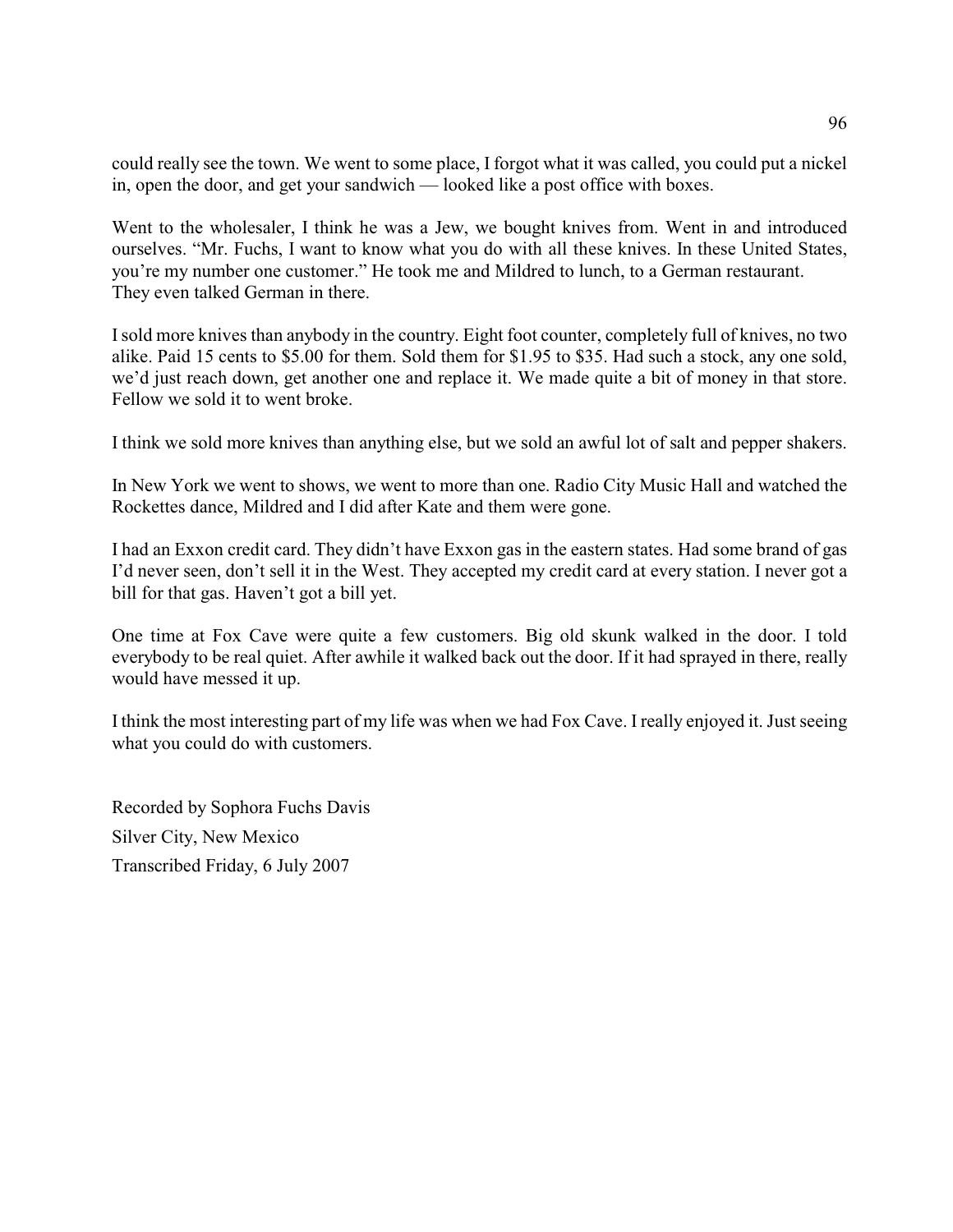# FRANCES AND FOX CAVE

[Frances, Your sweet brother is going to LOVE this!]

Having his email with breakfast this morning, Uncle George had a big smile when he said, "I remember. I don't remember the snake, but Iremember one day, business was a little slow. Those two girls went out at the road, pulled up their britches legs — like they needed sex. They were just playing, but I got after them finally.

"I enjoyed having Frances work for us. She was real good!

"Peter Hurd drew us the picture of the fox we used. He was quite an artist. We had it copyrighted in the state. I had a bunch of those foxes. I had a big one made up for the front of the store. Had a dozen or two smaller ones along the highway in both directions.

"When I sold out to Brimm I tried to sell him that copyright. He wouldn't buy it. I told him, 'Okay, then I'm taking my foxes.' I think that was one reason he went broke. I had kinda got crosswise with him when he decided to put up that cafe in part of our parking lot. I didn't want him to do it, but he did it anyway.

"I later used that fox from the front of the building. I bought some apartments there east of Durango. They were call 'Mutt's Huts,' I used the sign I took off the Cave and called them 'Fox Huts.' Left it there when I sold it. Never did use the smaller ones, just left them laying up there somewhere.

"One day at Fox Cave, there were a bunch of customers, when all of a sudden a skunk walked in. I told everybody to to be real quiet, 'Don't panic, just stand still.' I kinda walked toward him and he turned around an walked out. He could have made a real mess in there.

"One time a fellow walked in. I said, 'I know you from somewhere. Then I remembered his name and everything. We went to school together in second grade in Abernathy, Texas. He finally remembered it and we had quite a visit. He was so amazed I remembered him.

E-mail Tuesday, 29 May 2007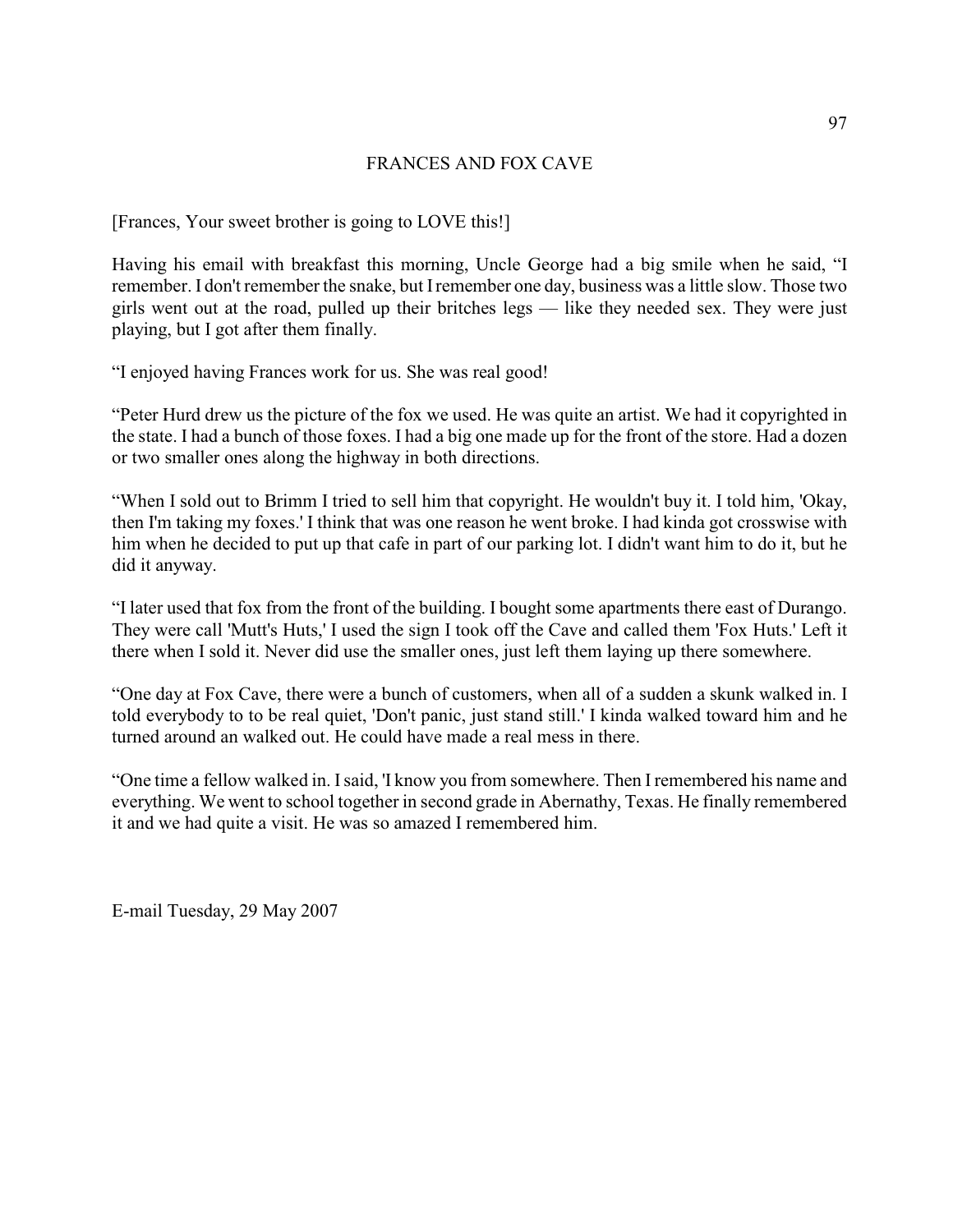#### FOREST SERVICE

I had a crazy dream last night. Somebody hauled a little mule for me to ride. They had a bunch of horses, drove the horses, hauled the mule. I didn't know the people. Didn't even know the mule.

One job, where I was paid by someone other than myself since Mildred and I got married, was working for the government, Forest Service. I'm glad I did because I draw retirement. That retirement sure comes in handy.

I worked temporary there in Ruidoso. Then in Colorado I wanted to work for them; they wanted to hire me on. At that time the age limit for full-time permanent hires was 50 years. I hired on at age 49 years, 11 months, and 28 days.

In Forest Service in Ruidoso, one thing I did, took my pickup and checked all the camps — fire danger. Checked out road conditions, built trails.

Working for the Forest Service there in Colorado wilderness, I built a bridge over a canyon. It was north and east of Pagosa Springs, West Fork side stream that runs in East Fork. It's 120 feet across, perfect arch, camber, 65 feet to the bottom of the canyon. Built of 2x6's, longest board is 6 feet. We hauled in the lumber with mules. Used a long cross cut saw.

My boss wanted this done and didn't have any idea how to do it. Just told me to do it. So I did it, removed the evidence, and didn't tell him how I did it. Told him, "That's for me to know." I dropped this big aspen tree across there, built over it, then cut it out when I was done and let it float down the river. He never did know how I did it.

Another crew were supposed to build a 12 foot bridge. Boss wanted a camber in it. Said, "I can't tell you how to do it. You'll have to ask George."

I used to be quite a builder for them. One summer I built five bridges.

One time we had to haul in with mules. Walk in on Monday, come back on Friday. There's some private property, Hearst, in there. Built trail around it. One time a boy ran through, came running back white as a sheet. Bear.

One time we left our chain saw in our tent when I was working for the Forest Service we lived there in Durango. When we came back on Monday it was gone. I kinda guessed who it was. Five years later I was on a hunting trip. Went to a feller's camp that I knew. I had put a different type of screw in the exhaust system. "Orville [Arvel], I thought you said you didn't take that chain saw." "I didn't." I showed him that screw. "I guess maybe I did." I didn't ask him for it back. He was quite a crook.

Something you would never see in a thousand lifetimes. There's a trail 1/2 mile or more from it. On the east side of the river there's a bluff, rock pinnacle, maybe 200 foot. One day we saw this big rock falling over. Dammed the river, made quite a little lake. You should have heard the noise. It was 14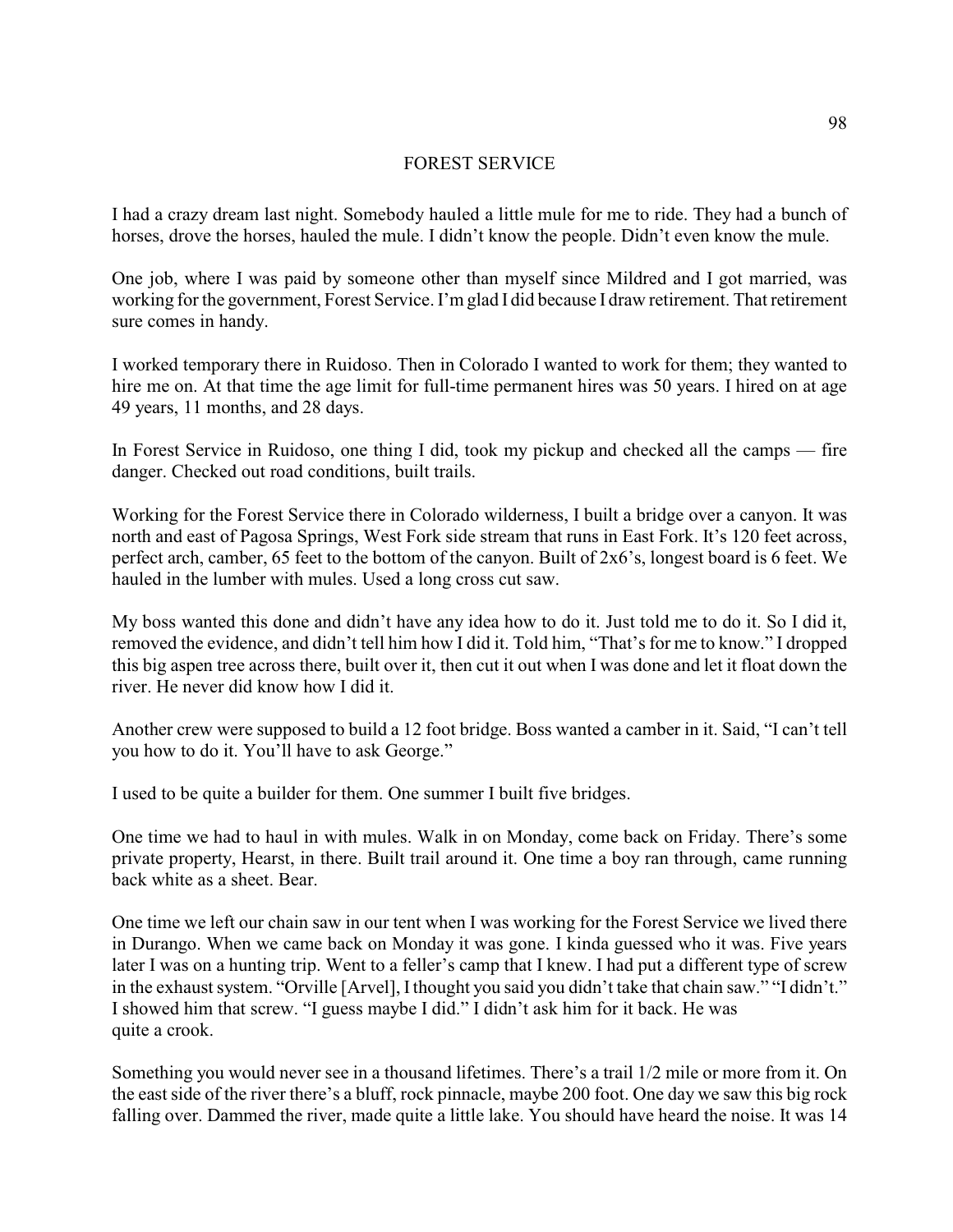miles out of town. They heard it in Pagosa Springs.

I worked for the Forest Service fourteen years. In Colorado I built 167 cattle guards, I think it was. Built them all over the forest. I was known as the 'Cattle Guard Man.'

I built a whole bunch of small bridges, you know, trail bridges.

Where did I learn all this? (A tap on the head) I just figured it out.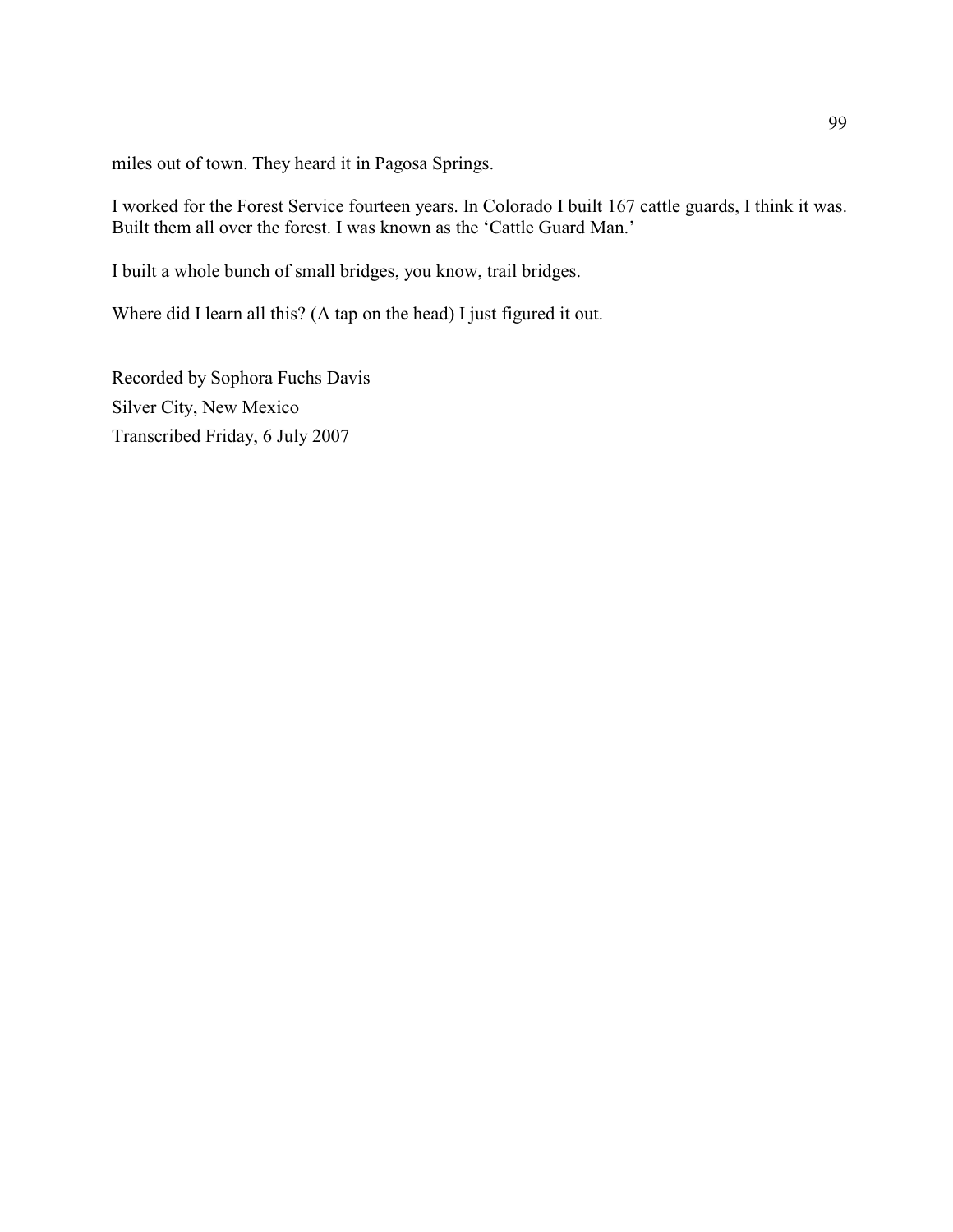#### POLITICS

When I ran for County Commissioner in Lincoln County the second term, I didn't do any electioneering, never gave a speech. I didn't really care. I figured if they wanted me in they'd vote for me. Otherwise, it didn't matter. I got the highest number of votes of anybody in the county except the Sheriff and he didn't even have an opponent. He had a few more votes than me.

I never understood why, but the governor of the State of New Mexico, Ed Mechem, used to come see me and ask my opinion on certain things. I thought that was quite an honor. Governor would call, ask my opinion. Even came to visit me in Fox Cave.

When I was on County Commission, Earl Harcrow was County Clerk. Nice young man. I knew he was not going to live when he went to the hospital.

One thing I wasn't very proud of. Governor appointed me as right-of-way appraiser. Three of us: Federal government, County government, State government – George Fuchs. When we were appraising land in front of Ewald's place when they were going to move the road, I handed it over to the other two. Ewald had that apple stand. No law says the road has to go by your business. I was disappointed they didn't pay him more than they did. I owned the land across from it. They paid me enough to make a road into it.

When I was on the County Commission, they gave away those commodities. Ewald never applied for them. I used to bring him some, cheese and stuff.

After that, Governor Mechem appointed me as a spot appraiser. Anywhere the state was taking some land, they sent me there to appraise it.

I served two terms as County Commissioner, all that are allowed. They wanted me to run for State Senate. I wouldn't run. Didn't want to be away from home and business.

You didn't write all that down, did you? People would think I was bragging.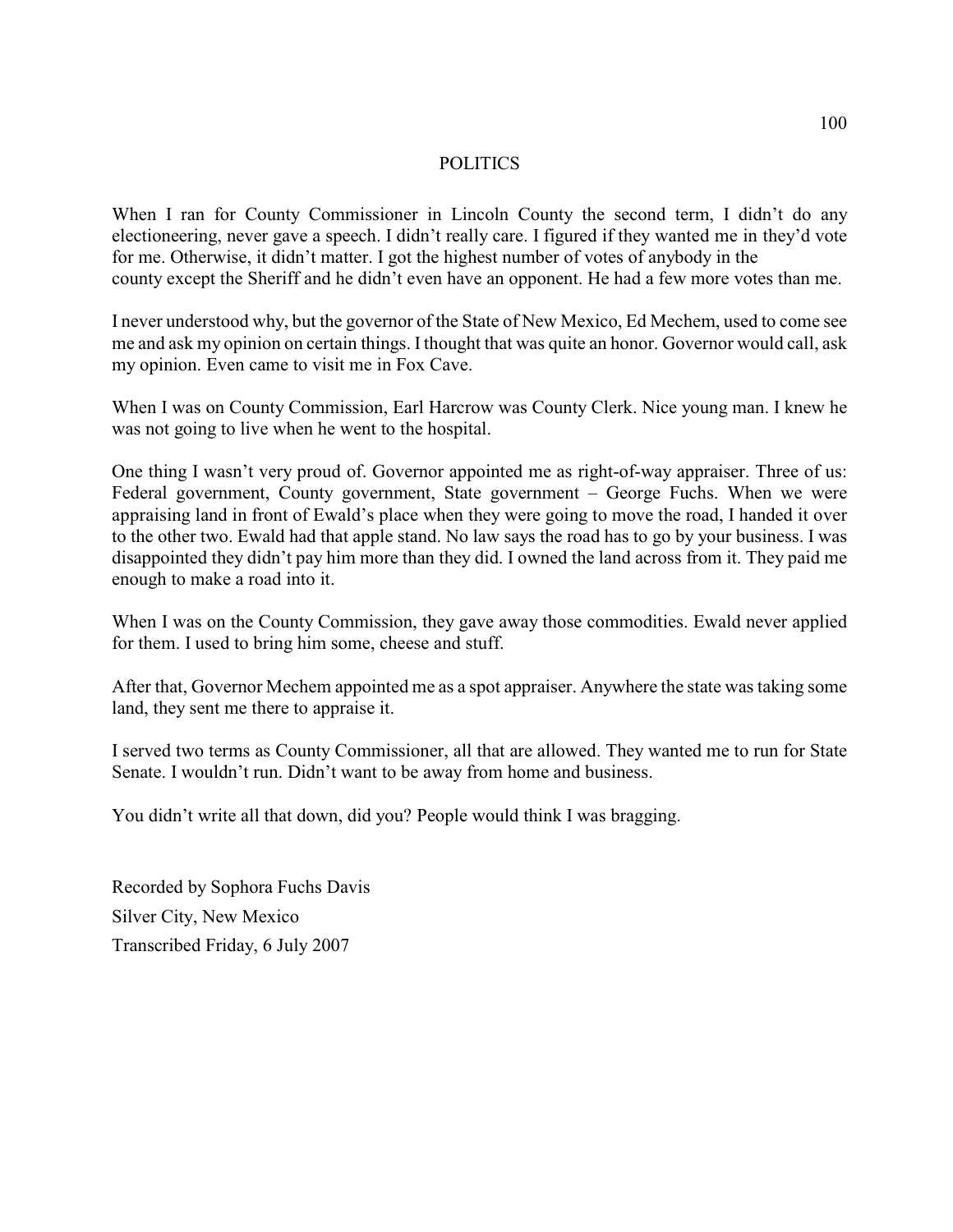#### **HUNTING**

I was the luckiest hunter there was. I killed an awful lot of deer through my lifetime.

One time Herman and Cleo were visiting. Herman and I went hunting. Herman said, "If you get a chance, get me one." Herman said, "I'll just walk up this canyon." George said, "I'll just sit right here." Pretty soon here come an elk right past me.

Papa went hunting southwest of Carlsbad. He killed five wild turkey. It was legal to kill one. We got two deer. Put a tarp down over the turkey. Put the deer on the tarp. Went right through the check stand. A.J. and Betty were living on the coast of Los Angeles. Took one of those turkeys out there and cooked it. Rudolph went with us.

I shot a lot of deer and elk. I usually tried to hit the heart, it's an easier target than the neck, larger part of the deer. I was afraid I would miss the neck. Papa always hit the neck at the base of the skull. Deer drop straight down when you hit them like that.

One time we were sleeping close to Cloudcroft. All of a sudden two bear were there right on top of our bed. As soon as I woke up, the bear took off. We just stayed right there. Papa had shot and wounded that same bear. A.J. might still have that bear rug.

Elroy Schnelle came to Ruidoso one time. We hunted for four days, didn't get a thing. He was going to leave on the fifth day after lunch. We were camped by a road. I told him, "While you fix lunch, I'll just sit down over here." I saw two bucks, fired two shots, killed both of them. Elroy said two shots sounded like one shot they were so close together. I was a pretty fair shot, but nothing like Papa.

One time east of Alto, while I was County Commissioner, eleven men worked for the State out of Santa Fe came to hunt with us — when I was working for the highway department. A.J. came up there to hunt with us. He killed 7 deer in one day. I hunted all day, didn't get a shot. A.J. filled all their tags. A.J. said, "You gut 'em out, I'll go get another one." I got a wild turkey that day walked right up in front of me. A.J. was a real good shot.

Hunting, I killed one for Mildred several times. One year she killed two elk and I didn't get one. In all those years at Palisades I killed a lot of elk. Never got a big one. Mildred got a bigger one than I ever did.

One time Herman and Cleo and we went hunting in Arizona. Herman and I want to town after some groceries. Was a bread truck in front of us. Door came open, about 12 loaves of bread fell out. We stopped and picked it up. Got into camp and realized it was old bread we had picked up. We couldn't use any of it.

I think I told you Ewalee beat us shooting with a pistol.

Since I have been lying around thinking I might die any minute, I have been thinking it was wrong to kill all those deer and animals and things. Except house flies, they're such a pest. And scorpions.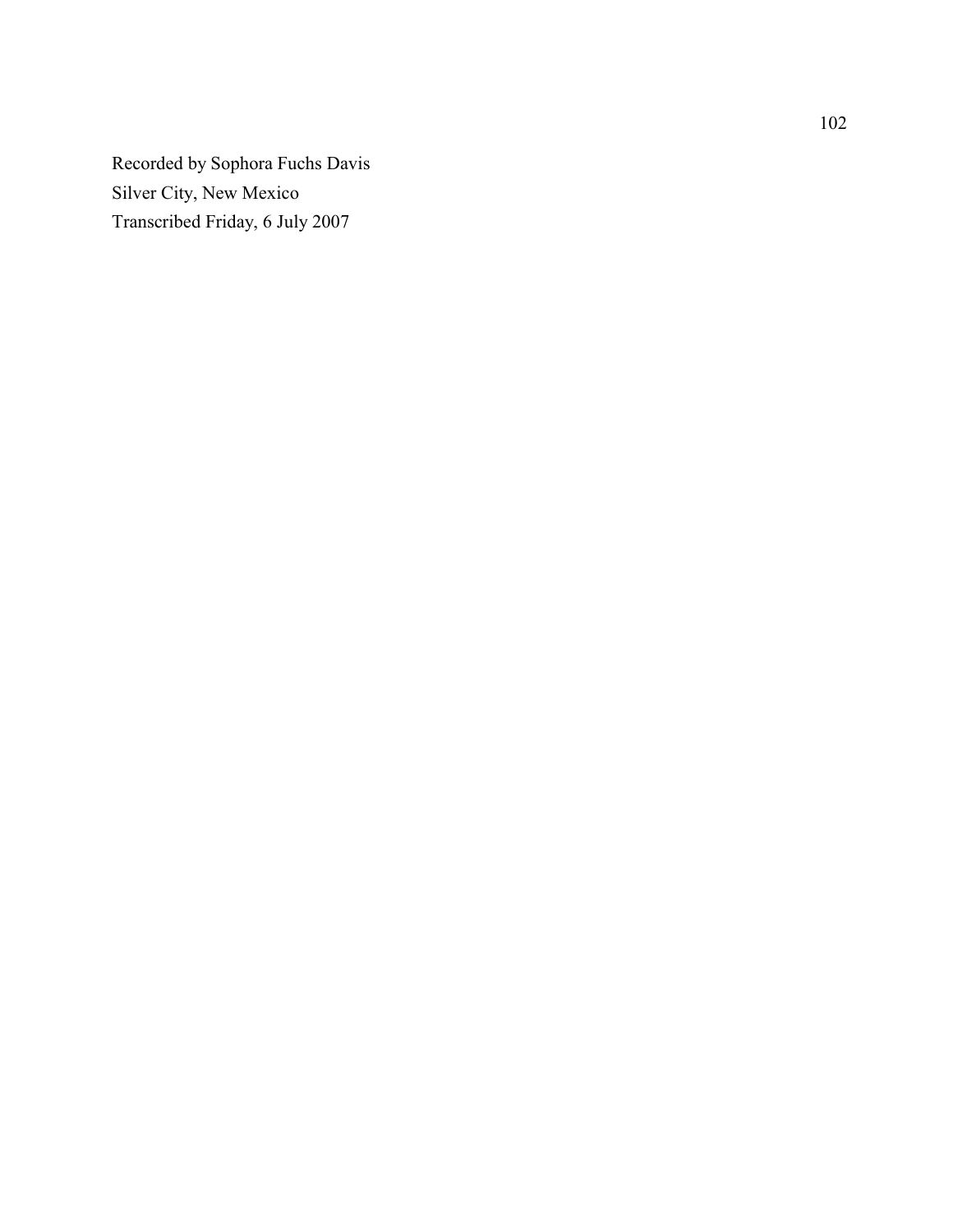# PALISADES

Quite a few bear there at Palisades. One morning we saw eleven.

Lyla had a bear in her cabin. One of them crawled in through her kitchen window — small one. She didn't see him, he was in her bedroom.

One cabin west of there had a problem. I loaned him a gun. He said, "I think I shot a bear. Game warden came up. Bear broke the glass in the outside door, then opened the doorsome way. I told him, "Next one that comes in the house, I'll shoot"

At Palisades I probably could have killed a dozen bear, but I didn't do it.

There were a lot of moles up there. There'd be snow. They would make tunnels under the snow, on top of the ground.

We nearly got snowed in that last year. I really got scared. I was afraid I couldn't get back up there where Mildred was.

We tried to stay at Palisades until the end of hunting season. They started having three hunting seasons. I finally told the owners we wouldn't stay for that last season.

They have it better now. They have a phone up there.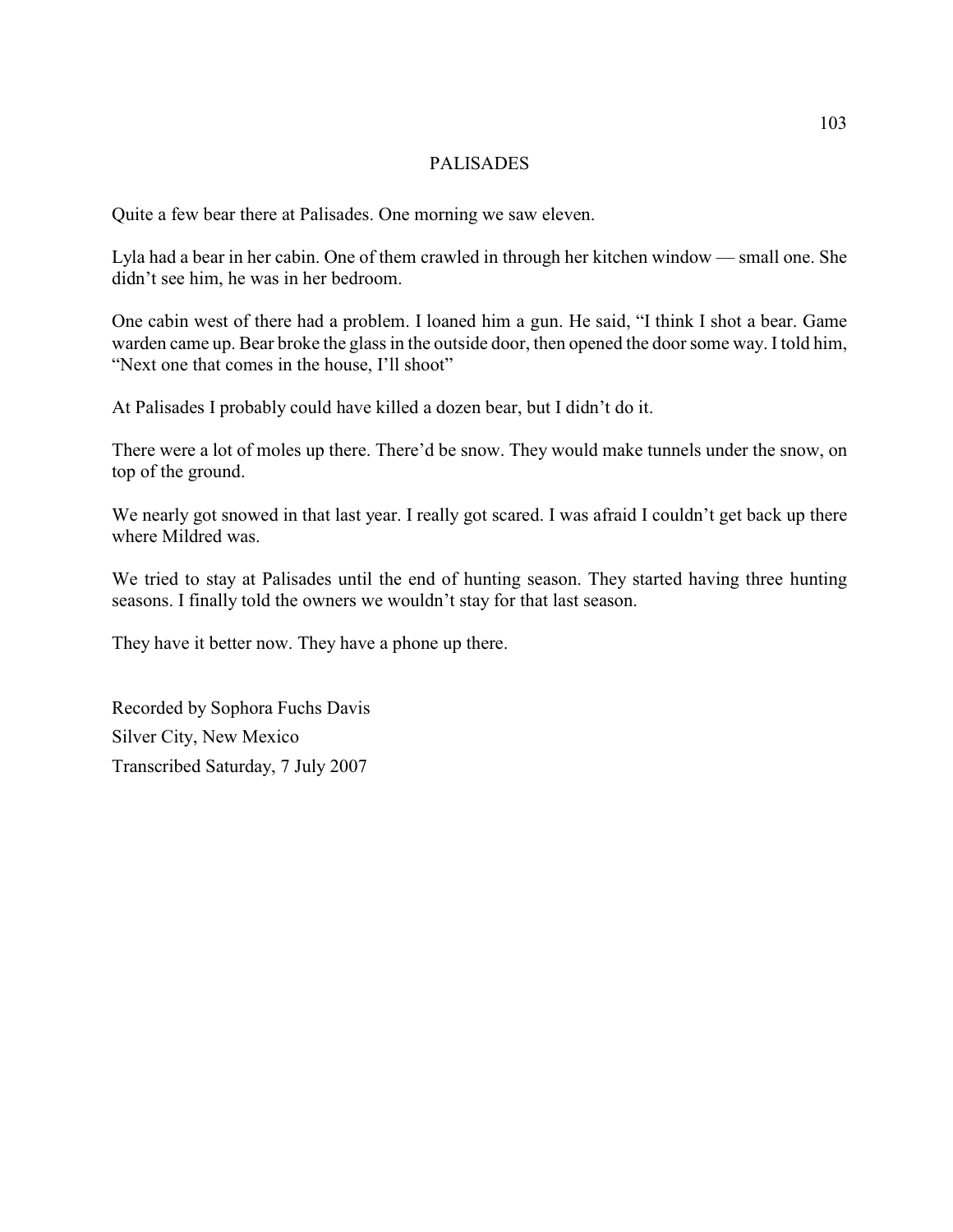#### GEORGE

We moved to Abernathy in 1918, before I was 6 years old. Uncle Ben Struve lived on a farm about 2 miles south. Charlie Goethe and Aunt Olga lived up there. Victor Struve, Marvin and Arthur's brother, and I had the same birthday. I was older.  $=$   $=$   $=$ 

I used to track things when I was real young. One day my dad sent me to town with two mules for the auction block. I sold them, but I bought a horse. One of those mules had kind of a knot on one leg. Other one was so lazy he wouldn't work, but he looked pretty good. I just gave them the one that wouldn't sell. Papa was real disappointed. Said I should have brought the one with the knot on the leg back home. I bought the horse for a nickel. Papa was real disappointed about it,

too. I was going to trade that horse to a neighbor for a good sized heifer. Vernon piped up, "He only paid a nickel for that horse." I sold him for 35 cents. It would have been good to have that heifer, worth 10 dollars.

 $=$   $=$ 

When I was at 15 I drove to Abernathy from the ranch. On the way back, I stopped in Lubbock and got gas. When I got back to the car I realized he had given me too much change, a dollar too much. I walked back and told the man, "You made a mistake and gave me an extra dollar. He said, "That'll help you remember it pays to be honest." That's how much he appreciated what I did. A dollar was a lot of money back then.  $=$   $=$   $=$ 

When did I get my driver's license? When they required them. When I was young, didn't anybody have a license. They didn't require them.  $=$   $=$ 

One time I was out looking for a job. I went up to this farm. Man said, "I need somebody RIGHT NOW." I told him, "I'll go get my clothes."

"We will be gone when you get back." Their mother was deathly sick.

I went to get my clothes. Just about didn't get back. Water was running in the draw. Threw my motorcycle down on its side. I had to go back 10-15 miles to a creek to another bridge. When I got back, the man was gone. I milked some cows, worked in the fields, took care of horses. I had to ask a neighbor which field was his. One field needed to be cultivated real bad. I hitched up some horses and worked there eight days. They got back about 9:00 o'clock at night. They paid me in cash, about two dollars a day.

It was a time you just couldn't get a job. Must have been in the '30s. I made money any way I could.

I rode my motorcycle into Plainview and got a job mowing lawns. Gasoline was 12 cents a gallon. One time in Fort Worth I bought gas for 9 cents a gallon. I was riding a motorcycle, couldn't buy very much.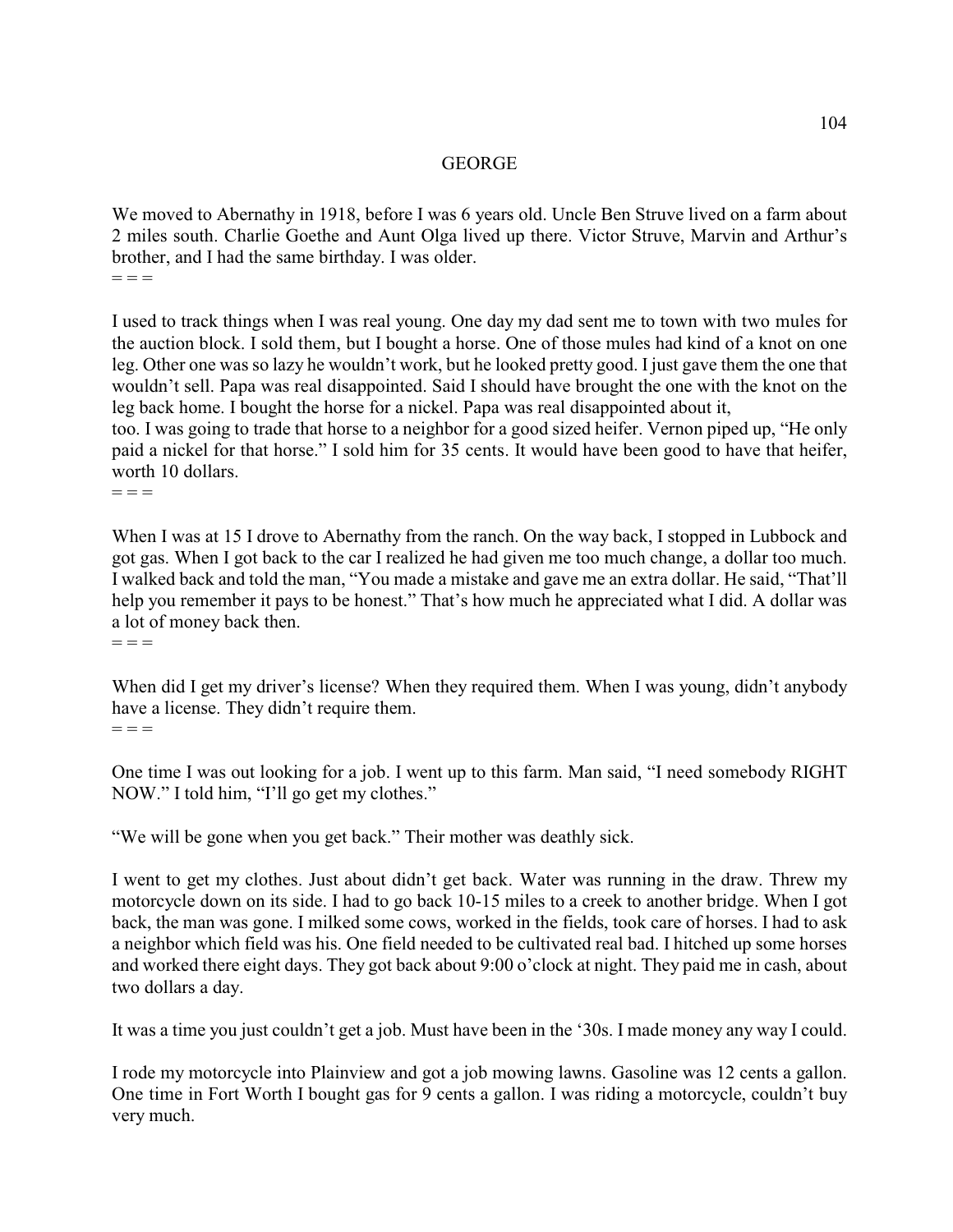#### $=$   $=$

There at Milnesand, New Mexico, north of Tatum 50 miles. Come a blizzard in the Spring. I was working for two men, one of the said, "I'll just cut the fence. Haul them some feed." I told them, "Why don't you cut the fence and let them walk?"  $=$   $=$   $=$ 

I built a lot of windmill towers. Neal Childers helped me put up a lot of windmill towers. Built them on the ground and raised them up. One time Childers came to help me. Had to dig deep holes, four foot, four of them. He dug the first hole. I dug three and finished first. I was digging in soft sand, he was digging in solid rock.

My father rigged up an outfit. We pumped two wells with one windmill.  $=$   $=$ 

One time before I was married I kinda took a liking to a neighbor girl, a rancher, real nice looking girl, Zella Childers. One day a guy rode by to go see her. I followed. He tied his horse at the corral. I tied mine at the front gate and went on in to see her. Trouble is, she wanted to get married. I wasn't ready. I was about 19 or 20. I married the best woman in the world.  $=$   $=$ 

My father had education, went to college, had a college degree, Ithink. He studied astronomy. I think I was the only one of ten children without an education. I might have made the most money. Herman did real well, too.

 $=$   $=$ 

Somebody was hauling quite a few children to Tatum to school. They had to come out to the ranch. Cost \$12 a month for Georgia. I had some cash, put \$200 in the bank. In the next couple of days I write that check for \$12. Bank turned it down. I went down to Lovington to see what was wrong. They had deposited my money in Roland's account. We looked quite a bit alike. Only time in my life I wrote a check that was turned down.  $=$   $=$ 

One time in Del Norte, Colorado we met a couple of people. One of them said to me, "Fuchs?" I said, "Yes." "We have a bunch of neighbors look just like you." Hermann Fuchs' brother settled up north. Hermann Fuchs was Papa's father.

One of the boys, I think Marion, was signing up for the service. Some of the Struves said there was an officer looked just like my family. Never made a connection. They nearly wanted to call him Uncle A.J.

 $- - -$ 

I went into a bank there in Pagosa Springs. Bought a \$10K saving certificate, high interest. Told Mildred, "Let's get another \$10K." Put them in safety deposit. Few days later a man did some work for me — TV dish. Went to write him a check and found the check to the bank in my checkbook. I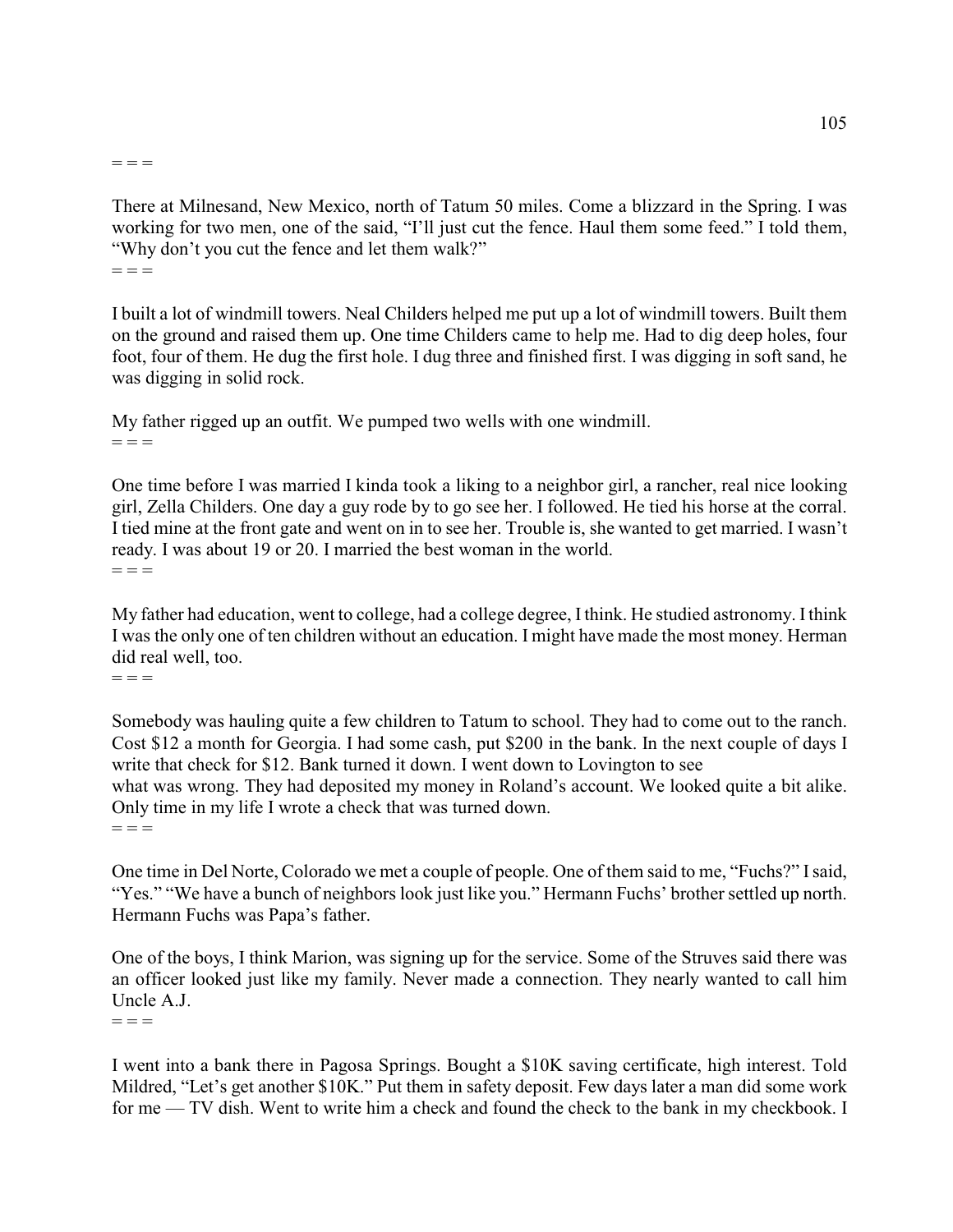asked him to take it to town for me. Next time I was in there the lady hugged my neck, "That would have really cost me." I hadn't even noticed it. That's the way our father raised us.

One time a group of us rode horseback all the way to the top of Mt. Baldy. Later A.J. and some boy rode their motorcycles up there.  $=$   $=$   $=$ 

One time in the service we went over to Juarez to dance. We decided to leave and went outside. A couple of those Mexicans decided they wanted to fight. They weren't going to leave us alone. I took their heads, one in each hand and smacked them together. Sounded like cracking eggs. We left immediately. I never heard anything about it. I never told this to anybody before now; first time I told it. I figure the time has run out they can do anything about it. I was pretty strong, working on the ranch.

 $=$   $=$ 

8 September 2006. Weighed 128 pounds with undershirt, shorts and socks; least I ever weighed. Got to where I weighed 147 with clothes. Weighed 162-168 most of my life. Most I ever weighed was 186, in the service, with nothing to do.

I have been very, very fortunate to live this long. I have practically never been sick.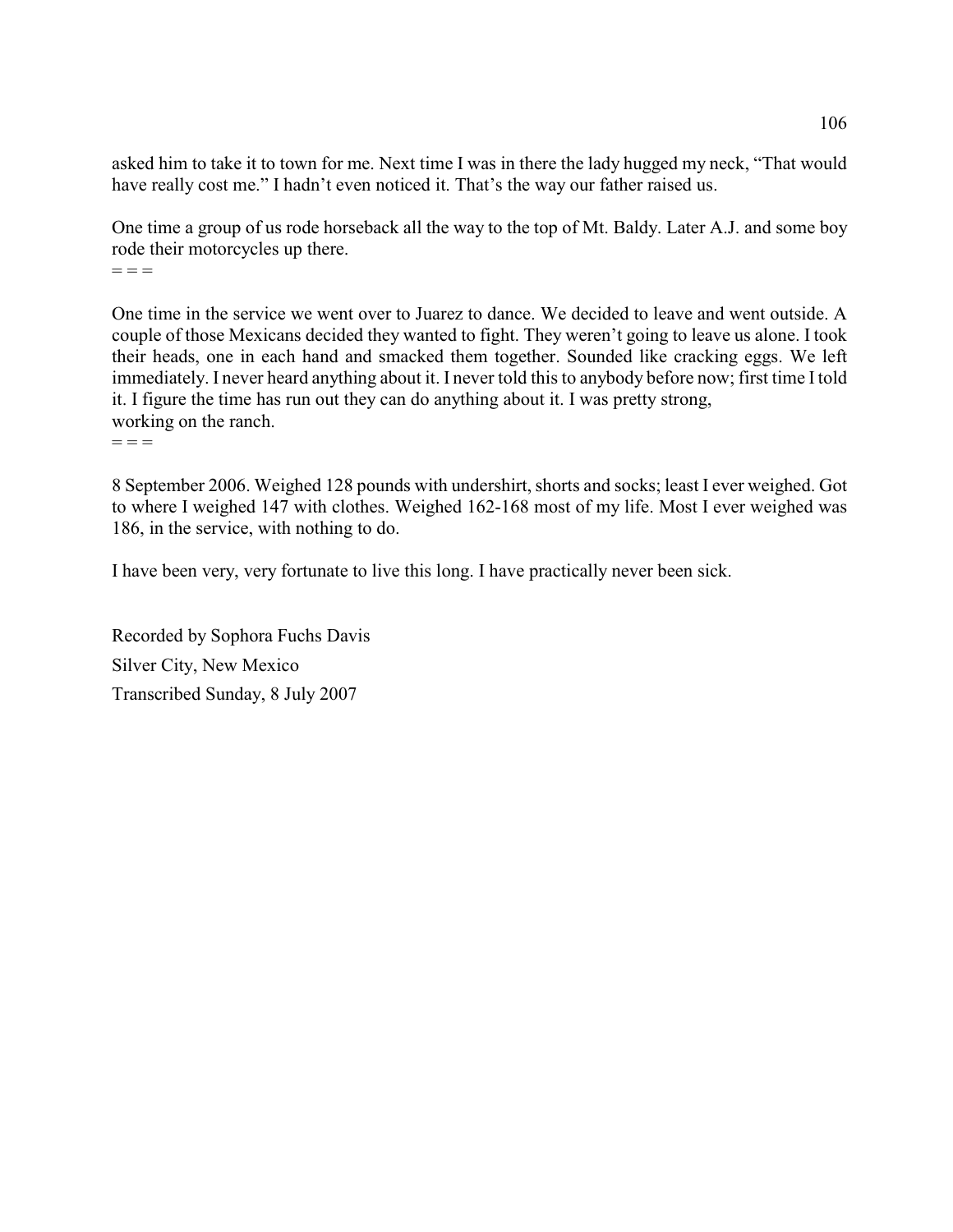#### ALBANO GEORGE FUCHS

Reference dates:

Born Marble Falls, Texas – 15 July 1912 Move from Marble Falls to Abernathy, Texas - early Spring 1918 Move from Abernathy to the ranch, Tatum/Lovington, New Mexico – 1926 Military Service – 1935-1936 Marry Mildred Taylor – 1 June 1937 Move to Hondo Valley, New Mexico - June 1945 Purchase Hollywood Inn Autumn 1945 (one winter only) Purchase Fox Mercantile, Green Tree/Palo Verde - Spring 1946 Move to home in Ruidoso - 1950 Sell Fox Mercantile / Lease Fox Cave - December1952 Open Fox Cave - February 1953 Total Fox Cave 4 1/2 years, sell lease/merchandise - May 1957 Move to Durango, Colorado – Spring 1961 Move to Pagosa Springs, Colorado – 1977 Move to Gila, New Mexico – 1995 Move to Silver City, New Mexico – September 2006 Next move, Fort Bayard, New Mexico

[Died at Millie's Assisted Living, Silver City, New Mexico – 16 February 2008]

#### FAMILY

Papa and Mama:

• Albano John Fuchs (A.J.) 1877, March 1

• Georginia Anna Fuchs (Gini) 1880, December 21 Married 1901, May 1

Siblings:

- Ewald Herman 1902, March 20
- Gertrude Mercedes 1903, September 29
- Rudolph Albano 1905, November 23
- Caroline Theodora 1907, November 27
- Herman Fritz 1909, April 24
- Albano George 1912, July 15
- Vernon Ben 1914, July 27
- Roland Sigfried 1917, April 17
- Marco Bettis 1919, July 11
- Marion Julian 1919, July 11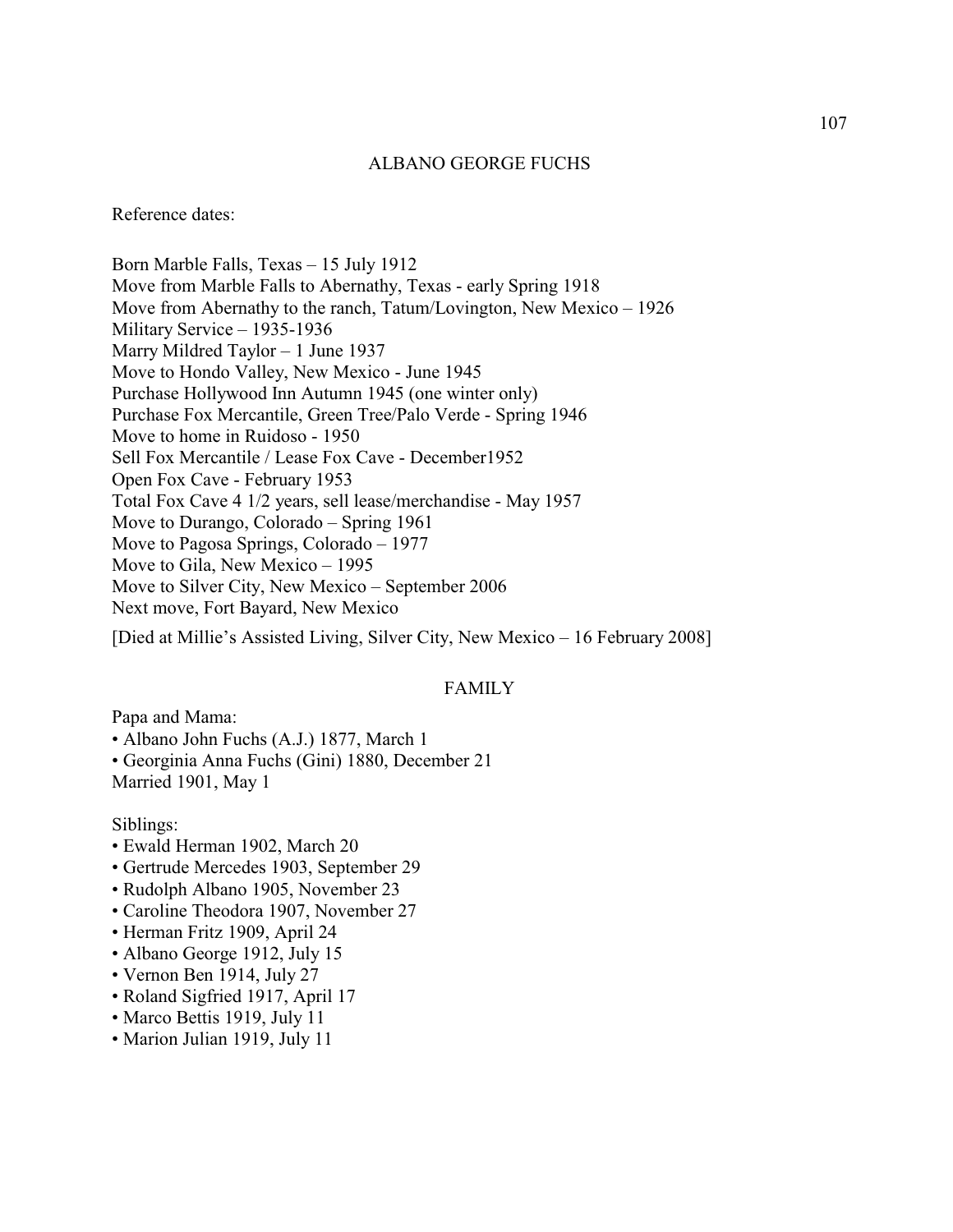Uncle Moritz Goebel had stomach cancer for three years when he died. Uncle Ben Struve said, "I hope when I die I don't lay around and suffer for years." The next day Uncle Ben walked out into his backyard and keeled over dead.  $=$   $=$ 

Uncle George Struve, had a little farm and ranch west of Olton. Had a little dugout in the backyard.

He gave a dance and I drove down there. He introduced me to a girl, a real nice looking lady. I danced with that girl. I thought to get a date. At the end of the evening, the girl said, I better go get my kids. She was married to one of the musicians. He was quite a prankster.

My mother's father, Fritz Fuchs, lived out there with them in that dugout the last few years of his life. They couldn't have him in the house; he was filthy and he smelled horrible. But he was a very strong man and worked hard

He lived with us for awhile. Didn't live in the house with us. Lived out in the shop back there. We'd take food to him. Couldn't stand to have him in the house. He never took a bath.

He'd grow a garden and all kinds of things. Didn't go with us to the ranch. Moved him to Uncle George Struve's. They had that place for him and had work for him to do.

He was strong, grubbed sage. Smelled as strong, too! Never changed clothes. I don't know if he ever took a bath in his life. His wife left him. I have an idea he was running around with other women is why she left him.

My mother's father, when he was up in years — he died at 97 — was a dirty old man. Never changed clothes. He smelled, chewing tobacco down his front, had sex with pigs.

When we lived at Marble Falls the older boys would take him down to the river, take soap and give him a scrubbing.

 $=$   $=$ 

Mama's brother Emil just had a heel. He was in a boat duck hunting. Shotgun went off, shot his foot off.

Emil's children: Gilbert - oldest, Edith (Jennings), Olga Lou, Otto, Edmond – barber in Oklahoma, Rudolph and Bruno – twins, youngest. [The twins were actually Emil's two youngest brothers.]

Edith Jennings had a baby. One time she was in the other room changing diaper, I opened the door. She tried to hide it. That little boy's male organ was 6 inches when he was a month old. He wouldn't ever go with girls. Committed suicide when he was 18-23 years old, somewhere in there. It was 26 inches.

 $=$   $=$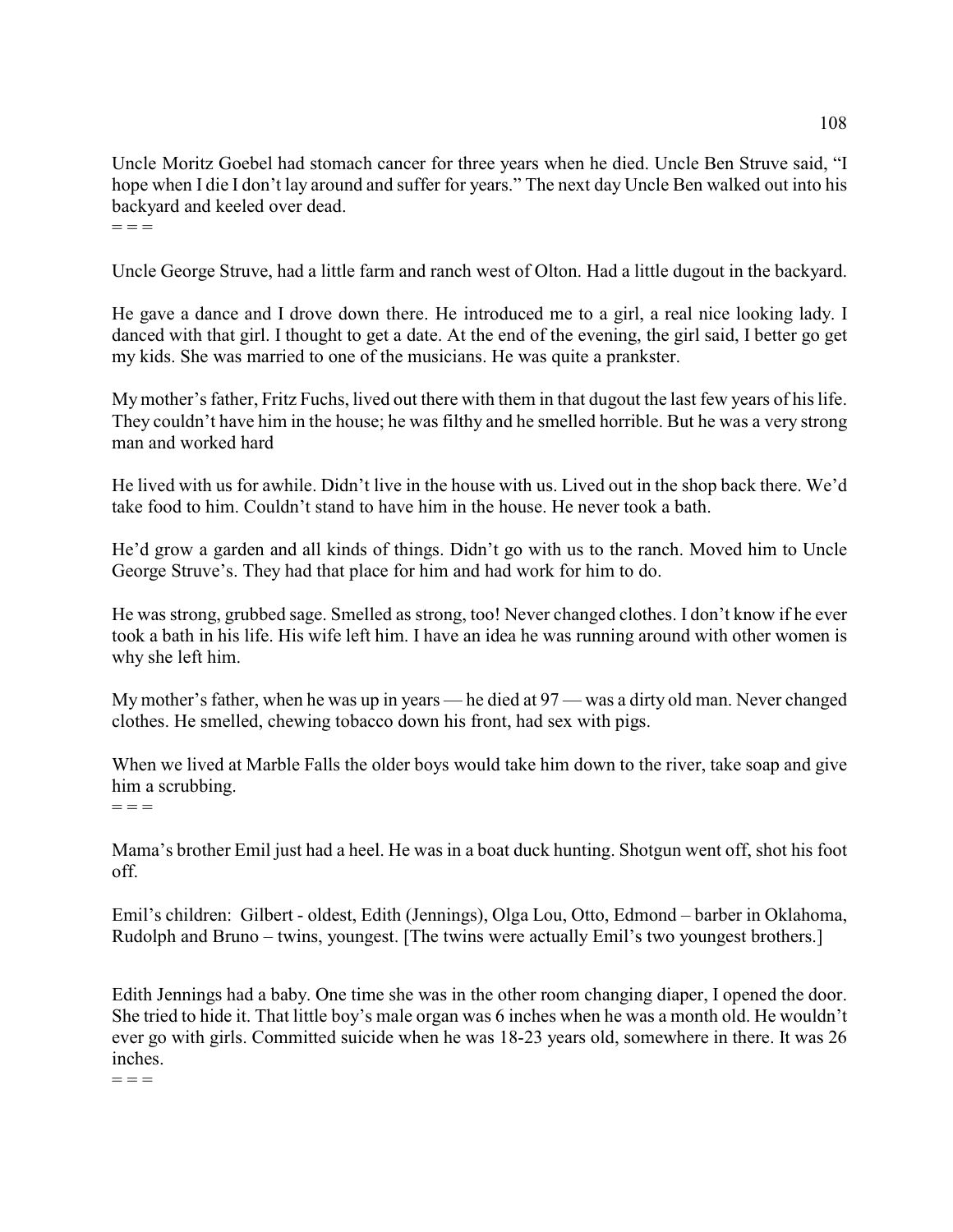Mama's brother, Fritz Fuchs, they adopted a little girl. She rode to school with us. She married a man, I think named Alton somebody. They both, her and her husband, had Alzheimer's when they were really young, maybe 65.  $=$   $=$ 

I don't remember much about Christmas. That's all pretty much faded from my mind. We always had oranges and apples and nuts. Down there at Marble Falls Papa would cut a tree, cedar usually. A few times we just had part of an apple tree that had died.  $=$   $=$ 

During World War II, Rudolph was an interpreter in the service. First they put him to work in a machine shop, truck mechanic. Found out he didn't know anything about it. While interpreting, he was in New York where they had a prison camp.

After he grew up Rudolph went to bed early — in the morning — and got up early— in the morning. I don't think he ever got more than 2 or 3 hours of sleep a night.

Rudolph was married to a real nice lady, Austa Parker. She finally had to quit him because he was bringing men in. Rudolph had a boyfriend even when he was married. She found out he was sleeping with other men. They were married about four years. He brought her out to the ranch one time.

I went on my motorcycle to visit Rudolph one time. Twelve of us on motorcycles. We traveled 85-90 miles an hour. At 2:00 AM I took off on a country road and stopped to see George and Olga Struve. Stayed a few days.

I did a lot of work for Rudolph. I went down there different times, put some frames on doors one time.

One time Rudolph gave us a bunch of iris bulbs. They all died.  $=$   $=$   $=$ 

One time Papa needed a plow. He could get a plow for two dollars. Papa pulled out two silver dollars.  $=$   $=$   $=$ 

One time Herman and I put up a bar to chin. Papa chinned up with one arm seven times, other arm seven times, without touching the ground. Papa was strong.  $=$   $=$ 

Papa would take a washer with a hole that a bullet could just pass through, just bigger than a bullet. Paste an S&H Green Stamp over the hole, didn't want to waste a regular stamp. He'd shoot through the hole every time, with the hole in the Green Stamp to prove it. Never knew him to miss. Washer had to be tossed right, face on.

 $=$   $=$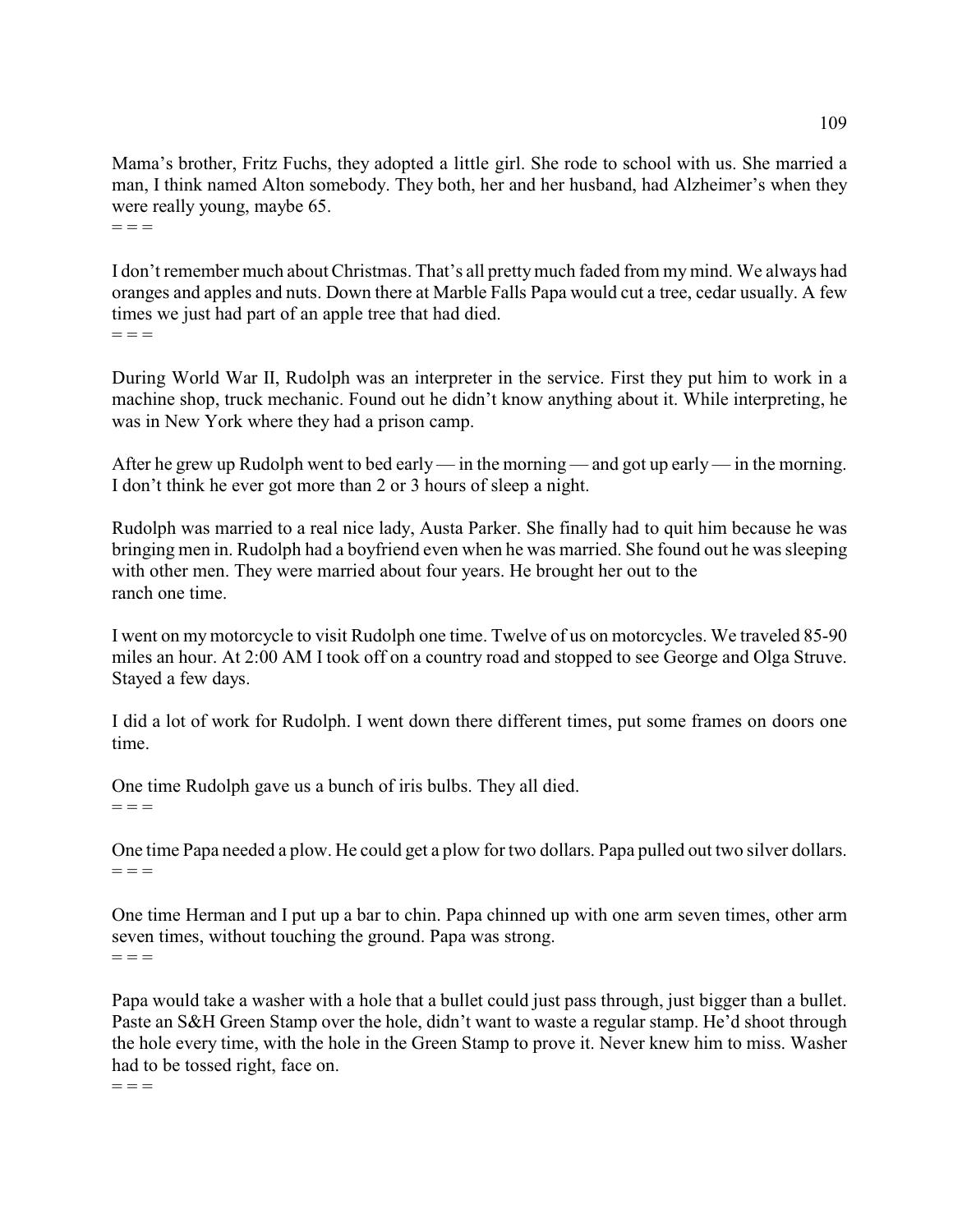Ewalee was married to Mike. One time they were visiting us up there in Colorado. Mike brought a pistol. He was telling me what a good shot he was. He thought he was one of the best pistol shots in the world. He made a good score. I beat him a little. Then Ewalee came out there and beat me. I didn't even know she could shoot a pistol. I think it's just a talent that runs in the Fuchs family.

 $=$   $=$   $=$ 

Cleo (Heidel) was a teacher. She was living at our house when she and Herman got married.

I don't remember what year, not long after Herman and Cleo married, he leased a little ranch west of Hobbs near Monument. He was moving some sheep. Had a team of horses hooked to a wagon, two or three horses. Unhooked the horses. Real hot day. Herman went to sleep under the wagon. Woke up. Rattlesnake under there with him, crawling across there. Herman couldn't jump up and get away. Snake made the decision. Herman didn't move. I sure would hate to get that close to a rattlesnake.

One time Herman was moving stuff into his house. Every time he would leave somebody would break in. When he talked to the Deputy Sheriff about it, they set it up like everybody was gone. Stayed all night. Nobody broke in. Deputy Sheriff was brother-in-law to the thief. I thought that was kinda funny. Herman found out who the man was doing the stealing — one of his neighbors. This was long before Fred was born.

 $=$   $=$   $=$ 

Carolina and Gertrude both did inside work — had too many brothers. We had chickens. I think either Gertrude or Carolina gathered eggs.  $=$   $=$ 

A.J. — Grosspapa shooting through the hole, just bigger than a bullet, covered with an S&H Green Stamp, in a washer tossed in the air. Had to toss them right, face on.  $=$   $=$ 

Gertrude and Herbert had a little boy when they came from Abernathy to Tatum. Weyman. I think he was 3 1/2-4 years old. When they got to the ranch, he named every town they came to. He knew just where they lay.

Little boy took some kind of very contagious disease. I don't know just what it was. They put him in some kind of steel casket and sealed it. He was 4 or 5 when he died, I think 4.

Before he got sick, when he was in good health, he knew mathematics. He knew all his multiplication tables. Never been to school. He had an unusual mind for a child.  $=$   $=$ 

Ernest and Carolina lived there at Abilene. Ernest liked to go squirrel hunting. I went down there, just going to be there on Sunday. Ernest said, "I don't shoot squirrels on Sunday." I shot two or three. Ernest said, "There's one!" "Where, I don't see it." Ernest said, "Hand me the gun." I never did tell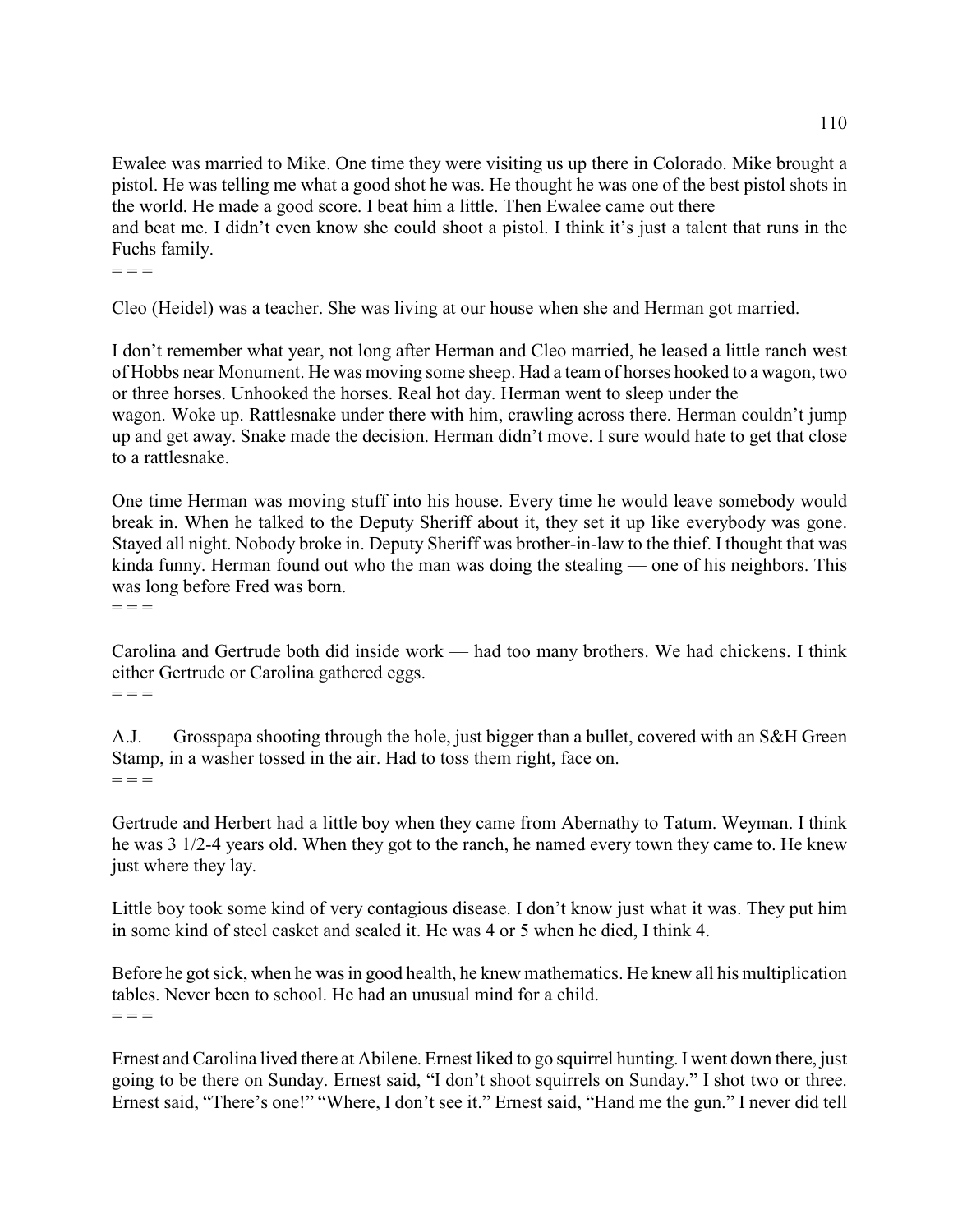him I played a trick on him.

Remember Amelia Earhart, the pilot? When Ernest and Carolina lived at Round Rock, Texas, they had neighbors named Earhart, daughter named Amelia—not the pilot.

Before Ernest passed away, he lost one foot. He had diabetes. I got so tickled at him. He said, "If I had both feet I'd get married again." He knew nobody would have him with one foot.  $=$   $=$ 

Anna Manna had a boy. He was flying a plane around the house. Side slipped, crashed into the ground, killed him right there in front of him. Benny Joe. Showing off, got to going too slow.  $=$   $=$ 

My mother had all those children and did a lot of work, but she stayed healthy as long as she lived. Her mind got a little bad, but she was in pretty good physical condition. Even there at the last she could run fast enough I couldn't hardly keep up with her. One time there in Abilene we were walking to Carolina's, started to rain. Mama started running, faster than I could, to get out of the rain.  $=$   $=$ 

Uncle Alfred Schnelle had a grocery/hardware/gasoline/garage business. His store was "Handy Stop" between Fredericksburg and San Antone.

Uncle Alfred would come down to Fox Cave. He had a big time, selling stuff they didn't need to people. He could really sell.  $=$   $=$ 

The hardest thing I ever did in my life was to haul Papa to an insane asylum. Rudolph, Gertrude and I took him. We were driving up there and passed the sign, "Las Vegas." Papa said, "Las Vegas, that's where they take crazy people." I thought maybe we were making a mistake. We stopped to have breakfast before we got to the place. Papa sat there and ate his napkin, chewed it up and ate the whole thing.

 $=$   $=$ 

[Recorder's note: Of all the siblings, Roland was virtually never mentioned. Asked about this, Uncle George said he was never very close to Roland and didn't remember much about Roland's childhood. He recalled: "Roland married Avis Barrick, Ruby's sister, and they lived there on the ranch until Roland was killed in the automobile accident near Lubbock, Texas, when he went to the doctor there when Eva LaVerne was just a baby. Roland had 'sugar diabetes' real bad. Then after she went to college, Avis married Woody Allen."]

Recorded by Sophora Fuchs Davis Silver City, New Mexico Transcribed Sunday, 8 July 2007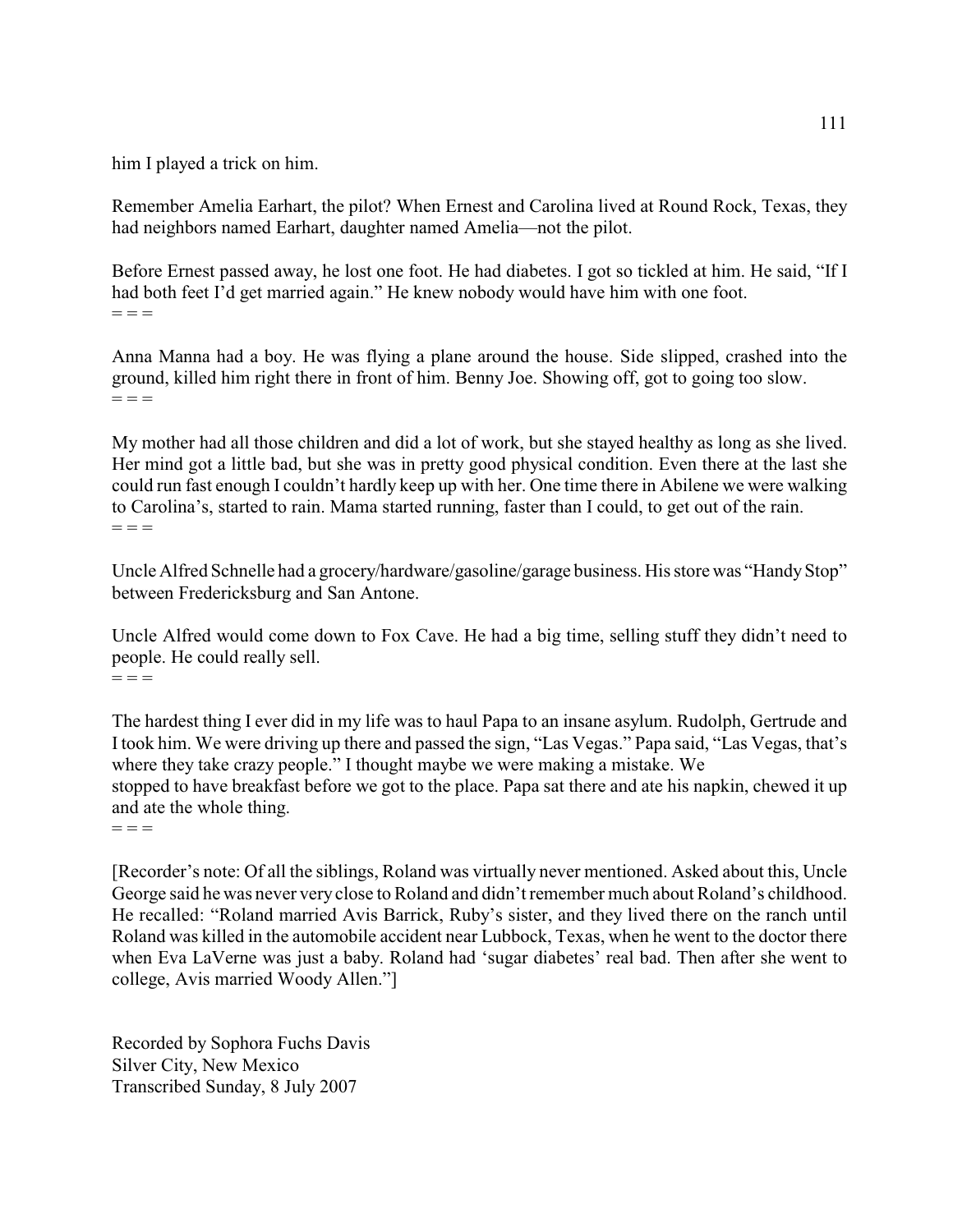# **A D D EN DA**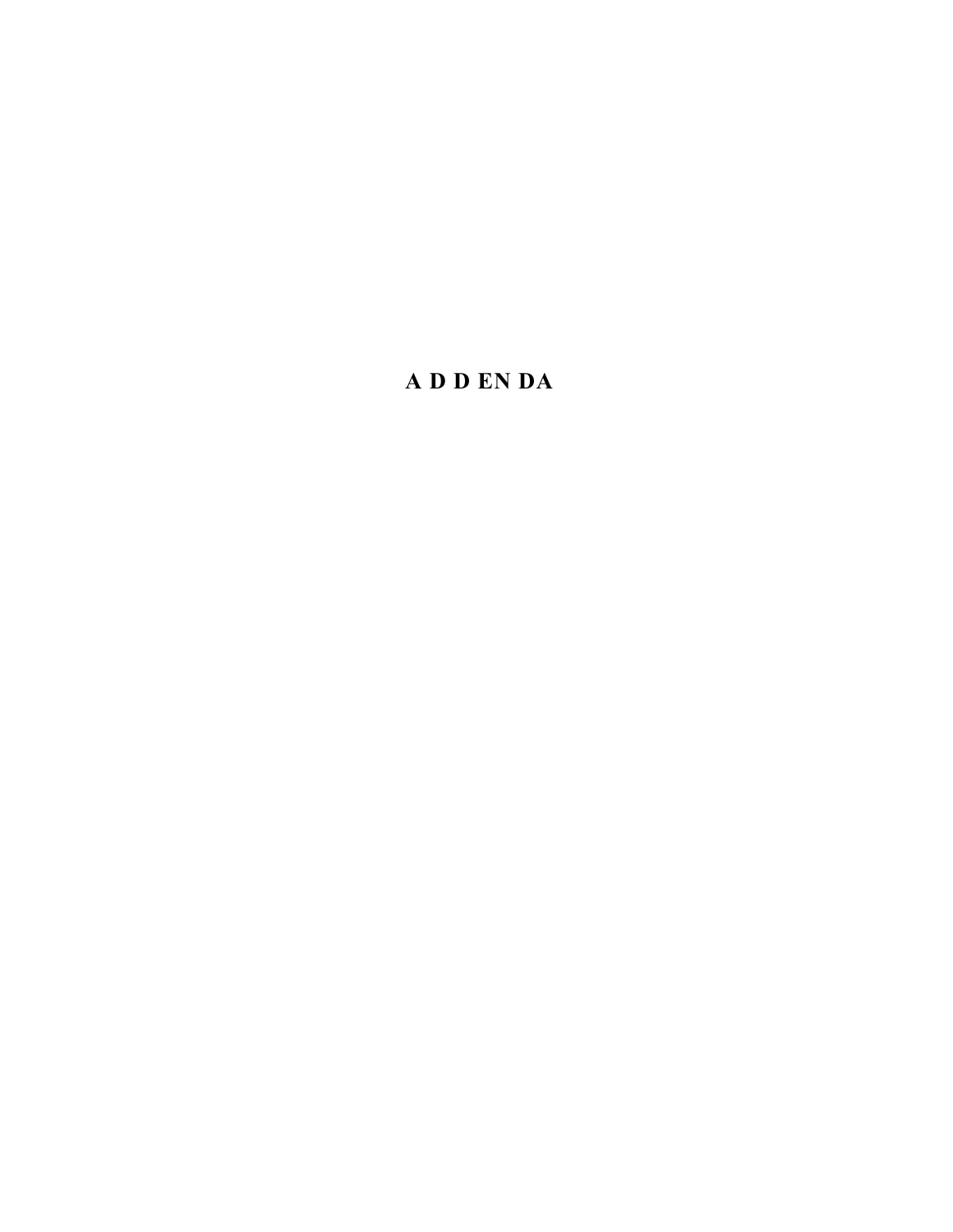## **WHO MOVED TO RUIDOSO, NM, AND WHEN? By George and Mildred Fuchs With Everybody's Help**

#### **August 9, 2003**

1. George & Mildred Fuchs Moved to the Harland property 1945

They had taken a vacation after lambing season in 1945. While they were spending the night at an old CC camp near Tularosa, NM, a coyote with his mouth wide open came within six inches of George's face. After they calmed down, Georgia Ruth and A.J. spent the rest of the night in the car with the doors locked. The next morning when they went on to Ruidoso, NM, George noticed that his eyes cleared up from hay fever for the first time in years. Therefore, he was ready to move to Ruidoso that day.

They moved from the Big House at the Lea County Ranch in McDonald, NM in May of 1945. George & Mildred bought Cecil & Louise Harland's place. Harland's son was Grady Harland. Grew a big garden that year including some cabbage, which was made into sauerkraut. They had chickens and sold eggs. The place came with a beehive. Grosspapa and Little A.J. stole the honey. The only causality was a bee sting to Little A.J. on the bottom of the foot. That fall they had more than eight inches of snow on the peach orchard while the leaves and peaches were still on the trees. They spent the whole day knocking the snow off the peach trees with a broom and picking peaches as fast as they could. They saved most of the peaches. The next morning they had a hard freeze. Mildred remembers a big buck came off the mountain every day during hunting season and lay in the front yard. George and Grosspapa did not go hunting that year. Georgia Ruth and some little girl from across the road went out each morning and caught the school bus to Stetson school.

|  |  | 2. Grossmama & Grosspapa Moved to former Harland property | 1945 |
|--|--|-----------------------------------------------------------|------|
|  |  |                                                           |      |

Two weeks after George and Mildred moved, they came for a visit and Grossmama never went back to the Ranch. Grosspapa moved them from Roland's house at the Ranch to Ruidoso, NM. They fixed up the tool shed and that is where Grossmama and Grosspapa lived until they bought Henry Hale's place. Grossmama invited all the kinfolks from the Abernathy area to come to Ruidoso for a visit Mildred remembers there was 27 visitors in the month of June of 1945 including Aunt Anna, Aunt Betty and so on.

In 1953 & 1954 Frances spent the summer with Grossmama and Grosspapa. She helped them around the house and worked at Fox Cave, too. Gertrude Day moved from Oregon in with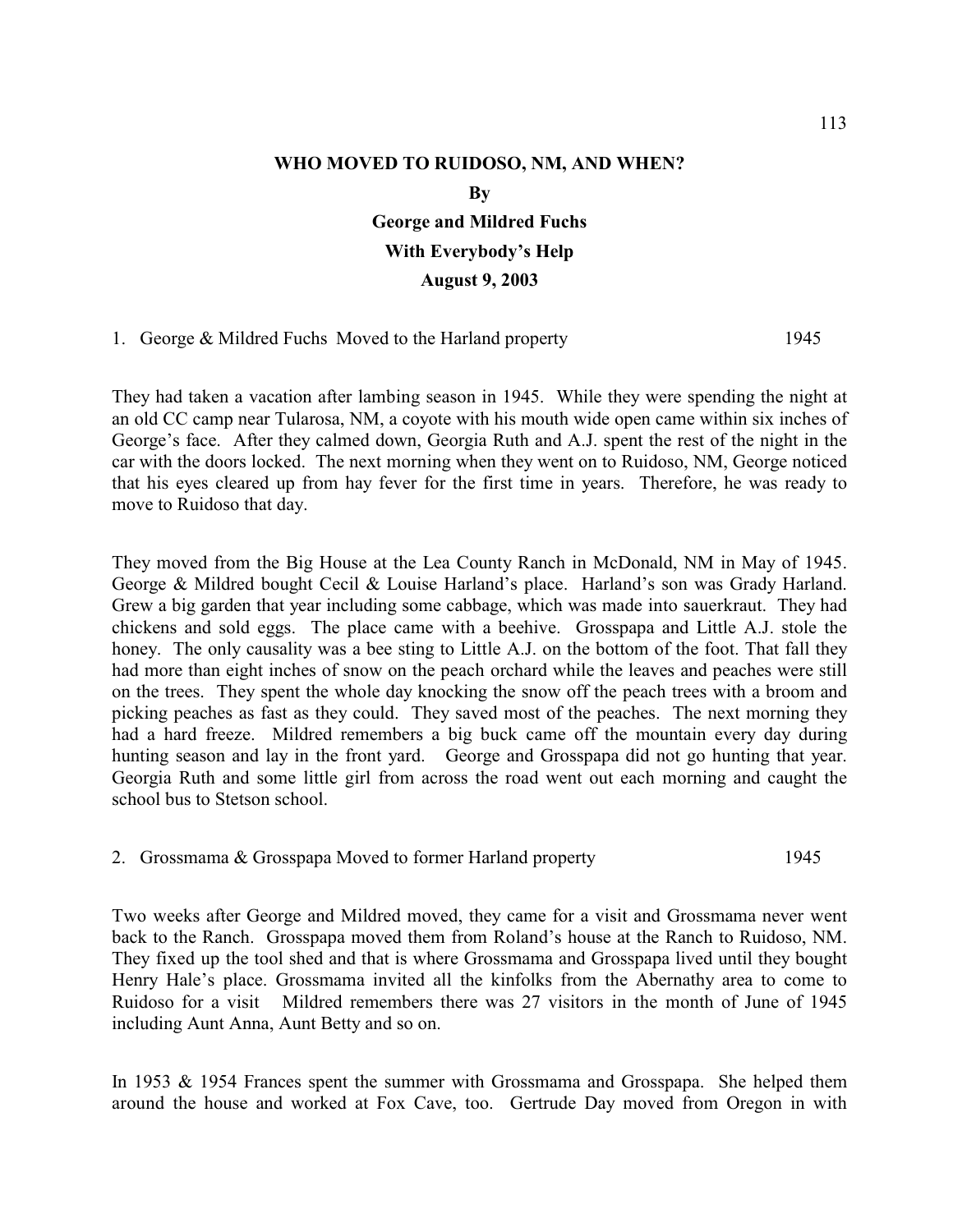Grossmama and Grosspapa in Ruidoso in the Fall of 1958. In 1959 Jerry gave Gertrude three hours of driving instructions and she got her first driver's license. Kenny worked with Gertrude and stayed with George and Mildred during the summer of 1959. Gertrude and Kenny worked at the Cree Meadows golf course restaurant together.

3. Marion and Kate Fuchs Moved to Ruidoso, NM 1946

They built a house in Gateway subdivision of Ruidoso. Little Rudi was born in Roswell in March of 1946 while they lived in Ruidoso. He was the first Fuchs born in this area. They moved to Biloxi, MS, before Little Rudi celebrated his second birthday in 1948. Later Grossmama and Grosspapa bought this house where they celebrated their  $50<sup>th</sup>$  wedding anniversary in 1951.

| 4. Ewald & Ruby Fuchs | Moved to Green Tree | 1947 |
|-----------------------|---------------------|------|
|                       |                     |      |

They moved from Lamesa, TX, into George & Mildred's rent house across the highway from Fox Mercantile. They bought the apple orchard from Mr. Stetson and moved there in 1948 before Hollis was born in the hospital in Roswell, NM, in March of 1948. Barbara, Dana and Robyn spent many summers eating apples and then later worked summer jobs in the Ruidoso area.

| 5. Vernon & Ruth Fox | Moved to Ruidoso | 1948 |
|----------------------|------------------|------|
|                      |                  |      |

They lived in the gray house just past the top of Carrizo Hill on the west side of the road. Vernon worked at Emmett Reese's Mobile Station that later burned down. They moved away from Ruidoso on Easter of 1949. They were on their way back to Portland, Oregon, but ended up in Fort Worth, TX.

|  | 6. Aunt Joh & Uncle Alfred Moved to Ruidoso |  |
|--|---------------------------------------------|--|
|--|---------------------------------------------|--|

They moved from Fredericksburg, TX, and built a house in Joe Palmer's Gateway subdivision next door to Marion's old white house where Grosspapa and Grossmama were living at the time.

| 7. Arthur & Ruth Struve | Moved to Ruidoso | 1953 |
|-------------------------|------------------|------|
|                         |                  |      |

They moved from Mena, AR, and bought a house on Carrizo Creek Road. Arthur worked as a janitor for the Ruidoso schools until he retired.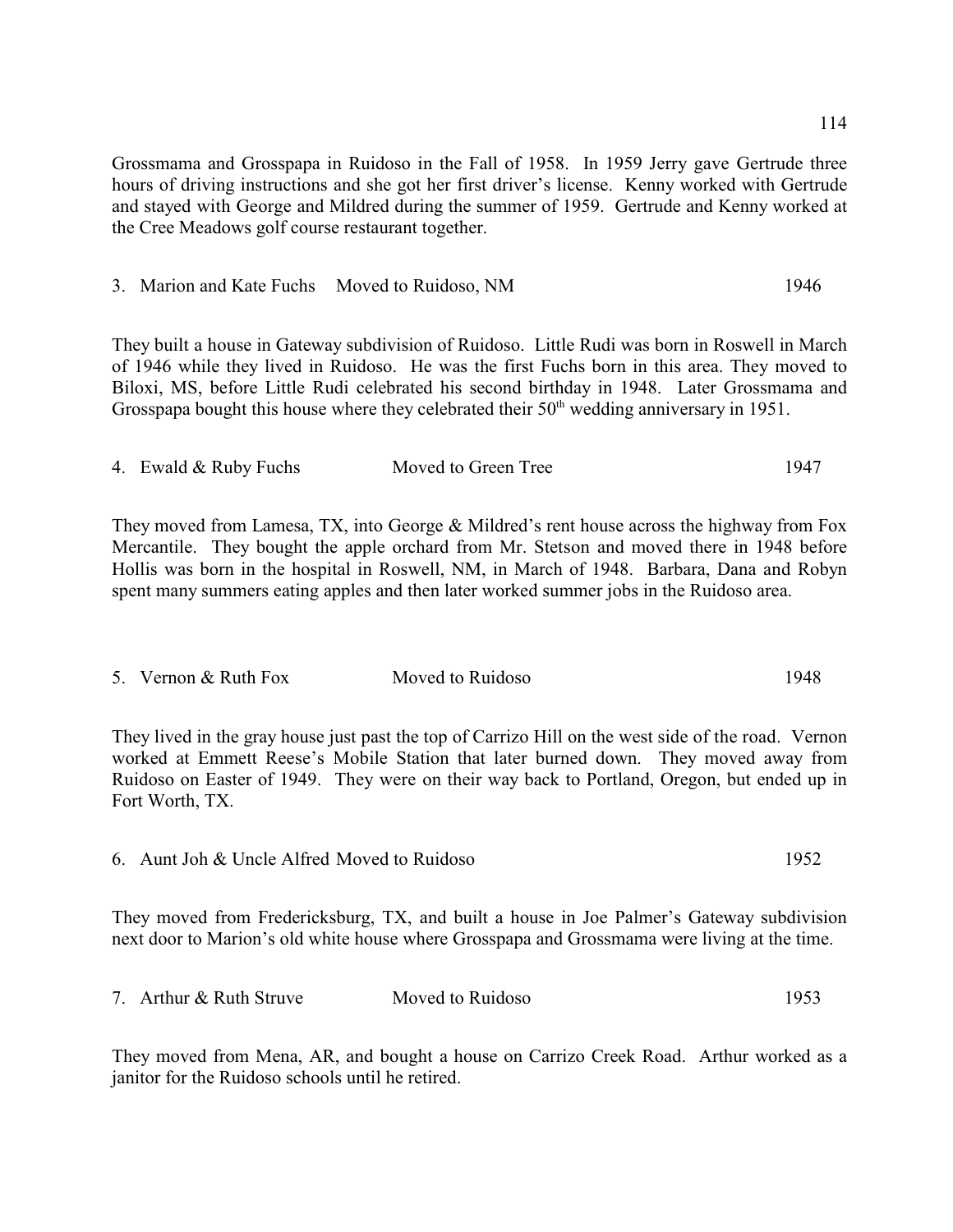Celebrating the life of

### **Mildred Taylor Fuchs**

born 10/11/12 at Gomez, Texas died 08/03/06 at Gila, New Mexico

At 10:00 AM on 7 August 2006, family and friends gathered outdoors at Fort Bayard National Cemetery on a quiet hillside under a cobalt sky of gathering clouds facing a panoramic view of the surrounding mountains green from recent rains. A canopy had been erected in a place with gravel underfoot and chairs neatly placed underneath.

The Taylor and Fuchs families, nieces and nephews, were about evenly represented and the company included friends from Gila as well, at a guess about 60 or 70 people altogether.

Barbara (Barbara Fox Parsons, George and Mildred's middle granddaughter) officiated. When asked today what stood out most in her mind about the day, my friend Joan said, "The tender, loving way Barbara attended to her grandfather." Those words really capture the essence of the service: it was about Mildred and for George.

In front and to one side there was a small stand holding a simple gold box with the cremains and a vase of wildflowers picked by Josie (who has helped George and Mildred these many weeks with household things) and roses from Mildred's garden.

In front on the other side there was placed an empty chair alongside Uncle George in his wheelchair, both facing the gathered company. Barbara stood next to him with her hand on her grandpa's shoulder and explained to us that each person who had anything to say or to read was to sit in the empty chair, which was on George's right side—the side with the hearing aid) and speak clearly so he could understand.

The effect of this arrangement resulted in unquestionably the most loving and beautiful funeral service it has ever been my privilege to witness!! Each person who came forward took George's hand and identified him- or herself to George and spoke to him loudly enough for everyone to hear. George was therefore an active participant and interspersed some thoughts of his own as we went along. Betty said today that they had talked about it and he definitely got most, but maybe not quite all, of it.

At one point George asked if we knew how long they had been engaged. Nobody did. He said they were both working at a ranch (which belonged to neither of their folks) and this particular day while they were having the noon meal George said to Mildred, "Let's go to town today and get married." She said, "Do you mean it?" He said, "I wouldn't have said it if I didn't mean it." Her response was something like, "All right, let's go." And they did. Sixty-nine years ago.

 $\triangleright$  Opening the service at 10:00 o'clock, Barbara told us that she had called her grandma every day without fail for three years, at 10:00 o'clock, and that on this day, too, at this time it felt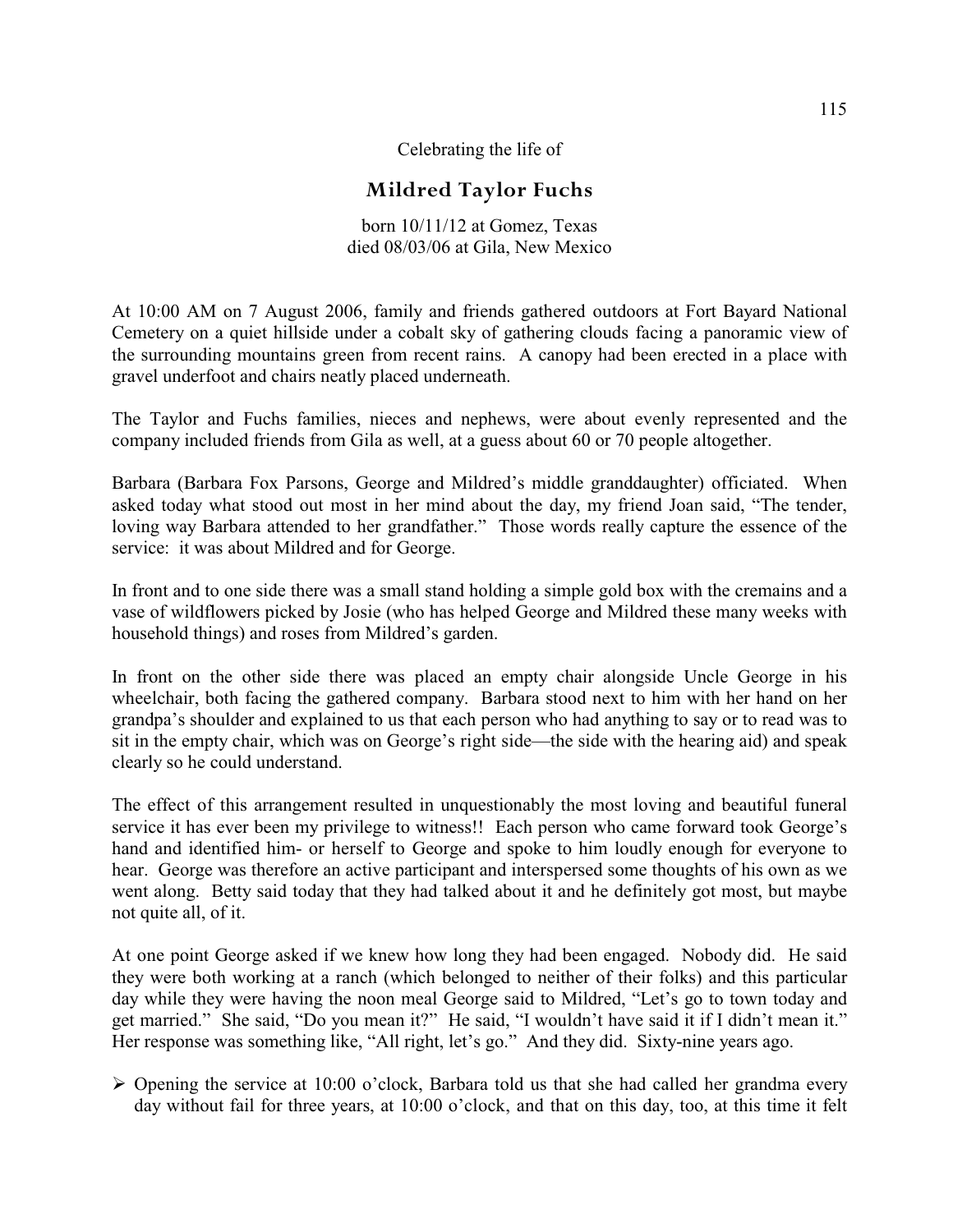like she should be saying, "'Hello, Grandma.' Everybody in Gila knows me as '10:00 O'Clock Barbara'."

- Ø Betty read a Birthday Tribute to Mildred written about 25 years ago by John McAfee, one of the owners of Palisades now deceased, that so completely described the multi-faceted Mildred that all could identify with it. It might as easily have been written last week.
- Ø Ruth (Ruth Martini, great-granddaughter) sang "Amazing Grace" and the rest of us were invited to hum along.
- Ø Mary (Mary Martini, great-granddaughter) read a poem by Helen Steiner Rice.
- Ø Georgia (Georgia Fox Martini, granddaughter) told about a "magic afghan" crocheted by Mildred that was late for Georgia and Alan's wedding because when Mildred met Alan and looked "up and up and up" she realized it was not long enough. This seven-foot-long afghan of many bright colors continues to bring healing and restoration even now to those under the weather who rest under it.
- $\triangleright$  Barbara (Parsons) read a precious poem she had written to George and Mildred for their 69<sup>th</sup> wedding anniversary this year. A copy has been requested.
- $\triangleright$  Jo (George and Mildred's youngest granddaughter) sent the message for Barbara to share that Grandma had taught her to walk. That tidy bun of Mildred's was apparently taken down on every "wash day" and hung in a long braid all the way down her back all day long. The not yet walking baby Jo grabbed the braid, hung on, and walked easily wherever her grandma went. Mildred loved it.

There was a definite "bread thread" woven through the morning's sharing. With no collaboration, every male person whose childhood connected with Mildred more than fondly remembered the dependably delicious homemade bread that smelled and tasted so good.

- $\triangleright$  Ken Fuchs (nephew) sent the longest reminiscence, effectively a beautiful time line, which was read by Nathan Fuchs (grand-nephew).
- $\triangleright$  Nathan shared memories of his own.
- $\triangleright$  Terry Fox (nephew) sent a bread lament, read by Erek Fuchs (nephew).
- $\triangleright$  Erek (grand-nephew) then admitted that after breakfast one day he had decked a guy (behind the barn or someplace private like that) named Cole, who was related to the owners at Palisades – older and bigger, who had had the audacity to claim the last biscuit.
- $\triangleright$  Hollis Fuchs (nephew) spoke about his relationship with Mildred and George and how special they are to him.
- $\triangleright$  Fred Fuchs (nephew) shared some thoughts without a lot of detail because he said his stories would repeat much of what had been spoken.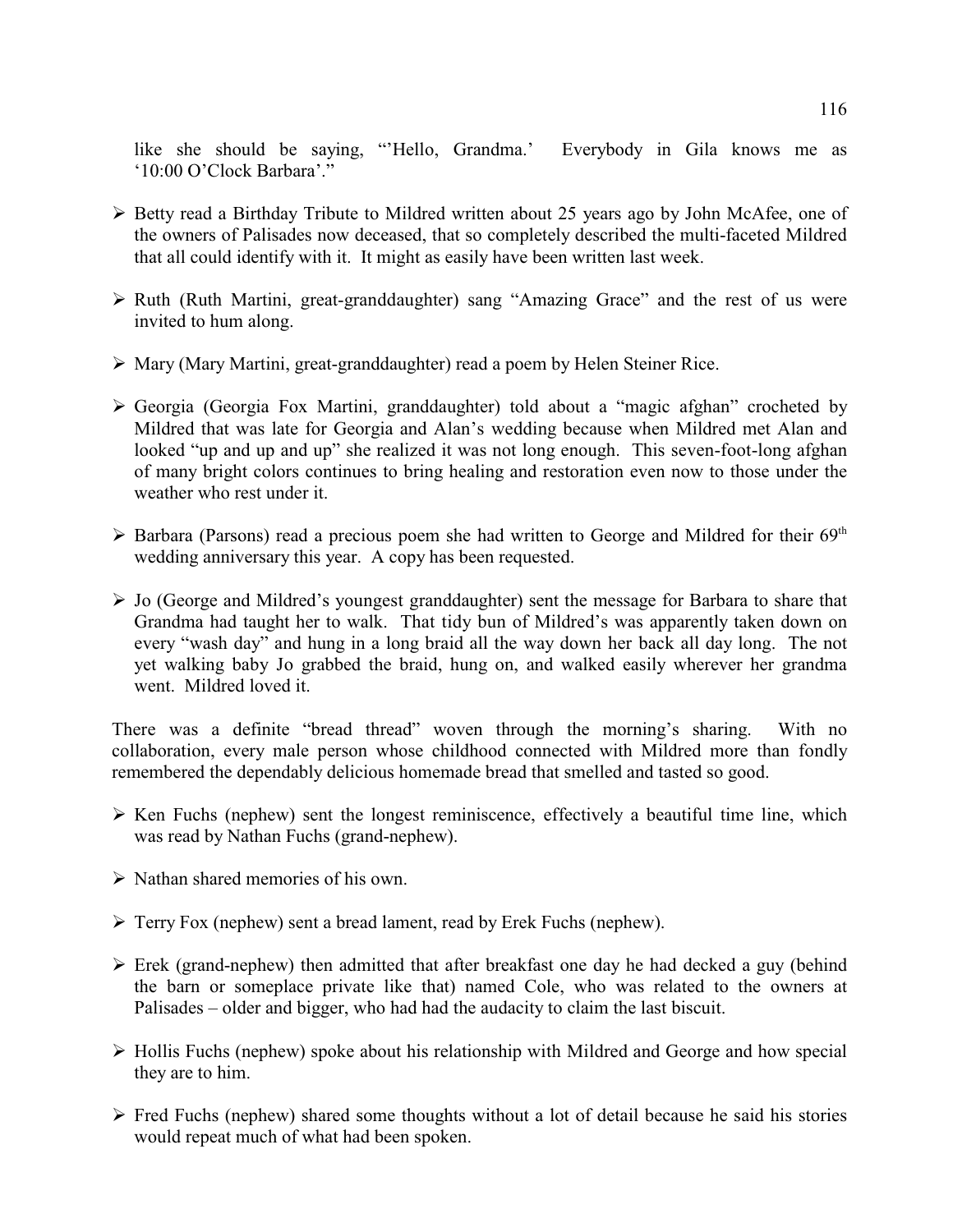- Ø Linda Fuchs (Hollis' wife) fondly remembered Mildred's passion for quilting and treasures some pieces of it. She related that Mildred had made a quilt for Linda's granddaughter Emma Fuchs (great-grandniece) from which Emma is inseparable. This quilt has been well loved and has greatly diminished in size over the years to just a few inches square. On this day, as always, it had accompanied Emma and was being kept safe in the pickup during the service.
- $\triangleright$  Buck Pruitt (nephew) spoke last. While in college he had lived in Durango when George and Mildred lived there, as well as being a teacher in Pagosa Springs during more of their Colorado years. Buck visited often and fondly remembered that wonderful bread!!! He, too, said his memories would reiterate much that had been already been spoken.
- $\triangleright$  Sophora Fuchs Davis (niece) opened and closed the service with prayer.

Following the service, A.J., Betty, Barbara and George went to the grave site for the interment. A single Tropicana rose from Mildred's garden was buried with her. Even with his poor eyesight, George observed and asked about the flowers blooming in the garden adjacent—a rose garden. "She will like that," he said. Mildred had always requested that she be buried in a rose garden. She very nearly is.

The gravestones in the cremation section are flat to the ground. Both their information will be on the same stone, one above the other, Mildred's at the top. Mildred's part will say, "Loving wife, mother, and grandmother." The official was concerned that there might not be room enough left to say much about George. A.J. assured him that was all right, "George won't ever see what is written about him. It only matters what it says about her."

Fort Bayard being near to Silver City and about 50 miles from Gila, it was suggested that after the service folks have lunch in Silver and come out to the house in Gila if they wanted to after George had had a chance to rest. This good idea had to be revised when George recommended they all go eat at Golden Corral before going home because "We're in town and we always eat at Golden Corral when we're in town." Some family members were gathered there and some good visiting took place.

When the family got back to Gila there was a deeply vivid, boldly bright rainbow arched all the way over the house. Very soon that rainbow was a double rainbow. Scott came running from next door and Josie called, "Mildred sent a rainbow!"

Attending from the Fuchs Fox family: George Fuchs A.J. & Betty Fox Georgia & Alan, Mary, Ruth Martini Barbara Parsons Fred & Dorothy Fuchs Hollis & Linda Fuchs Erek, Evan, Emma, Ethan Fuchs Nathan & Stacie, Nekoda, Randal Fuchs Leon & Laura Sue Fuchs Kessinger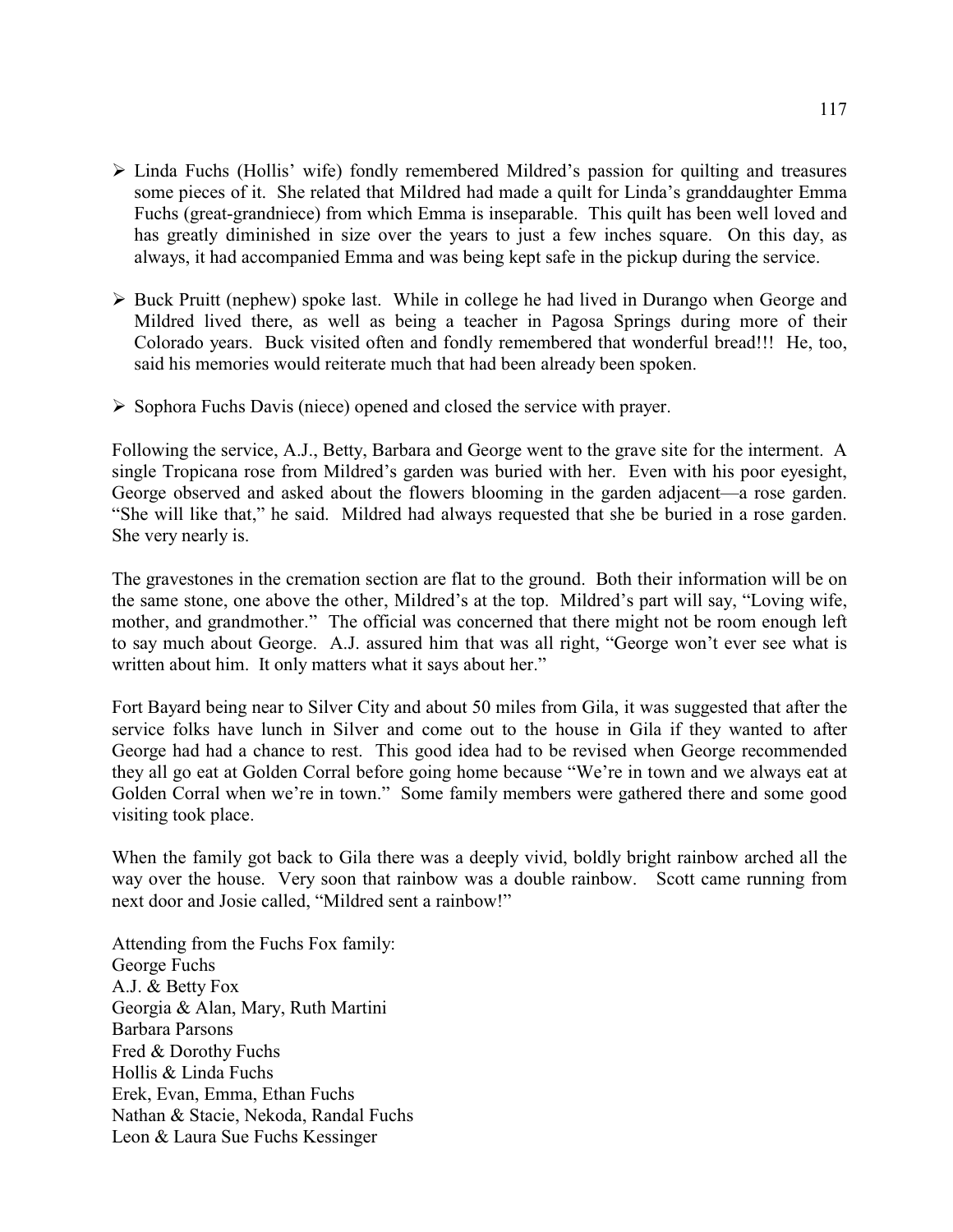Jason & Angela Morris Sophora Fuchs Davis

> Sophora Fuchs Davís 8 August 2006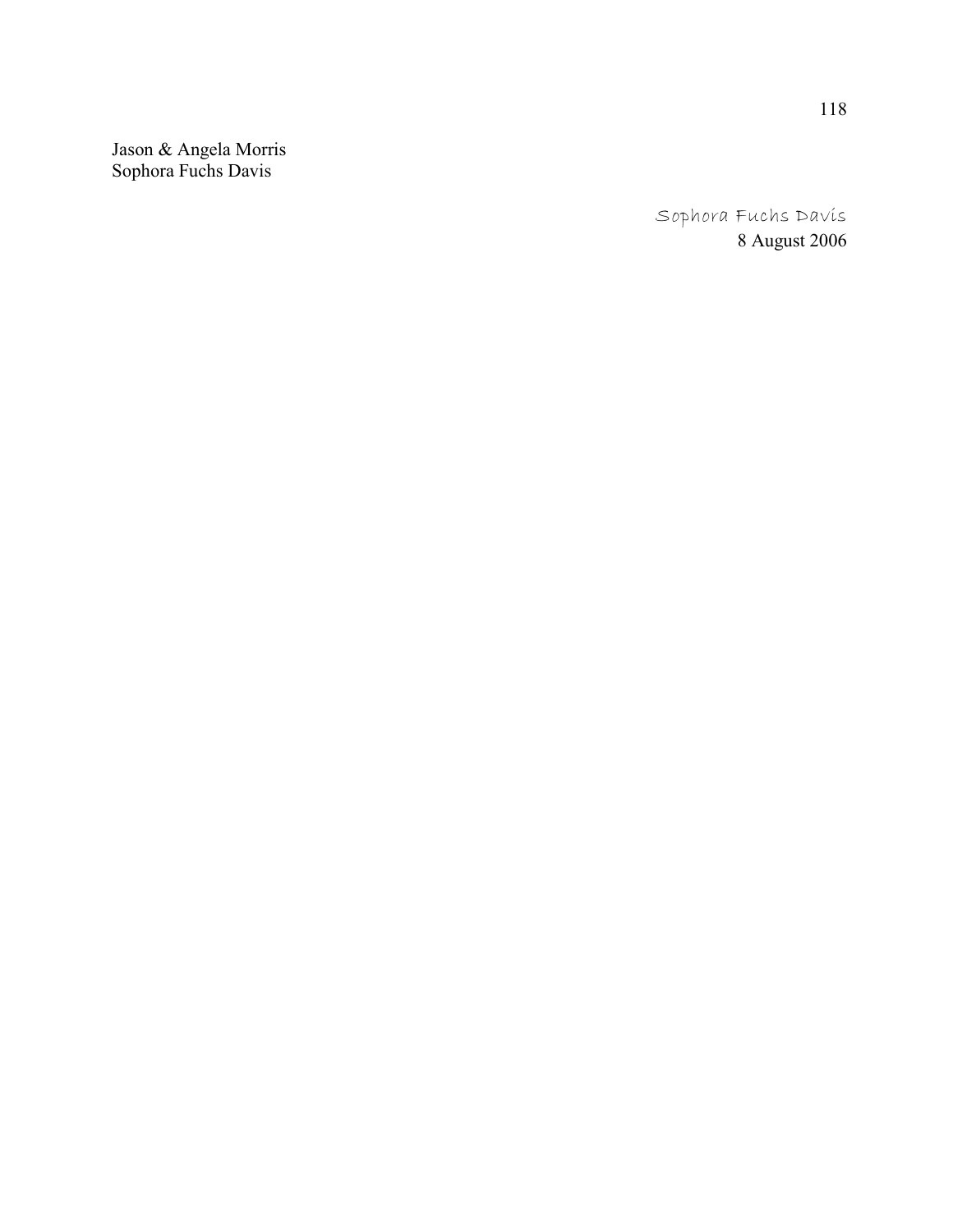### Whisper In Your Ear

You have taught me about our planet Earth Together we've explored her, finding her great worth You taught me to respect her and never let her down Or I may end up living far underground

> You have taught me about Hope I cried, "But I am at the end of my rope!" You said I must learn how to cope To ride that horse until the end And never give up, for life is a blend

You have taught me about Laughter Hours spent playing endless games Your telling of stories both old and new I never tired of your wondrous muse

You have taught me about Love I longed for a cross to hang about my neck You had one crafted by an artist most skilled And by your gift of love a void was filled

You have taught me about Life Finding fun and avoiding strife The fun in watching bread dough rise And the clear light of dawn a shining prize

You have taught me about Silence This lesson I abhorred, for it made no sense You explained that only through silence can we hear The buzz a hummingbird makes as she draws near And if you are still, you will see her appear

You have taught me about Death Golden rule in hand, you enjoy each breath So that when your time on earth grows near There is no fear, for you or those most dear For it will come only as a whisper in your ear

 $\sim$ BJ Fox $\sim$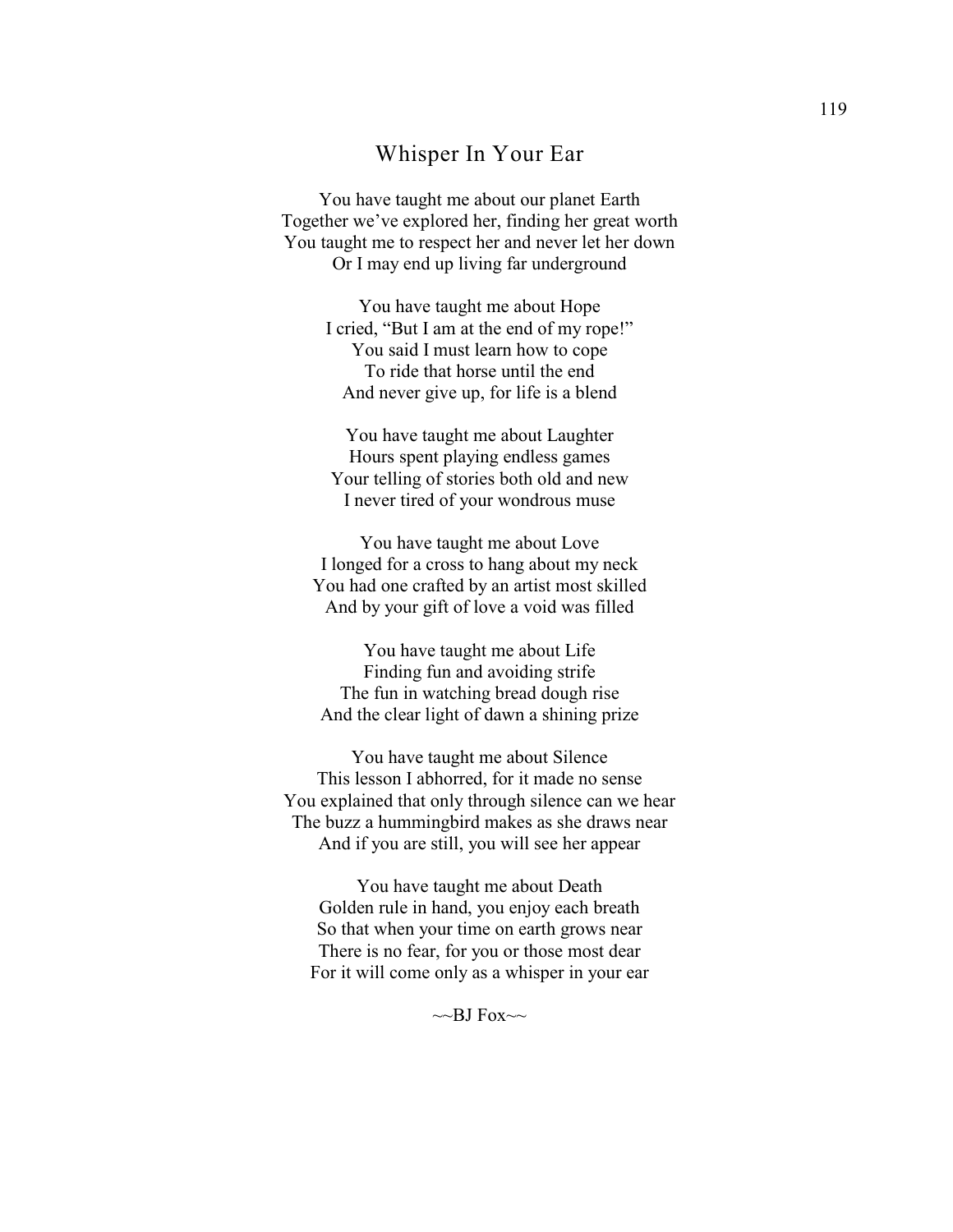## Memories of Mildred – and George

Today there is a large empty space in my heart as I fully realize that Aunt Mildred is no longer with us physically, but memories of her will always fill a special place in my mind and my heart. I remember so vividly those days in 1948 when my mom and dad moved us from Portland to Ruidoso. We stayed with George and Mildred at the Fox Mercantile at Greentree for a while until my dad had secured a job and we moved to a rental house in upper Ruidoso. We moved to Fort Worth the following year, but later that summer we returned to Greentree for a visit and again we stayed with George and Mildred at the Mercantile.

Every summer through 1958 we vacationed in Ruidoso, and that meant magical times staying with George and Mildred and playing with A. J. For some weird reason, Steve always referred to her as "Uncle Mildred." She always got a kick out of hearing him say that, and for years, whenever we got together, we always greeted her as "Uncle Mildred." By the early1950s they had moved to Ruidoso and Fox Cave had replaced Fox Mercantile. Every visit there was special. But the summer visit of 1956 especially stands out in my memory.

A. J. as usual took us exploring, and he showed us how to ride trees across the Ruidoso River. He climbed to the top of a sapling along the river bank, began swaying, and as the treetop began arching across the river, he unhooked his feet and gently landed on his feet on the opposite bank. I climbed a tree, began swaying, then chickened out and climbed back down. Steve climbed up my tree, began swaying, but as the tree arched, he didn't let go with his feet and suddenly slid head first off the tree and plunged into the river. The water was just a couple of feet deep, but only Steve's chest and legs were visible, sticking straight up. A. J. immediately jumped in and pulled him out. There was a large gash on the top of Steve's head, and he was bleeding profusely. Then we walked him back up the hill to their house. Luckily, Mildred was there. She never got excited. She never lost her cool. She just got some towels, wrapped them around Steve's head, and then took him to a doctor. My mom and dad had gone shopping, and when they got back, all they found was a pile of bloody towels on Mildred's kitchen floor. Mother got hysterical, but Mildred called and explained that Steve was ok. He just had a few new stitches in his head to take home as souvenirs of our visit. I have always remembered how Mildred was in such control during unpleasant situations.

1959 was even more special for me because I got to spend the summer between my sophomore and junior years in high school in Ruidoso. I stayed with Mildred and George and worked with Aunt Gertrude at the Cree Meadows Golf Course Restaurant. George was a park ranger at that time and he took me to work every morning. In the evenings we watched TV together and Mildred always had a big bowl of popcorn to share. She was a great cook and made terrific bread. I remember one afternoon when I got home from work, Mildred was not there. I walked into the kitchen, and as usual, she had set a big bowl of bread dough on the open oven door and left it there to rise. And rise it did! The dough was all over the oven door and some had fallen down onto the floor. I knew how my mom would have reacted to such a "disaster" and I raced up the street to Aunt Joh's house where I was sure Mildred was enjoying her afternoon coffee. She saw the look of panic on my face and began laughing loudly. "Don't tell, me," she said, "I'll bet the bread dough is on the floor." Then she continued chatting with Aunt Joh and calmly finished her coffee. Again, I admired the way she handled a "crisis."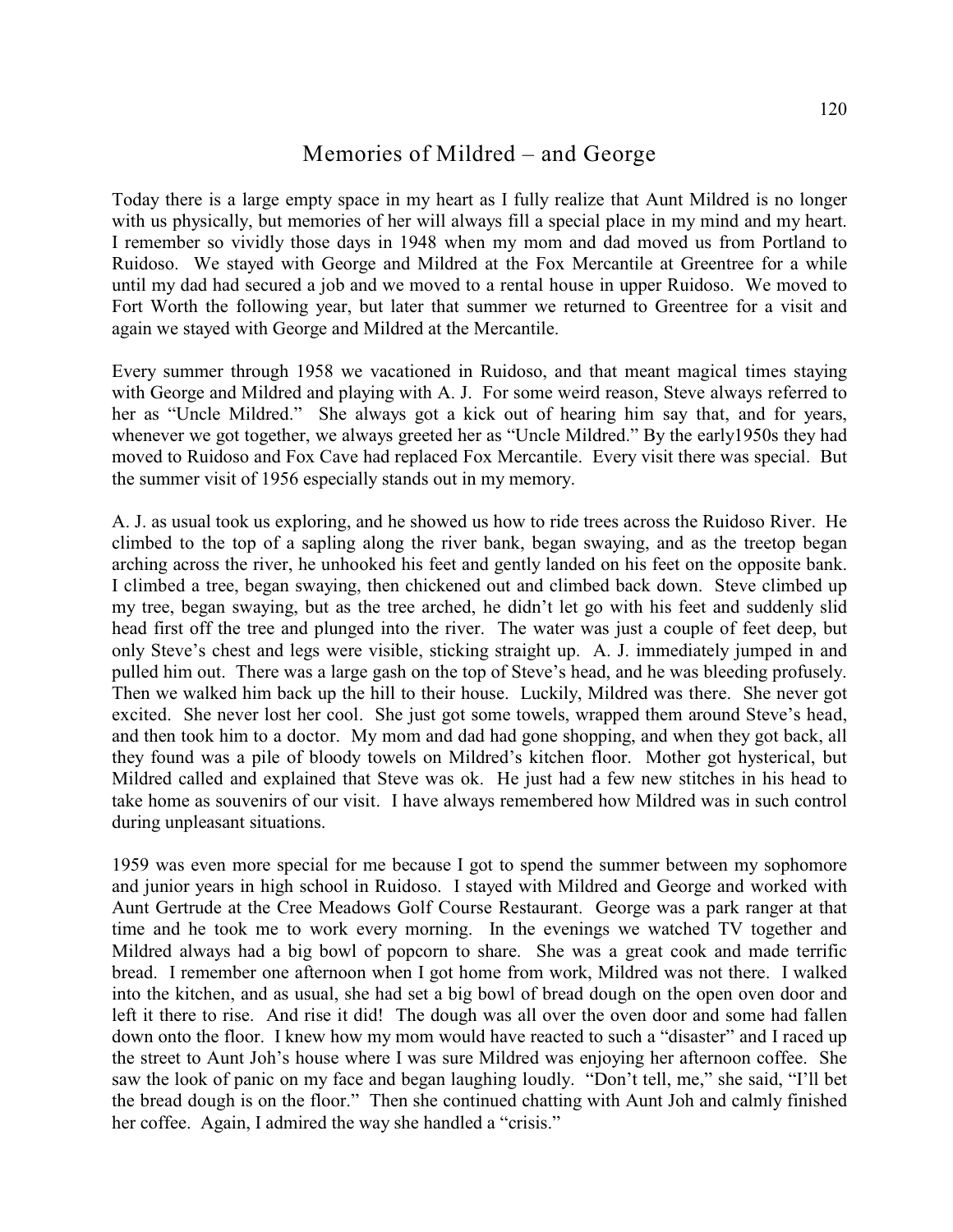After Grosspapa's funeral in 1960, George and Mildred moved to Durango, Colorado, and that meant more special vacation visits. We visited them in 1961 and again in 1963. They always took us to Silverton and Ouray, and we had grand adventures together. George took us to Mesa Verde, and that was better than a trip to Disneyland. In 1972, after Grossmama's funeral, Mother and I traveled up to Colorado, and again George and Mildred took us to Silverton and Ouray. By then I had an 8mm camera and recorded some of our trip on film. I treasure those brief moving images of them which are now available on a DVD. One day George took me back to Mesa Verde, and I was so impressed that he spent all that time just with me.

In 1975 and again in 1979 we visited them, this time in Pagosa Springs. Steve's son David had made both trips on the motorcycle with Dad, and both times there had been some misfortune. In 1975 David had got sick and Dad had to leave him up there for a couple of weeks. Of course he was feeling fine in a few days, and then he had George and Mildred all to himself. In 1979 George took my dad and a large group of people hiking up a mountain trail, and my dad slipped on some ice and broke his leg just below his hip. George hiked down the mountain to get help. I borrowed a motorcycle trailer and Mother and I drove up to Pagosa Springs to get Dad and David and the motorcycle. While Grandpa was in the hospital, George had taken David fishing every day. To this day he recalls those wonderful times he got to spend with George and Mildred.

In 2001 I began attending the family reunions again, and that year I took along my computer and a 19"-monitor to show old family pictures. I was unable to identify places and names in some of the pictures, but as always, Mildred's mind was sharp as a tack and she never hesitated to clarify who and what we were looking at. Two years ago Mildred and Orma and I were looking at some pictures of Georgia Ruth, A. J., and me taken at the Ranch in the spring of 1945. I commented that I thought we had gone down there so Dad could help Grosspapa with the shearing. "NO, it was the LAMBING season," she told me in no uncertain terms. And of course she was right.

"Uncle" Mildred, thank you, and you too, Uncle George, for all the wonderful times you both shared with all of us, your loving nieces and nephews. We'll never forget you. We'll love you forever.

Your nephew,

Kenny Fuchs August 5, 2006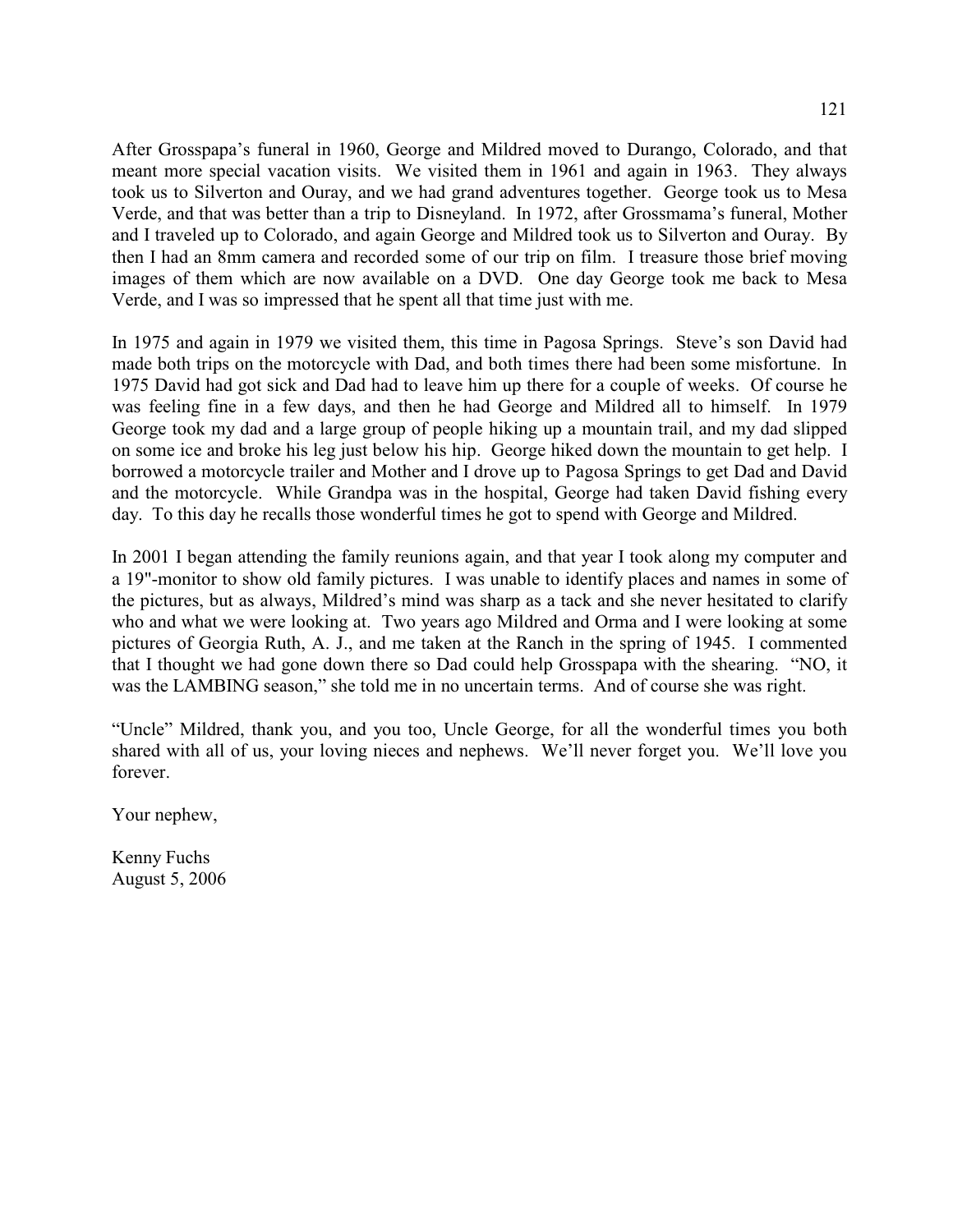### **How Aunt Mildred Ruined My Taste For Bread**

Terry L. Fox August 8, 2006

I have many memories of my Aunt Mildred - her sharp wit and keen mind, her skill at the game of SKAT, her expertise with a hunting rifle, and her enduring love and companionship for my Uncle George.

However, there is one particular memory that stands out more than any other, and I remember it very distinctly to this day. In fact, I'm still a little mad at Aunt Mildred about it.

I was eleven years old at the time, and my family had taken one of its many trips to Ruidoso to visit Grossmama, Grosspapa, and my aunts, uncles, and cousins. On this visit several of us kids had spent the morning running around the mountains, playing in the river and having a great time. Aunt Mildred was in the house, and I could tell from the aroma wafting from the back door, that she was baking bread. Shortly before leaving for the Fox Cave, Aunt Mildred came out and handed each one of us kids a hot roll, fresh from the oven, adorned with a big dollop of melting butter.

I remember biting into that roll and thinking how wonderful it tasted. It was the best bread I had ever eaten. Fifty years later, it still is. Over the many years since that day, every time I've eaten bread I've felt a slight tinge of disappointment, even when I try the bread from one of these fancy "artisan bakeries" in northern California. I don't eat much bread anymore; it never is quite good enough. In an act of kindness that day, Aunt Mildred just ruined my taste for bread.

I will miss her very much, although I feel she and all of my aunts and uncles who have passed are with me every day.